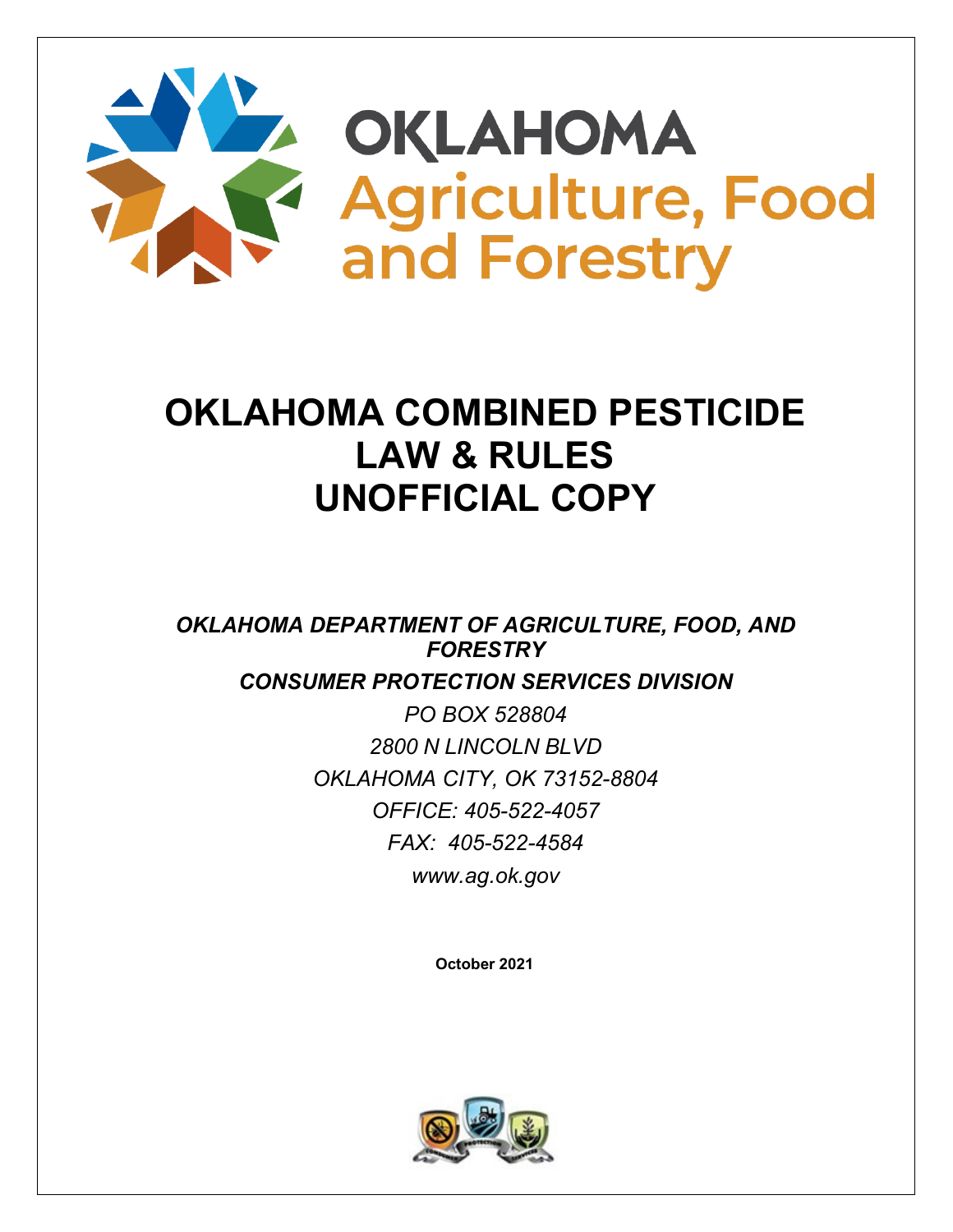## **OKLAHOMA DEPARTMENT OF AGRICULTURE, FOOD, & FORESTRY**

#### **CONSUMER PROTECTION SERVICES DIVISION**

**COMBINED PESTICIDE LAW & RULES AS AMENDED, JUNE 6, 2000 AS AMENDED, JULY 1, 2002 AS AMENDED, AUGUST 28, 2003 AS AMENDED, AUGUST 26, 2004 AS AMENDED, JULY 1, 2005 AS AMENDED, AUGUST 26, 2011 AS AMENDED, NOVEMBER 1, 2012 AS AMENDED, NOVEMBER 1, 2014 AS AMENDED, NOVEMBER 1, 2017**

#### **TITLE 2, OKLAHOMA STATUTES, SECTIONS 3-81 through 3-86**

#### **35:30-17-1 THROUGH 35:30-17-107**

#### **TABLE OF CONTENTS**

#### **COMBINED PESTICIDE LAW**

#### **SECTION**

| $3 - 81$ . | <b>Definitions</b>                                                                                                         | Page 1  |
|------------|----------------------------------------------------------------------------------------------------------------------------|---------|
| $3 - 82$   | Licensing, Certification, Insurance, Damages, Permits, Registration, Categories<br>and Expiration Procedures and Fees      | Page 6  |
| $3 - 82.1$ | Unwanted Pesticide Disposal Fund                                                                                           | Page 15 |
| $3 - 83.$  | <b>Keeping of Records</b>                                                                                                  | Page 15 |
| $3 - 84$   | Phenoxy Herbicide Restricted Areas Establishment, Classification of Pests,<br>Uses, Coloring and Uniformity of Regulations | Page 16 |
| $3 - 85.$  | Authority of the Board, Exceptions and DEQ Authority                                                                       | Page 16 |
| $3 - 86.$  | <b>Penalties and Violations</b>                                                                                            | Page 23 |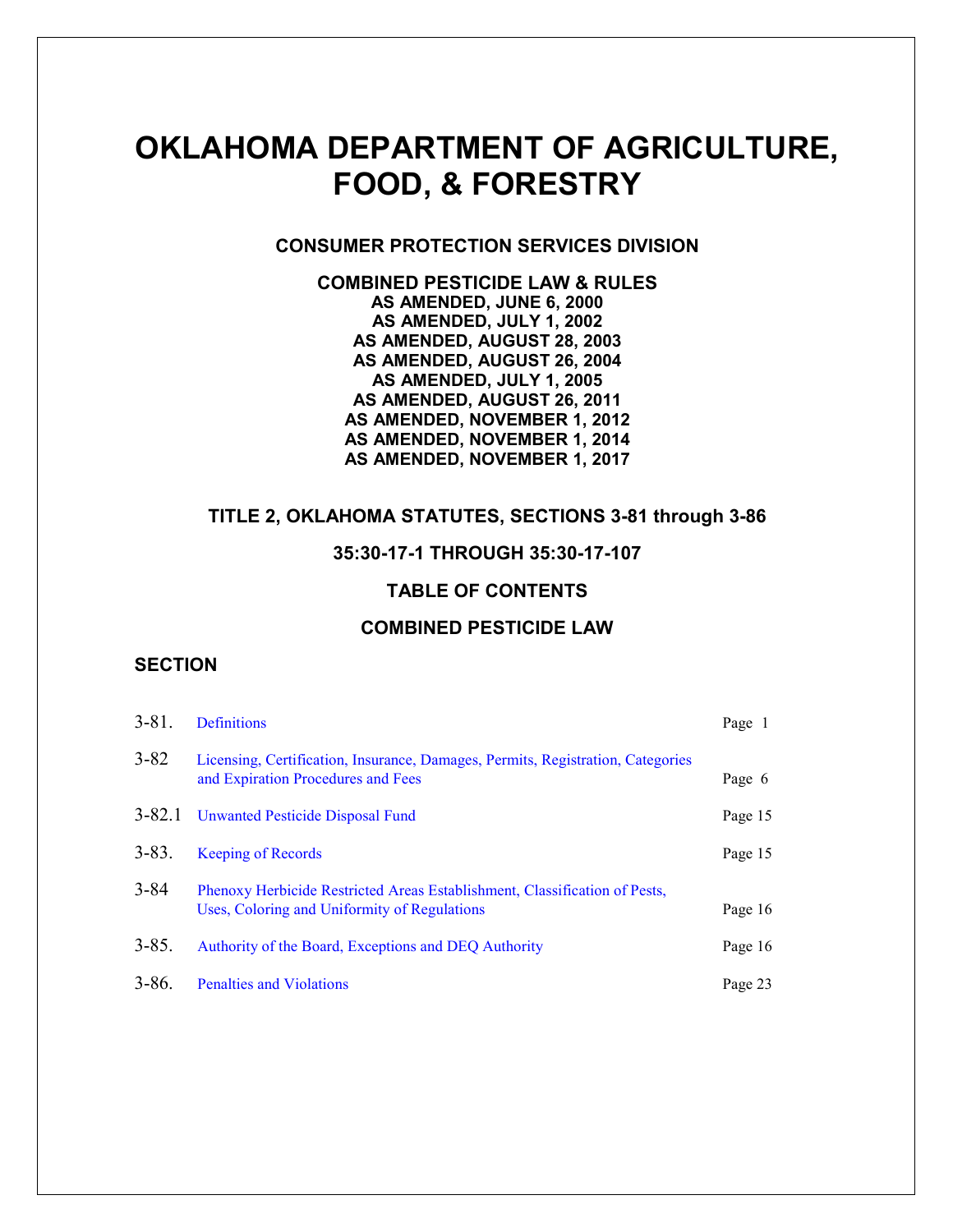#### **COMBINED PESTICIDE RULES**

**EFFECTIVE MAY 11, 2000 AMENDED MAY 25, 2001 AMENDED MAY 12, 2003 AMENDED JUNE 12, 2003 AMENDED APRIL 26, 2004 AMENDED APRIL 6, 2005 AMENDED MAY 12, 2005 AMENDED MAY 26, 2005 AMENDED JULY 11, 2005 AMENDED MAY 25, 2006 AMENDED JUNE 25, 2006 AMENDED JUNE 25, 2007 AMENDED JULY 1, 2008 AMENDED JULY 1, 2009 AMENDED AUGUST 3, 2009 AMENDED JULY 1, 2010 AMENDED JULY 25, 2010 AMENDED JULY 25, 2011 AMENDED JULY 1, 2012 AMENDED JULY 1, 2013 AMENDED SEPTEMBER 12, 2014 AMENDED SEPTEMBER 11, 2015 AMENDED SEPTEMBER 11, 2016 AMENDED SEPTEMBER 11, 2017 AMENDED SEPTEMBER 14, 2018 AMENDED SEPTEMBER 14, 2019 AMENDED SEPTEMBER 14, 2020 AMENDED SEPTEMBER 11, 2021**

#### **SUBCHAPTER 17. COMBINED PESTICIDE**

#### **PART I. COMMERCIAL AND NON-COMMERCIAL CATEGORIES OF PESTICIDE APPLICATION**

| <b>Section</b>   |                                                      |         |
|------------------|------------------------------------------------------|---------|
| $35:30-17-1$ .   | <b>License Categories</b>                            | Page 28 |
| 35:30-17-1.1     | <b>Applications and Forms</b>                        | Page 30 |
| 35:30-17-1.2     | Schedule of combined pesticide program fees          | Page 30 |
| $35:30-17-2$ .   | <b>Consultant license</b>                            | Page 32 |
| 35:30-17-3       | Categories of pesticide dealer permits               | Page 32 |
| $35:30-17-3.1$ . | Restricted use pesticide dealer permit required      | Page 33 |
|                  | 35:30-17-3.2. Restricted use pesticide dealer permit | Page 33 |

#### **PART 2. PESTICIDE RULE ADVISORY COMMITTEE**

35:30-17-3.4. [Pesticide rule advisory committee](#page-38-0) Page 33

#### **PART 3. CERTIFICATION, CONDUCT OF EXAMINATIONS, AND RECERTIFICATION**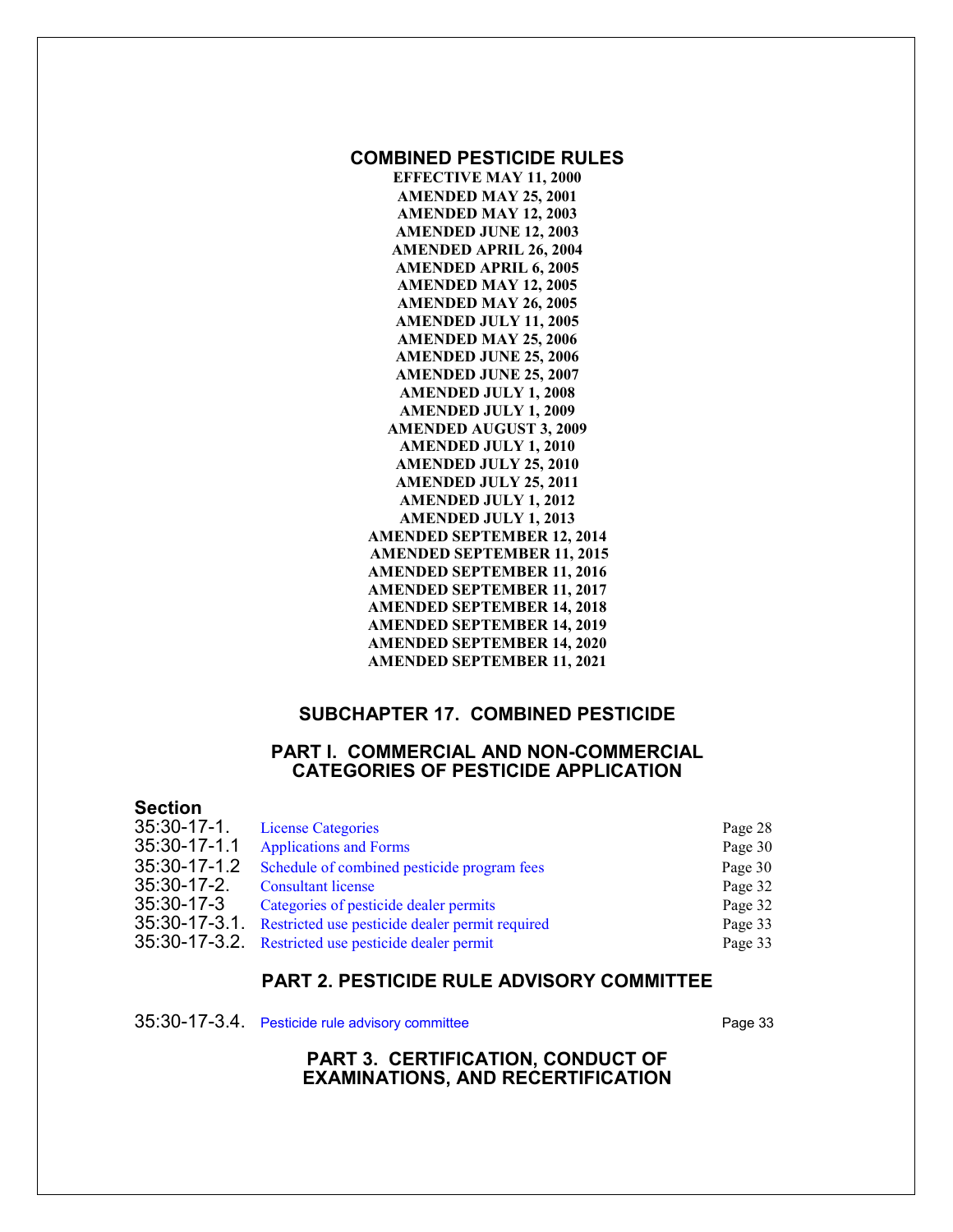| 35:30-17-4.<br>$35:30-17-5$ . | Examination of applicants for certification<br>Conduct of examinations                        | Page 34<br>Page 36 |
|-------------------------------|-----------------------------------------------------------------------------------------------|--------------------|
| $35:30-17-5.1$ .              | <b>Examination applicant requirements</b><br>35:30-17-5.2. Prohibited at the examination site | Page 36<br>Page 36 |
| $35:30-17-6$ .                | Recertification                                                                               | Page 37            |
|                               | <b>PART 4. COMPLAINTS AND RESOLUTIONS OF COMPLAINTS</b>                                       |                    |
| $35:30-17-7$ .                | Receipt of resolution of complaint                                                            | Page 40            |

#### **PART 5. PREREQUISITES FOR LICENSING**

| 35:30-17-10. Application insurance requirements<br>35:30-17-11 Application for license required | Page 41<br>Page 42 |
|-------------------------------------------------------------------------------------------------|--------------------|
|                                                                                                 |                    |

#### **PART 6. PESTICIDAL PRODUCT PRODUCING ESTABLISHMENTS**

| 35:30-17-13 Incorporation by reference of federal pesticide |         |
|-------------------------------------------------------------|---------|
| producing establishment regulations                         | Page 43 |
| 35:30-17-13.1 Establishments requiring permitting           | Page 44 |

#### **PART 7. IDENTIFICATION OF EQUIPMENT USED BY COMMERCIAL APPLICATORS**

| 35:30-17-15. Vehicle identification | Page 44 |
|-------------------------------------|---------|
|                                     |         |

## **PART 8. PESTICIDE REGISTRATIONS AND PERMITS**

|                            | 35:30-17-17 Pesticide registration                                                 | Page 44 |
|----------------------------|------------------------------------------------------------------------------------|---------|
|                            | 35:30-17-17.1 Registration and renewal options                                     | Page 45 |
|                            | 35:30-17-17.2 Cancellation or discontinuance of a pesticide or device registration | Page 46 |
|                            | 35:30-17-17.3 Pesticide and device labeling                                        | Page 46 |
| 35:30-17-18 Dealer permits |                                                                                    | Page 47 |

#### **PART 9. MINIMUM STANDARDS FOR CONTRACTS AND KEEPING OF RECORDS**

| 35:30-17-20. Contract contents                                         | Page 47 |
|------------------------------------------------------------------------|---------|
| 35:30-17-21 Records required for pesticide applications and restricted |         |
| use pesticide sales                                                    | Page 48 |

#### **PART 10. MINIMUM STANDARDS FOR PESTICIDES**

| 35:30-17-22 Restricted use pesticide                 | Page 50 |
|------------------------------------------------------|---------|
| 35:30-17-22.1 Pesticide tolerances                   | Page 50 |
| 35:30-17-22.2 Pesticide enforcement                  | Page 50 |
| 35:30-17-22.3 Experimental use pesticides or devices | Page 50 |
| 35:30-17-22.4 Time periods for application review    | Page 51 |

## **PART 11. STANDARDS FOR APPLICATION OF PESTICIDE**

| 35:30-17-24. Approved chemicals and equipment | Page 51 |
|-----------------------------------------------|---------|
| 35:30-17-24.1 Restricted use areas            | Page 52 |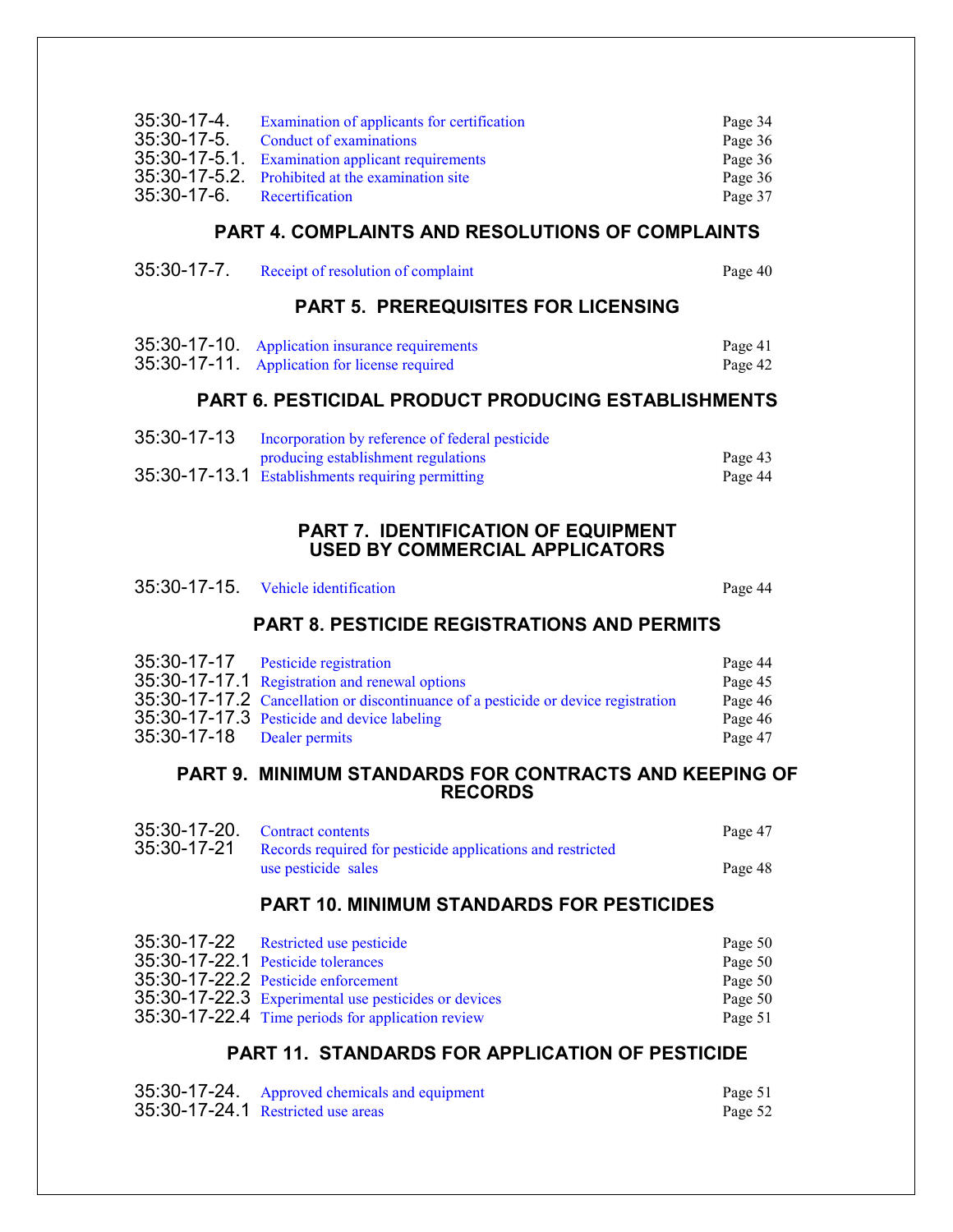| 35:30-17-25. Pesticide application by certified applicators, |         |
|--------------------------------------------------------------|---------|
| service technicians                                          | Page 53 |
| 35:30-17-26. Labeling of pesticides                          | Page 53 |
| 35:30-17-27. Fluoroacetate compounds                         | Page 54 |
|                                                              |         |

#### **PART 12. MINIMUM RESIDUE LEVELS FOR TERMITICIDES APPLIED TO SOIL AND PERMITTED TOLERANCES FOR PESTICIDE TANK MIX AND CONCENTRATE SAMPLE ANALYSIS**

| 35:30-17-28 Soil residue levels, parts per million (ppm). | Page 54 |
|-----------------------------------------------------------|---------|
| $35:30-17-29$ Tank mix tolerances                         | Page 60 |
| 35:30-17-30 Concentrate sample tolerances                 | Page 62 |

#### **PART 15. MINIMUM STANDARDS FOR TERMITE WORK FOR EXISTING STRUCTURES**

| Minimum standards for termite control           | Page 63 |
|-------------------------------------------------|---------|
| Access                                          | Page 64 |
| Debris and form boards                          | Page 64 |
| Clearance under building                        | Page 64 |
| <b>Shelter tubes</b>                            | Page 64 |
| Piers and stiff legs                            | Page 64 |
| Stucco, frame siding, or similar type materials | Page 64 |
| Soil treatment under buildings                  | Page 64 |
| Void treatment                                  | Page 65 |
| Soil treatment outside of building              | Page 66 |
| Concrete slabs - existing structures            | Page 66 |
| Perimeter termite treatments                    | Page 67 |
| 35:30-17-69.2 Exceptions to minimum standards   | Page 68 |
|                                                 |         |

#### **PART 17. MINIMUM STANDARDS FOR TERMITE WORK FOR PRECONSTRUCTION (PRETREATS) AND NEW CONSTRUCTION**

| 35:30-17-73. Concrete slabs |  | Page 69 |
|-----------------------------|--|---------|
|-----------------------------|--|---------|

#### **PART 18. MINIMUM STANDARDS FOR THE USE OF TERMITE BAITS AND BAITING SYSTEMS FOR NEW CONSTRUCTION AND EXISTING STRUCTURES**

| 35:30-17-75 Definitions     |                                                                                   | Page 71 |
|-----------------------------|-----------------------------------------------------------------------------------|---------|
|                             | 35:30-17-75.1 General requirements for application                                | Page 71 |
| 35:30-17-75.2 Recordkeeping |                                                                                   | Page 72 |
|                             | 35:30-17-75.3 Manufacturer's label instructions                                   | Page 73 |
| 35:30-17-75.4 Replacements  |                                                                                   | Page 73 |
|                             | 35:30-17-75.5 Requirements for combination liquid spot and bait & baiting systems |         |
|                             | treatments                                                                        | Page 74 |

#### **PART 19. MINIMUM FUMIGATION STANDARDS FOR STRUCTURES**

| 35:30-17-77 Persons present at the time of releasing the          |         |
|-------------------------------------------------------------------|---------|
| fumigant and during the initial ventilation                       | Page 74 |
| 35:30-17-78 Notification of local law enforcement officials, etc. | Page 74 |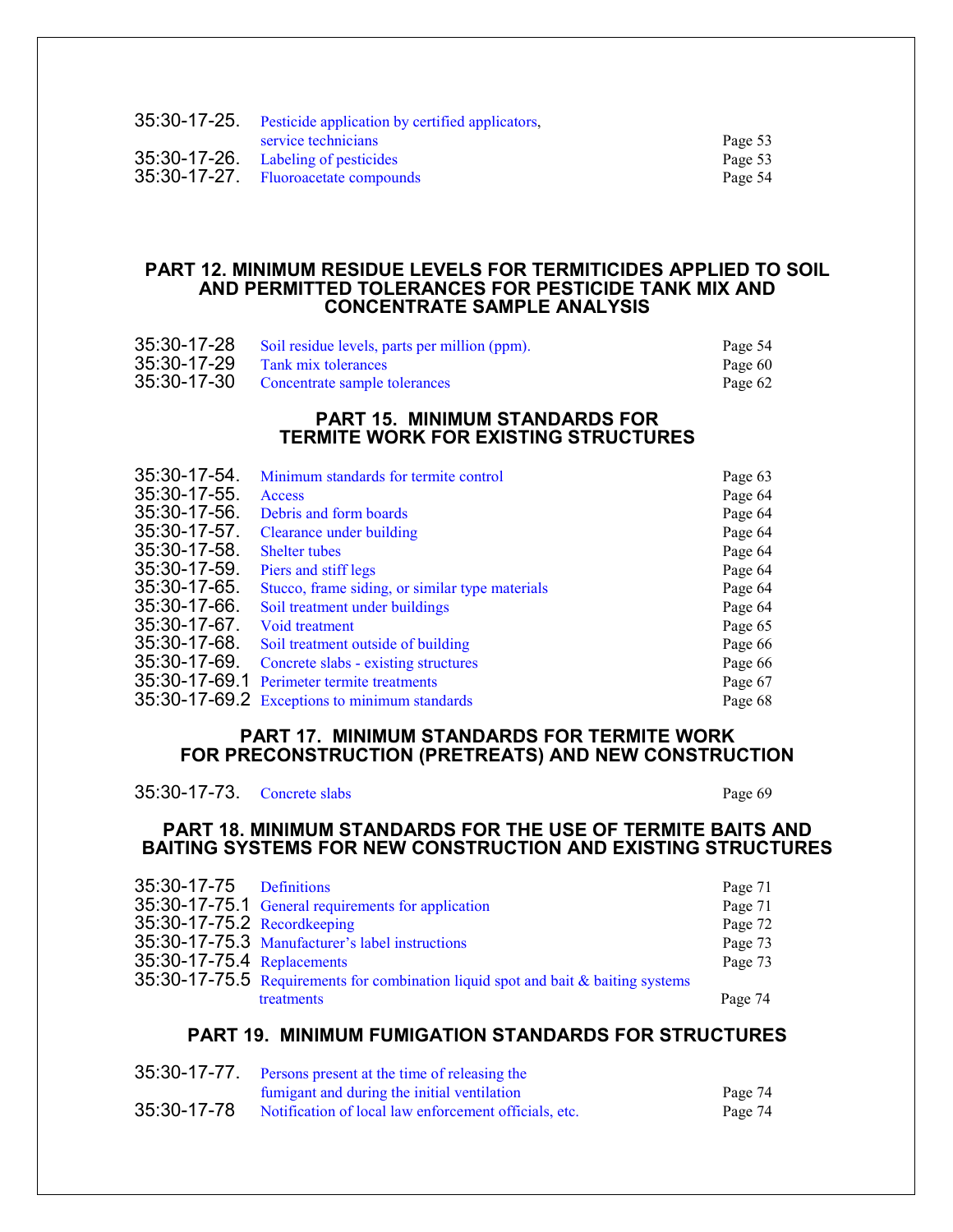| 35:30-17-79. | Premises sealed                                     | Page 74 |
|--------------|-----------------------------------------------------|---------|
| 35:30-17-80. | Inspection of premises prior to releasing fumigant  | Page 75 |
| 35:30-17-81. | Fumigation of apartments within a multiple unit     |         |
|              | apartment building                                  | Page 75 |
| 35:30-17-82. | Notification of all dwellings or places of          |         |
|              | business within 10 feet of building being fumigated | Page 75 |
| 35:30-17-83. | <b>Warning signs</b>                                | Page 75 |
| 35:30-17-84. | Masks worn; antidotes                               | Page 75 |
| 35:30-17-85. | Re-entering fumigated premises                      | Page 75 |
| 35:30-17-86. | <b>Exceptions</b>                                   | Page 75 |

## **PART 20. MINIMUM STANDARDS FOR BED BUG TREATMENTS**

| 35:30-17-87. General Requirements | Page 76 |
|-----------------------------------|---------|
|                                   |         |

## **PART 21. STANDARDS FOR DISPOSAL OF PESTICIDE AND PESTICIDE CONTAINERS**

| 35:30-17-89. | Purpose                                                                      | Page 77 |
|--------------|------------------------------------------------------------------------------|---------|
|              | 35:30-17-89.1 Incorporation by reference of federal pesticide management and |         |
|              | disposal regulations                                                         | Page 77 |
| 35:30-17-90. | <b>Definitions</b>                                                           | Page 77 |
| 35:30-17-91. | General requirements for pesticide waste                                     | Page 78 |
| 35:30-17-92. | <b>Handling spills</b>                                                       | Page 78 |
| 35:30-17-93. | Handling pesticide containers by commercial applicators                      | Page 79 |
| 35:30-17-94. | Unused portions of pesticides and/or rinsate of pesticides which,            |         |
|              | upon disposal, are classified as hazardous wastes                            | Page 80 |
| 35:30-17-95. | Closed containment systems and commercial applicators                        | Page 81 |
| 35:30-17-96. | Surface impoundments of commercial applicators;                              |         |
|              | unused portions of pesticides and/or rinsate of                              |         |
|              | pesticides which, upon disposal, are not classified                          |         |
|              | as hazardous wastes                                                          | Page 82 |
| 35:30-17-97  | Schedule for implementation of surface impoundments                          |         |
|              | by commercial applicators                                                    | Page 84 |
| 35:30-17-98. | Closing of a surface impoundment                                             | Page 84 |
| 35:30-17-99  | Controlled industrial pesticide waste generated by commercial                |         |
|              | applicator                                                                   | Page 84 |

## **PART 22. WOOD INFESTATION REPORTS**

|                                | 35:30-17-100 Compliance and violations               | Page 85 |
|--------------------------------|------------------------------------------------------|---------|
|                                | 35:30-17-101 General requirements for WIRs           | Page 85 |
| 35:30-17-102 Uses of WIR       |                                                      | Page 85 |
| 35:30-17-103 Qualifications    |                                                      | Page 86 |
|                                | 35:30-17-104 Minimum information required for a WIR  | Page 86 |
| 35:30-17-105 WIR inspections   |                                                      | Page 87 |
| 35:30-17-106 Posting of notice |                                                      | Page 88 |
| 35:30-17-107 Forms             |                                                      | Page 88 |
|                                | APPENDIX A - Standards for Disposal of Pesticide and | Page 89 |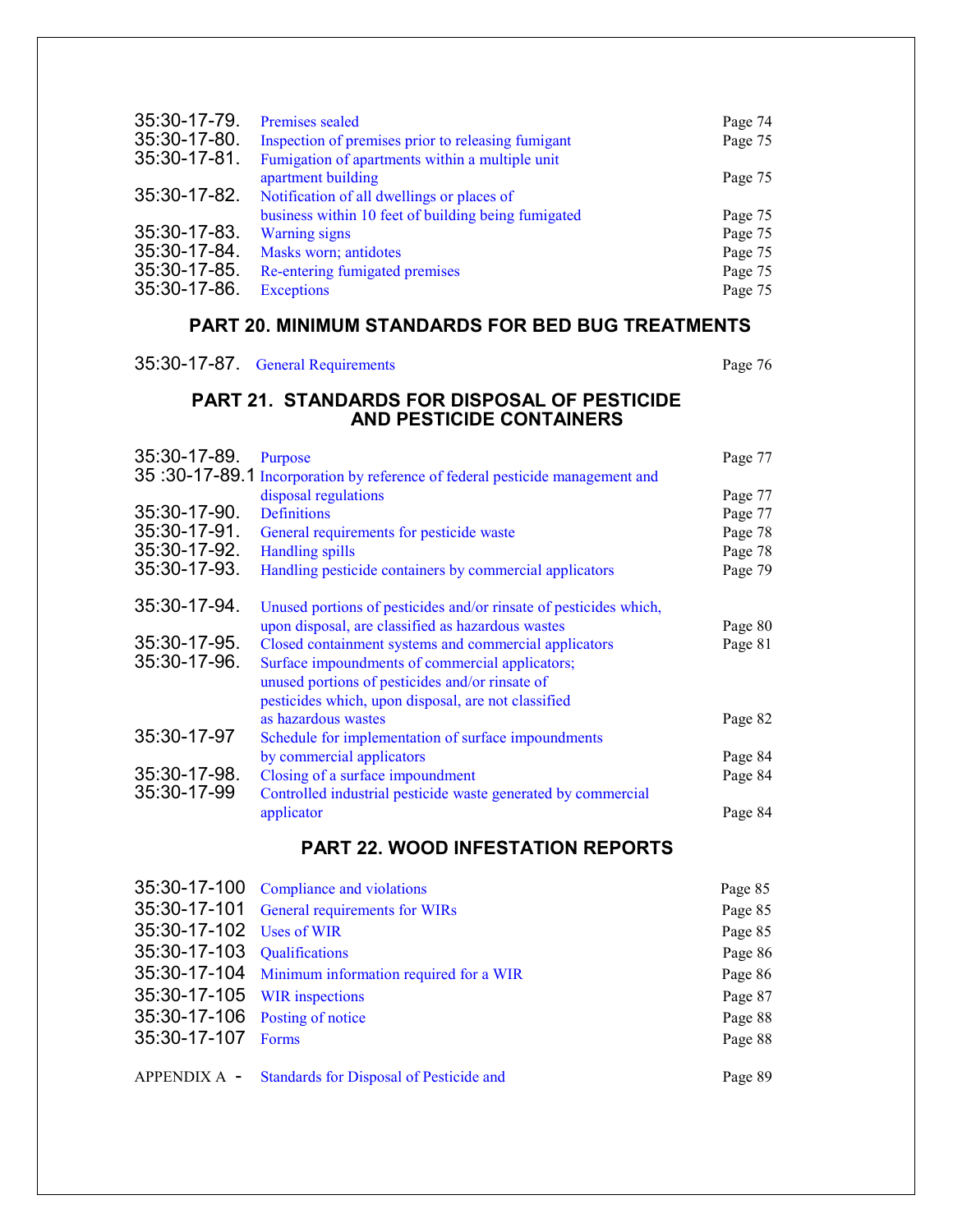## <span id="page-6-0"></span>**AMENDATORY 2 O.S. 2011, Section 3-81, is amended to read as follows:**

## **Section 3-81. As used in the Combined Pesticide Law:**

- 1. "Aircraft" means any contrivance used or designed for navigation of or flight in the air over land or water and is designed for or adaptable for use in applying pesticides as sprays, dusts, or other forms;
- 2. "Active ingredient" means an ingredient, which defoliates plants, prevents fruit drop, inhibits sprouting, or destroys, repels, or mitigates insects, fungi, bacteria, rodents, weeds, or other pests;
- 3. "Adulterated" means and includes any pesticide if the pesticide strength or purity falls below the professed standard of quality as expressed on labeling or under which it is sold, or if any substance has been substituted wholly or in part for the components of the pesticide, or if any valuable constituent of the components of the pesticide has been wholly or in part abstracted;
- 4. "Antidote" means the most practical immediate treatment in case of poisoning and includes but is not limited to first aid treatment;
- 5. "Business location" means any place, site, or facility maintained by a commercial or noncommercial applicator where records, including but not limited to, financial statements, payroll, insurance, and personnel documents are maintained, pesticides are stored, or customers are served. A location serving strictly as a telephone answering service shall not be considered a business location;
- 6. "Certificate" means a written document issued to an individual by the State Board of Agriculture which indicates that the individual has met the certification standards established by the Combined Pesticide Law for the category of pesticide application shown on the certificate. A certificate does not allow a person to do work as a commercial, noncommercial, service technician, or private applicator unless employed by a licensed entity or has a valid license issued by the Board;
- 7. "Certification standards" means the standards that a person shall meet to become a certified applicator;
- 8. "Certified applicator" means a person who has met the certification standards;
- 9. "Commercial application" means the advertising of services, recommendation for use, the preparation for application, or the physical act of applying a pesticide or employment of a device for hire or compensation;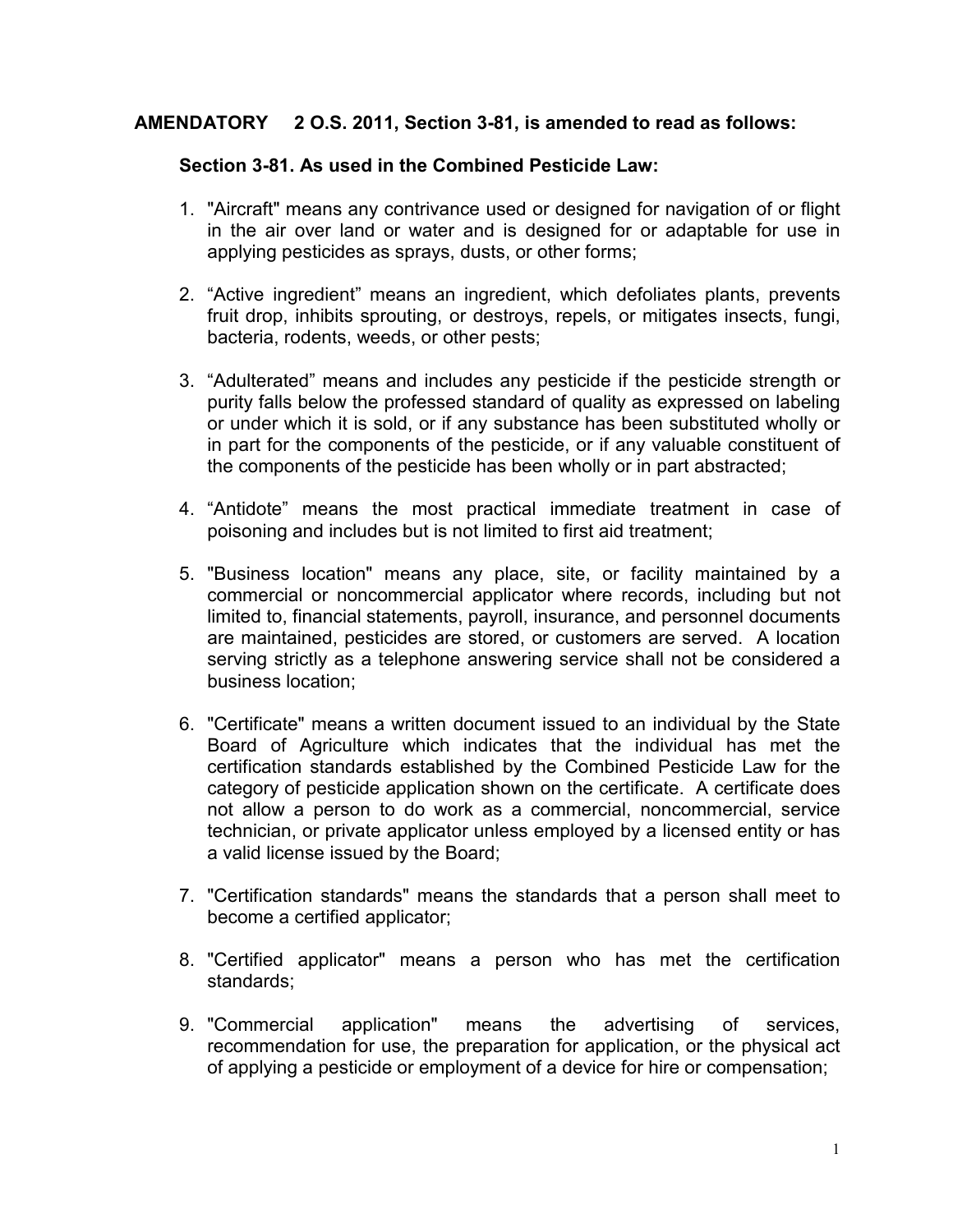- 10."Commercial applicator" means any person engaging in the commercial application of pesticides or commercial employment of devices. Any farmer while working for a neighbor in agricultural production, not advertising, and not held out to be in the business of applying restricted-use pesticides, shall not be classified by the Board as a commercial applicator;
- 11."Contract" means a binding, written agreement between two or more persons spelling out terms and conditions and includes, but is not limited to, warranties or guarantees for pesticide application. For structural pest control applications, the contract shall also include a statement, plat, or diagram showing all locations of visible termites and termite damaged materials which are observed, and how the application was performed;
- 12."Defoliant" means any pesticide intended to cause the leaves or foliage to drop from a plant, with or without causing abscission;
- 13."Desiccant" means any pesticide intended to artificially accelerate the drying of plant tissues;
- 14."Device" means any instrument subject to the United States Environmental Protection Agency regulation intended for trapping, destroying, repelling, or mitigating insects or rodents, or mitigating fungi, bacteria, or weeds, or other pests designated by the Board, but not including equipment used for the application of pesticides when sold separately;
- 15."Direct supervision" means that the certified applicator is responsible for assuring that persons working, subject to direct supervision, are qualified to handle pesticides and are instructed in the application of the specific pesticides used in each particular application conducted which is subject to their supervision. Certified applicators shall be accessible to the noncertified applicator at all times during the application of the pesticide by telephone, radio, or any device approved by the Board;
- 16."Fungi" means all nonchlorophyll-bearing thallophytes, including but not limited to, rusts, smuts, mildews, molds, yeasts, and bacteria, except those on humans or animals;
- 17."Fungicide" means any pesticide intended for preventing, destroying, repelling, or mitigating any fungi or bacteria;
- 18."Ground equipment" means any machine, equipment, or device other than aircraft designed for use, adaptable for use, or used on land or water in applying pesticides as sprays, dusts, aerosols, fogs, or other forms;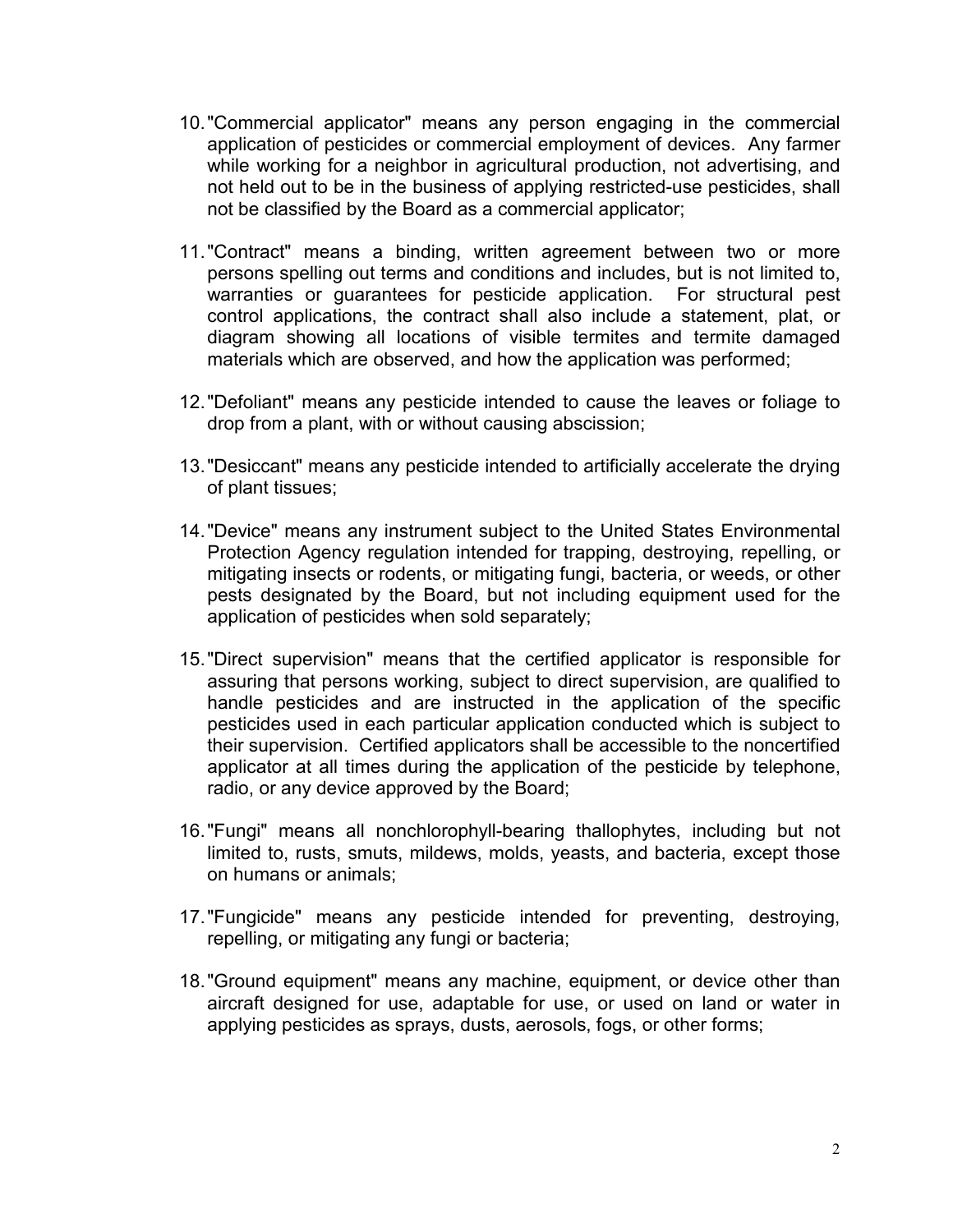- 19."Herbicide" means any pesticide intended for preventing, destroying, repelling, desiccating, or mitigating any weed, or for defoliating plants, preventing fruitdrop, and inhibiting sprouting;
- 20."Inert ingredient" means an ingredient, which is not an active ingredient;
- 21."Ingredient statement" means a statement containing the name and percentage of each active ingredient, and the total percentage of all inert ingredients in the pesticide. If the pesticide contains arsenic in any form, the percentages of total and water-soluble arsenic shall each be calculated as elemental arsenic;
- 22."Insect" means any of the numerous small invertebrate six-legged animals generally having the body more or less obviously segmented, many belonging to the class Insecta, including, but not limited to, beetles, bugs, and flies as well as allied classes of arthropods including spiders, mites, ticks, centipedes, and wood lice;
- 23."Insecticide" means any pesticide intended for preventing, destroying, repelling, or mitigating any insects which may be present in any environment;
- 24."Label" means the written, printed, or graphic matter attached to the pesticide, device, or container including the outside container or wrapper of the retail package of the pesticide or device;
- 25."Labeling" means all labels and other written, printed, or graphic material:
	- a. upon the pesticide, device, or any of its containers or wrappers,
	- b. accompanying the pesticide or device at any time, or
	- c. to which reference is made on the label or in literature accompanying the pesticide or device except when accurate, nonmisleading reference is made to current official publications of the United States Environmental Protection Agency, United States Department of Agriculture, United States Department of the Interior, the United States Public Health Service, State Experiment Stations, State Agricultural Colleges, or other federal institutions or official agencies of this state or other states authorized by law to conduct research in the field of pesticides;
- 26."License" means a written document issued to a person by the Board which shows that the person has met all established licensing requirements established by the Combined Pesticide Law and who is authorized to apply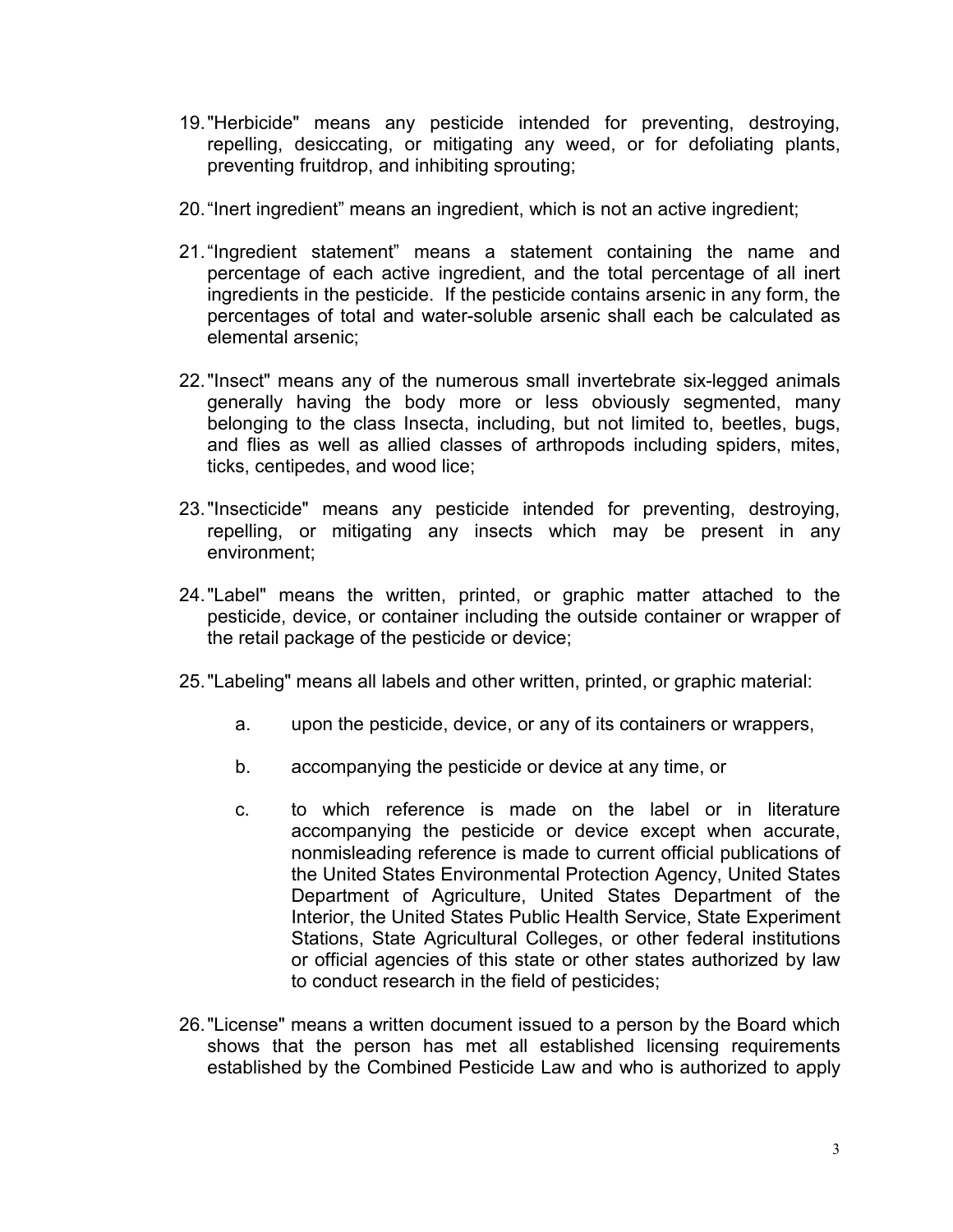pesticides as a commercial, noncommercial, or private applicator pursuant to the license issued;

- 27."Minimum standards" means the measures prescribed by the Board to bring appropriate pesticide services to the public;
- 28."Misbranded" means and includes:
	- a. any pesticide or device if its labeling bears any statement, design, or graphic representation relative to its ingredients which is false or misleading, or
	- b. any pesticide or device:
		- (1) if it is an imitation of or is offered for sale under the name of another pesticide or device,
		- (2) if its labeling bears any reference to registration under the Combined Pesticide Law,
		- (3) if the labeling accompanying it does not contain instructions for use which are necessary and, if complied with, adequate for the protection of the public,
		- (4) if the label does not contain a warning or caution statement which may be necessary and, if complied with, adequate to prevent injury to humans and vertebrate animals,
		- (5) if the label does not bear an ingredient statement on that part of the immediate container and on the outside container or wrapper, if there is one, through which the ingredient statement on the immediate container cannot be clearly read, of the retail package which is presented or displayed under customary conditions of purchase,
		- (6) if any word, statement, or other information required by or under the authority of the Combined Pesticide Law to appear on the labeling is not prominently placed with conspicuousness, as compared with other words, statements, designees, or graphic matter in the labeling, and in terms likely to be read and understood by an individual under customary conditions of purchase and use, or
		- (7) if in the case of an insecticide, fungicide, or herbicide, when used as directed or in accordance with commonly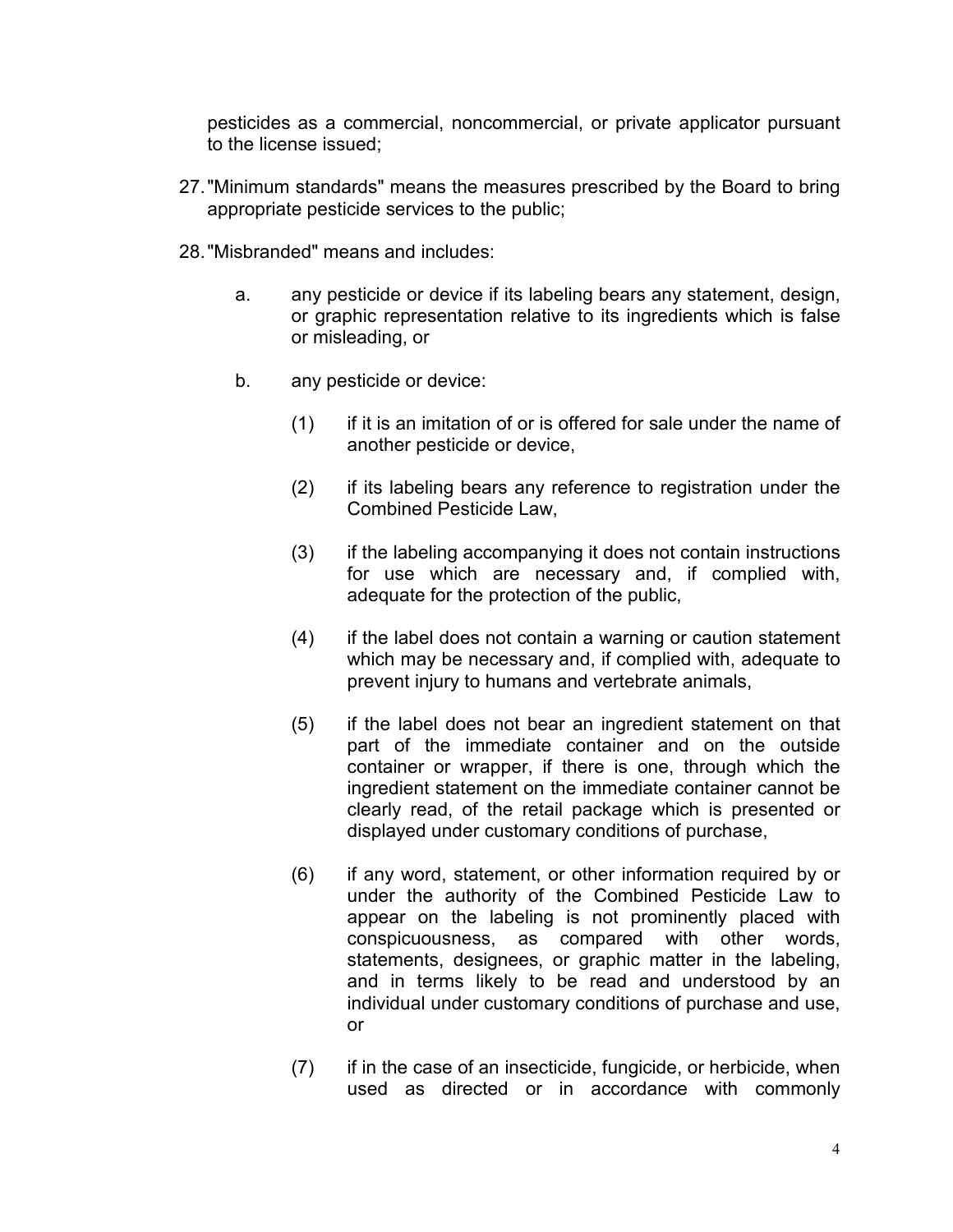recognized practice, it shall be injurious to humans, vertebrate animals, or vegetation, except weeds, to which it is applied, or to the person applying the pesticide;

- 29."Noncommercial applicator" means any person, other than a commercial or private applicator, who uses or supervises the use of a restricted-use pesticide. The noncommercial applicator shall be under the supervision of an owner or manager of property and who is certified in the same manner as a commercial applicator. A noncommercial applicator is subject to all requirements except those pertaining to financial responsibility. Noncommercial applicator includes a government employee applying restricted-use pesticides in the discharge of official duties;
- 30."Nonrestricted-use pesticide" means any pesticide, other than a pesticide classified as restricted-use pesticide;
- 31."Nonrestricted-use pesticide dealer" means any person engaged in the sale, storage, or distribution of any pesticide other than those pesticides classified by the United States Environmental Protection Agency or the Board as restricted use pesticides;
- 32."Permit" means a written document issued by the Board which shows that a person has met all of the permitting requirements established by the Combined Pesticide Law and is authorized to sell pesticides as a restricteduse or nonrestricted-use pesticide dealer in accordance with the type of permit issued;
- 33."Pest" means any organism harmful to man including, but not limited to, insects, mites, nematodes, weeds, and pathogenic organisms. Pathogenic organisms include viruses, mycoplasma, bacteria, rickettsia, and fungi which the Board declares to be a pest;
- 34."Pesticide" means a substance or mixture of substances intended for defoliating or desiccating plants, preventing fruitdrop, inhibiting sprouting, or for preventing, destroying, repelling, or mitigating any insects, rodents, fungi, bacteria, weeds, or other forms of plant or animal life or viruses, which the Board declares to be a pest, except viruses on or in humans or animals;
- 35."Private applicator" means any person who uses or supervises the use of any restricted pesticide for purposes of producing any agricultural commodity on property owned or rented by the person, or employer, or on the property of another person if applied without compensation other than trading of personal services between producers of agricultural commodities;
- 36."Registrant" means the person registering any pesticide or device pursuant to the provisions of the Combined Pesticide Law;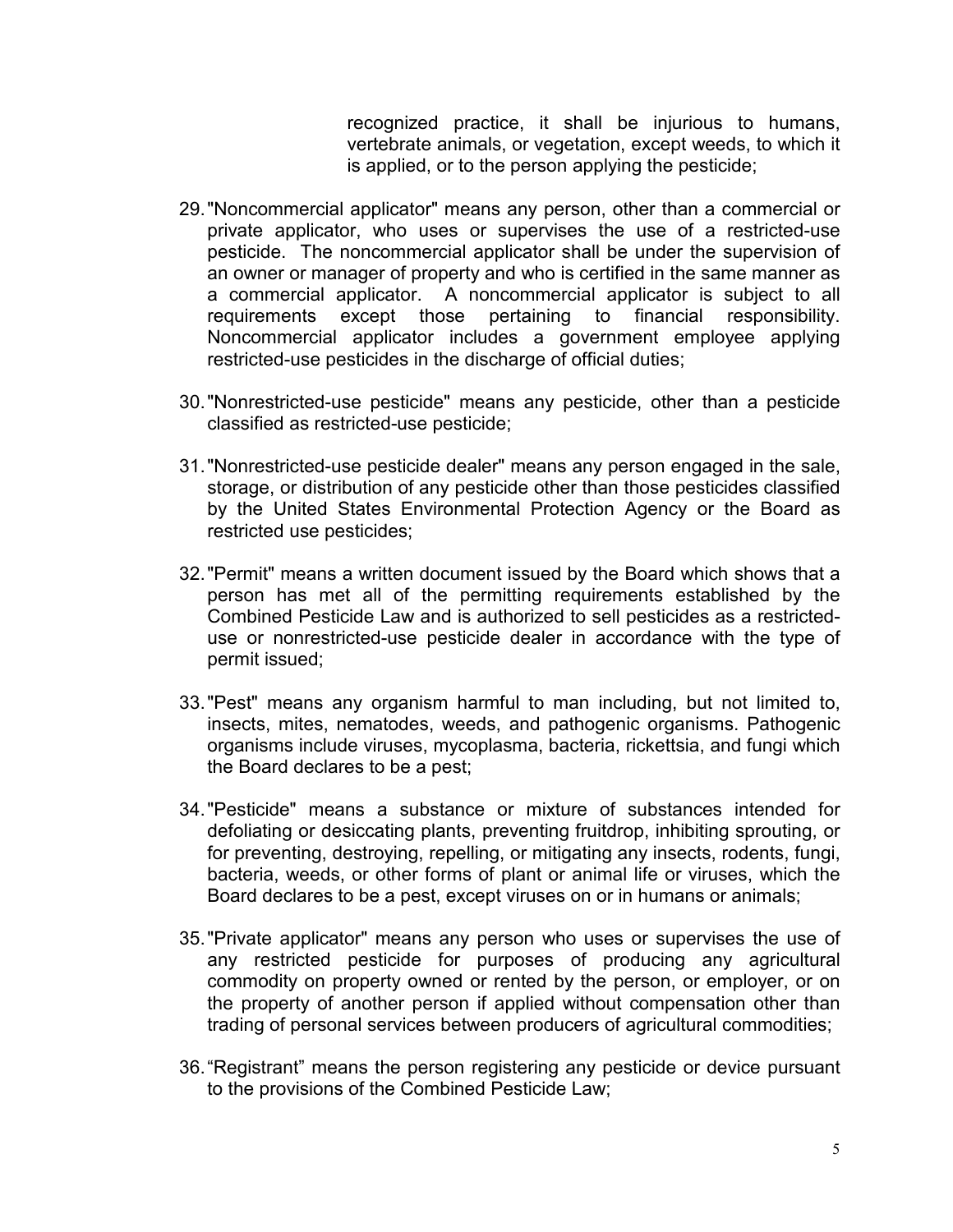- 37."Restricted-use pesticide" means any pesticide classified for restricted use by the United States Environmental Protection Agency, either by regulation or through the registration process, or by the Board pursuant to the Oklahoma Agricultural Code;
- 38."Restricted-use pesticide dealer" means any person engaged in the sale, storage, or distribution of restricted-use pesticides;
- 39."Rodenticide" means any pesticide intended for preventing, destroying, repelling, or mitigating rodents or any other animal which the Board declares a pest;
- 40."Service technician" means a person employed by a licensed commercial or noncommercial applicator who applies the pesticide or employs a device, but is not a certified applicator. A service technician or certified applicator shall be present at each application performed;
- 41."Temporary certified applicator" means a person who has successfully completed the written examinations required for certification but has not successfully completed the practical examination;
- 42."Use" means transportation, storage, mixing, application, safe handling, waste and container disposal, and other specific instructions contained on the label and labeling;
- 43."Weed" means any plant or plant part which grows where not wanted; and
- 44."Wood infestation report" means a document issued with a property transaction which shall, at a minimum, contain statements or certifications as to the presence or absence of termites and any other wood destroying insects, and the presence or absence of damage. The wood infestation report does not include a bid or proposal for treatment.

#### **AMENDATORY 2 O.S. 2011, Section 3-82, is amended to read as follows:**

#### **Section 3-82.**

- <span id="page-11-0"></span>A. LICENSE REQUIRED –
	- 1. It shall be unlawful for any person to act, operate, or do business or advertise as a commercial, noncommercial, certified applicator, temporary certified applicator, service technician, or private applicator unless the person has obtained a valid applicator's license issued by the State Board of Agriculture for the category of pesticide application in which the person is engaged.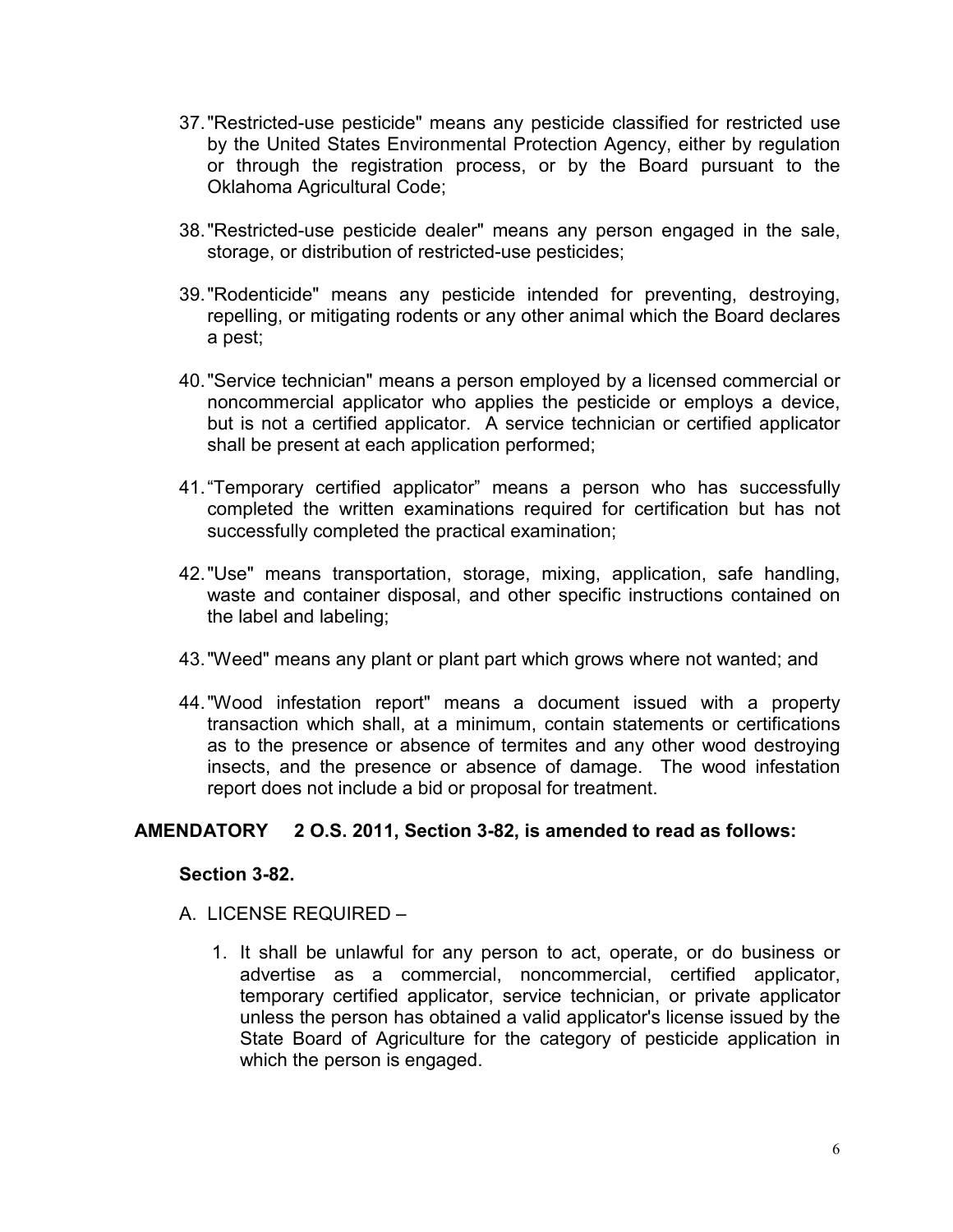- 2. A license may be issued by the Board in any category of pesticide application if the applicant qualifies and the applicant is limited to the category of pesticide application named on the license. The Board may establish categories of pesticide application as necessary. Licenses shall be issued upon application to the Board on a form prescribed by the Board. The application shall contain information regarding the applicant's qualifications, proposed operations, and other information as specified by the Board.
- 3. a. An aerial license shall not be issued or be valid unless the applicant files with the Board a copy of a valid document issued by the Federal Aviation Administration showing that the person is qualified to operate or supervise the operation of an aircraft conducting agricultural operations. Applicants for an aerial license and pilots working under a license may be subject to a complete and thorough background examination.

b. The Board shall promulgate rules regarding aerial applicators and applications consistent with federal law and shall solicit the assistance of the Federal Aviation Agency in the enforcement of this subsection.

- 4. Each business location shall require a separate license and separate certified applicator except that a certified applicator for a noncommercial business location may also serve as the certified applicator for one commercial business location.
- 5. A license shall not be issued for the category of pesticide application of any applicant or representative who has a temporary certification.
- B. CERTIFICATION REQUIRED
	- 1. A license shall be issued only after satisfactory completion of the certification standards by the person who shall be the certified applicator under the license. Temporary certified applicators do not qualify as the certified applicator for a license, nor may they act as a certified applicator. The Board shall deny the application for certification, recertification, issuance, or renewal of a certificate or license for a failure to show proper qualification under the rules or for violations of any provisions of this section. A certificate in any category shall be valid for five (5) years unless suspended, canceled, or revoked by the Board or until recertification is required for the category, and may be renewed after successful completion of recertification requirements. The Board may require certified applicators to be recertified once in a five-year period.
	- 2. A certified service technician identification shall be issued upon application and completion of certification standards determined by the Board. Temporary certified applicators may qualify as a certified service technician. No person shall act, do business as, or advertise as a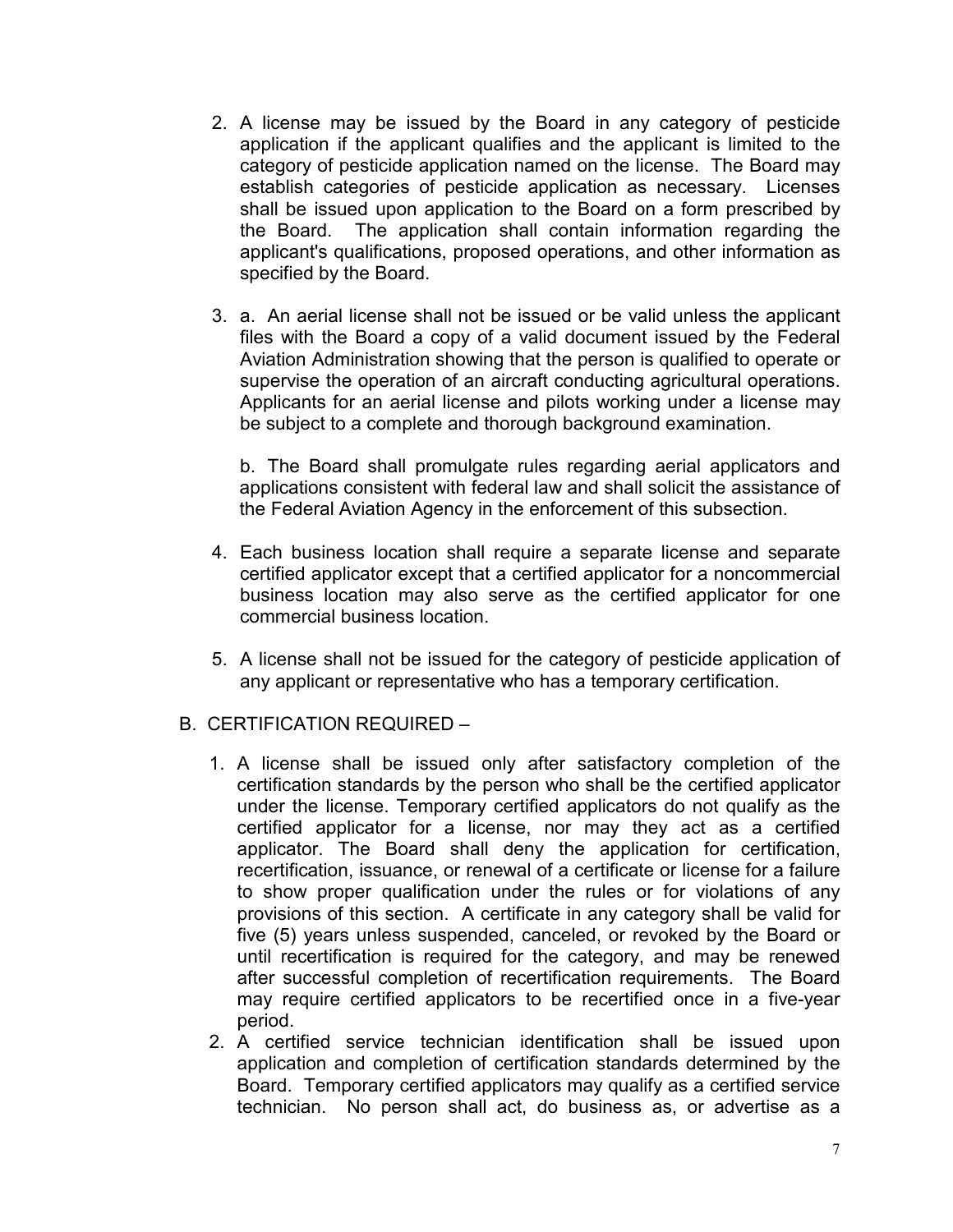service technician unless the person has met all the qualifications and standards as required by the Board. The service technicians' identification shall be issued in the name of the licensed entity. The licensee shall ensure that the service technician identification is returned to the Board upon termination of the employee. A service technician identification shall be valid for a period of five (5) years unless suspended, canceled, or revoked by the Board, until recertification is required by the Board, or until the service technician leaves the employ of the licensed entity. The Oklahoma Department of Agriculture, Food, and Forestry may issue a service technician identification upon completion of the following:

- a. A determination is made by the Department that the applicant has successfully completed the written examination,
- b. The licensed entity provides a completed service technician identification application form at the time of testing, and
- c. All appropriate fees are paid at the time of testing.
- 3. Each license, except for private applicators, shall expire on the 31st day of December following issuance or renewal, and may be renewed for the ensuing calendar year, without penalty or reexamination, if a properly completed application is filed with the Board not later than the 1st day of January of each year. If application is not received by January 1, a penalty of twice the amount of the renewal fee shall be charged for renewal of the license. If the application is not received by February 1, an additional one-hundred-dollar penalty shall be paid prior to license renewal.

All private applicator licenses are in effect for five (5) years and may be renewed by application after completion of a continuing education program or written exam approved by the Board.

- C. The following fees shall be paid to the Board:
	- 1. A fee of One Hundred Dollars (\$100.00) for each category of pesticide application shall be paid to the Board for the issuance or renewal of a commercial applicator business license, not more than Five Hundred Dollars (\$500.00) total category fees shall be charged annually to any business location of an applicator;
	- 2. A fee of Fifty Dollars (\$50.00) shall be paid to the Board for each written examination conducted by the Board;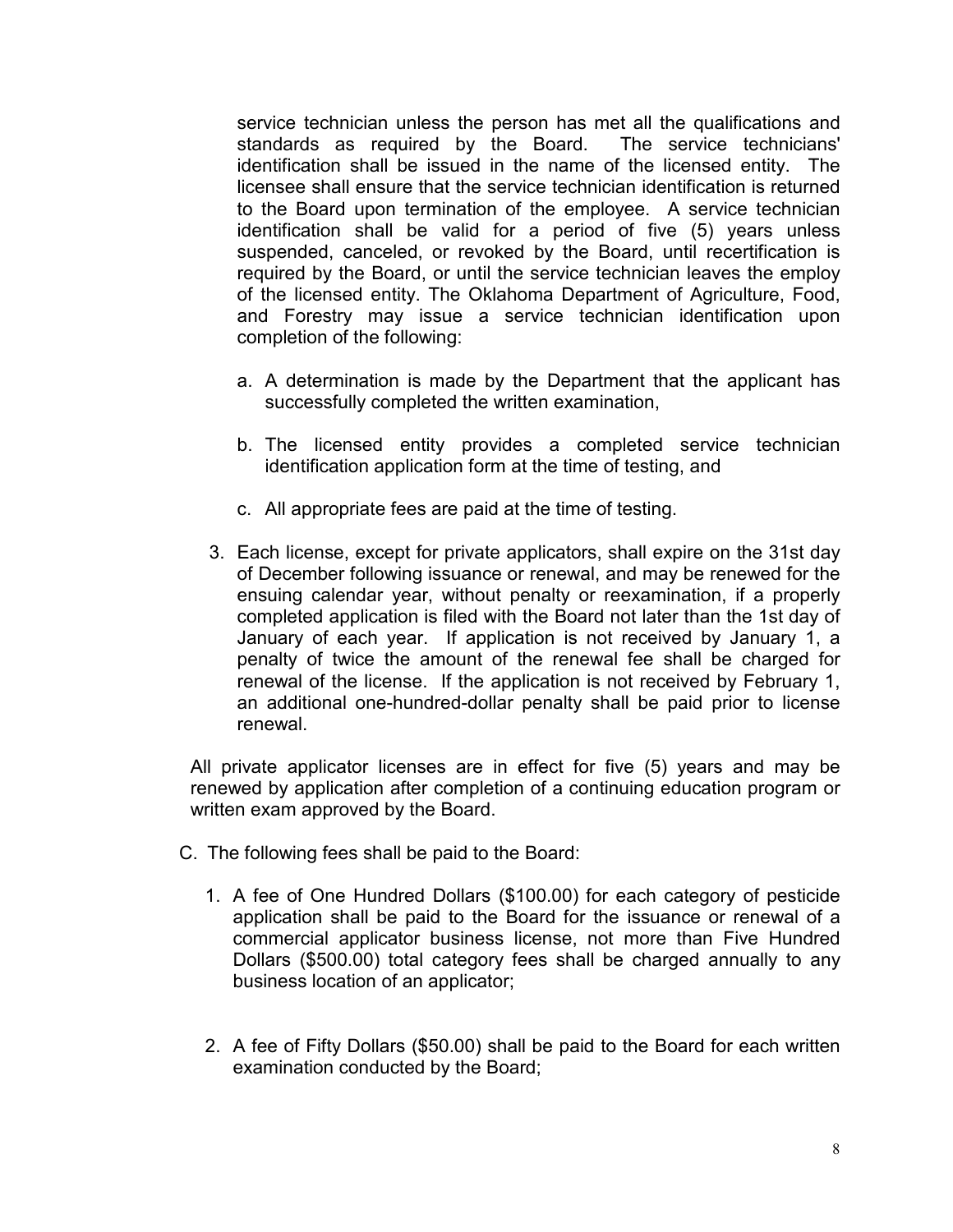- 3. A fee of Fifty Dollars (\$50.00) shall be paid to the Board for each practical examination conducted by the Board;
- 4. A fee of Twenty Dollars (\$20.00) shall be paid to the Board for the issuance or renewal of a private applicator's license;
- 5. A fee of Fifty Dollars (\$50.00) shall be paid to the Board for the issuance or renewal of a noncommercial business license. Not more than Two Hundred Fifty Dollars (\$250.00) total category fees shall be charged annually to any noncommercial business location of an applicator;
- 6. A fee of Twenty Dollars (\$20.00) shall be paid to the Board for the issuance or renewal of service technician identification;
- 7. A fee of Ten Dollars (\$10.00) shall be paid to the Board for the issuance of duplicate licenses or certificates or transfer of a service technician identification;
- 8. A fee of Fifty Dollars (\$50.00) shall be paid to the Board for each recertification procedure; and
- 9. A fee of One Hundred Dollars (\$100.00) shall be paid to the Board for each reciprocal certification procedure for applicator certifications.
- D. All fees shall be deposited in the State Department of Agriculture Revolving Fund.
- E. Fees shall be paid to the Board prior to the processing of any application.
- F. Failure to pay any fee identified with licenses, permits, pesticide registrations, or certification shall require the Board to deny the application.
- G. INSURANCE REQUIRED
	- 1. The Board shall not issue a commercial applicator's license until the applicant has furnished evidence of an insurance policy or certificate by an insurer or broker authorized to do business in this state insuring the commercial applicator and any agents against liability resulting from the operations of the commercial applicator. The insurance shall not be applied to damage or injury to agricultural crops, plants, or land being worked upon by the commercial applicator.
	- 2. The amount of liability shall not be less than that set by the Board for each property damage arising out of actual use of any pesticide. The liability shall be maintained at not less than that sum at all times during the licensing period. The Board shall be notified fifteen (15) days prior to any reduction in liability.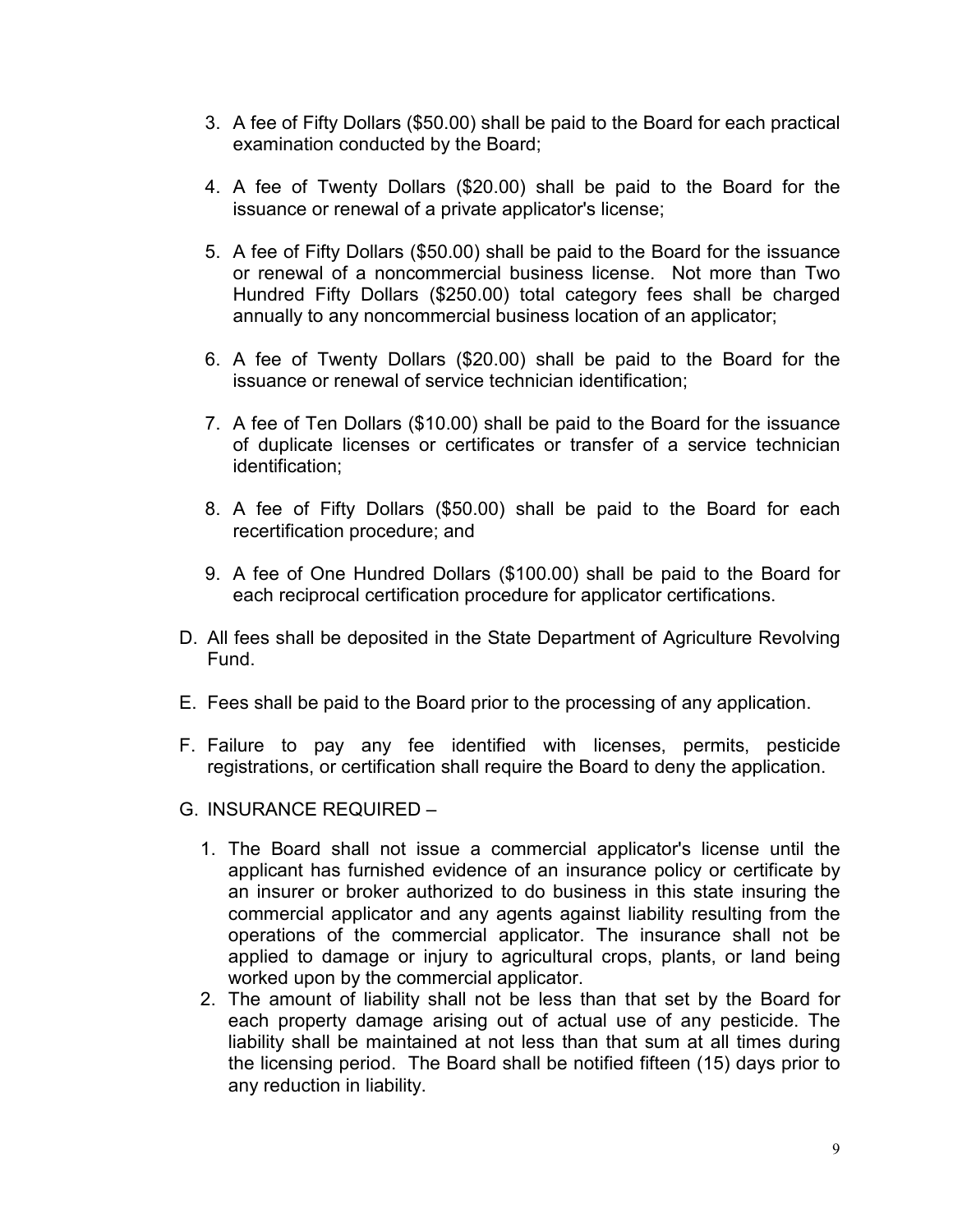3. If the furnished liability becomes unsatisfactory, the applicant shall immediately execute new liability upon notice from the Board. If new liability is not immediately obtained, the Board shall, upon notice, cancel the license. It shall be unlawful for the person to engage in the business of applying pesticides until the liability is brought into compliance and the license reinstated.

## H. DAMAGES –

1. Prior to filing an action against an applicator for damages to growing crops or plants, any person alleging damages to growing crops or plants shall:

a. within ninety (90) calendar days of the date that the alleged damages occurred or prior to the time that twenty-five percent (25%) of the allegedly damaged crops or plants are harvested, whichever occurs first, file a written complaint statement with the Department regarding the alleged damages, and

b. between the date of filing of the written complaint pursuant to subparagraph a of this paragraph and the date harvesting or destruction of the allegedly damaged crops or plants occurs, allow the applicator and the representatives of the applicator reasonable access to the property to inspect and take samples of the allegedly damaged crops or plants during reasonable hours. The representatives of the applicator may include, but not be limited to, crop consultants, bondsmen, and insurers. Nothing in this subparagraph shall limit in any way the harvesting or destruction of the allegedly damaged crops or plants in the ordinary course of business and practice.

2. Any person failing to comply with paragraph 1 of this subsection shall be barred from filing an action for damages against the applicator.

- I. PERMIT REQUIRED
	- 1. It shall be unlawful for any person to sell, offer for sale, or distribute within this state any restricted use pesticide without first obtaining a restricted use pesticide dealer's permit issued by the Board.
	- 2. A permit may be issued by the Board in any category of pesticide sales if the applicant qualifies under the provisions of this section and the applicant is limited to the category of pesticide sales named on the permit. The Board may establish categories of pesticide sales as necessary.
	- 3. The permit shall be issued only upon application on a form prescribed by the Board and the application shall contain information regarding the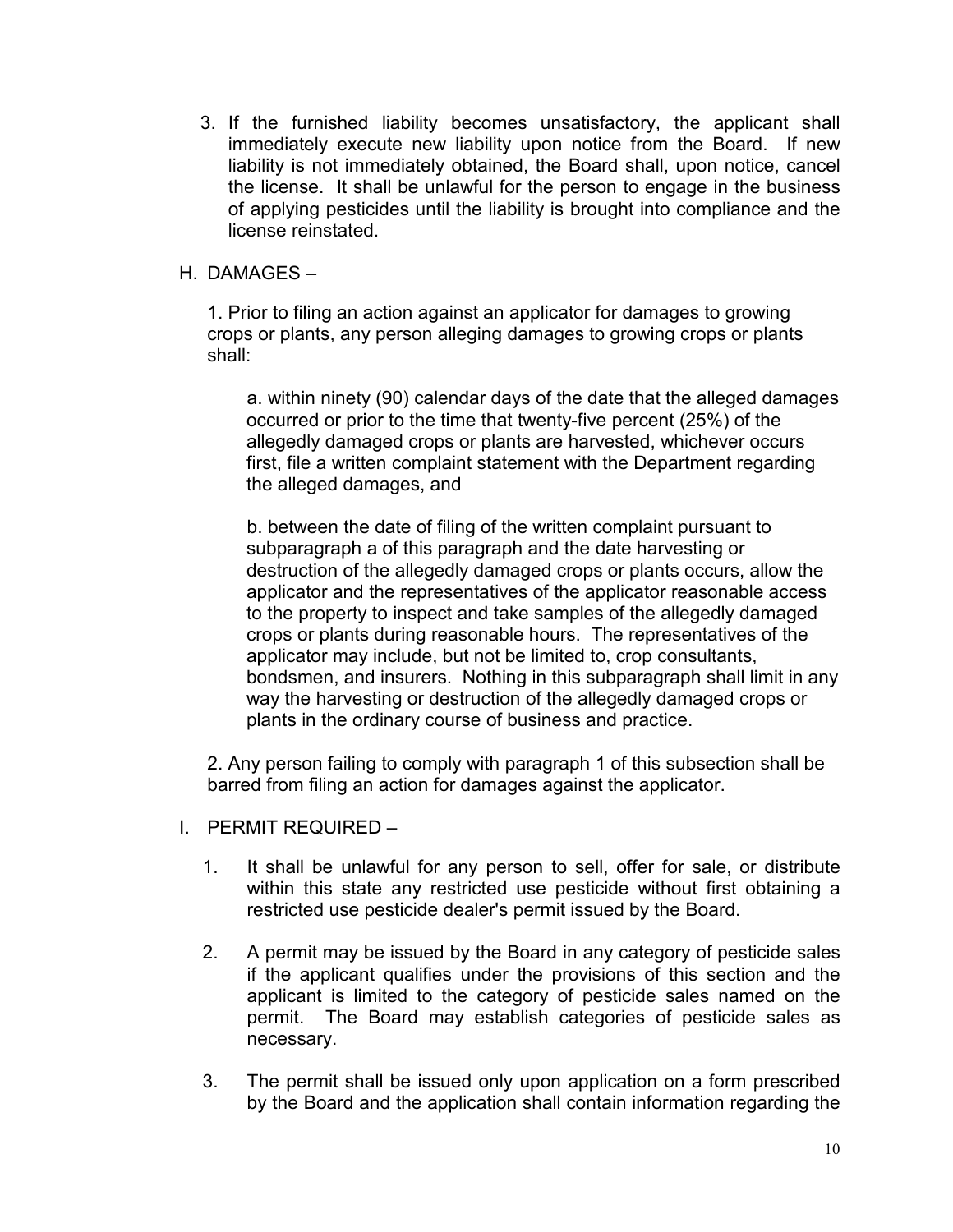applicant's proposed operation and other information as specified by the Board.

- 4. Each business location engaged in the sale or distribution of restricted use pesticides shall require a separate permit.
- 5. The annual permit fee for a restricted use pesticide dealer permit shall be Fifty Dollars (\$50.00) for each location.
- 6. The Board may require a certified applicator to be present at any location where designated restricted use pesticide sales occur.
- J. PESTICIDE REGISTRATION REQUIRED
	- 1. Every pesticide or device distributed, sold, or offered for sale within this state or delivered for transportation or transported in intrastate or interstate commerce shall be registered with the Board.
	- 2. The registrant shall file with the Board a statement including, but not limited to:
		- a. the name and address of the registrant and the name and address of the person whose name shall appear on the label, if other than the registrant,
		- b. the name of the pesticide or device,
		- c. a complete copy of the labeling accompanying the pesticide or device and a statement of all claims to be made for it, and directions for use, and
		- d. if requested by the Board, a full description of the tests made and the results upon which the claims are based. In renewing a registration, a statement shall be required only with respect to information which is different from the information furnished when the pesticide or device was last registered.
	- 3. Each registrant shall pay to the Board an annual registration fee of Two Hundred Ten Dollars (\$210.00) for each pesticide or device label registered. These fees shall be used by the Oklahoma Department of Agriculture, Food, and Forestry for purposes of administering pesticide management programs. A portion of these fees, in the amount of Three Hundred Thousand Dollars (\$300,000.00) annually, shall be dedicated for conducting programs for unwanted pesticide disposal. This amount shall be deposited into the State Department of Agricultural Unwanted Pesticide Disposal Fund and shall be dedicated for this use only.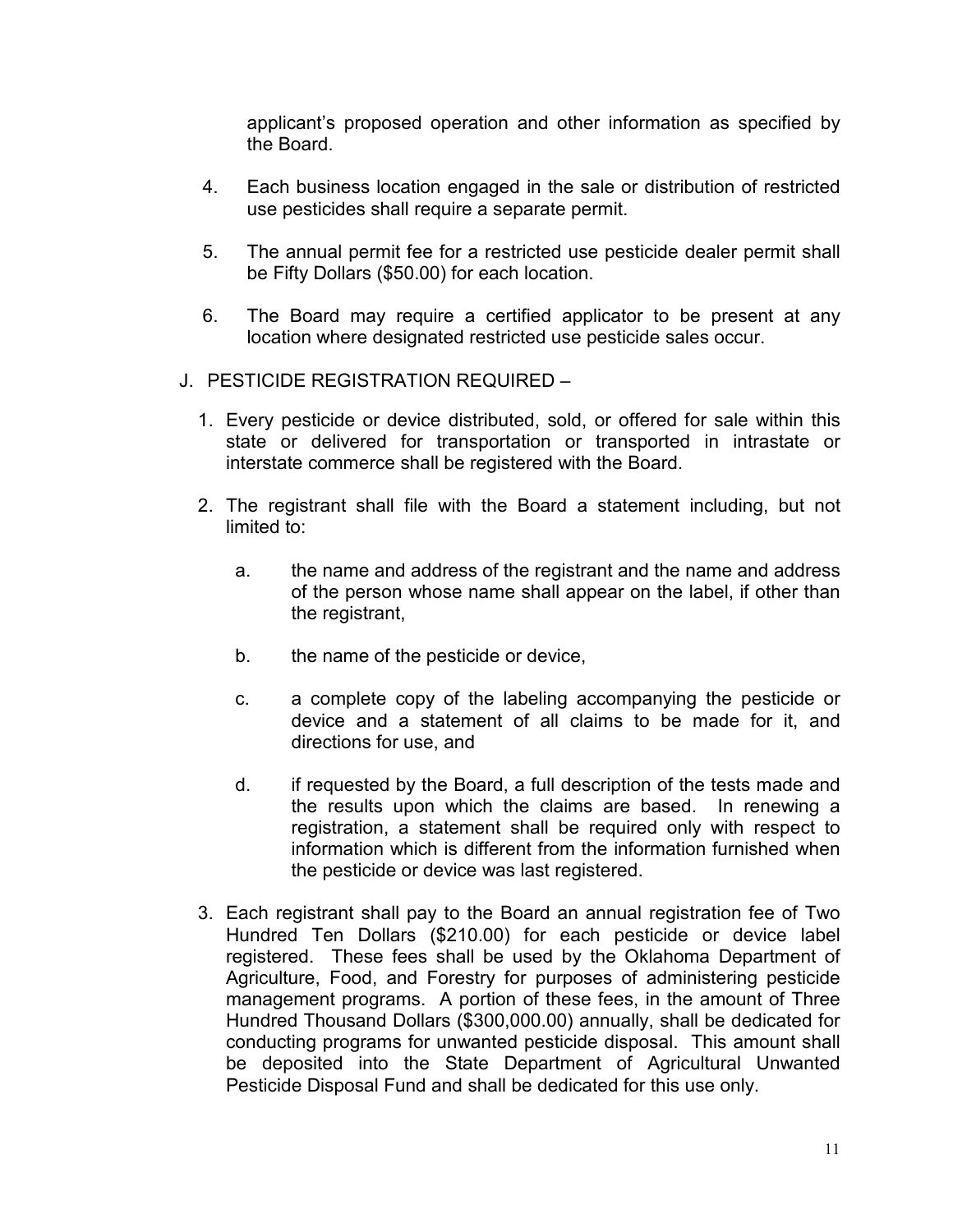- 4. The Board may require the submission of the complete formula of any pesticide. Trade secrets and formulations submitted by the registrant may be kept confidential. If it appears to the Board that the composition of the pesticide is adequate to warrant the proposed claims and if the pesticide, its labeling, and other material required to be submitted comply with the requirements of this section, then the pesticide shall be registered.
- 5. If it does not appear to the Board that the pesticide or device is adequate to warrant the proposed claims for it or if the pesticide or device, its labeling, and other material required to be submitted do not comply with the provisions of this section, it shall notify the applicant of the deficiencies in the pesticide or device, labeling, or other material required and afford the applicant an opportunity to make the necessary corrections. If the applicant claims, in writing, that the corrections are not necessary and requests in writing a hearing regarding the registration of the pesticide or device, the Board shall provide an opportunity for a hearing before refusing to issue the registration. In order to protect the public, the Board may at any time cancel the registration of a product or device. In no event, shall registration of a pesticide or device be considered as a defense or excuse for the commission of any offense prohibited under this section.
- 6. The Board may require that pesticides be distinctively colored or discolored to protect the public health.
- 7. Registration shall not be required in the case of a pesticide shipped from one plant or place within this state to another plant or place within this state that is operated by the same person.
- K. CATEGORIES OF LICENSES AND PERMITS –

The Board may establish any category of license for pesticide application or any category of permit for pesticide sales.

- L. PERMIT AND PESTICIDE REGISTRATION EXPIRATION
	- 1. All permits for pesticide sales shall be issued for a period of one (1) year and the permits shall be renewed annually and shall expire on a date determined by the Board. A permit may be renewed for the ensuing year, without penalty, if a properly completed application is filed with the Board not later than the fifteenth day of the month first following the date of expiration. If the application is not received by that date, a penalty of twice the amount of the renewal fee shall be charged for renewal of the permit.
	- 2. All pesticide registrations shall be issued for a period of one (1) year. The registration shall be renewed annually and shall expire on a date to be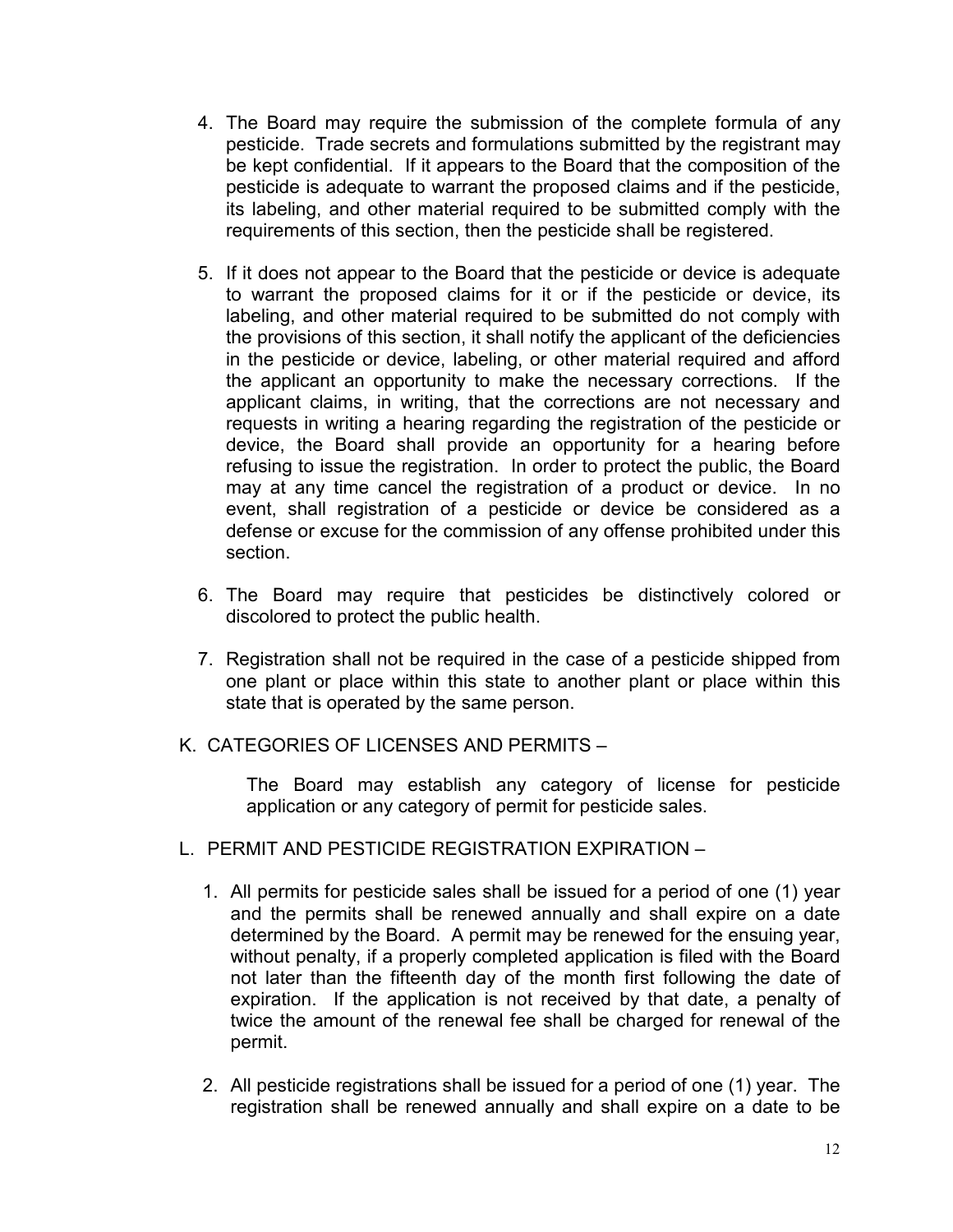determined by the Board. Pesticide registrations may be renewed for the ensuing year, without penalty, if a properly completed application is filed with the Board not later than the fifteenth day of the month first following the date of expiration. If the application is not received by that date, a penalty of twice the amount of the renewal fee shall be charged for renewal of the pesticide registration.

#### M. PESTICIDE PRODUCING ESTABLISHMENTS

- 1. Definitions as used in this subsection:
	- a. "establishment" means any site where a pesticide product, active ingredient or device is produced within the state,
	- b. "produce" means to manufacture, prepare, propagate, compound or process any pesticide or to package, repackage, label, relabel or otherwise change the container of any pesticide or device, and
	- c. "producer" means any person who produces, manufactures, prepares, compounds, propagates or processes any active ingredient, pesticide, or device as used in producing a pesticide.
- 2. It shall be unlawful for any person to produce within this state any pesticide, active ingredient or device without first obtaining a pesticide producer establishment permit issued by the Board.
- 3. The permit shall be issued only upon application on a form prescribed by the Board. The application shall contain information regarding the proposed operation of the applicant and other information as specified by the Board. If at any time there is a change of the information provided in or on the application for a pesticide producer establishment permit, the producer must notify the Board in writing within thirty (30) calendar days of the change.
- 4. The producer shall file a statement with the Board including but not limited to:
	- a. the name and address of the company,
	- b. the name and address of the establishment as well as the physical location, if different than the mailing address,
	- c. the name of any pesticide, active ingredient, or device, and
	- d. the name and address and other pertinent contact information for the responsible party.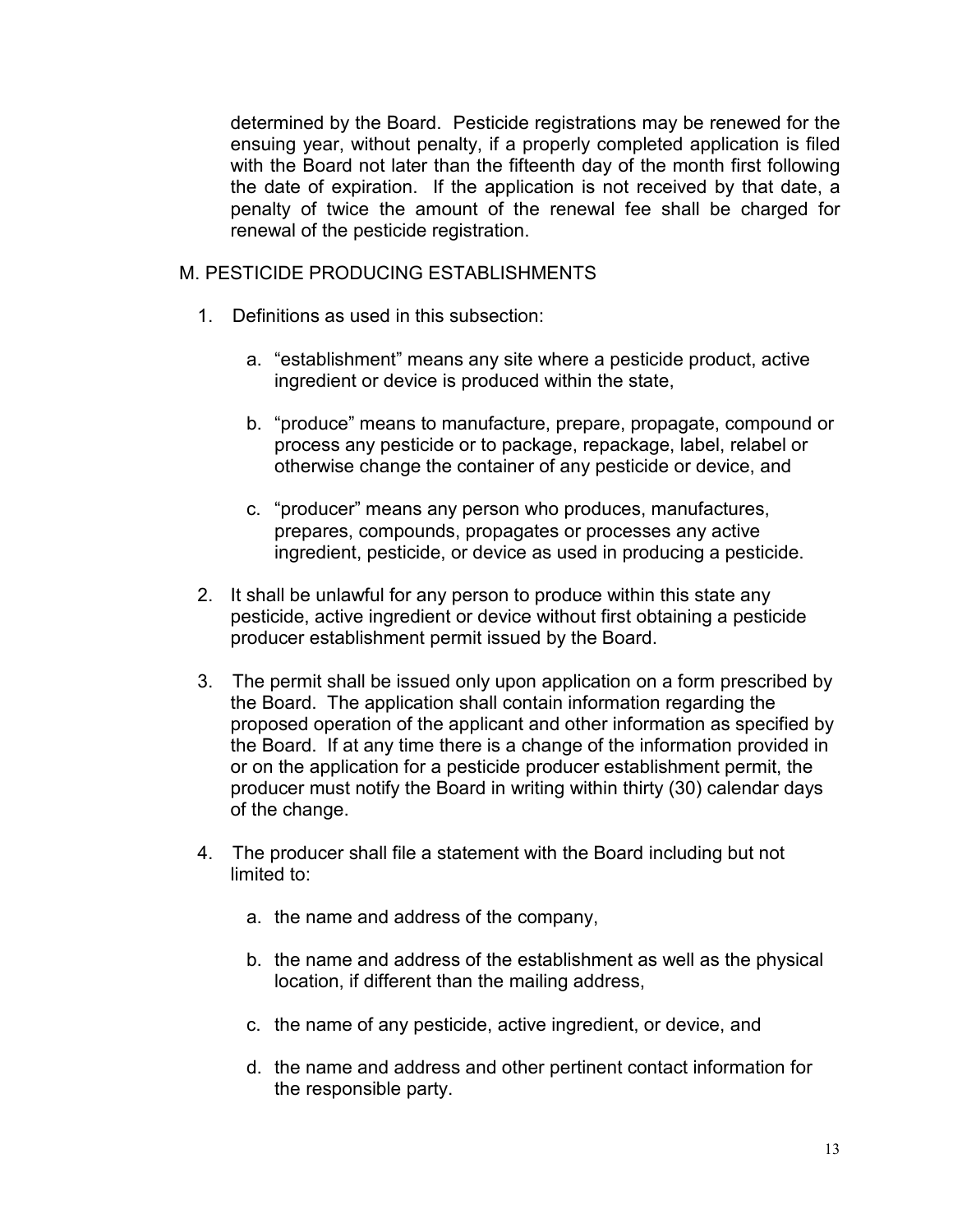- 5. All permits for pesticide producer establishments shall be issued for a period of one (1) year and shall be renewed annually. All permits shall expire on June 30 each year and may be renewed without penalty if a properly completed application is filed with the Board not later than the fifteenth day of the month first following the date of expiration. If the application is not received by that date, a penalty of twice the amount of the renewal fee shall be charged for renewal of the permit.
- 6. Each pesticide producer establishment location engaged in the production of pesticides, active ingredients or devices shall require a separate permit.
- 7. The annual permit fee for a pesticide producer establishment shall be One Hundred Dollars (\$100.00) for each location.
- 8. If requested by the Board, a complete copy of all labeling, Material Safety Data Sheets, technical information associated with the pesticide, active ingredient, or device and a statement of all claims to be made as well as directions and use must be submitted to the Board.
- 9. In order to determine compliance with state and federal laws, the Board may request a full disclosure of inventory records, sales and distribution records, and any other information deemed necessary by the Board.
- 10.Every producer shall keep accurate records pertaining to pesticide, active ingredient, or device production and distribution as required by the Board. The records of the producer shall be kept intact at the principal producing location in this state for at least two (2) years after the date of production and distribution and copies shall be furnished to any authorized agent of the Board, immediately upon request in person, at any time during the regular business hours of the producer. Copies of records shall be furnished to any authorized agent of the Board within seven (7) working days of a written request, in summary form, by mail, fax, e-mail, website, or any other electronic medial customarily used.

N. COMPLAINT RESOLUTION – Upon receipt of a written complaint, the Board shall notify the person filing the complaint in writing of its receipt and status within two (2) working days. The person whom the complaint is filed against shall also be notified within two (2) working days. Notification that a complaint has been filed may also be given to the landowner or operator when appropriate. The resolution of a complaint is the completion of the appropriate administrative, jurisdictional, or legal remedies to the extent possible by the Department. The complainant shall be notified in writing within seven (7) working days after resolution of the complaint.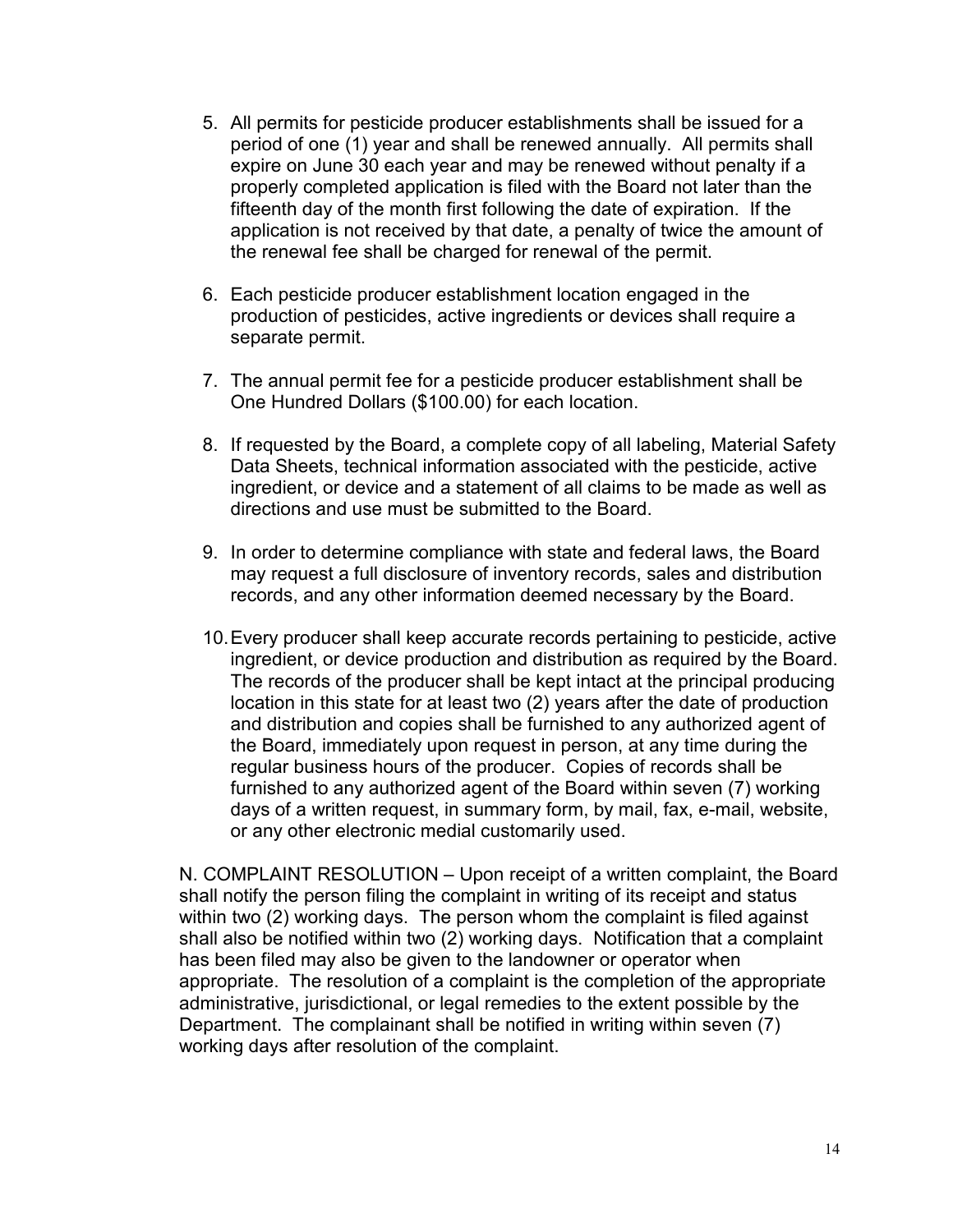## **NEW LAW 2 O.S. 2005, Section 3-82.1 reads as follows:**

## <span id="page-20-0"></span>**Section 3-82.1**

There is hereby created in the State Treasury a fund for the State Board of Agriculture to be designated the State Department of Agriculture "Unwanted Pesticide Disposal Fund". The fund shall be a continuing fund, not subject to fiscal year limitations, and shall consist of all monies received by the State Board of Agriculture to implement and maintain the Unwanted Pesticide Disposal Program. On July 1, 2005, the Oklahoma Department of Agriculture, Food, and Forestry shall transfer all money in the State Department of Agriculture Revolving Fund which has been designated by law for conducting programs for unwanted pesticide disposal to the Unwanted Pesticide Disposal Fund.

## <span id="page-20-1"></span>**AMENDATORY 2 O.S. 2000, Section 3-83, is amended to read as follows:**

## **Section 3-83.**

- A. Every commercial and noncommercial applicator shall keep accurate records pertaining to pesticide activities, applications, and wood infestation reports, as required by the State Board of Agriculture. The records of the applicator shall be kept intact at the principal business location in this state for at least two (2) years after their date of expiration and copies shall be furnished to any authorized agent of the Board, immediately upon request in person, at any time during the regular business hours of the applicator. Copies of records shall be furnished to any authorized agent of the Board within seven (7) working days of a written request, in summary form, by mail, fax, e-mail, web site, or any other electronic media customarily used.
- B. Every restricted use pesticide dealer shall keep accurate records pertaining to restricted use pesticide purchases and sales, as required by the Board. The records shall be kept intact at the principal business location in this state for at least two (2) years after their date of expiration. Copies shall be furnished to any authorized agent of the Board at any time during the regular business hours of the dealer, immediately upon request in person, or within seven (7) working days of a written request, in summary form, by mail, fax, e-mail, web site, or any other electronic media customarily used.
- <span id="page-20-2"></span>C. It shall be the duty of the Board to audit the maintenance of records as necessary to carry out the provisions of the Oklahoma Agriculture Code.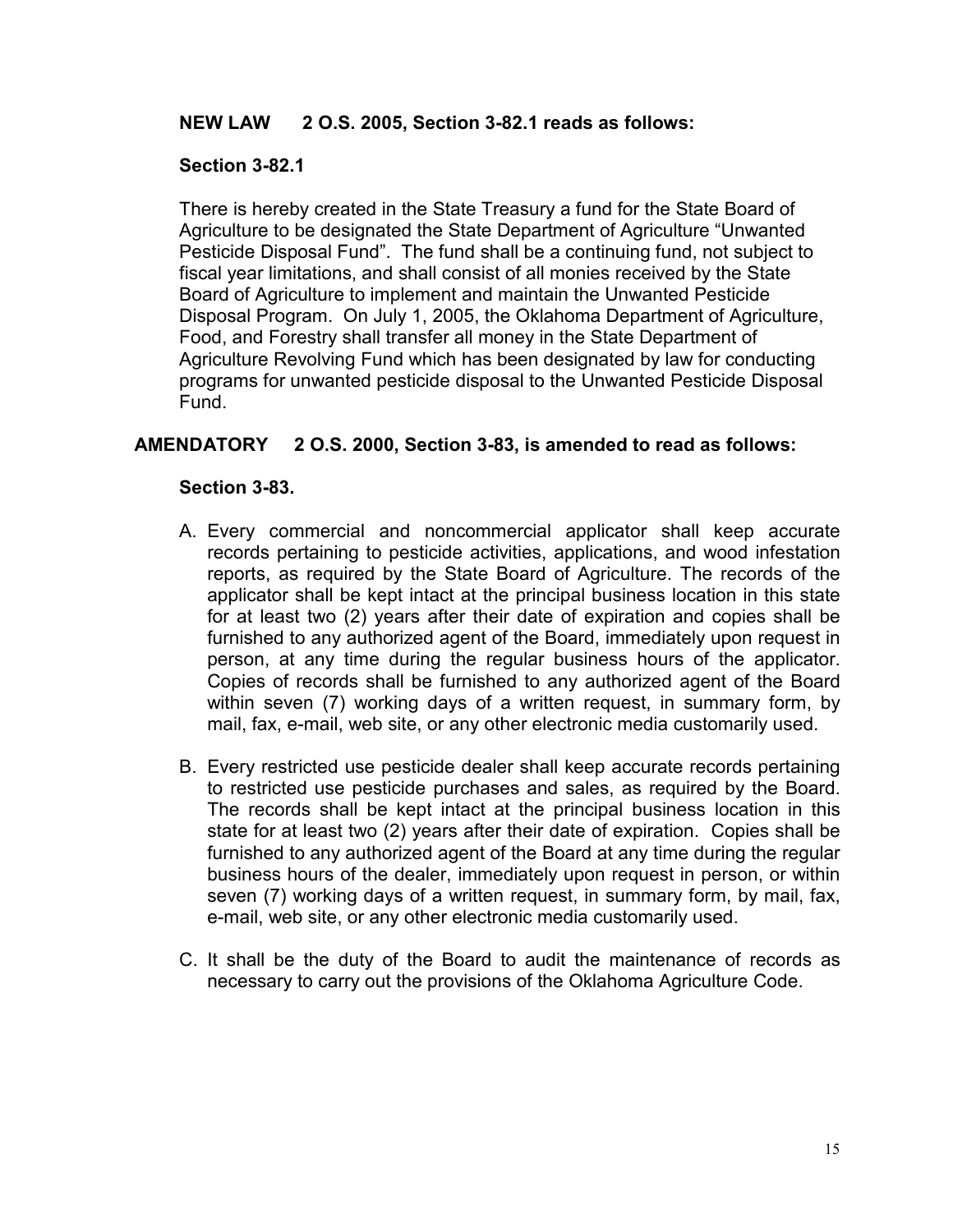## **AMENDATORY 2 O.S. 2011, Section 3-84, is amended to read as follows:**

#### **Section 3-84.**

- A. The Board shall have the authority to declare any form of plant or animal life or virus which is injurious to plants, humans, domestic animals, articles, or substances as a pest. The Board shall have the authority to classify pesticide uses as being general, restricted, or both, to determine standards of coloring or discoloring for pesticides, and to subject pesticides to the requirements of this section.
- B. The Board shall promulgate appropriate rules for carrying out the provisions of this section.
- C. The Board shall, to the extent practical, create uniformity between the requirements of Oklahoma and those prescribed by the Federal Insecticide, Fungicide and Rodenticide Act, as amended.

#### <span id="page-21-0"></span>**AMENDATORY 2 O.S. 2011, Section 3-85, is amended to read as follows:**

#### **Section 3-85.**

- A.
	- 1. The State Board of Agriculture shall administer and enforce the provisions of the Oklahoma Combined Pesticide Law.
	- 2. The State Board of Agriculture shall promulgate rules and standards for the application, use or sale of pesticides, rules for pesticide registration, standards for contracts and recordkeeping, work performance, prescribe standards for the licensing of application of pesticides, issuing pesticide dealer permits, certification, recertification procedures, and storing and disposal of pesticide and pesticide containers.
	- 3. The Board shall, to the extent practical, create uniformity between the requirements of Oklahoma and those prescribed by the Federal Insecticide, Fungicide and Rodenticide Act.
	- 4. The Board is empowered to cooperate with and negotiate reciprocal agreements with the federal government or any state, or any department or agency of either for the purpose of fulfilling the intent of this section and securing uniformity of rules.
	- 5. The Board may inspect any work, records, or contracts of each applicator, manufacturer, or dealer to determine whether or not the work is performed according to the provisions of this section or rules promulgated thereunder.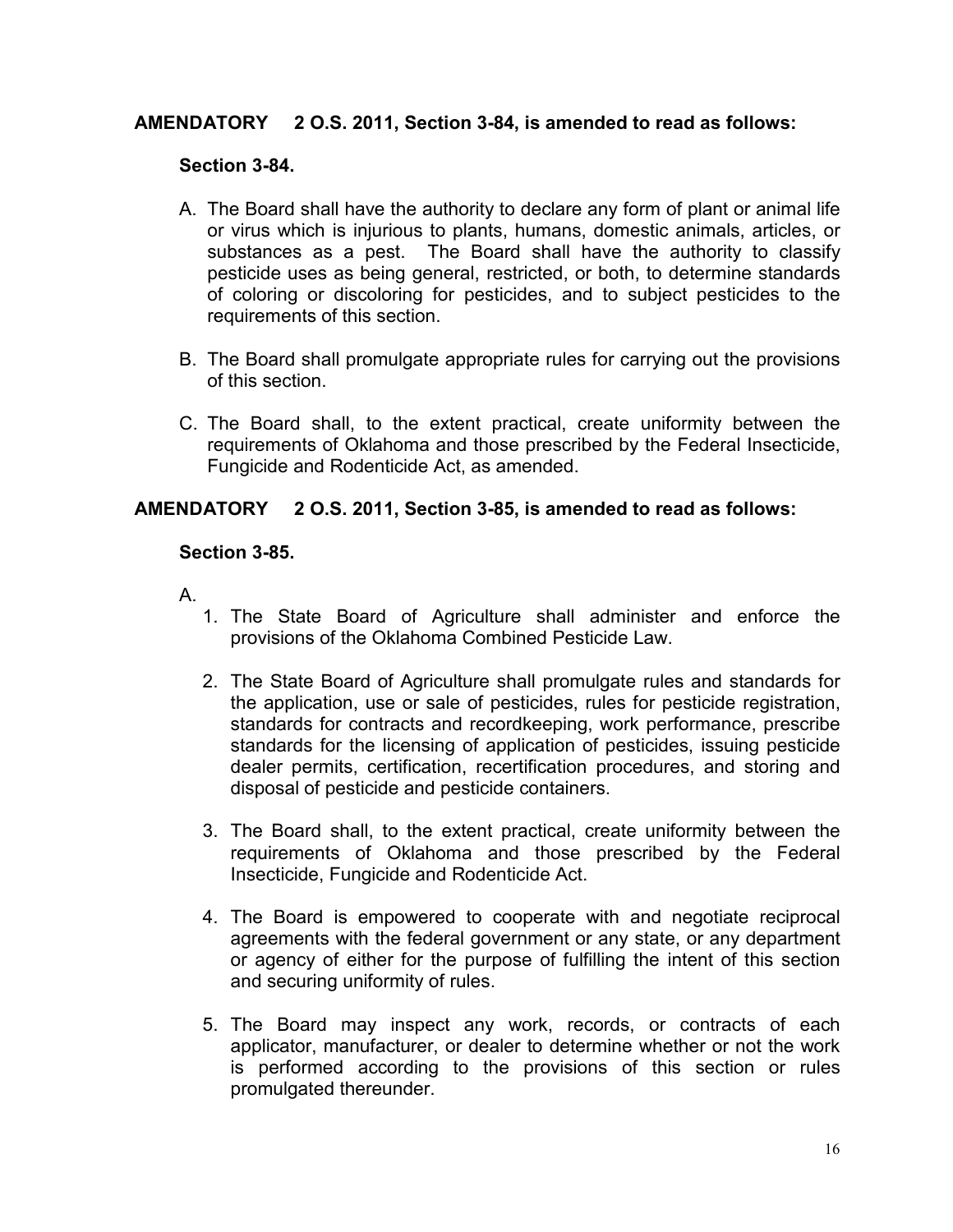- 6. For the purpose of securing uniformity of rules, no city, town, county, or other political subdivision of this state shall adopt or continue in effect any ordinance, rule, regulation, or statute regarding pesticide sale or use that is more stringent than the rules of the Board, including, but not limited to, registration, notification, posting, advertising and marketing, distribution, applicator training and certification, storage, transportation, disposal, disclosure of confidential information, or product composition.
- 7. The Board may take samples of pesticide materials in order to determine their concentration or residue level. If the Board finds that such samples are not within established standards, the Board's finding shall be considered prima facie evidence that a violation has occurred.
	- a. The concentration of an active ingredient for a pesticide concentrate, shall not exceed or be less than the concentration of active ingredient stated on the pesticide label by more or less than the tolerance for active ingredient concentration specified by this paragraph. Concentrations above or below the established tolerance shall be prima facie evidence that a pesticide is adulterated or misbranded:
		- (1) pesticides with a stated concentration of active ingredient less than 0.51% shall not exceed 150% or fail to meet 80% of the stated active ingredient on the pesticide label when analyzed,
		- (2) pesticides with a stated concentration of active ingredient not less than 0.51% and not more than 1.0% shall not exceed 140% or fail to meet 85% of the stated active ingredient on the pesticide label when analyzed,
		- (3) pesticides with a stated concentration of active ingredient not less than 1.01% and not more than 5.00% shall not exceed 140% or fail to meet 90% of the stated active ingredient on the pesticide label when analyzed,
		- (4) pesticides with a stated concentration of active ingredient not less than 5.01% and not more than 10.00% shall not exceed 130% or fail to meet 92% of the stated active ingredient on the pesticide label when analyzed,
		- (5) pesticides with a stated concentration of active ingredient not less than 10.01% and not more than 50.00% shall not exceed 125% or fail to meet 94% of the stated active ingredient on the pesticide label when analyzed, and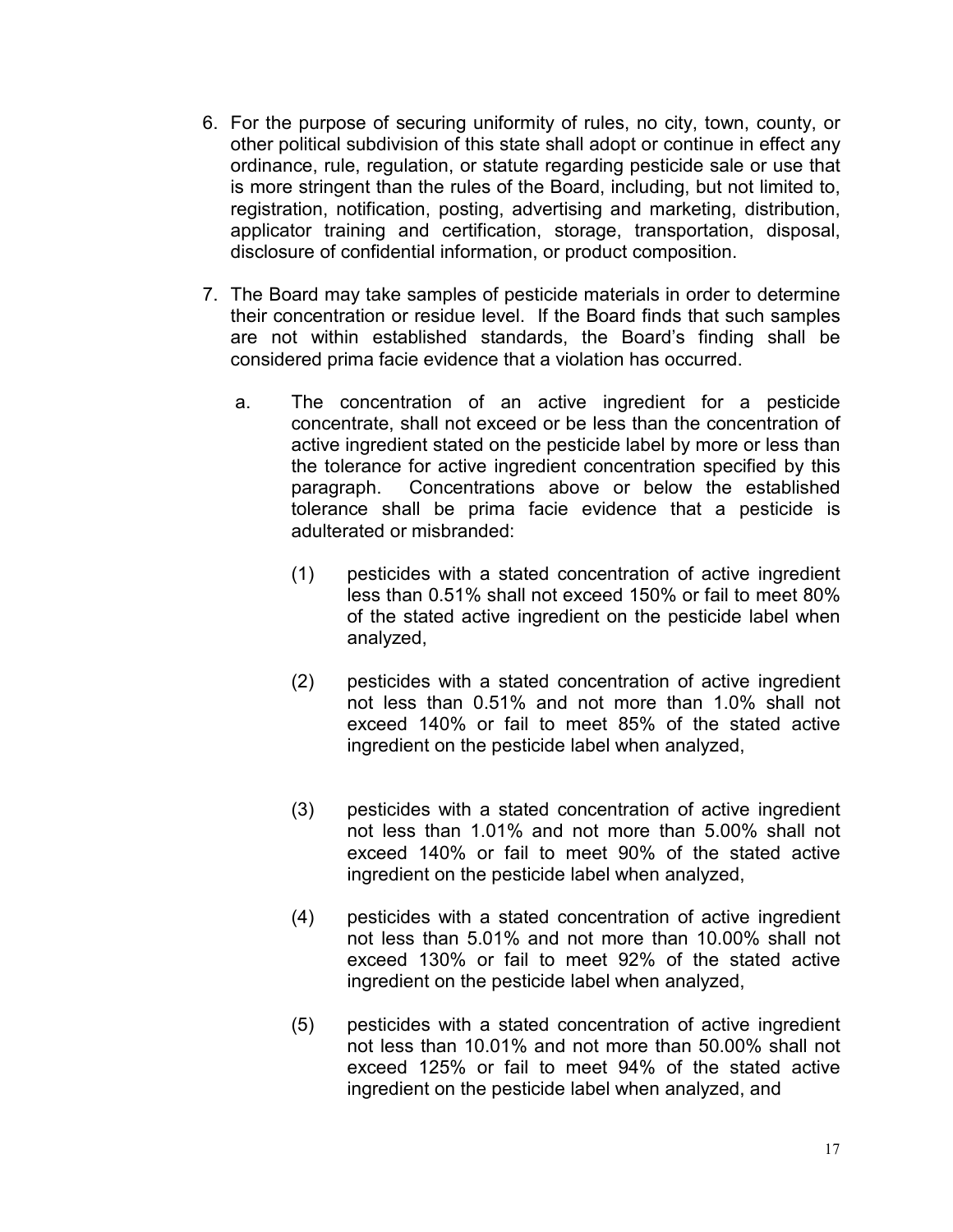- (6) Pesticides with a stated concentration of active ingredient not less than 50.01% and more than 100.00% shall not exceed 115% or fail to meet 96% of the stated active ingredient on the pesticide label when analyzed;
- b. The concentration of an active ingredient for a pesticide concentrate in fertilizer and pesticide mixtures, pressed blocks and nonuniform baits shall not be less than the concentration of active ingredient stated on the pesticide label for the tolerance for active ingredient concentration specified by this paragraph. Concentrations below the established tolerance shall be prima facie evidence that a pesticide is adulterated or misbranded:
	- (1) when the stated concentration of active ingredient on the pesticide label is less than 1.26% the minimum amount of active ingredient shall be at least 67.0% of the stated concentration on the pesticide label when analyzed,
	- (2) when the stated concentration of active ingredient on the pesticide label is not less than 1.26% or more than 5.0% the minimum amount of active ingredient shall be at least 80.0% of the stated concentration on the pesticide label when analyzed, and
	- (3) when the stated concentration of active ingredient on the pesticide label is more than 5.0% the minimum amount of active ingredient shall be at least 85.0% of the stated concentration on the pesticide label when analyzed.
- c. The concentration of an active ingredient for a pesticide concentrate in rotenone, pyrethrin and other natural product formulations shall not be less than the concentration of active ingredient stated on the pesticide label for the tolerance for active ingredient concentration specified by this paragraph. Concentrations below the established tolerance shall be prima facie evidence that a pesticide is adulterated or misbranded:
	- (1) when the stated concentration of active ingredient on the pesticide label is less than 0.51% the minimum amount of active ingredient shall be at least 70.0% of the state concentration on the pesticide label when analyzed,
	- (2) when the stated concentration of active ingredient on the pesticide label is not less than 0.51% or more than 1.25% the minimum amount of active ingredient shall be at least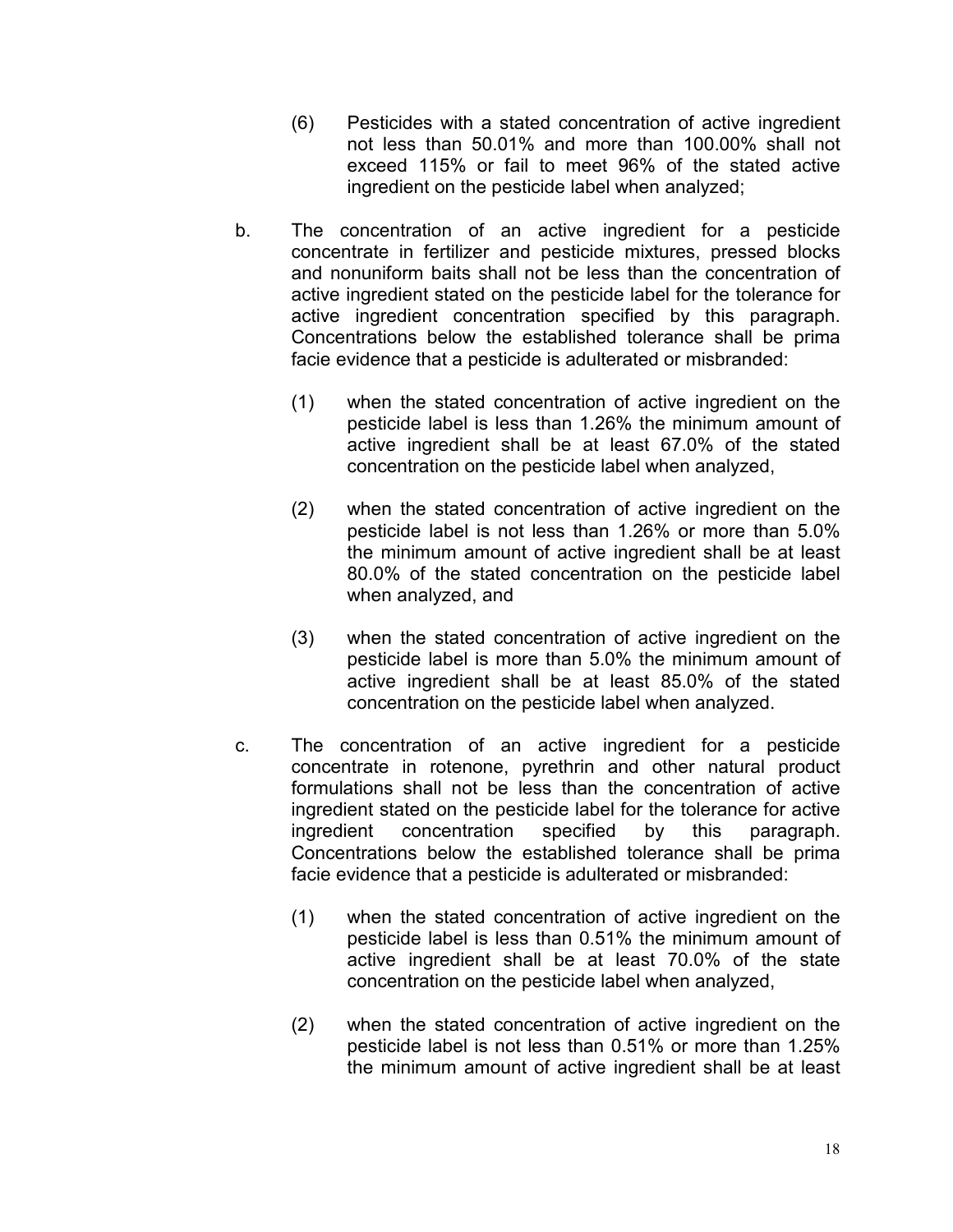80.0% of the stated concentration on the pesticide label when analyzed, and

- (3) when the stated concentration of active ingredient on the pesticide label is more than 1.25% the minimum amount of active ingredient shall be at least 85.0% of the stated concentration on the pesticide label when analyzed;
- d. The concentration of an active ingredient for a pesticide tank mix, as stated by the applicator and allowed by the pesticide label, shall not exceed or be less than the concentration of active ingredient stated by more or less than the tolerance for active ingredient concentration specified by this paragraph. concentration specified by this paragraph. Concentrations above or below the established tolerance shall be prima facie evidence of a use unsuitable, unsafe or inconsistent with its label or labeling. No pesticide shall be formulated into a tank mix at a concentration in excess of or below that permitted by the pesticide label without written approval from an authorized agent of the Oklahoma Department of Agriculture, Food, and Forestry:
	- (1) when the stated concentration or that allowed by the pesticide label is less than 0.51% the minimum amount of active ingredient in the tank mix shall be at least 60.0% and not more than 150.0% of the stated concentration or that allowed by the pesticide label when analyzed,
	- (2) when the stated concentration or that allowed by the pesticide label is not less than 0.51% and not more than 1.0% the minimum amount of active ingredient in the tank mix shall be at least 70.0% and not more than 140.0% of the stated concentration or that allowed by the pesticide label when analyzed,
	- (3) when the stated concentration or that allowed by the pesticide label is not less than 1.01% and not more than 5.0% the minimum amount of active ingredient in the tank mix shall be at least 80.0% and not more than 140.0% of the stated concentration or that allowed by the pesticide label when analyzed,
	- (4) when the stated concentration or that allowed by the pesticide label is not less than 5.01% and not more than 10.0% the minimum amount of active ingredient in the tank mix shall be at least 84.0% and not more than 130.0% of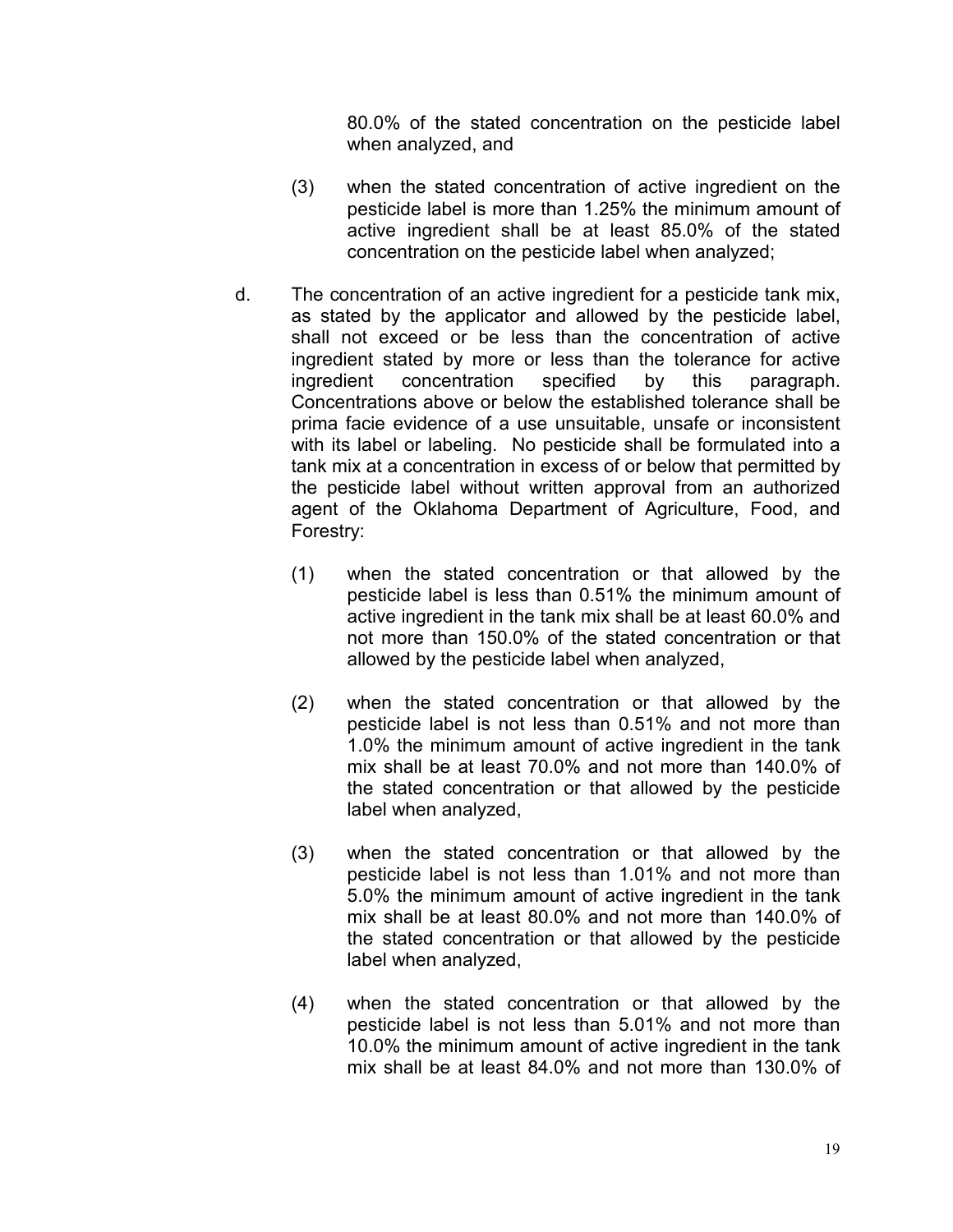the stated concentration or that allowed by the pesticide label when analyzed,

- (5) when the stated concentration or that allowed by the pesticide label is not less than 10.01% and not more than 50.0% the minimum amount of active ingredient in the tank mix shall be at least 88.0% and not more than 125.0% of the stated concentration or that allowed by the pesticide label when analyzed, and
- (6) when the stated concentration or that allowed by the pesticide label is not less than 50.01% and not more than 100.0% the minimum amount of active ingredient in the tank mix shall be at least 92.0% and not more than 115.0% of the stated concentration or that allowed by the pesticide label when analyzed;
- e. The State Board of Agriculture may promulgate, by rule, maximum and minimum concentrations or thresholds for the other concentrate of pesticides in products, or soil residues.
- B. Authorized agents of the Board shall have the authority to issue notices of violation, citations, compliance orders, stop sales, or stop work orders to those persons committing violations of the laws or rules relating to pesticides or pesticide application in this state.
- C.
	- 1. Examinations of pesticides or devices shall be made under the direction of the Board for the purpose of determining if there has been compliance with the requirements of this section.
	- 2. If it appears from examination that a pesticide or device fails to comply with the provisions of this section, and the Board contemplates instituting administrative proceedings against any person, the Board shall cause notice and an opportunity for a hearing given to the person pursuant to the Administrative Procedures Act;
- D.
	- 1. Any pesticide or device distributed, sold, or offered for sale within this state or delivered for transportation or transported in intrastate or interstate commerce may be seized by the Oklahoma Department of Agriculture, Food, and Forestry in any county of the state where it may be found and if: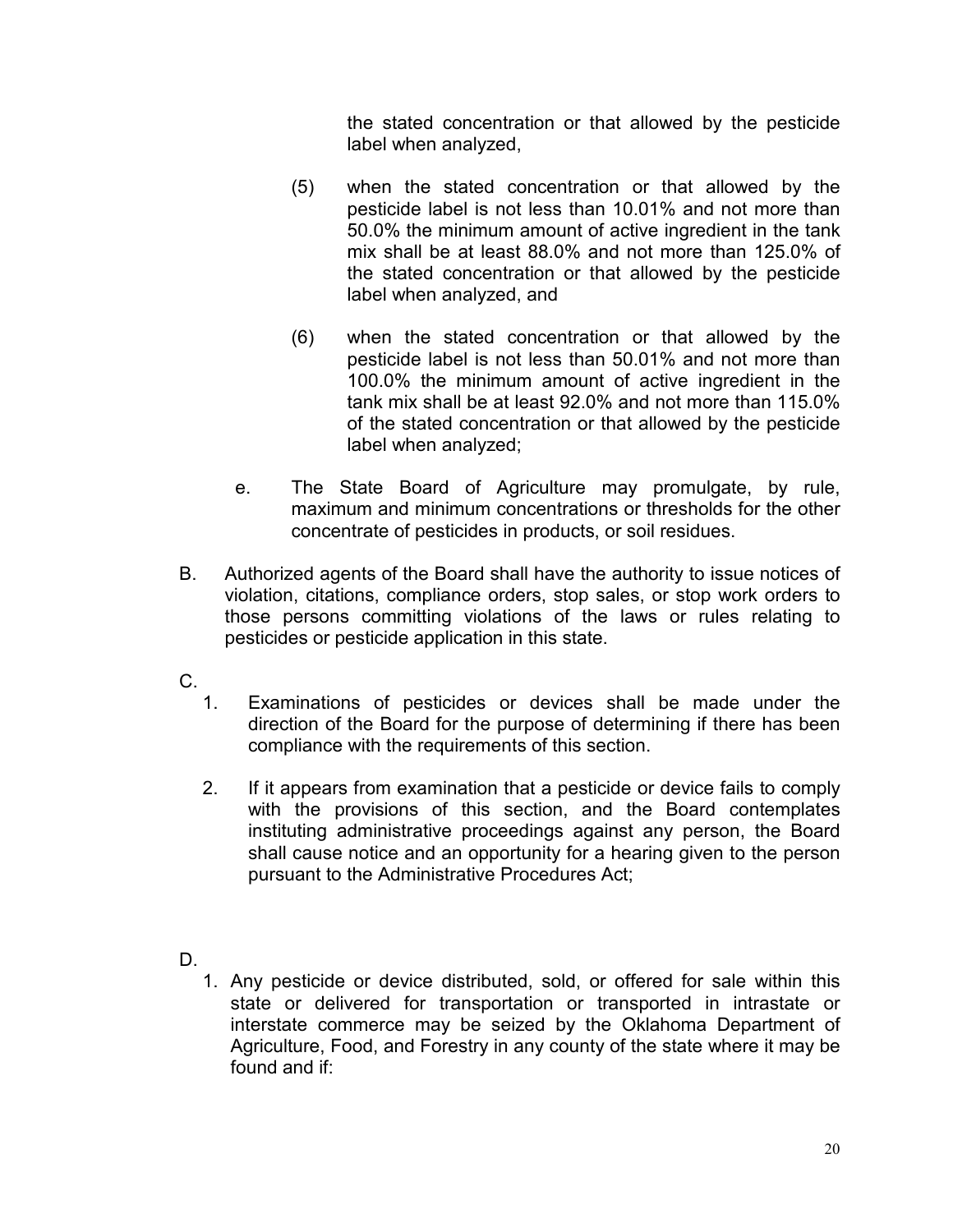- a. in the case of a pesticide, it is adulterated or misbranded, it has not been registered, it fails to bear on its label the required information, or it is a white powder pesticide and it is not colored as required, or
- b. in the case of a device, it is misbranded.
- 2. If the pesticide or device is condemned it shall, after entry of decree or judgment of a district court, be disposed of by destruction or sale as the court may direct. If the article is sold, the proceeds, less court costs, shall be paid to the State Department of Agriculture Revolving Fund;
- 3. The court shall not order the sale or disposal of a condemned pesticide or device in a manner which would be a violation of this section or rules promulgated thereto;
- 4. The person or entity directed to dispose or sell the condemned pesticide or device shall do so in a manner that complies with the order of the district court and this section and rules promulgated thereto;
- 5. The court may direct that the pesticide or article be delivered to the owner for relabeling or reprocessing;
- 6. If there is a person who is successful in intervening as claimant of the pesticide or device, when a decree of judgment of condemnation is entered against the pesticide or device, court costs, fees, storage, and other proper expenses shall be awarded against such claimant.
- E. The Board may, by publication in a manner as it may prescribe, give notice of all judgments entered in action, instituted under its authority.
- F. All authority vested in the Board shall with like force and effect be executed by its officers, employees, and authorized agents.
- G. EXCEPTION The fines provided for violations may not apply to:
	- 1. Any carrier while lawfully engaged in transporting a pesticide within this state, if the carrier permits the Board upon request to copy all records showing the transaction in and movement of the pesticide and devices involved;
	- 2. Public officials of this state and of the Federal Government engaged in the performance of official duties;
	- 3. The manufacturer or shipper of a pesticide or device for experimental use only, by or under the supervision of an agency of this state or of the Federal Government authorized by law to conduct research in the field of pesticides or devices, or by others if the pesticide or the device is not sold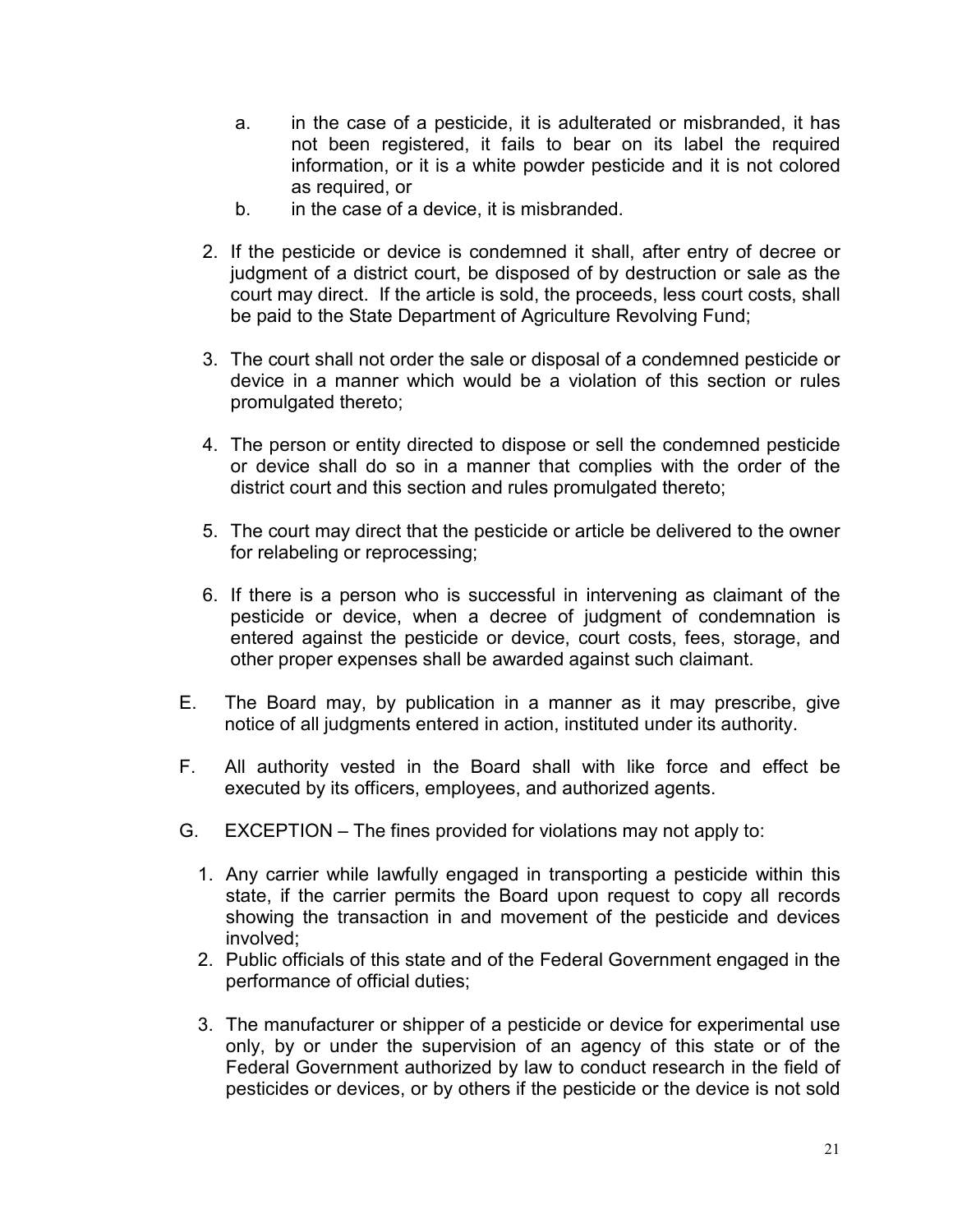or if the container is plainly and conspicuously marked "for experimental use only-not to be sold", together with the manufacturer's name and address, if a written permit has been obtained from the Board. Pesticides or devices may be sold for experimental purposes subject to restrictions set forth in the permit; and

- 4. Pesticides and devices intended solely for export to a foreign country, and prepared or packed according to the specifications or directions of the purchaser. If not exported, all of the provisions of this section shall apply.
- H. 1. The Department of Environmental Quality shall have environmental jurisdiction over:

a. Commercial manufacturers of fertilizers, grain, and feed products, and chemicals, and over manufacturing of food and kindred products, tobacco, paper, lumber, wood, textile mill, and other agricultural products;

b. Slaughterhouses, but not including feedlots at these facilities; and

c. Aquaculture and fish hatcheries, including, but not limited to, discharges of pollutants and storm water to waters of the state, surface impoundment and land application of wastes and sludge, and other pollution originating at these facilities; and

2. Facilities which store grain, feed, seed, fertilizer, and agricultural chemicals that are required by federal National Pollutant Discharge Elimination Systems (NPDES) regulations to obtain a permit for storm water discharges shall only be subject to the jurisdiction of the Department of Environmental Quality with respect to such storm water discharges.

<span id="page-27-0"></span>I. This section shall not prevent any political subdivision from complying with any applicable federal law or regulation. A political subdivision which takes any action prohibited by this title in order to comply with federal requirements shall notify the Board of its compliance plan prior to taking any action. The Board may assist the political subdivision in complying with federal requirements necessary to carry out the policy of this section. The Board may permit a political subdivision to impose standards more stringent than required by the Board if necessary for the political subdivision to comply with federal requirements.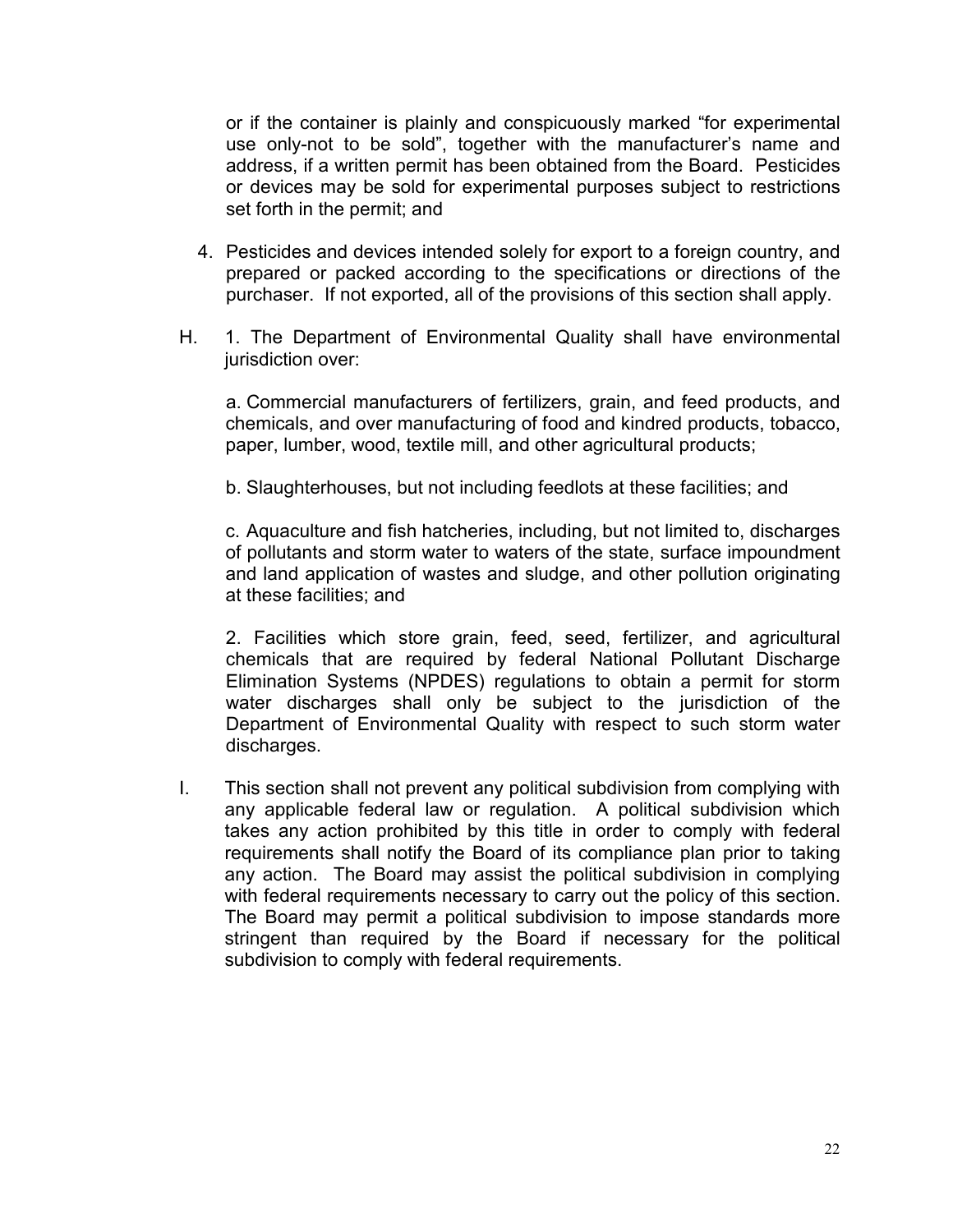## **AMENDATORY 2 O.S. 2012, Section 3-86, is amended to read as follows:**

#### **Section 3-86.**

- A. It shall be unlawful for any person, whether or not they hold a commercial or noncommercial license, to violate any part of this subsection or rules promulgated by the State Board of Agriculture. Any license, certificate, or identification issued may be suspended, canceled, revoked, or refused issue, or reissue by the Board after notice and an opportunity to be heard has been given to the holder of the license or certificate. The suspension, cancellation, revocation, or refusal to issue or reissue any license, certificate, or identification may be made if the Board finds:
	- 1. A person has made misrepresentations for the purpose of defrauding, or has not satisfactorily performed, without proper cause, any contract into which the person entered;
	- 2. A person has negligently used methods or pesticides that are ineffective or improper for the purpose for which they have been employed;
	- 3. A person has operated in a negligent manner, thereby causing a pesticide to drift off-target;
	- 4. A person has used a pesticide in a manner inconsistent with its labeling unless prior written approval has been obtained from the Board;
	- 5. Failure or refusal to furnish the Board, upon request, true information regarding methods, pesticides, and safety measures used, work performed, or other information required by the Board, or for making any false statement or representation in the person's application for issuance or renewal of a permit;
	- 6. Any violation of state law or rules or standards prescribed by the Board;
	- 7. The issuance of an inaccurate, misleading, or fraudulent wood infestation report;
	- 8. Failure or refusal to keep and maintain complete and accurate records as specified in this subarticle;
	- 9. Advertising or offering to perform in a category of pesticide application for which no license is held or under a name for which no license is held:
	- 10.Failure or refusal to pay by the specified date any fees, fines, or penalties authorized under this subarticle;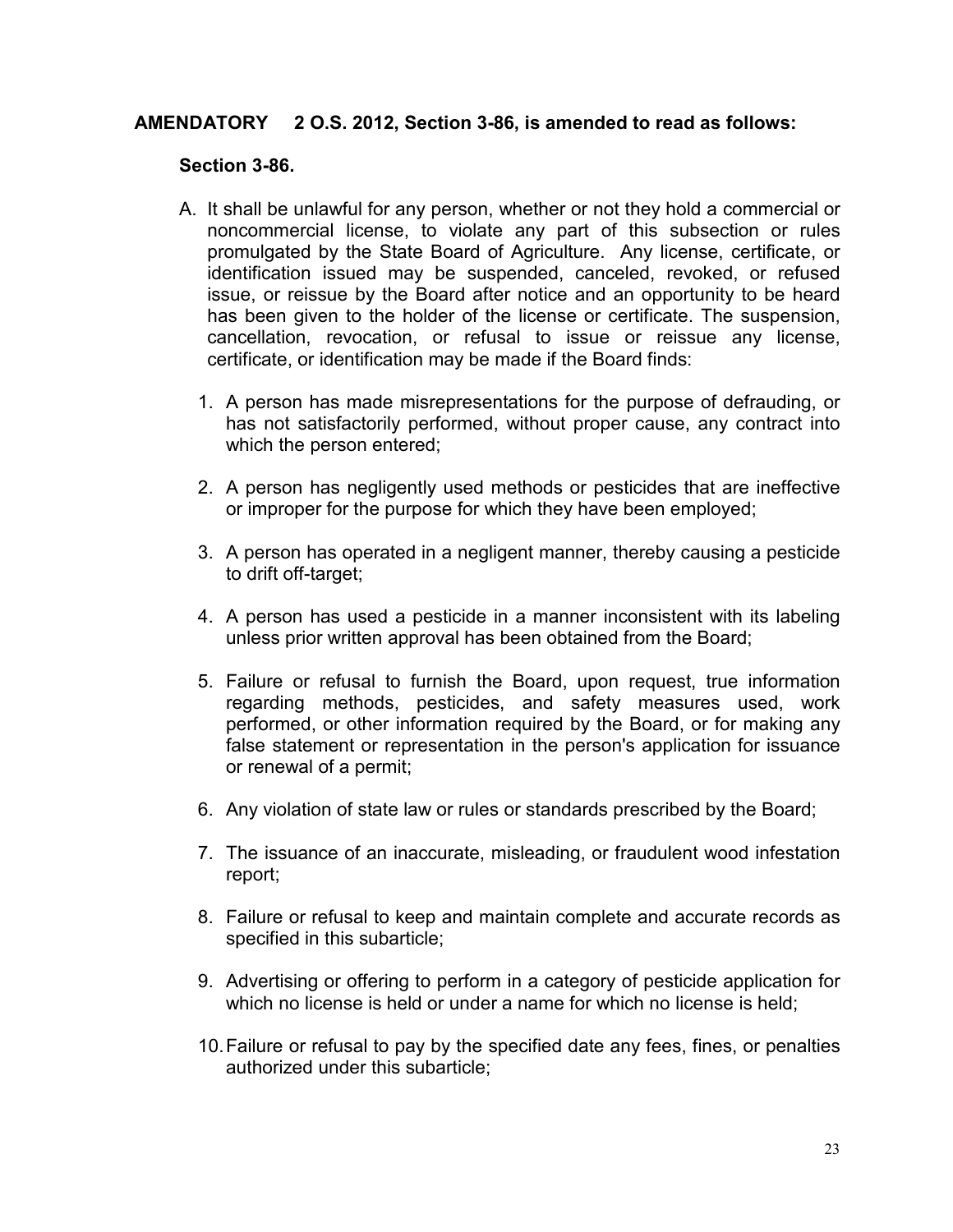- 11.Failure to explain in writing in a contract signed by the property owner the ways that a pesticide application fails to comply with any minimum requirements or standards authorized by this article;
- 12.Failure to perform work according to minimum standards authorized by this subarticle except as agreed by all parties in writing in the contract;
- 13.Falsely stating that a person is employed by or represents another person;
- 14.Falsely stating that a person or methods are recommended by any branch of government or that any specific work shall be inspected by any branch of government;
- 15.Any person to act, operate, do business, or advertise as an applicator unless the person has obtained a valid license issued by the Board for the category in which the person is engaged;
- 16.Any persons to be employed or represent themselves as certified applicators or service technicians unless they have met the certification standards prescribed by the Board and obtained valid certificates or identifications issued by the Board for the categories for which the persons are to be employed or supervised;
- 17.Any person to act or operate as a private applicator unless the person has obtained a valid private applicator license issued by the Board;
- 18.Any person convicted in any court of a violation of this subarticle, pesticide laws of any other state, or the Federal Insecticide Fungicide and Rodenticide Act;
- 19.Failure to correct substandard work within twenty (20) calendar days of written notification unless an extension has been granted in writing by the Board;
- 20.Failure to comply with the Worker Protection Standard as defined in the Code of Federal Regulations 40 CFR 170;
- 21.Failure to comply with the provisions of a citation, stop work order, or stop sale order issued by the Board; or

22.Any other proper cause.

B. Any person, holder or nonholder of a valid license violating any of the provisions of this subarticle shall be guilty of a misdemeanor and shall be punishable by a fine of not less than One Hundred Dollars (\$100.00) and not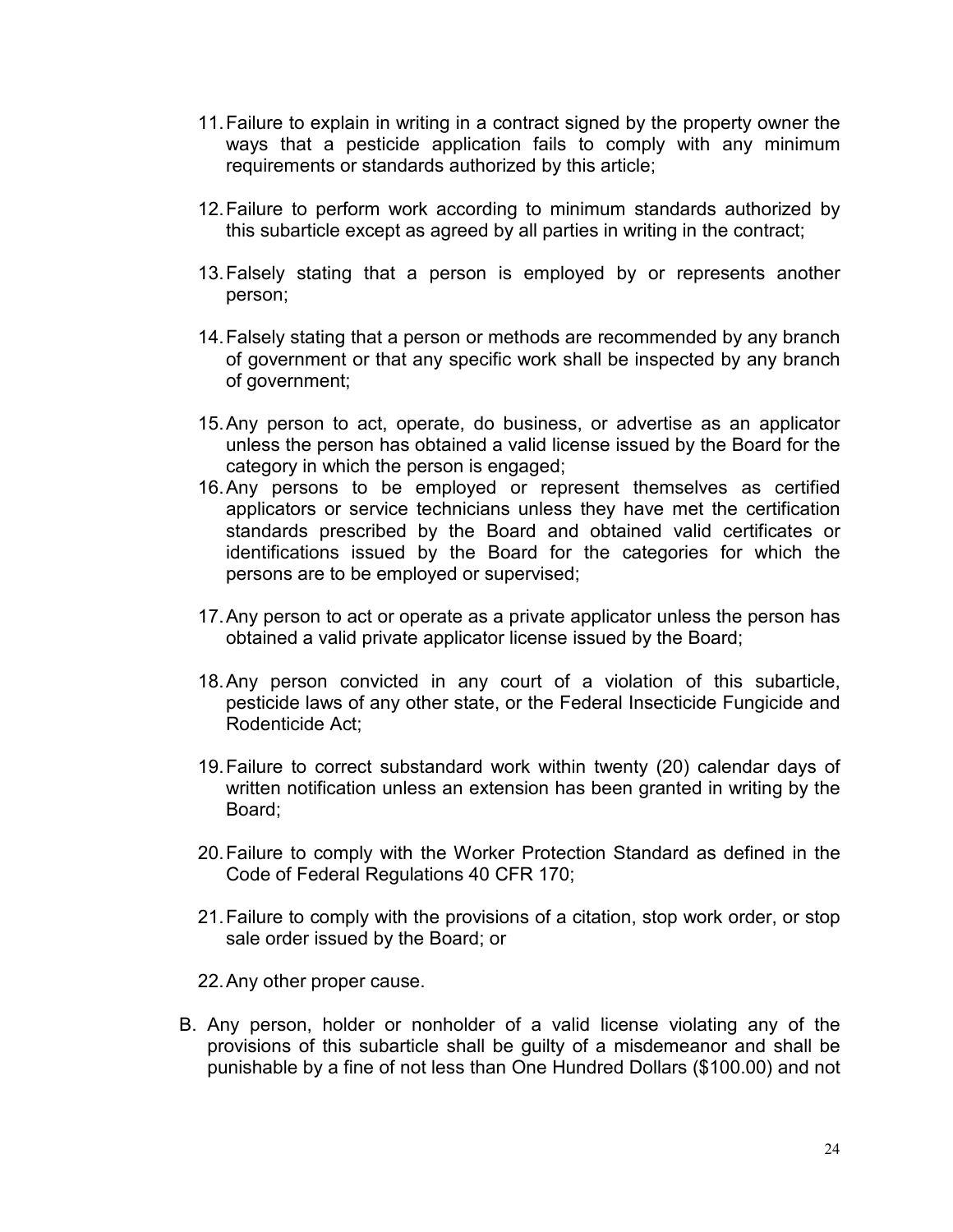more than Ten Thousand Dollars (\$10,000.00), imprisonment in the county jail for not less than thirty (30) days and not more than one (1) year, or both.

- C. It shall be unlawful for any person, whether or not a person holds a permit as a manufacturer, registrant, or distributor, to distribute, sell, or offer for sale within this state, deliver for transportation or transport in intrastate or interstate commerce, or to violate any part of this subarticle or rules promulgated by the Board. Any pesticide registration, permit, certificate, or identification issued may be suspended, canceled, revoked, or refused reissue by the Board after a notice and opportunity to be heard has been given to the holder of the registration, permit, certificate, or identification. Notice shall be given to the holder of the registration, permit, certificate, or identification by registered or certified mail at least ten (10) days prior to the date of hearing. The suspension, cancellation, revocation, or refusal to reissue any registration, permit, certificate or identification may be made if the Board finds that:
	- 1. A pesticide or device which has not been registered pursuant to the provisions of this subarticle, or any of the claims made for it or any of the directions for its use differ in substance from the representations made in connection with its registration, or if the composition differs from its composition as represented in connection with its registration. At the discretion of the Board, a change in the labeling or formula may be made within a registration period without requiring reregistration of the product;
	- 2. A pesticide unless it is in the registrant's or the manufacturer's unbroken original container, does not have a clear and readable label affixed to the original container and to the outside container or wrapper of the retail package, the following information:
		- a. The name and address of the manufacturer, registrant, or person for whom manufactured,
		- b. The name, brand, or trademark under which the article is sold, and
		- c. The net weights or measures of the content subject to reasonable variations as the Board shall permit;
	- 3. In addition to any other requirement any pesticide containing a substance in quantities highly toxic to humans, that does not bear a label containing:
		- a. The skull and crossbones,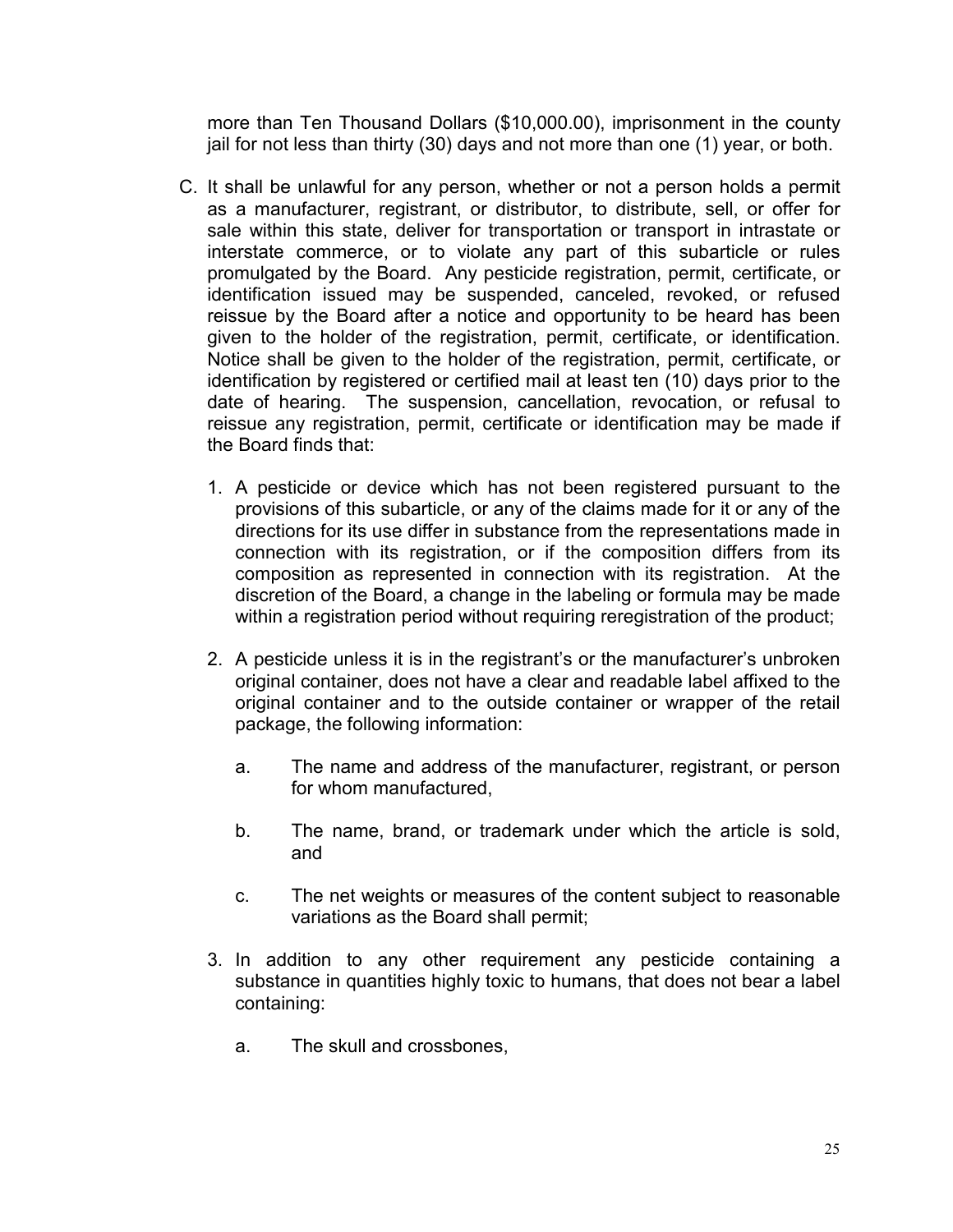- b. The word "DANGER" prominently in red, on a background of distinctly contrasting color, and
- c. A statement of an antidote for the pesticide;
- 4. An adulterated or misbranded pesticide or device;
- 5. That any person intends to or has distributed, sold, stored, or used any pesticide or device in a manner inconsistent with its labeling;
- 6. That any person has sold or offered for sale any pesticide or device which has been canceled, suspended, or placed under stop sale except when the Board directs the sale of unused quantities of pesticides whose registrations have been canceled or suspended;
- 7. A pesticide dealer has sold, offered for sale, or distributed within this state any pesticide without first obtaining a valid pesticide dealer's permit in the appropriate category issued by the Board;
- 8. A pesticide dealer has failed or refused to keep accurate and complete records, as required by the Board, for a period of at least two (2) years at each business location;
- 9. A pesticide dealer has failed or refused to provide true and complete information to the Board, upon request, regarding pesticide sales, or other information required by the Board;
- 10.A person has made any false statement or representation in the person's application for issuance or renewal of a permit;
- 11.A person has failed or refused to pay by the specified date any fees, fines, or penalties authorized under the Oklahoma Agricultural Code;
- 12.A person has failed to comply with the provisions of a citation, stop work order, or stop sale order issued by the Board;
- 13.A person has detached, altered, defaced, or destroyed, in whole or in part, any label or labeling provided for in this subarticle or in rules promulgated by the Board, and added any substance to or taken any substance from a pesticide in a manner that may defeat any of the purposes of this subarticle;
- 14.A person has used any information concerning formulas for products acquired by authority of this subarticle for personal advantage or revealed such information to another, other than to the Board or proper officials or employees of the state, to the courts of this state in response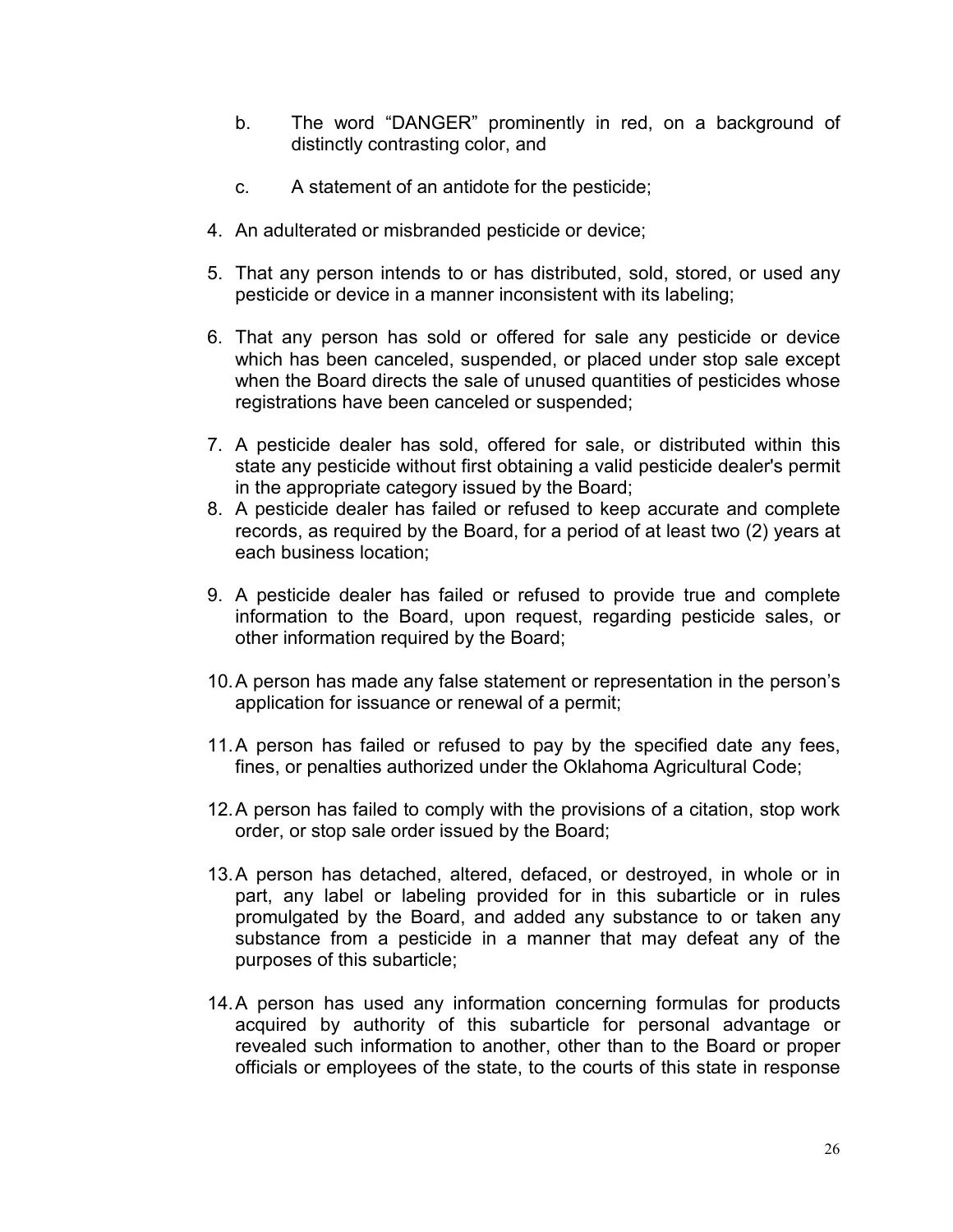to a subpoena, physicians, or in emergencies to pharmacists and other qualified person, for use in the preparation of antidotes;

- 15.A person has violated the state law or rules promulgated by the Board pursuant thereto;
- 16.Any person has been convicted in any court of a violation of this act, pesticide laws of any other state, or Federal Insecticide Fungicide and Rodenticide Act; or
- 17.A person determined by the Board to have violated any provision of this subarticle or rules promulgated by the Board.
- D. If after notice and an opportunity for hearing in accordance with the Administrative Procedures Act, the Board finds any person to be in violation of any of the provisions of this subarticle or rules promulgated by the Board, the Board has the authority to assess an administrative penalty of not less than One Hundred Dollars (\$100.00) and not more than Ten Thousand Dollars (\$10,000.00) for each violation. It shall also be unlawful and a misdemeanor for any person, whether or not a commercial or noncommercial license holder, to use a pesticide in a manner inconsistent with its labeling unless prior written approval has been obtained by the Board.
- E. Except as provided for by law, any person, holder or non-holder of a valid license, registration, permit, certificate, or other identification issued by the Board violating any of the provisions of this subarticle shall be guilty of a misdemeanor and shall be punishable by a fine of not less than One Hundred Dollars (\$100.00) and not more than Ten Thousand Dollars (\$10,000.00) or by imprisonment in the county jail for not less than thirty (30) days and not more than one (1) year, or both.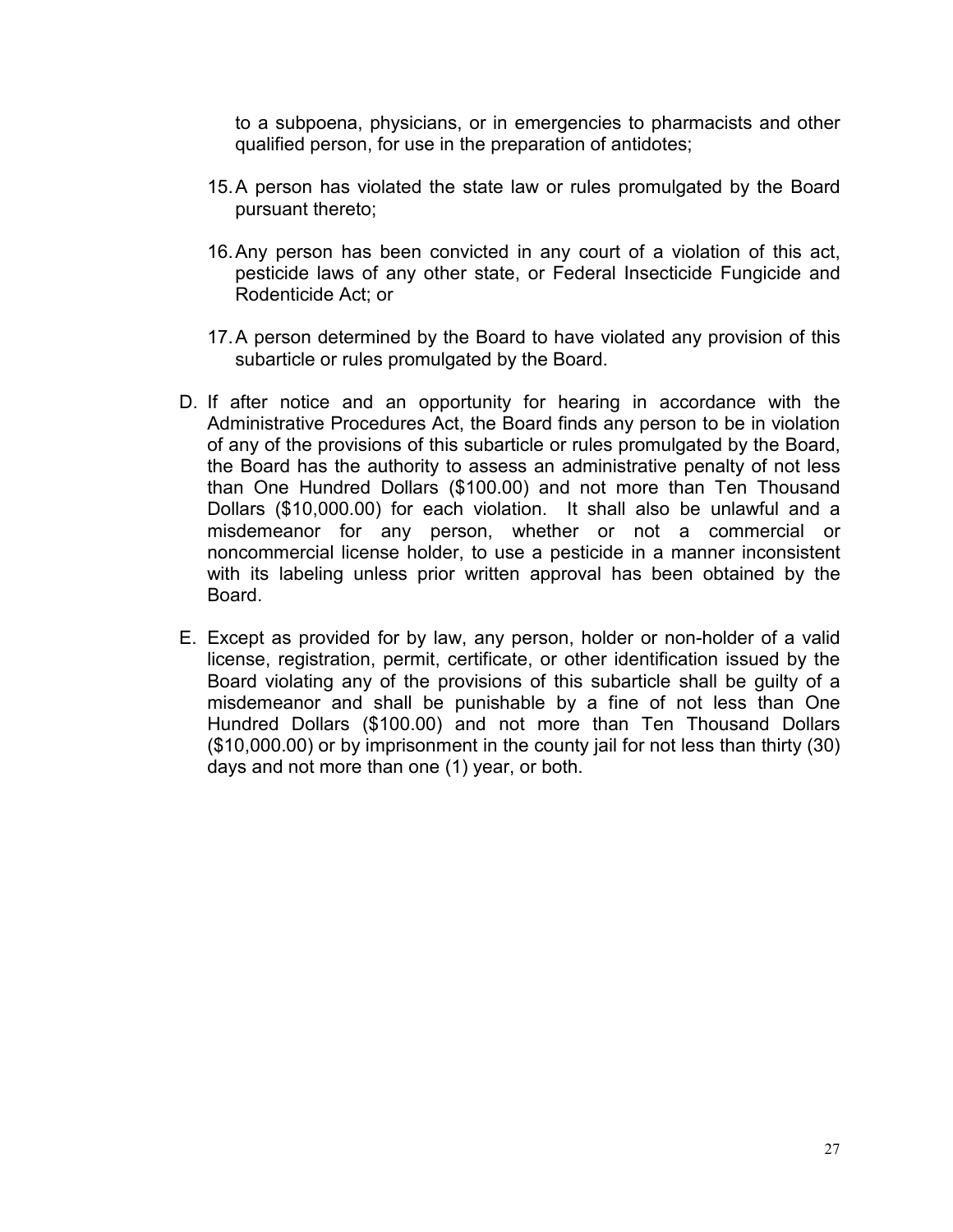#### **TITLE 35. STATE DEPARTMENT OF AGRICULTURE CHAPTER 30. CONSUMER PROTECTION**

#### **PURSUANT TO THE ACTIONS DESCRIBED HEREIN, THE FOLLOWING RULES ARE CONSIDERED FINALLY ADOPTED AS SET FORTH IN 75 O.S., SECTION 250.3(5) AND 308(E) WITH AN EFFECTIVE DATE OF SEPTEMBER 12, 2014:**

## **SUBCHAPTER 17. COMBINED PESTICIDE**

#### **PART 1. COMMERCIAL AND NON-COMMERCIAL CATEGORIES OF PESTICIDE APPLICATION**

#### <span id="page-33-0"></span>**35:30-17-1. License Categories**

License categories of pesticide application are as follows:

- (1) 1a: Agricultural Plant Category Includes the application of pesticides to agricultural crops, agricultural grassland, and noncrop agricultural land. This category does not include the production of trees for any purpose.
- (2) 1b: Agricultural Animal Category Includes the application of pesticides to animals, including those in feedlots, sales barns, egg production facilities and the animal holding facilities. This excludes Doctors of Veterinary Medicine applying pesticides as drugs or medication during the course of their normal practice.
- (3) 2: Forest Pest Control Category Includes the application of pesticides in forest nurseries, forest seed production areas, trees grown for the production of forestry products, and other forest areas.
- (4) 3a: Ornamental and Turf Outdoor Pest Control Category Includes the application of pesticides within residential or business areas to lawns, ornamental trees and shrubs, including park areas, golf courses, and other recreational areas, , except as defined under licensed categories 2, 3b-c, 7, and 8.
- (5) 3b: Interiorscape Category Includes the application of pesticides to interior plantings inside structures (i.e. hospitals, buildings, shopping malls, etc.) excluding residential structures with the exception of common use areas of multiple residential structures (i.e. foyers, atriums, indoor swimming pools, management offices, meeting rooms, etc.) except as defined under licensed categories 3c, 7, and 8.
- (6) 3c: Nursery/Greenhouse Category Includes the application of pesticides in nursery and greenhouse facilities and to fields except as defined under licensed categories 2 (Forest Pest Control).
- (7) 4: Seed Treatment Category Includes the application of pesticides to seed for any purpose.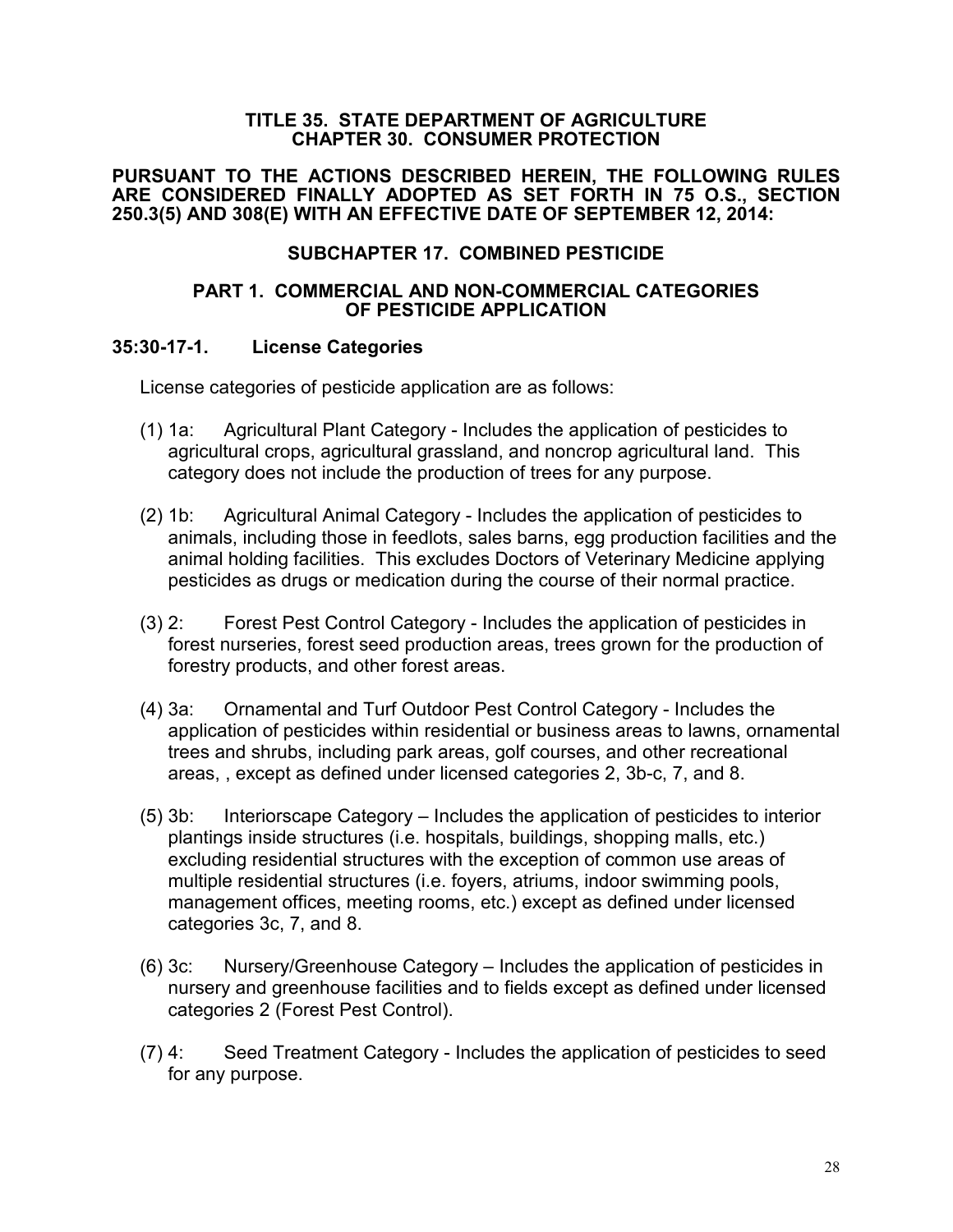- (8) 5: Aquatic Pest Control Category Includes the application of pesticides to standing or running water in man-made or natural impoundments, streams, etc. This excludes public health activities (e.g. mosquito control) and water in totally closed systems.
- (9) 6: Right-of-Way Category Includes the application of pesticides for public road maintenance, power line maintenance, railroad right-of-way, storage tank areas, and other similar areas.
- (10) 7a: General Pest Control Category Includes the application of pesticides within and immediately adjacent to a structure, except for fumigation activities, control of termites and other wood destroying organisms in or on a structure, and control of birds or predatory animals. "Immediately adjacent to a structure" means not further than three (3) feet from the structure. Applications to restaurants are permitted in this category.
- (11) 7b: Structural Pest Control Category The application of pesticides for the purpose of controlling termites and other wood destroying organisms in or on a structure, including wood borers and fungus.
- (12) 7c: Fumigation Category The use of liberated gas within a structure or storage area, to include railcars, ships, etc., or the application of fumigants to soil.
- (13) 8: Public Health Pest Control Category The application of pesticides by local, state, federal or other governmental employees or commercial pesticide applicators in public health programs, to include municipal and other areawide mosquito control programs.
- (14) 9: Regulatory Pest Control Category Includes the application of pesticides by state, federal or other government employees for the control of designated regulated pests.
- (15) 10: Demonstration and Research Pest Control Category Includes persons engaged in the application of pesticides for scientific research or for the purpose of demonstrating pesticide products or methods of application.
- (16) 11a: Bird and Vertebrate Animal Pests Control Category The application of pesticides for the control of birds or vertebrate animals pests and subject to the rules of the Oklahoma Department of Wildlife Conservation and the Wildlife Services Division of the Board.
- (17) 11b: Predatory Animal Control Category The application of pesticides for the control of predatory animals and subject to the rules of the Oklahoma Department of Wildlife Conservation, and the Wildlife Services Division of the Board.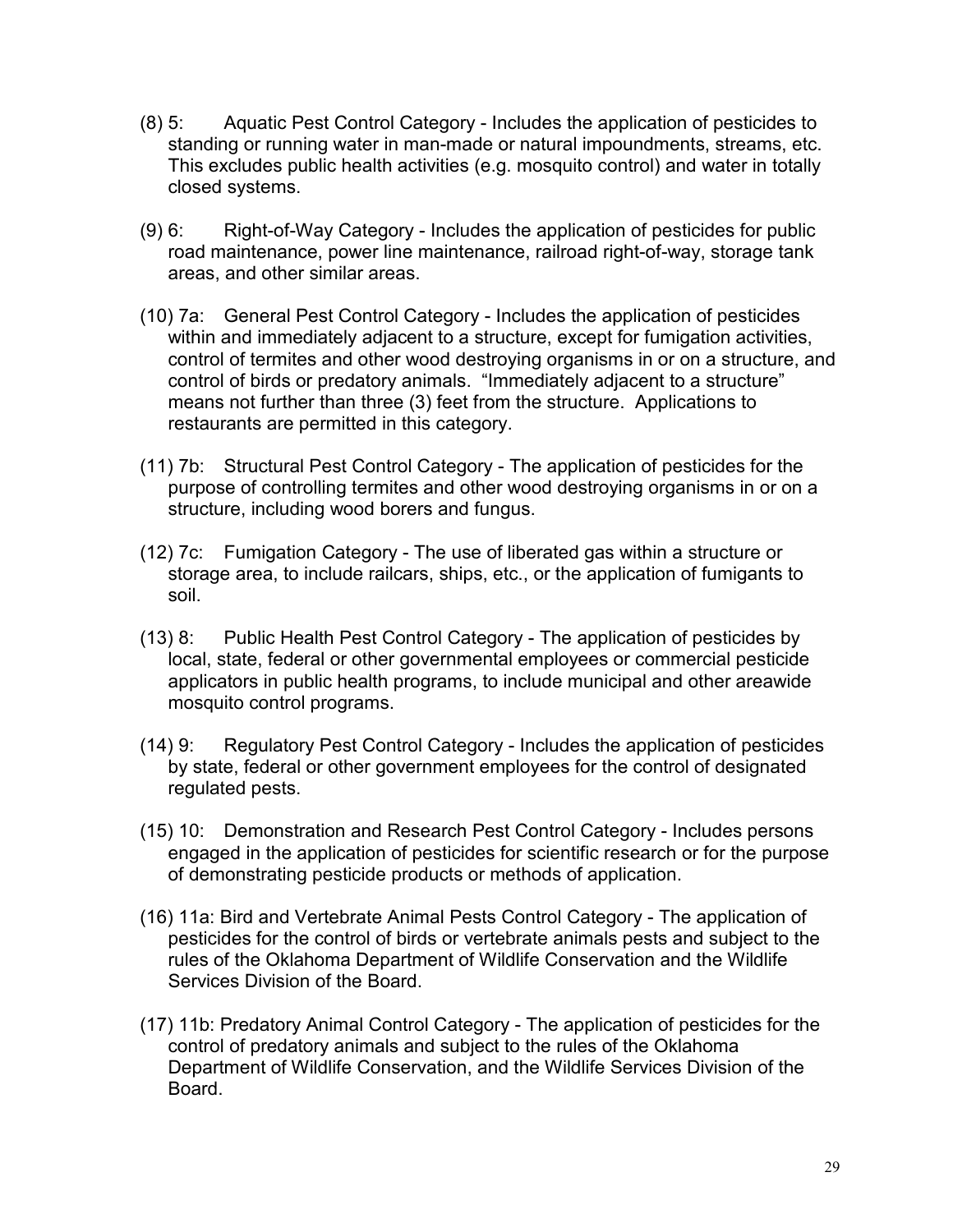- (18) 12a: Pressure Facility Timber Treating Category Includes the treatment of wood in a pressure treating facility by the impregnation or application of chemical solutions for the purpose of retarding or preventing deterioration or destruction by insects, fungi, bacteria, or other wood destroying organisms.
- (19) 12b: Ground Line Utility Pole Timber Treating Category Includes the ground line treatment of utility poles with chemical solutions for the purpose of retarding or preventing deterioration or destruction by insects, fungi, bacteria, or other wood destroying organisms.
- (20) 12c: Construction Industry Timber Treating Category Includes the application of chemical solutions to wood members of structure which will be covered by paint, varnish, or similar covering for the purpose of retarding or preventing deterioration or destruction by insects, fungi, bacteria, or other wood destroying organisms.
- (21) 12d: Home Owner Timber Treating Category Includes the application of chemical solutions to wood constructions around the home, including decks, for the purpose of retarding or preventing deterioration or destruction by insects, fungi, bacteria, or other wood destroying organisms.
- (22) 13: Antimicrobial Category Includes applications of an antimicrobial pesticide intended to disinfect, sanitize, reduce, or mitigate growth or development of microbiological organisms or protect inanimate objects, industrial processes or systems, surfaces, water, or other chemical substances from contamination, fouling, or deterioration caused by bacteria, viruses, fungi, protozoa, algae, or slime.
- (23) 14: Specialty Category Includes any area of pesticide application not defined in Category 1 thru 12 when the pesticide to be used is classified as restricted.

## <span id="page-35-0"></span>**35:30-17-1.1. Applications and forms**

All applications, examinations, certifications, licenses, charters, and other forms and blanks necessary to carry out the provisions in Chapter 30 shall be prescribed by the Board.

## <span id="page-35-1"></span>**35:30-17-1.2 Schedule of combined pesticide program fees**

(a) The fees for issuance or renewal of pesticide applicators licenses shall be as follows:

(1) Commercial applicator - One Hundred Dollars (\$100.00) per category, Five Hundred Dollars (\$500.00) maximum for each location.

(2) Non-commercial applicator - Fifty Dollars (\$50.00) per category, Two Hundred Fifty Dollars (\$250.00) maximum for each location.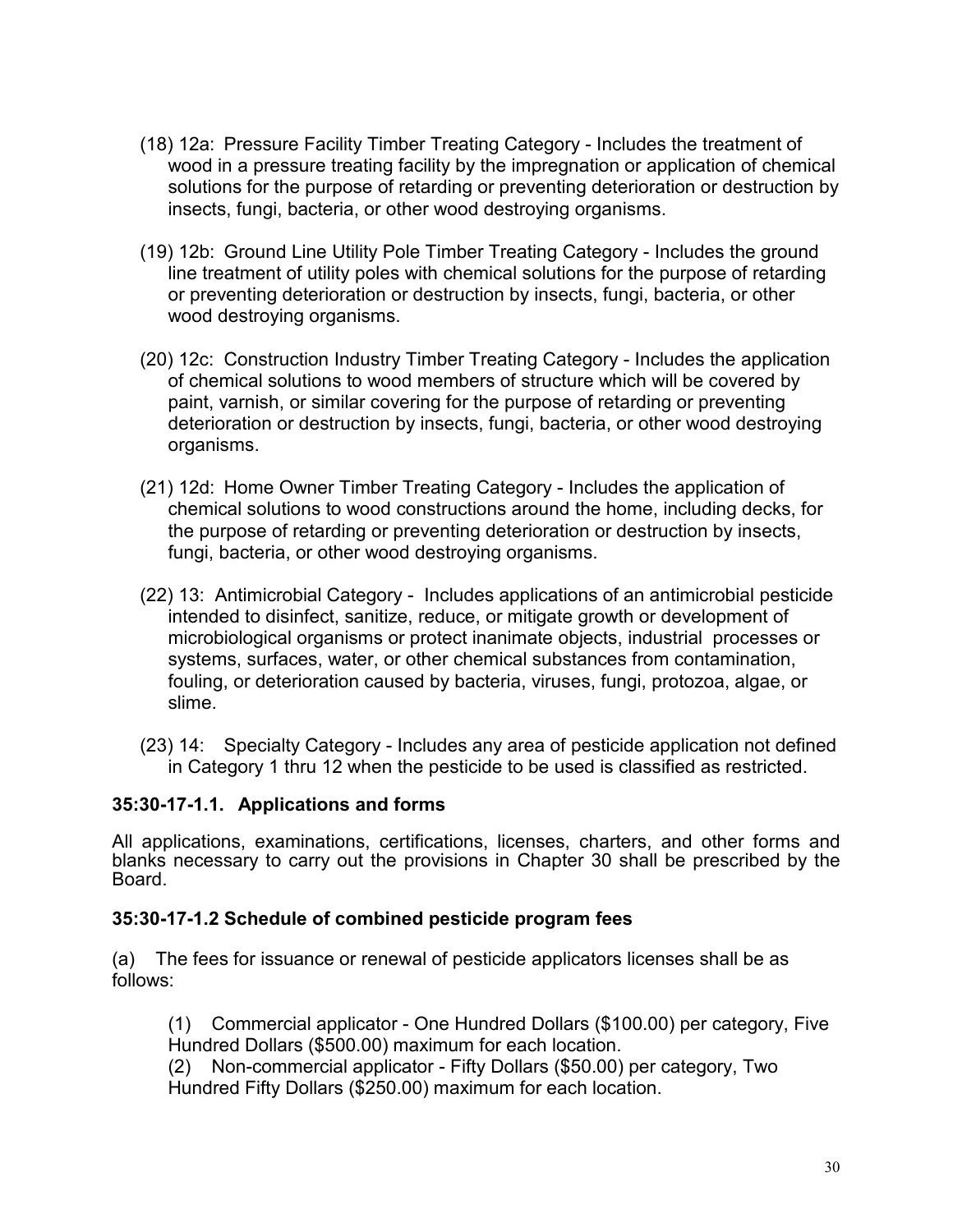(3) Duplicate issue - Ten Dollars (\$10.00) each.

(4) Private applicator - Twenty Dollars (\$20.00) each.

(5) Failure to remit a commercial or non-commercial applicator license renewal fee by the 1st day of January shall result in a penalty of twice the amount of the license renewal fee, and after the 1st day of February shall also result in an additional One Hundred Dollar (\$100) penalty which shall be paid prior to license renewal.

(b) The issuance and annual registration fees for each pesticide and device label shall be as follows:

- (1) Pesticide Two Hundred Ten Dollars (\$210.00) each.
- (2) Device Two Hundred Ten Dollars (\$210.00) each.

(3) Failure to remit the registration fees for pesticides and devices by the 15th of the month following the month of expiration shall result in a penalty of twice the amount of the renewal fee.

(c) The annual permit fee for a restricted use pesticide dealer shall be Fifty Dollars (\$50.00) for each location. Failure to remit the permit fee by the 15th of the month following the month of expiration shall result in a penalty of twice the amount of the renewal fee.

(d) The fee for each written examination or practical conducted for the combined pesticide program shall be as follows:

- (1) Written examination Fifty Dollars (\$50.00).
- (2) Practical conducted Fifty Dollars (\$50.00).

(e) Applicator certification fees shall be as follows:

(1) Re-certification procedure - Fifty Dollars (\$50.00) for each.

(2) Reciprocal certification procedure - One Hundred Dollars (\$100.00) for each.

- (f) Identification card fees shall be as follows:
	- (1) Service technician Twenty Dollars (\$20.00) each.
	- (2) Certified applicator No charge.
	- (3) Duplicate issue or transfers Ten Dollars (\$10.00) each.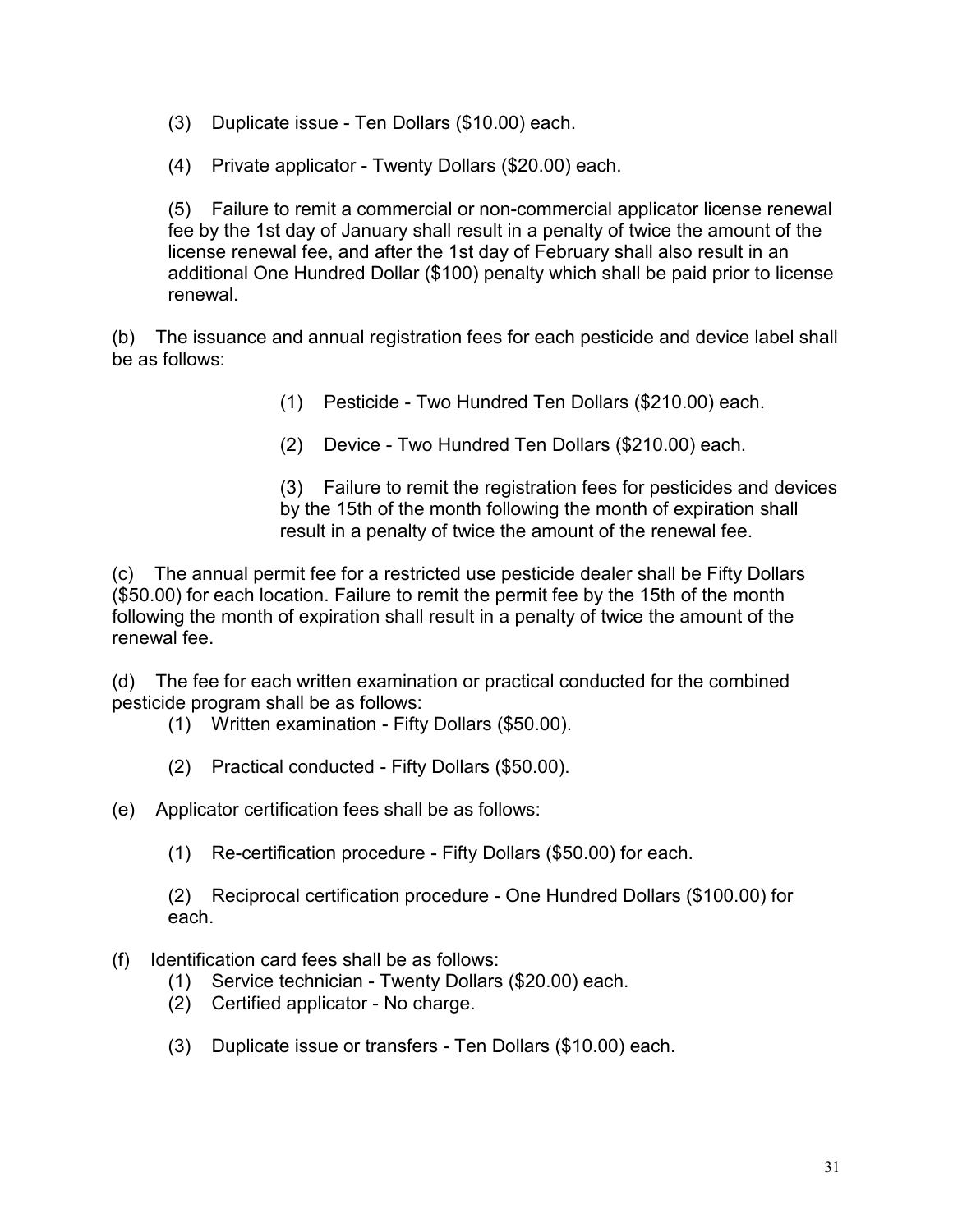(g) The annual permit fee for pesticide producing facilities, including facilities that produce pesticidal devices, shall be One Hundred Dollars (\$100.00) for each location.

(1) All permits for pesticide producer establishments shall be issued for a period of one (1) year and shall be renewed annually.

(2) All permits shall expire on June 30 each year and may be renewed without penalty upon filing of a properly completed application not later than the fifteenth day of the month first following the date of expiration.

(3) If the application is not received by that date, a penalty of twice the amount of the renewal fee shall be charged for renewal of the permit.

(h) All fees and monies collected under this program shall be paid to the Oklahoma Department of Agriculture, Food, and Forestry.

# **35:30-17-2. Consultant license**

(a) Any person who makes a pesticide or device recommendation for hire or compensation, but does not purchase or apply the pesticide or device, or any person evaluating a pest situation or prescribing a mitigation plan of the identified pest using a pesticide or device shall be commercially licensed as a consultant in the category in which the recommendation is made.

(b) Any person recommending a pesticide or device that is incidental to their primary duty or duties and does not receive compensation for the recommendation shall be exempt from the requirement to obtain a consultant license. This exemption shall include, but not be limited to:

(1) a sales clerk employed by a pesticide dealer that routinely recommends pesticides and devices but does not receive compensation for the recommendation; or

(2) an architect that recommends a building be pretreated for termites using a licensed applicator and a properly registered pesticide but does not receive compensation for the recommendation.

# **35:30-17-3. Categories of pesticide dealer permits**

A restricted use pesticide dealer permit includes the sale, offer for sale, or distribution within this state of any restricted use pesticide.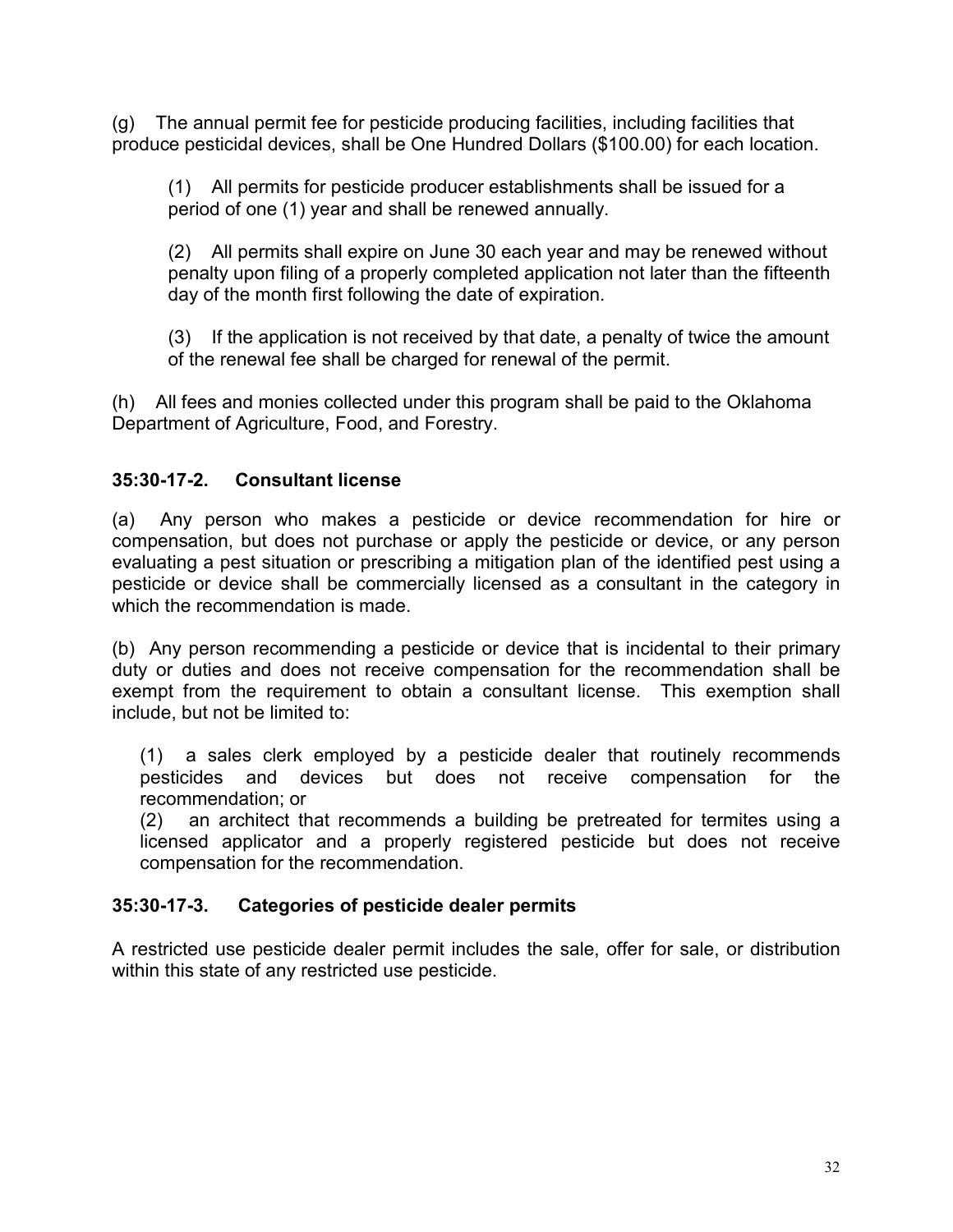# **35:30-17-3.1. Restricted use pesticide dealer permit required**

(a) It shall be unlawful for any person to sell, offer for sale, or distribute within this state any restricted use pesticide without first obtaining a pesticide dealer's permit issued by the Board.

(b) The permit shall be issued only upon application on a form prescribed by the Board and the application shall contain information regarding the applicant's proposed operation and other information as specified by the Board.

## **35:30-17-3.2. Restricted use pesticide dealer permit**

(a) Each business location engaged in the sale or distribution of restricted use pesticides shall require a separate permit.

(b) The annual permit fee for a restricted use pesticide dealer permit shall be Fifty Dollars (\$50.00) for each location.

(c) The Board may require a certified applicator to be present at any location where the designated restricted use pesticide sales occur.

(d) Every restricted use pesticide dealer shall keep accurate records pertaining to restricted use pesticide purchases and sales, as required by the Board. The records shall be kept intact at the principal business location in this state for at least two (2) years after their date of expiration. Copies shall be furnished to any authorized agent of the Board at any time during the regular business hours of the dealer, immediately upon request in person, or within seven (7) working days of a written request, in summary form, by mail, fax, email, web site, or any other electronic media customarily used.

(e) It shall be the duty of the Board to audit the maintenance of records as necessary to carry out the provisions of the Oklahoma Agricultural Code.

# **PART 2. PESTICIDE RULE ADVISORY COMMITTEE**

## **35:30-17-3.4. Pesticide rule advisory committee**

(a) The State Board of Agriculture may appoint a pesticide rule advisory committee to serve as advisors to the Department regarding review and recommendations for revisions to pesticide rules.

(b) The committee shall consist of:

- (1) One member shall represent agribusiness retailers;
- (2) One member shall represent vegetation managers;
- (3) One member shall represent aerial pesticide applicators;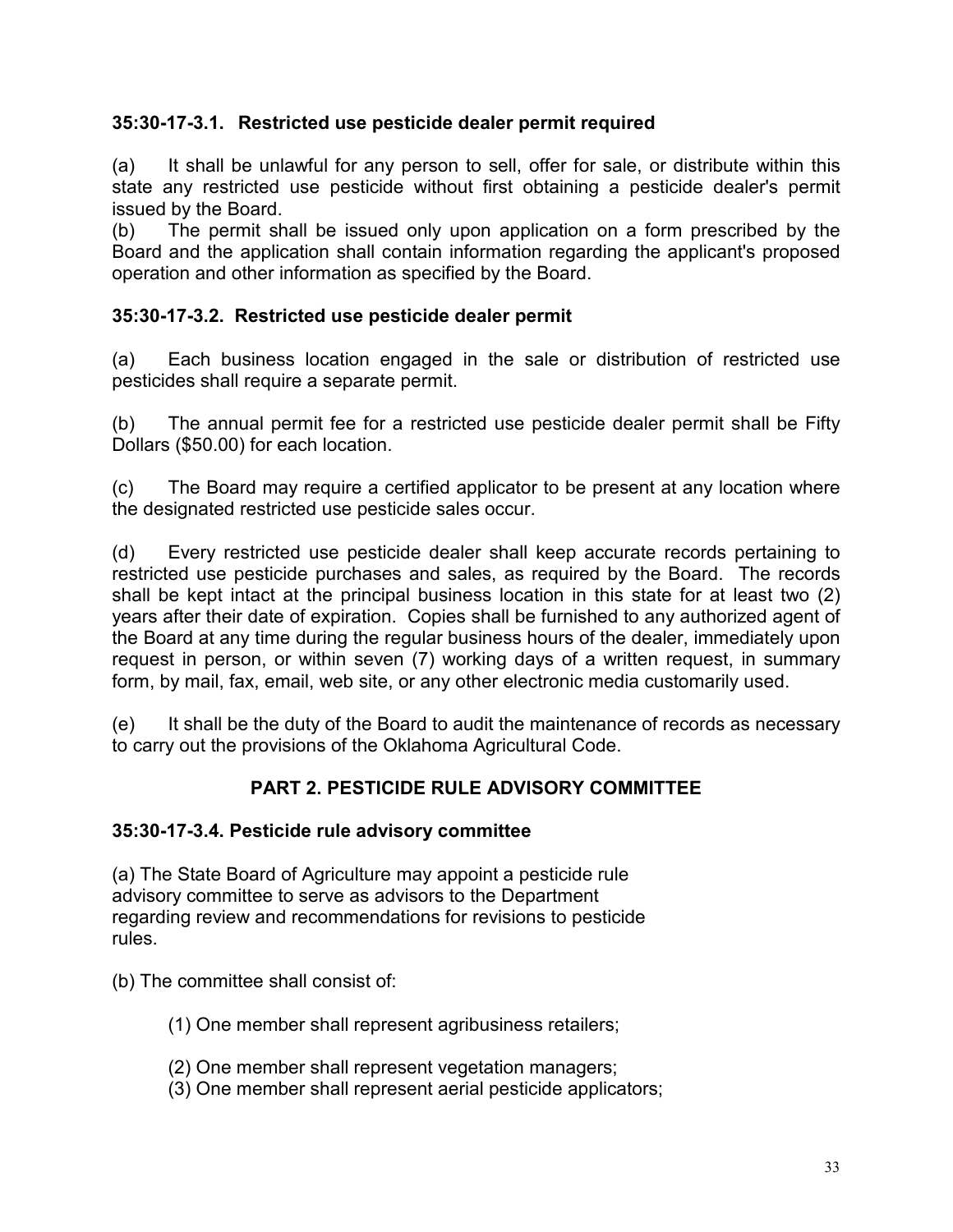(4) One member shall represent commercial pest control applicators;

(5) One member shall represent restricted use pesticide dealers;

(6) One member shall represent manufacturers of pesticides;

(7) One member shall represent private pesticide applicators;

(8) Two members shall represent agricultural organizations;

(9) One member shall represent the general public, with an emphasis on consumer protection;

(10) One member shall represent Oklahoma State University or Oklahoma State University Cooperative Extension Service; and

(11) One member shall represent the turfgrass industry.

(c) Of the initial members, four (4) shall serve one (1) year terms, four (4) shall serve two (2) year terms, and four (4) shall serve three (3) year terms. Thereafter, all members shall serve for three (3) year terms; provided, all members shall serve at the pleasure of the Board.

(d) The advisory committee shall meet at least annually to review and recommend proposed rules. The committee shall present written recommendations to the Department no later than October 1 of each year.

(e) The advisory committee may create subcommittees to address specific areas of concern. The subcommittees may meet more frequently to discuss the specific areas of concern.

#### **PART 3. CERTIFICATION, CONDUCT OF EXAMINATIONS, AND RECERTIFICATION**

# **35:30-17-4. Examination of applicants for certification**

(a) The written examination for certification of commercial and noncommercial applicators shall include two (2) phases. Phase I shall consist of general knowledge common to all licensed categories and shall be successfully completed before examination is attempted in any license category. Phase II shall consist of specific knowledge for each licensed category. An applicant may test in as many different categories as desired.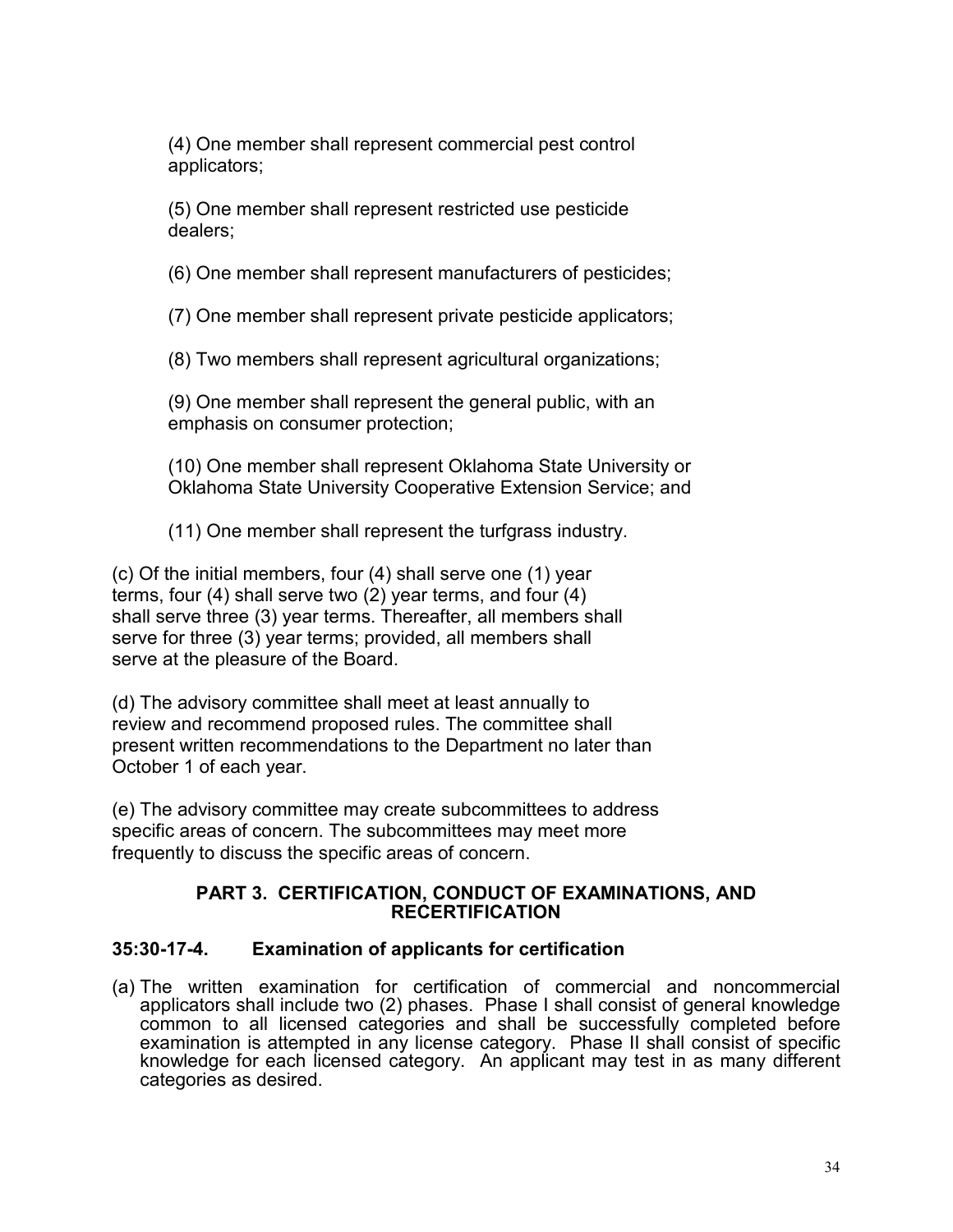- (b) The written examination for certification of commercial and noncommercial applicators shall be computer based and conducted at a site determined by the board.
- (c) A practical examination shall also be required for commercial and noncommercial applicators in the following categories: Structural Pest, General Pest, Fumigation, and Food Processing. An individual shall successfully complete the practical examination within twelve (12) months of passing the Phase II written examination in the above categories. Failure to meet the twelve 12) month deadline shall require an individual to re-take the Phase II written examination.
- (d) The practical examination shall be conducted at the training facility at Oklahoma State University and includes the successful completion of an approved training program which demonstrates a thorough knowledge in the handling of pesticides, labels and labeling requirements, storage, transportation, mixing, application, disposal, insect biology and safety. The facility at Oklahoma State University meets the following conditions for treatment in the Structural Pest Category: crawl space, voids, and a concrete floor, garage floor, or patio slab.
- (e) A service technician shall be certified upon successful completion of a written service technicians examination. An individual shall not act, do business, or advertise as a service technician unless a service technician identification has been issued by the Board. A service technicians' identification shall be issued in the name of the licensed entity. The licensee shall return the service technician identification to the Board upon termination of the employee. A service technician identification shall be valid for five (5) years unless suspended, canceled, revoked, or the service technician is no longer employed by the licensed entity. Recertification may be required at any time by the Board. The Department may issue a service technician identification upon completion of the following:
	- (1) A determination is made by the Department that the applicant has successfully completed the written examination;
	- (2) The licensed entity provides a completed service technician identification application form at the time of testing; and
	- (3) All appropriate fees are paid at the time of testing.
- (f) The written examination for service technician shall be computer based and conducted at a site determined by the board.
- (g) Private applicators shall complete a certification form and an education program or written examination as required by the Board. Private applicators in the Fumigation category shall be required to complete the certification form and a closed book written exam and successfully complete the Fumigation practical at the training facility at Oklahoma State University within twelve (12) months of passing the Fumigation written exam.
- (h) The written examination for private applicator shall be computer based and conducted at a site determined by the board.
- (i) An individual shall not act, do business, or advertise as a certified applicator unless all qualifications and standards required by the Board have been met. A certificate in any category shall be valid for five (5) years unless suspended, canceled, or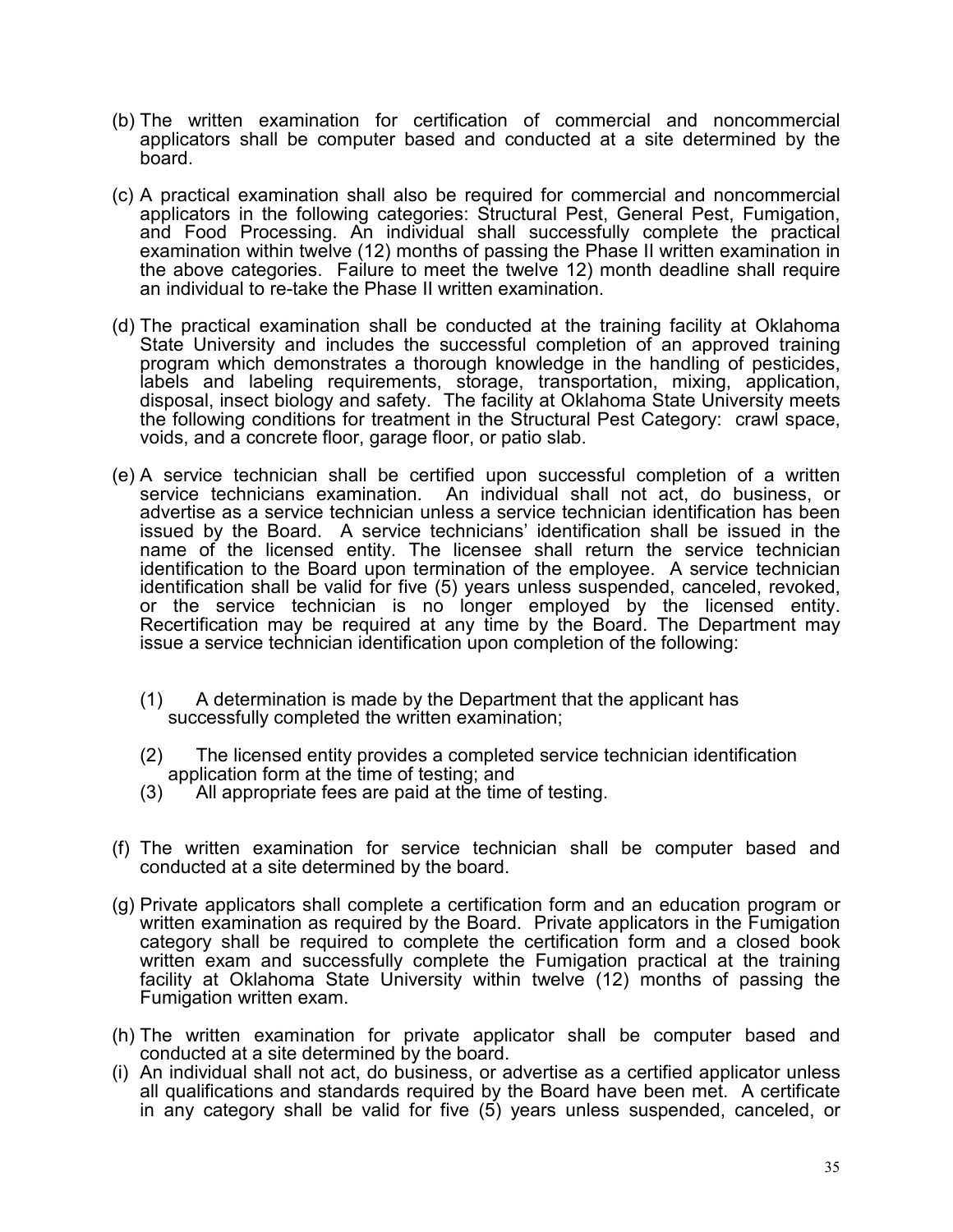revoked. Recertification may be required by the Board, but shall not exceed one recertification in a five (5) year period.

- (j) Successful completion of any written examination shall be a score of 70% or greater.
- (k) The Department may require that an individual seeking a certified applicator or service technician certification demonstrate the capability to read and write with sufficient proficiency to comprehend the content and instructions of a pesticide label.

#### **35:30-17-5. Conduct of examinations**

- (a) Written examinations may be conducted at locations within Oklahoma designated by the Board for groups of five (5) or more applicators, provided that no less than ten (10) examinations shall be administered.
- (b) Other examination locations, dates, and times shall be at the discretion of the Board upon request. A written request shall be made a minimum of thirty (30) calendar days in advance of the desired examination date.

#### **35:30-17-5.1. Examination applicant requirements**

(a) Examinations shall not be administered until the applicant provides the following documents to the testing proctor:

(1) A completed and signed Record of Testing on a form provided by the Department;

(2) A valid photo identification (ID); and

 (3) Payment of the appropriate testing fee or proof of payment issued by the Department.

(b) Applicants shall re-sign the official roster upon completion of the examination and return testing materials and any scratch paper to the testing proctor. Applicants that fail to re-sign the official roster and return testing materials or scratch paper shall receive a failing grade and may be subject to further administrative action.

#### **35:30-17-5.2. Prohibited at the examination site**

(a) Cheating is prohibited. Cheating shall include, but is not limited to, talking to other applicants during the examination, looking at other applicants answer sheet, or using reference materials that are not provided by the testing proctor.

(b) Applicants shall not physically possess or have access to the following items while testing:

- (1) Cell phones or other electronic devices;
- (2) Study materials of any kind; or

(3) Books, notebooks, or paper of any kind unless provided by the testing proctor.

(c) Applicants shall not engage in conversations, disruptions, or conduct that might disturb other applicants.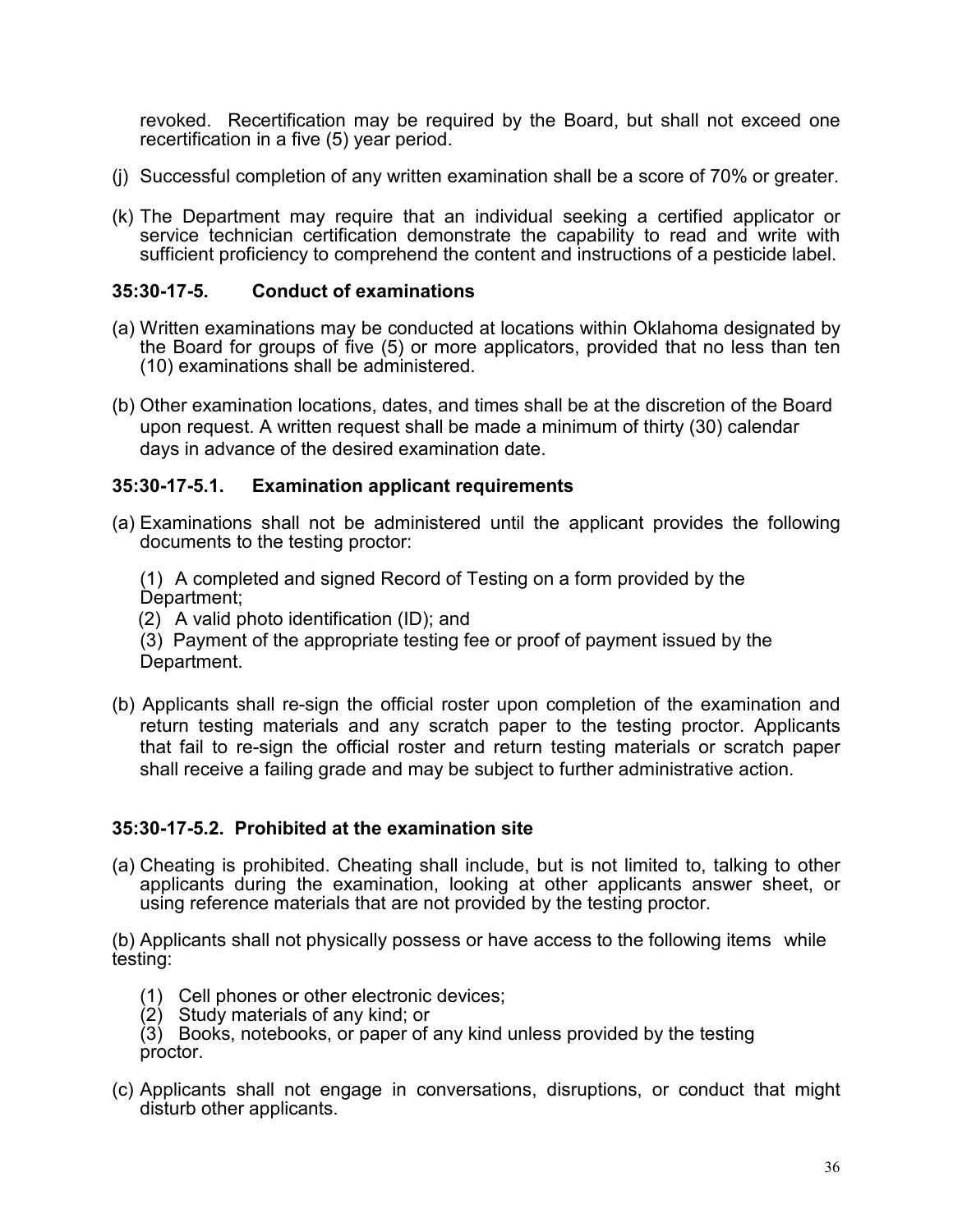- (d) Applicants shall not copy, record, or reproduce exam booklets or examination questions.
- (e) Any person found in violation of this section shall receive a failing grade and may be subject to further administrative action.

## **35:30-17-6. Recertification**

- (a) Each certified applicator shall seek recertification every five (5) years.
- (b) A certified applicator shall either pass a written examination or earn a specified number of Continuing Education Units (CEU) approved by the Department to successfully complete recertification. Approximately one (1) hour of education shall be the equivalent of one (1) CEU. The CEU requirements for each category are as follows:
	- (1) 1a Agricultural Plant:
		- (A) Total in five years 20 CEU
		- (B) Maximum in any one year 10 CEU
	- (2) 1b Agricultural Animal:
		- (A) Total in five years 5 CEU
		- (B) Maximum in any one year 2 CEU
	- (3) 2 Forest:
		- (A) Total in five years 10 CEU
		- (B) Maximum in any one year 5 CEU
	- (4) 3a Ornamental and Turf Outdoor:
		- (A) Total in five years 20 CEU
		- (B) Maximum in any one year 10 CEU
	- (5) 3b Interiorscape:
		- (A) Total in five years 10 CEU<br>(B) Maximum in any one year -
		- Maximum in any one year 5 CEU

# (6) 3c - Nursery/Greenhouse:

- (A) Total in five years 15 CEU
- (B) Maximum in any one year 7 CEU
- (7) 4 Seed Treatment:
	- (A) Total in five years 5 CEU
	- (B) Maximum in any one year 2 CEU
- (8) 5 Aquatic:
	- (A) Total in five years 5 CEU
	- (B) Maximum in any one year 2 CEU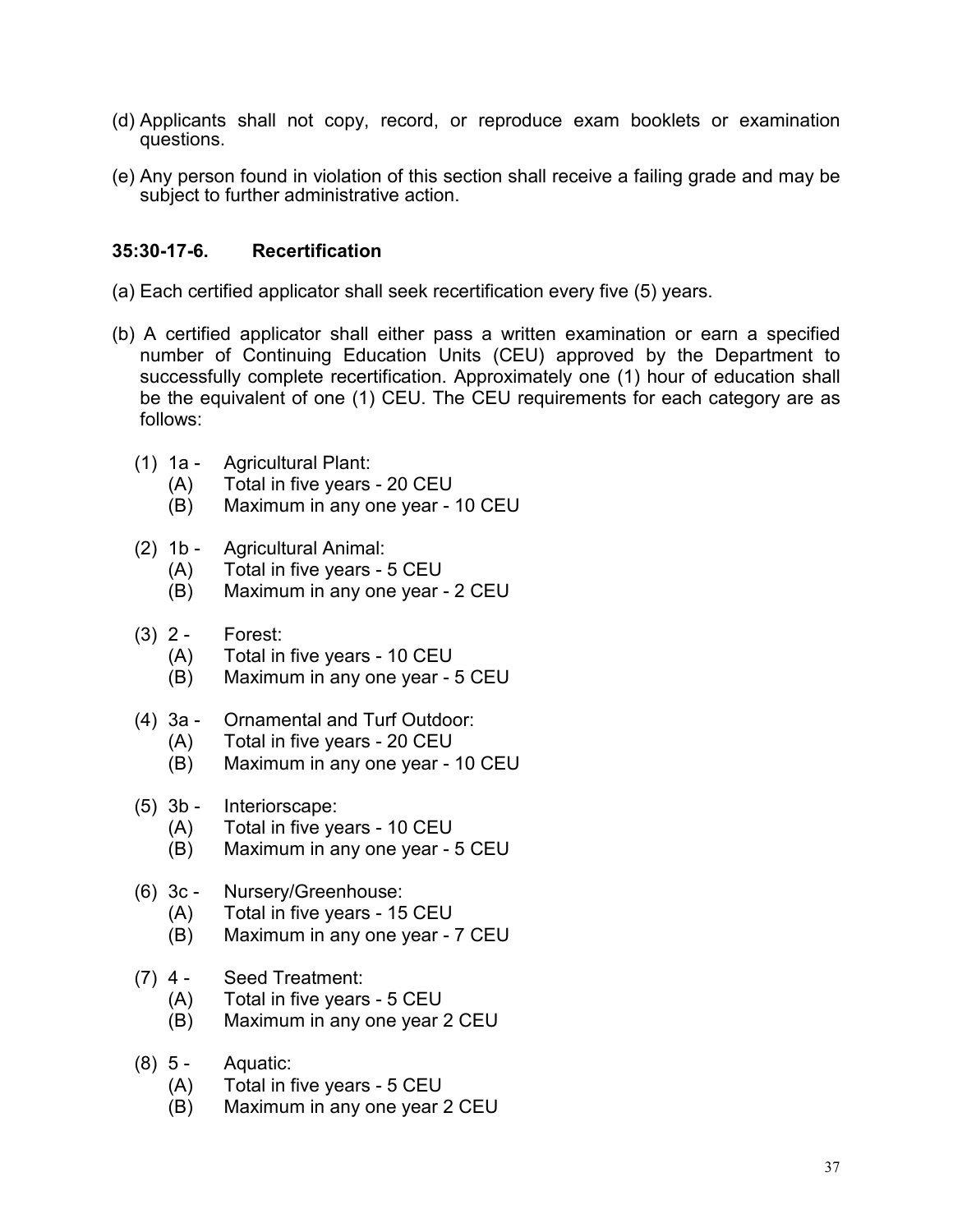- (9) 6 Right-of-Way:
	- (A) Total in five years 15 CEU
	- (B) Maximum in any one year 7 CEU
- (10)7a General Pest:
	- (A) Total in five years 20 CEU
	- (B) Maximum in one year 10 CEU
- (11)7b Structural Pest:
	- (A) Total in five years 20 CEU
	- (B) Maximum in one year 10 CEU
- (12)7c Fumigation:
	- (A) Total in five years 10 CEU
	- (B) Maximum in one year 5 CEU
- (13)7d Food Processing:
	- (A) Total in five years 15 CEU
	- (B) Maximum in one year 7 CEU
- (14)8 Public Health:
	- (A) Total in five years 15 CEU
	- (B) Maximum in one year 7 CEU
- (15)9 Regulatory:
	- (A) Total in five years 10 CEU
	- (B) Maximum in one year 5 CEU
- (16)10 Demonstration & Research in app. Category:
	- (A) Total in five years 20 CEU
	- (B) Maximum in one year 10 CEU
- (17)11a Bird & Vertebrate Animal Pest:
	- (A) Total in five years 5 CEU
	- (B) Maximum in one year 2 CEU
- (18)11b Predatory Animal
	- (A) Total in five years 5 CEU
	- (B) Maximum in one year 2 CEU
- (19)12 Timber Treating (all subcategories):
	- (A) Total in five years 5 CEU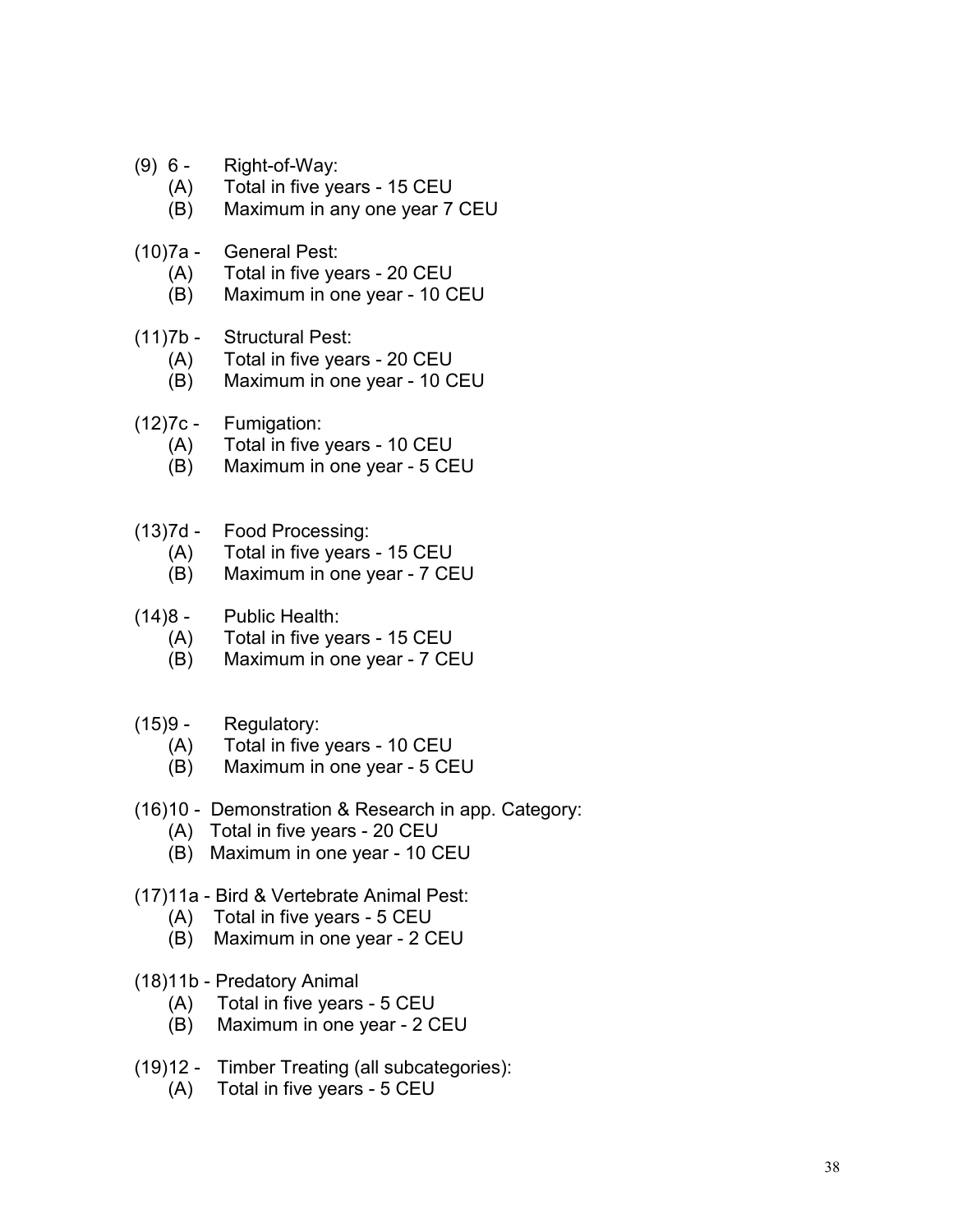- (B) Maximum in one year 2 CEU
- (20)13 Antimicrobial:
	- (A) Total in five years 5 CEU
	- (B) Maximum in any one year 2 CEU
- (21)14 Specialty Category:
	- (A) Total in five years 5 CEU
	- (B) Maximum in any one year 2 CEU
- (22)15 Aerial:
	- (A) Total in five years 5 CEU
	- (B) Maximum in any one year 2 CEU
- (23)16 Private Applicator:
	- (A) Total in five years 20 CEU
	- (B) Maximum in any one year 10 CEU
- (c) No more than one-half (1/2) of the total credit units shall be accepted for any one (1) calendar year.
	- (1) Credit units shall be obtained in at least three (3) of the five (5) years, in any combination, so that the total number obtained equals or exceeds the five (5) year requirement.

(2) The continuing education units may be prorated for any applicator whose recertification period is less than five (5) years.

(3) The Department may allow a CEU to be credited to more than one (1) category.

- (d) The CEU shall be structured to provide the following information over the five (5) year period:
	- (1) Laws and rules;
	- (2) Pesticides (formulations, registration, labeling and label comprehension, handling and storage, toxicity, and hazards);
	- (3) Application equipment and calibration;
	- (4) Pests and IPM;
	- (5) Identification of hazardous areas;
	- (6) Drift prevention;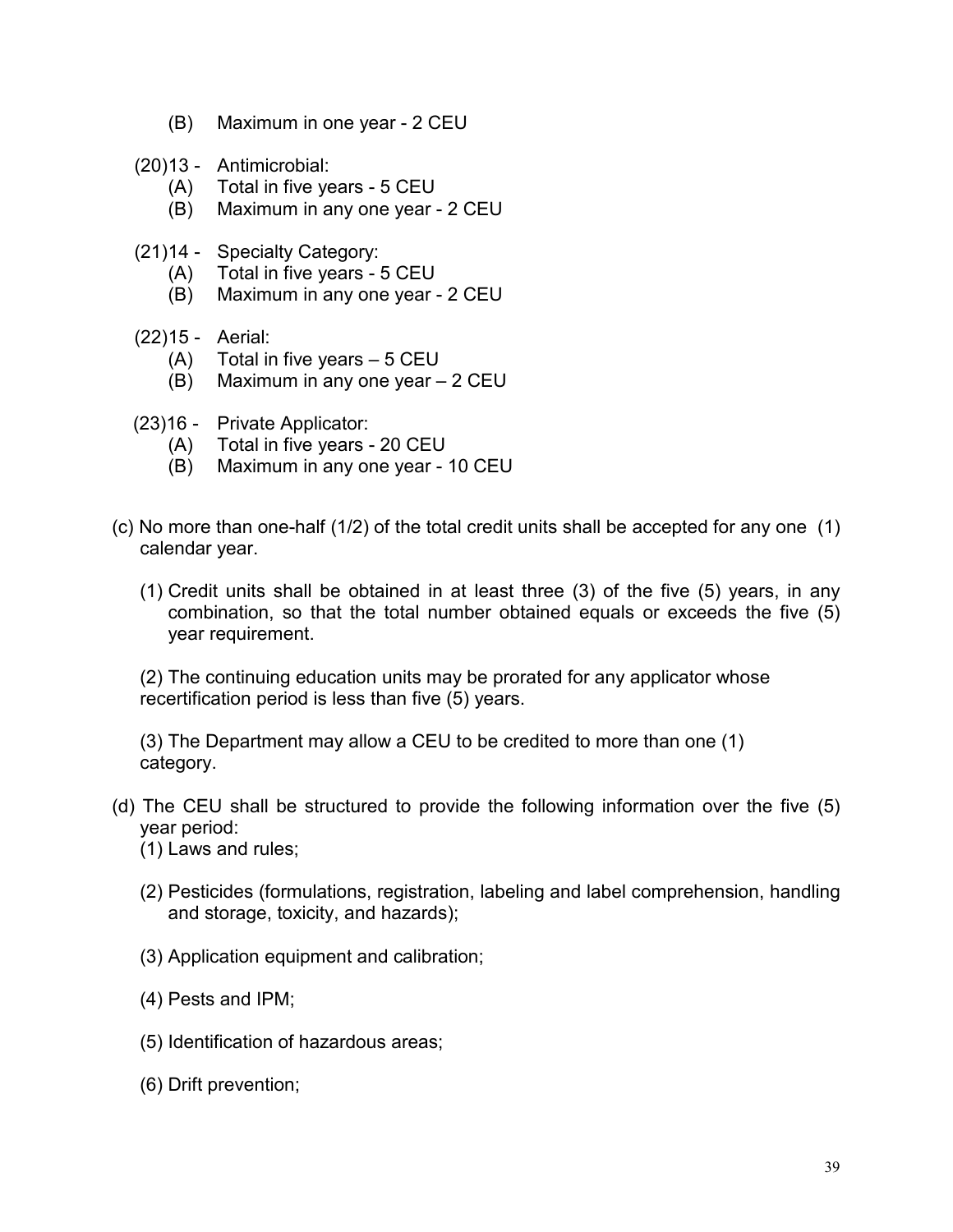- (7) Endangered species;
- (8) Groundwater; and
- (9) Worker protection.
- (e) Any person may request approval of an education program as CEU.
	- (1) The request for approval shall include the following:

(A) A list of proposed topics including a description of the content and their relative value for meeting the standards of continuing certification;

(B) A list of speakers and their qualifications; and

(C) Method used to verify attendance and evaluate the progress of participants.

- (2) The Department and the Oklahoma State University Pesticide Coordinator shall review the request for approval to determine if it meets the criteria of CEU.
	- (A) If the education program is approved for CEU, the person requesting approval shall be notified of the number of assigned CEU.
	- (B) Awarded CEUs shall not be valid for more than five (5) years after the date of approval. After five (5) years, courses shall be resubmitted for review and approval.
	- (C) The person requesting approval may appeal the number of assigned CEU to a three-person review committee with a representative from each of the following:
		- (i) Oklahoma State University;
		- (ii) the Department; and
		- (iii) certified applicators.

(3) Individuals seeking course approval for CEU's shall electronically submit course information and other required information for CEU approval through a website.

# **PART 4. COMPLAINTS AND RESOLUTIONS OF COMPLAINTS**

## **35:30-17-7. Receipt and resolution of complaint against licensee**

Upon receipt of a written complaint, the Board shall notify the person filing the complaint in writing of its receipt and status within two (2) working days. The person whom the complaint is filed against shall be notified within two (2) working days. Notification that a complaint has been filed may also be given to the landowner or operator when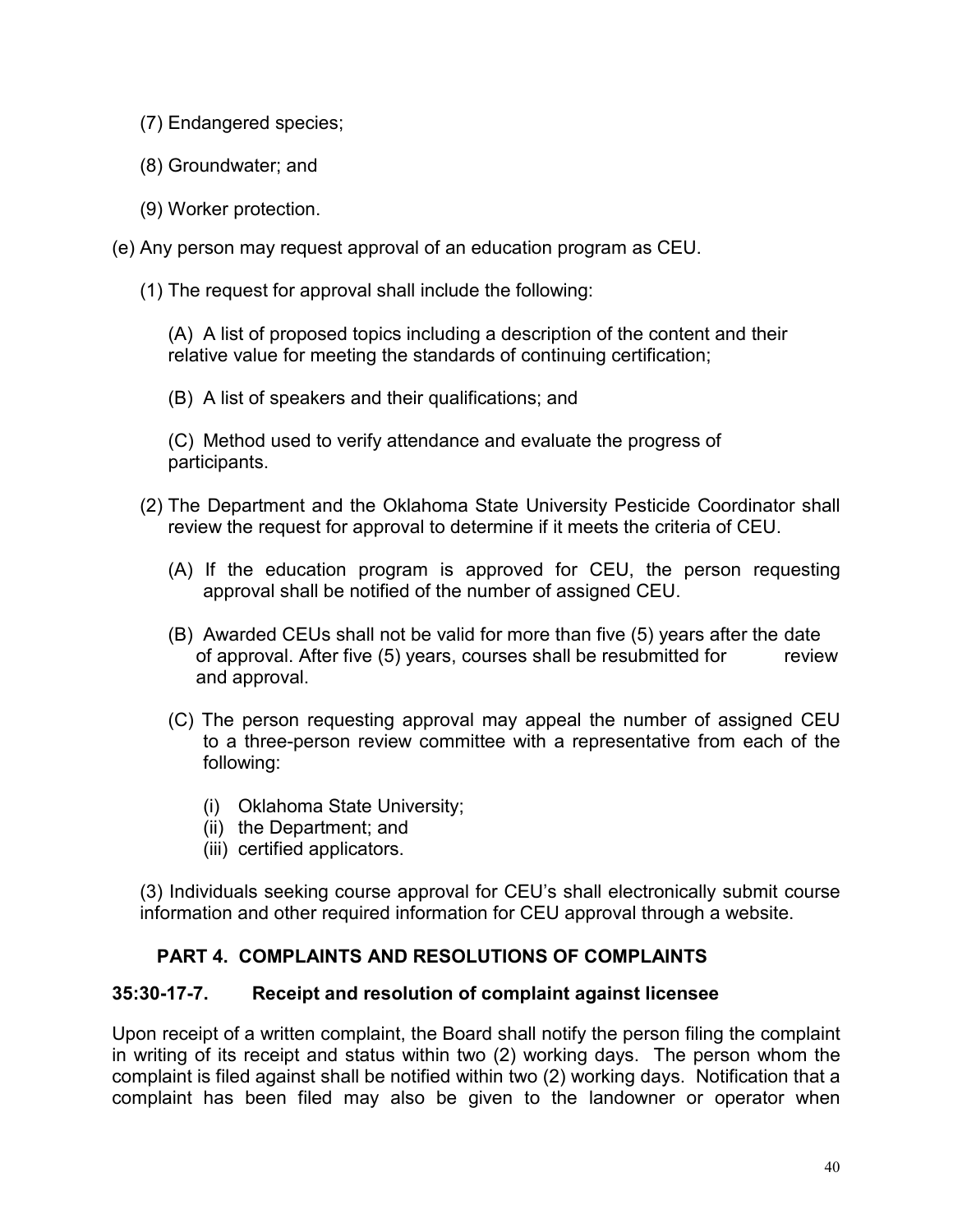appropriate. The resolution of a complaint is the completion of the appropriate administrative, jurisdictional, or legal remedies to the extent possible by the Department. The complainant shall be notified in writing within seven (7) working days after resolution of the complaint.

# **PART 5. PREREQUISITES FOR LICENSING**

# **35:30-17-10. Application insurance requirements**

(a) The Board shall not issue an applicator's license until the applicant or agent has furnished evidence of financial responsibility. A liability insurance policy or certification shall protect persons who may suffer legal damages as a result of the pesticide operations of the applicant. The policy need not apply to damages or injury to agricultural crops, plants, or land being worked on by the applicant.

(b) With the exception of aerial pesticide applicators, pesticide applicators obtaining liability insurance pursuant to this section shall file a certificate of insurance with the Department, verifying insurance in an amount of not less than \$50,000 bodily injury, \$100,000 bodily injury per occurrence, and \$50,000 property damage. The provisions of this section with regard to "per occurrence" are specifically intended to be interpreted per occurrence, rather than per claimant. The insurance obtained pursuant to this section shall insure against liability for damage, loss, or injury, including chemical drift or trespass, suffered by any person or persons, resulting from the application of any pesticide. A current certificate of insurance must be filed with each initial and subsequent renewal registration.

(c) Aerial pesticide applicators obtaining liability insurance pursuant to this section shall file a certificate of insurance with the Department, verifying insurance in an amount of not less than \$100,000 bodily injury, \$300,000 bodily injury per occurrence, and \$100,000 property damage. The provisions of this section with regard to "per occurrence" are specifically intended to be interpreted per occurrence, rather than per claimant. The insurance obtained pursuant to this section shall insure against liability for damage, loss, or injury, including chemical drift or trespass, suffered by any person or persons, resulting from the application of any pesticide. A current certificate of insurance must be filed with each initial and subsequent renewal registration.

(d) Liability insurance shall be maintained at all times during the licensed period. The Board shall be notified by the insurer fifteen (15) days prior to any applicant's request for a reduction or cancellation of the liability insurance. The total and the aggregate of the insurer for all claims shall be limited to the face amount of the liability insurance policy. The Board may accept a liability insurance policy with a deductible clause in an amount not exceeding \$5,000 for all applicators. If the applicant has not satisfied the requirement of the deductible amount in any prior legal claim, the deductible clause shall not be accepted by the Board unless the applicant has furnished the Board with additional liability insurance which satisfies the amount of the deductible.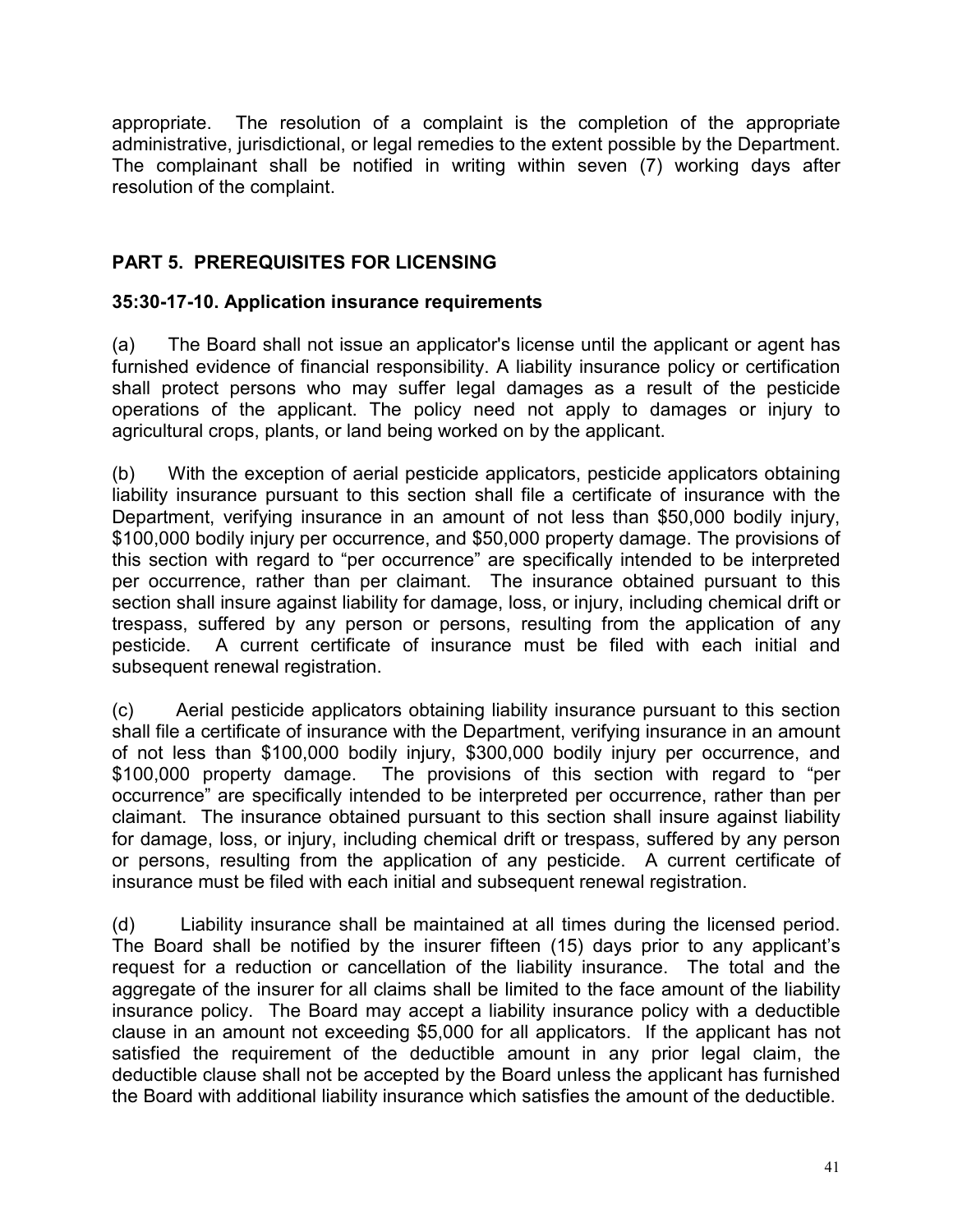(e) If the furnished liability insurance becomes unsatisfactory, the applicant shall upon notice immediately provide a new liability insurance. Upon failure to do so, the Board shall cancel the license and give notice. It shall be unlawful to engage in the business of applying pesticides until the insurance is brought into compliance and the license is reinstated by the Board.

(f) Application of a pesticide specifically excluded on the insurance policy shall be considered working without a license.

# **35:30-17-11. Application for license required**

- (a) Prior to issuance of any license, an applicant shall properly complete a license application.
- (b) An application for license shall be considered properly filed when the Board has received the following:
	- (1) An application completed and signed prior to January 1 of the license year.
	- (2) Cash, check, or money order in the proper amount.
	- (3) Certificate of insurance.
- (c) A commercial pesticide applicator operating under more than one business identity or name from a single business location shall be licensed separately for each business identity or name, including but not limited to any trade name, "d/b/a", website, alias, or other designation used in commerce for the purpose of offering services regulated by this subchapter.
- (d) The application shall also list the natural person or legal entity lawfully permitted to do business in the State of Oklahoma using or operating under the licensed name.
- (e) The Department shall issue a stop sale order and initiate license revocation proceedings against any person or legal entity that is not lawfully permitted to do business in the State of Oklahoma or is not permitted to do business in the State of Oklahoma under the business identity or name provided in the application.
- (f) A commercial pesticide applicator with a single business identity or name but operating from more than one business location shall be licensed at each separate business location.
- (g) If the name selected by an applicant for a license to act, operate, or do business or advertise as a commercial or noncommercial applicator in the State of Oklahoma is the same or so near the same as that of another licensee already doing business in the state as to cause confusion in the minds of the people or is likely to deceive the public, the Department may require the applicant to apply for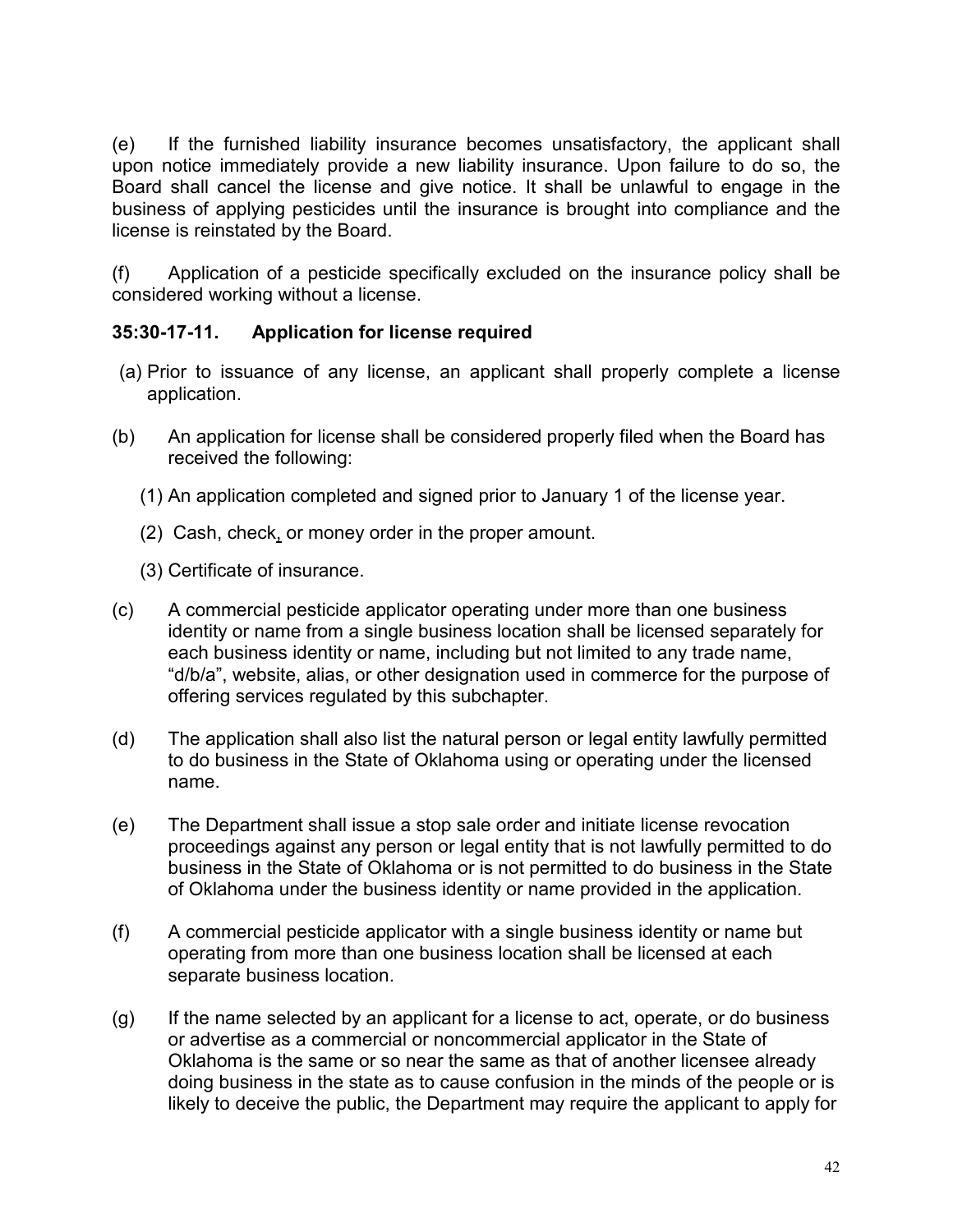a license under a different name that is distinguishable from the names of existing licensees. Any determination made pursuant to this rule shall be at the sole discretion of the Department.

- (h) Each business location licensed shall have a minimum of one certified applicator at that location who is certified in each licensed category for which application is made.
- (i) A franchised business shall have a separate license and a separate certified applicator at each business location.
- (j) Established time periods for the issuance, renewal or denial of all certifications and licenses required by law shall be as follows:

.

- (1) The Department shall review a new application within fifteen (15) working days from the date received.
- (2) Any renewal application for certification or license received prior to the renewal date established by the Board shall be considered valid until a final determination is made.
- (3) Following review, if it is determined that the requirements have been met, the appropriate certification or license shall be issued within ten (10) working days of the determination date.
- (4) Following review, if it is determined that the requirements have not been met, the appropriate certification or license shall be denied. Notification of the denial shall be made in writing to applicant within ten (10) working days of the determination. The notification shall state the reason(s) for the denial and identify steps necessary to meet the requirements for issuance.

# **PART 6. PESTICIDAL PRODUCT PRODUCING ESTABLISHMENTS**

## **35:30-17-13. Incorporation by reference of federal pesticide producing establishment regulations**

(a) The Registration of Pesticide and Active Ingredient Producing Establishments, Submission of Pesticide Reports and Books and Records of Pesticide Production and Distribution Regulations found in Title 40 of the Code of Federal Regulations (CFR) (2020 Revision), Part 167 et seq. and Part 169 et seq. for the United States Environmental Protection Agency (EPA) as promulgated and amended in the Federal Register, are hereby adopted in their entirety with the exception of 40 CFR § 167.90.

(b) All words or terms defined or used in the Federal regulations incorporated by reference shall mean the state equivalent or counterpart to those words or terms.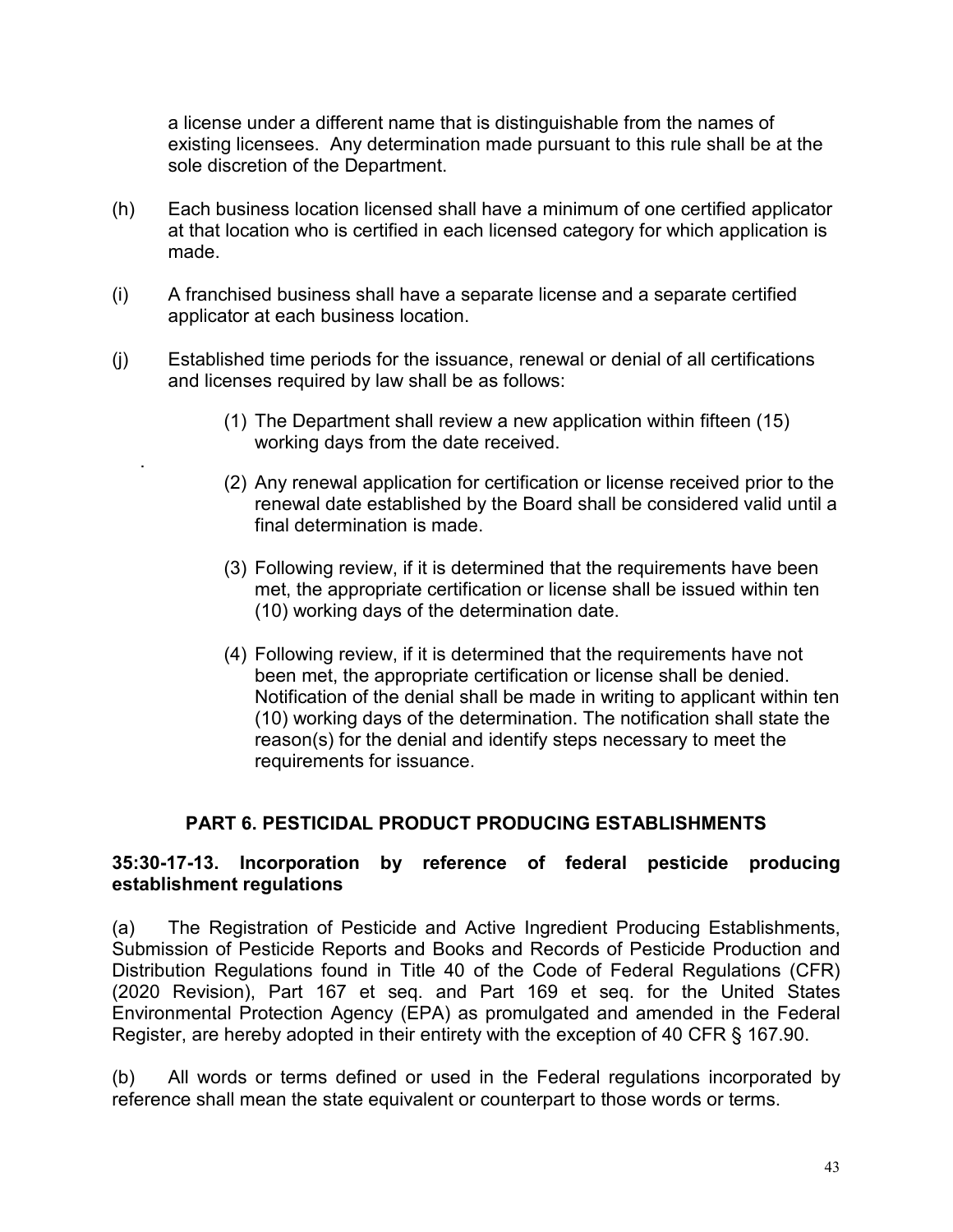## **35:30-17-13.1. Establishments requiring permitting**

- (a) Any establishment where a pesticidal product is produced shall have a duty to submit the permit application, renewal applications, and a copy of the EPA pesticidal product report to the Department in a timely manner.
- (b) Permits for pesticide producing establishments expire on June 30 of each year. A renewal application shall be received no later than July 15 of each year. Any renewal application received after July 15 shall be subject to the renewal fee and a penalty of twice the amount of the renewal fee.
- (c) The Department shall assign a permit number to the establishment.
- (d) Failure to submit a pesticidal product report, application, renewal application, or permit fee may result in civil and criminal penalties and termination of the establishment's permit.
- (e) It shall be the duty of the permitee to provide written notification to the Department of any changes or additions on the EPA pesticidal product report or any information on the permit application or renewal form within thirty (30) calendar days of the change or addition.

#### **PART 7. IDENTIFICATION OF EQUIPMENT USED BY COMMERCIAL APPLICATORS**

#### **35:30-17-15. Vehicle identification**

All vehicles, including nurse tanks and self-propelled ground applicators, used by a commercial applicator during the conduct of business shall be identified by displaying the name and license number of the licensee. The display shall be on both sides of the vehicle in letters not less than two (2) inches in height.

## **PART 8. PESTICIDE REGISTRATIONS AND PERMITS**

#### **35:30-17-17. Pesticide registrations**

- (a) Pesticide registrations shall be issued for a period of one (1) year and shall expire annually as follows:
	- (1) Companies whose names begins with the letters A, B, C, D, E, & F shall expire on March 31st of each year (group 1).
	- (2) Companies whose names begins with the letters G, H, I, J, K, L, & M shall expire on June  $30<sup>th</sup>$  of each year (group 2).
	- (3) Companies whose names begins with the letters N, O, P, Q, R, & S shall expire on September 30<sup>th</sup> of each year (group 3).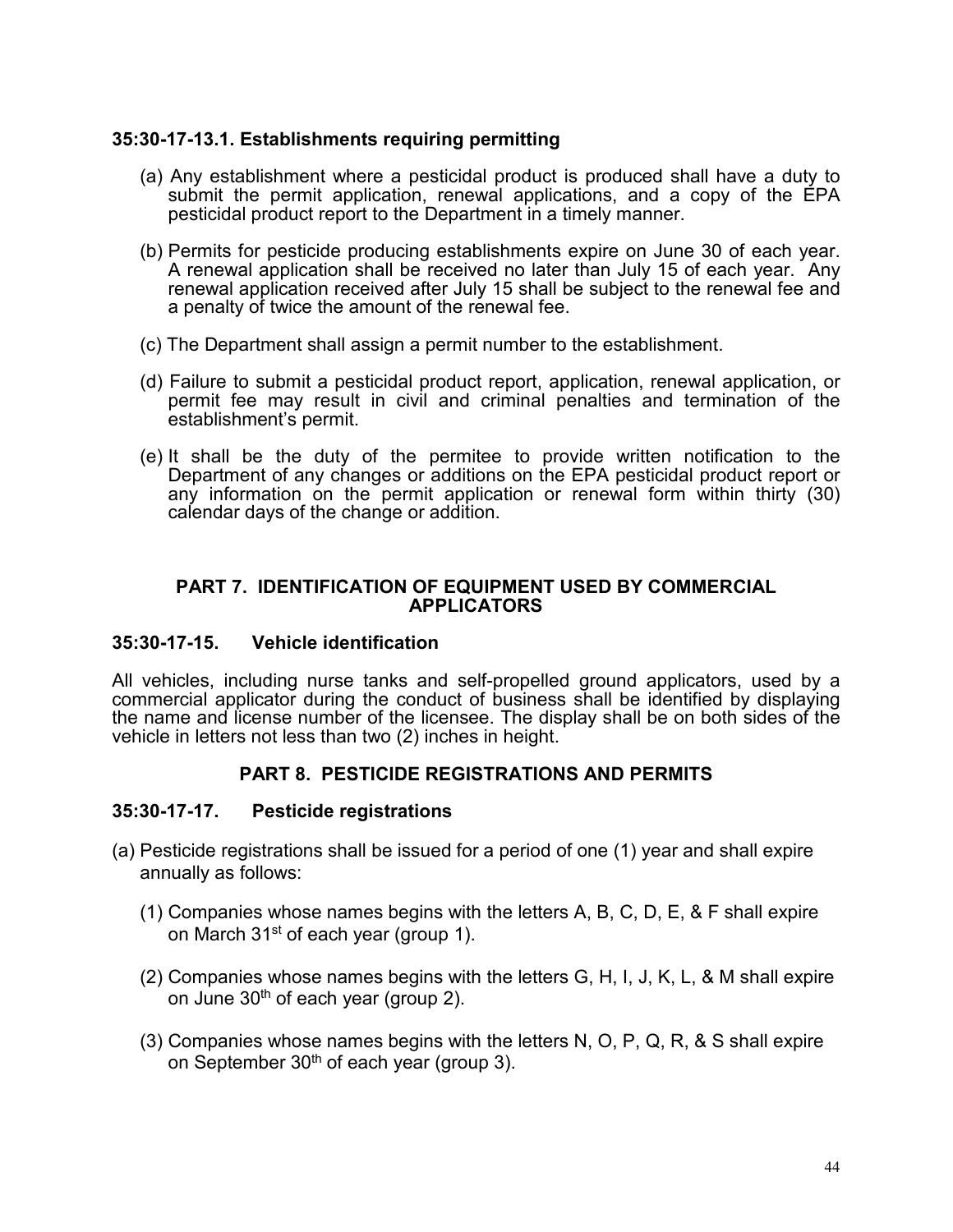- (4) Companies whose names begins with the letters T, U, V, W, X, Y, & Z shall expire on December 31<sup>st</sup> of each year (group 4).
- (b) Pesticide registration applications shall be received no later than the fifteenth day of the month following the date of expiration.
- (c) Unless provided otherwise, registrants shall be responsible for the registration of pesticides and devices and may be sanctioned by the Department if unregistered pesticides or devices are distributed, sold or offered for sale within this state or delivered for transportation or transported in intrastate or interstate commerce by registrants, distributors or dealers.
- (d) Pesticides and devices classified under sections 24(c) or 25(b) of the Federal Insecticide, Fungicide, and Rodenticide Act, 7 U.S.C. §136 et seq. shall be registered with the Department and shall comply with all registration requirements established by the Department.
- (e) Companies producing, packaging, labeling, and shipping pheromone lures, traps, and monitoring systems from Oklahoma shall be exempt from pesticide registration.
- (f) The Department may waive the annual pesticide registration fee when granting experimental use permits. Before issuing an experimental use permit, the Department may require the registrant to provide a complete copy of the use plan, label, contact information for the person responsible in Oklahoma and any other information required for pesticide or device registration.
- (g) Registrants shall submit a laboratory standard and an analytical method for each new pesticide product registered for which either/or both have not previously been submitted or has changed since the previous submission. Submissions shall be made to: Supervisor, ODAFF Pesticide Laboratory, 2800, N. Lincoln Blvd. Oklahoma City, Oklahoma.

# **35:30-17-17.1 Registration and renewal options**

Registrants shall renew a pesticide or device registration using one of the following methods:

- (1) Registrants may electronically renew the registration for a pesticide or device at the website, [www.kellysolutions.com/erenewals.](http://www.kellysolutions.com/erenewals) Revised labels, material safety data sheets and uniform product codes may also be submitted during the electronic renewal process.
- (2) Registrants may renew the pesticide or device registration by paying the annual registration fee and submitting a registration application directly to the Department on a form approved by the Department. Revised labels, material safety data sheets and uniform product codes may also be submitted during the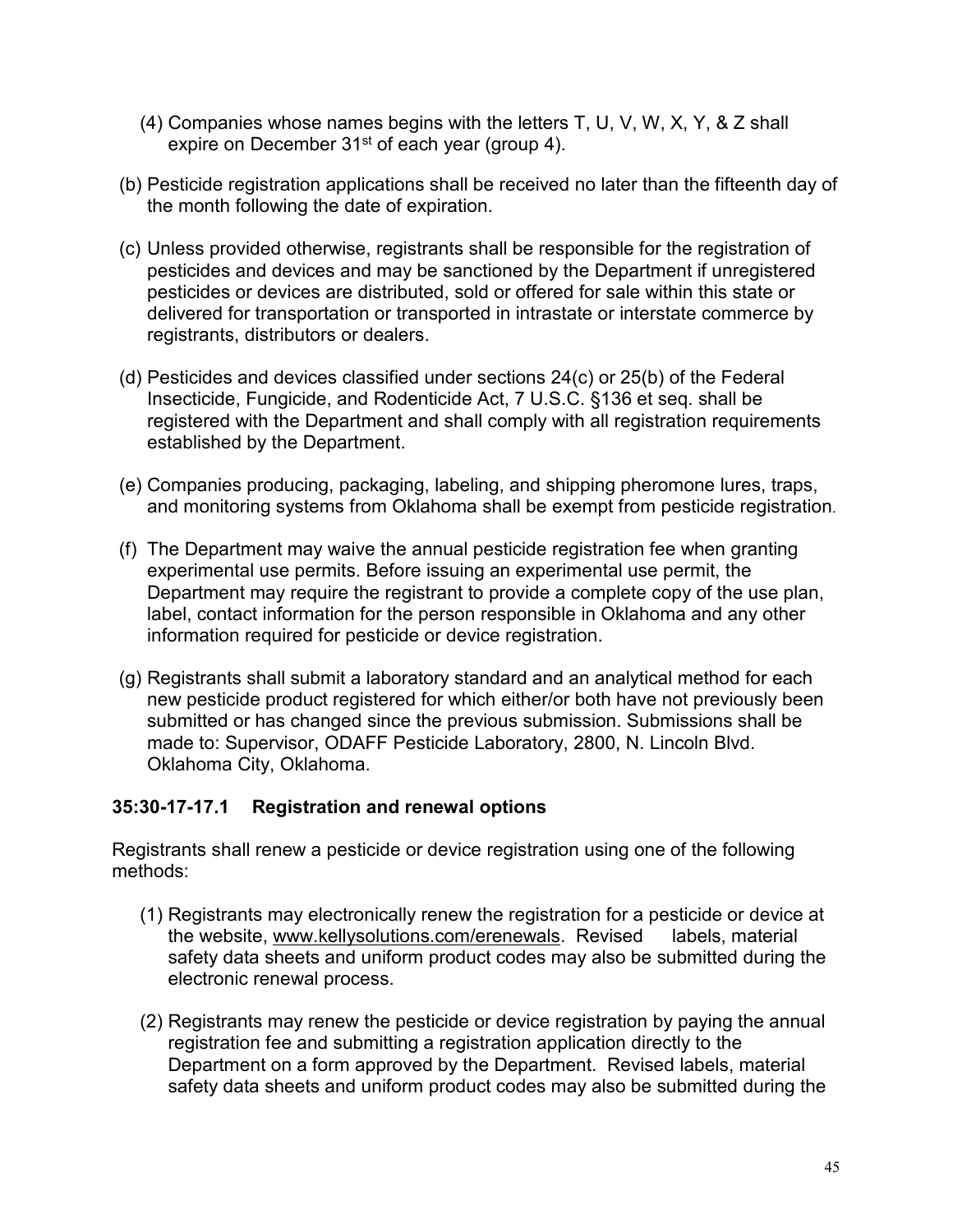electronic renewal process. The registrant shall include an electronic copy of the existing or revised pesticide or device label in pdf format.

#### **35:30-17-17.2 Cancellation or discontinuance of a pesticide or device registration**

A pesticide or device shall be considered unregistered upon the cancellation or discontinuance of the pesticide or device registration. The registration of a pesticide or device that has been distributed, sold or offered for sale within this state or delivered for transportation or transported in intrastate or interstate commerce shall be cancelled or discontinued using one of the following methods.

- (1) The registrant, distributors and dealers of the cancelled or discontinued pesticide or device shall recall the pesticide or device, remove the pesticide or device from the channels of trade, and submit a letter to the Department stating that the pesticide or device has been recalled and that the pesticide or device is not available in channels of trade. The Department may sanction the registrant, distributor or dealer if the unregistered pesticide or device is distributed, sold or offered for sale within this state after the cancellation or discontinuance of the pesticide or device registration.
- (2) The registrant may submit a letter to the Department indicating the registrant's intent to cancel or discontinue the registration for the pesticide or device. The registrant shall conditionally maintain the product registration for two (2) years while the pesticide or device clears the channels of trade. During the two year period of conditional registration, the registrant, distributors, and dealers shall place no new cancelled or discontinued pesticides or devices into the channels of trade. The Department shall not sanction the registrant, distributor or dealer if the cancelled or discontinued pesticide or device is distributed, sold or offered for sale within this state after the two year conditional registration period unless the pesticide or device was placed into channels of trade after the registrant notified the Department of its intent to cancel or discontinue the registration of the pesticide or device.

## **35:30-17-17.3 Pesticide and device labeling**

The Department adopts the same requirements for pesticide and device labeling found at 40 CFR § 156.10.

(1) The Department shall accept a copy of the latest fully corrected label accepted by the United States Environmental Protection Agency (EPA) for federal registration of the pesticide provided the label is compliant with labeling requirements existing when the label was submitted to the Department. Additionally, a true and correct copy of the pesticide product label as it appears on the package or container in the marketplace and a copy of the safety data sheet (SDS) shall be submitted with each registration application.

(2) The Department shall accept a copy of the latest fully corrected label accepted by the EPA for federal registration of the device provided the label is compliant with labeling requirements existing when the label was submitted to the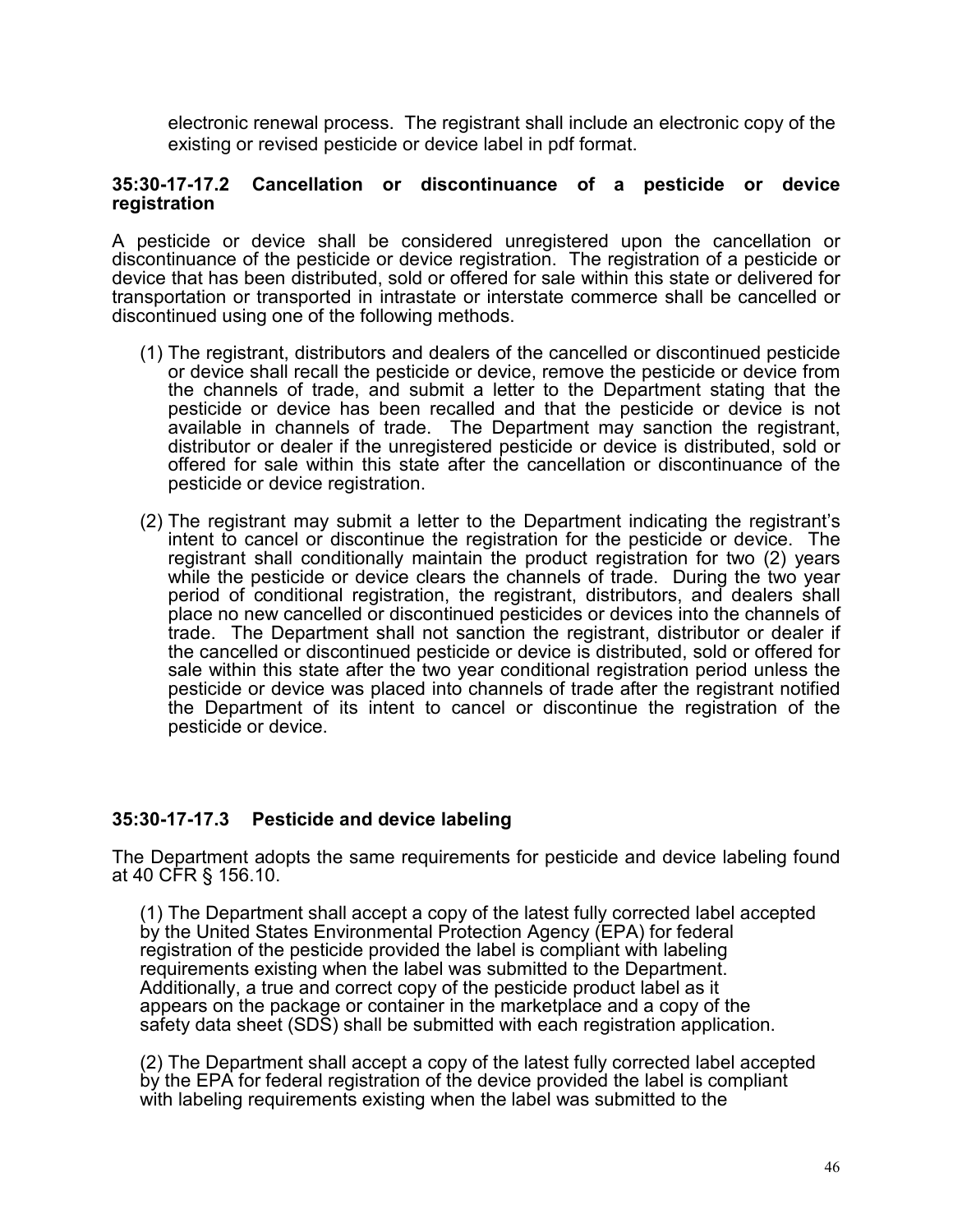Department. Additionally, a true and correct copy of the pesticide product label as it appears on the package or container in the marketplace.

(3) For pesticides exempt from federal registration pursuant 7 USC § 136w(b) (referred to as "FIFRA 25(b) products"), the Department shall accept a true and correct copy of the pesticide product label as it appears on the package or container in the marketplace and a copy of the safety data sheet (SDS) shall be submitted with each registration application.

(4) Notwithstanding the foregoing, Federally accepted labeling does not obligate the Department to register any pesticide or device for use in the State. The Department may refuse to register a product if the Department determines there is insufficient credible evidence concerning the formulation, efficacy, or suitability for use in Oklahoma.

(5) Before registering a pesticide or device for use in Oklahoma, the Department may require the submission of satisfactory data from the registrant supporting any claims about the formulation, efficacy, or suitability for use in Oklahoma.

## **35:30-17-18. Dealer permits**

- (a) Dealer permits shall be issued for a period of one (1) year and shall expire annually on December 31 of each year.
- (b) Dealer permit applications must be received no later than the fifteenth day of the month following the date of expiration.

## **PART 9. MINIMUM STANDARDS FOR CONTRACTS AND KEEPING OF RECORDS**

## **35:30-17-20. Contract contents**

(a) Contracts shall be issued for the commercial application of pesticides in the Structural Pest Category. Information on the contracts shall include:

- (1) Specific information from 2 O. S. Sections 3-81(11) and 3-83, and OAC 35:30- 17-21.
- (2) Minimum standards for termite work for existing structures and preconstruction applications. Any minimum requirements that will not be met shall be explained in the contract.

(b) Visible termite damaged material, whether structural or superficial, that will not be replaced or repaired at the time of the original contract shall be in the contract in a clear statement, e.g. "No replacements of damaged material due to termites or other wood destroying organisms are to be made."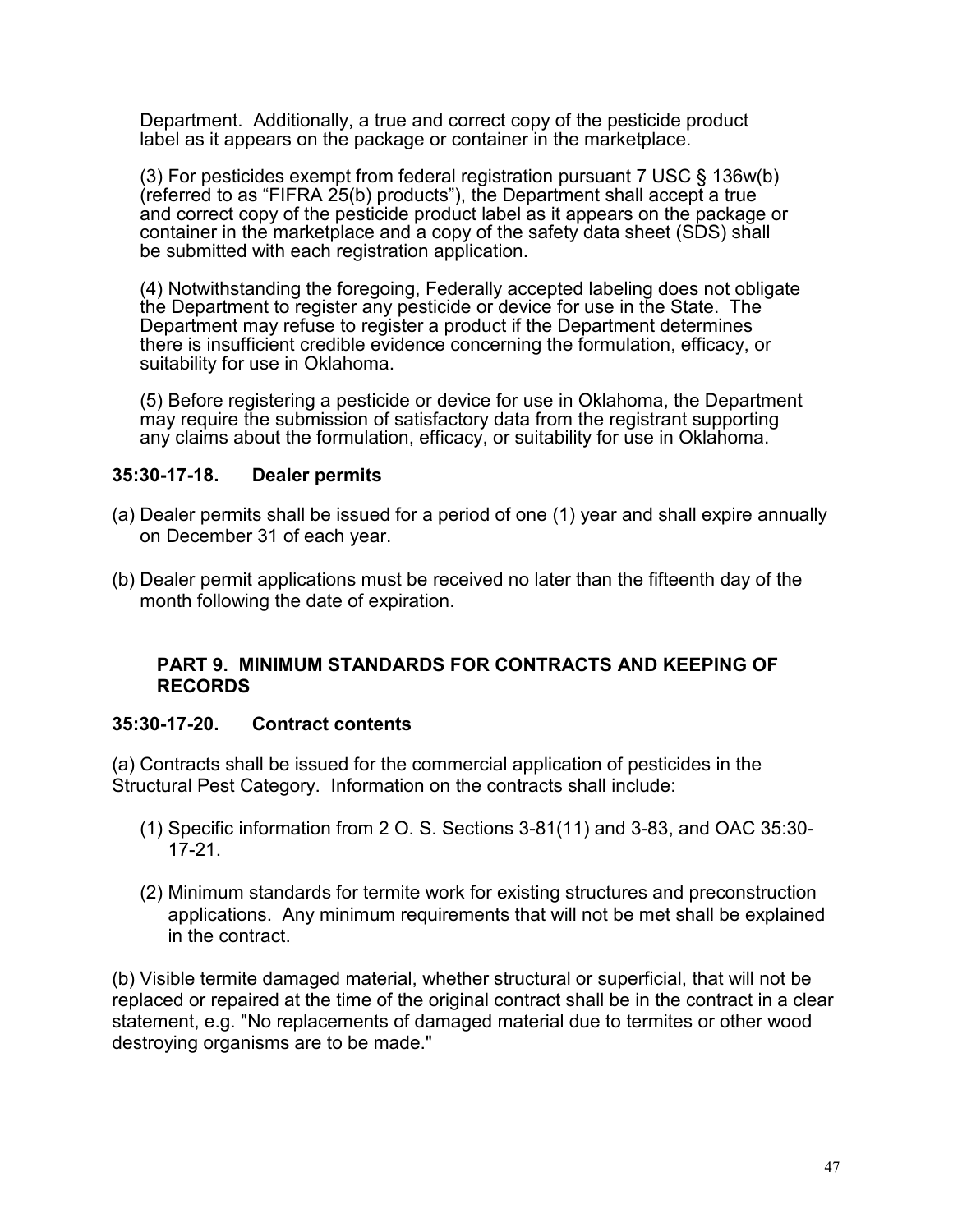(c) "Replaced" means to remove all visible damaged material and bring the area back to sound condition using new materials. The use of putty, paint, or similar materials shall not constitute replacement.

(d) "Repaired" means to bring the area back to sound condition.

## **35:30-17-21. Records required for pesticide applications and restricted use pesticide sales**

- (a) Commercial and non-commercial applicators shall keep accurate records pertaining to pesticide activities, which, at a minimum show:
	- (1) Start and stop time of application.
	- (2) Total amount of pesticide used.
	- (3) Name and address of the commercial or non-commercial company.
	- (4) Name and address of person for whom applied.
	- (5) Legal description of the land where applied. The legal description may be a street address if properly marked, but shall not be a Post Office Box address.
	- (6) Date of application.
	- (7) Application rate.
	- (8) Dilution rate for mixing.
	- (9) Total quantity tank mix used.
	- (10) Complete trade name of pesticide product used.
	- (11) EPA registration number of pesticide product used.
	- (12) Name of adjuvants used when the label requires specific adjuvants.
	- (13) Name of drifting agents used when the label requires specific drifting agents.
	- (14) Target pest for the application.
	- (15) Site where the pesticide was applied.
	- (16) Restricted Entry Interval as stated on the product label.
	- (17) A copy of the pesticide product label or labeling that is attached to the container or included in the shipping case.
	- (18) Copies of any contracts issued.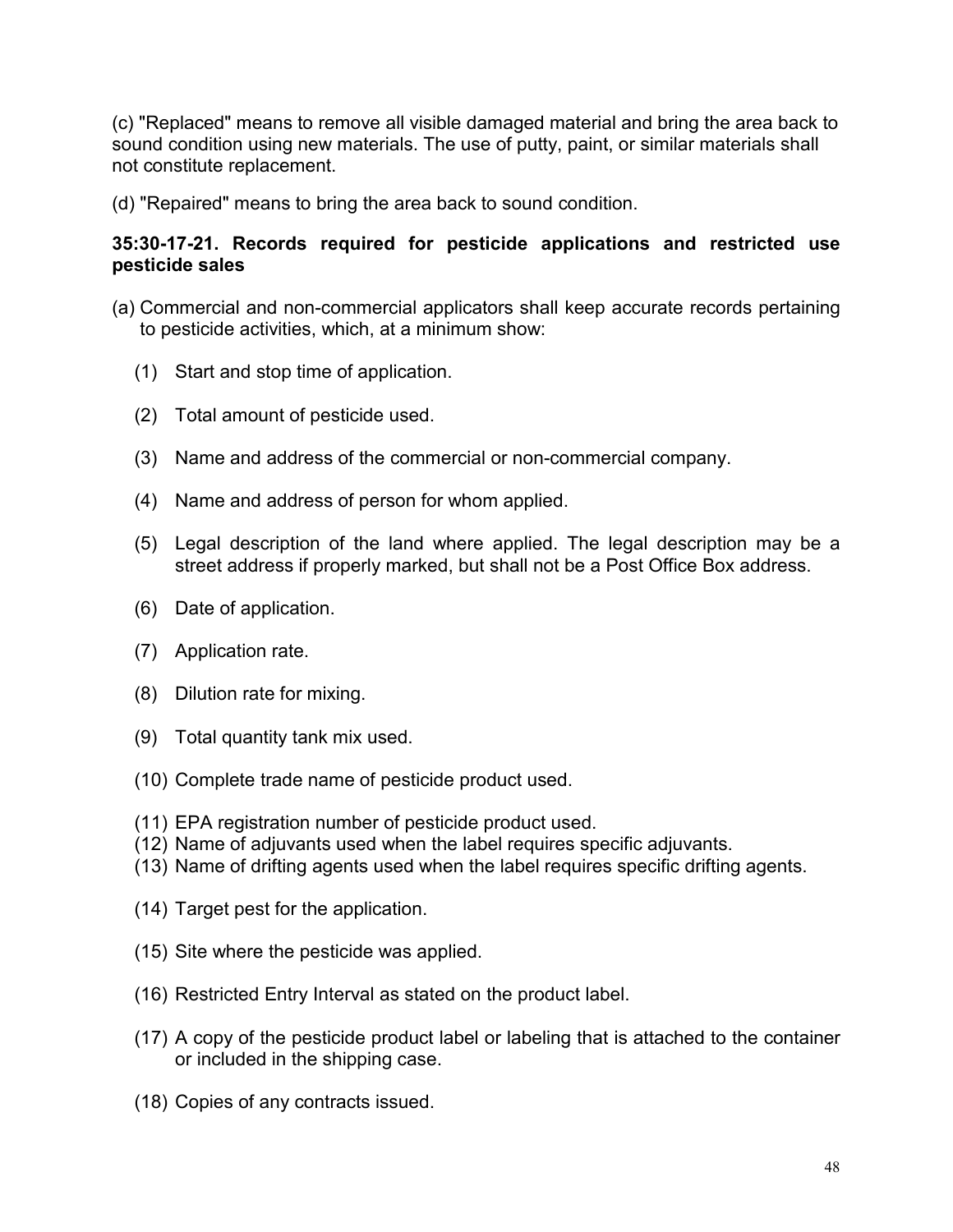- (19) Copies of any wood infestation reports issued.
- (20) Other information as required by the Board.
- (b) Private applicators of restricted use pesticides shall keep accurate records pertaining to applications, which, at a minimum, show:
- (1) Start and stop time of application.
- (2) Total amount of pesticide used.
- (3) Name and address of the private applicator.
- (4) Legal description of the land where applied. The legal description may be a street address if properly marked, but shall not be a Post Office Box address.
- (5) Date of application.
- (6) Application rate.
- (7) Dilution rate for mixing.
- (8) Total quantity tank mix used.
- 
- (9) Complete trade name of pesticide product used.<br>(10) EPA registration number of pesticide product use EPA registration number of pesticide product used.
- (11) Name of adjuvants used when the label requires specific adjuvants.
- (12) Name of drifting agents used when the label requires specific drifting agents.
- (13) Target pest for the application.
- (14) Site where the pesticide was applied.
- (15) Restricted Entry Interval as stated on the product label.
- (16) A copy of the pesticide product label or labeling that is attached to the container or included in the shipping case.
- (17) Other information as required by the Board.
- (c) Restricted use pesticide dealers shall keep accurate records of restricted use pesticide sales, which, at a minimum show:
	- (1) Complete brand name of the pesticide.
	- (2) EPA registration number of the pesticide.
	- (3) Date the pesticide was sold.
	- (4) Total amount of restricted use pesticide sold.
	- (5) Name of the person to whom sold.
	- (6) Name and license or certification number of the certified or private applicator.
	- (7) Other information as required by the Board.
- (d) Failure to allow inspection of records by the Board, to provide copies of records to the Board when requested in person, or to provide a summary of records to the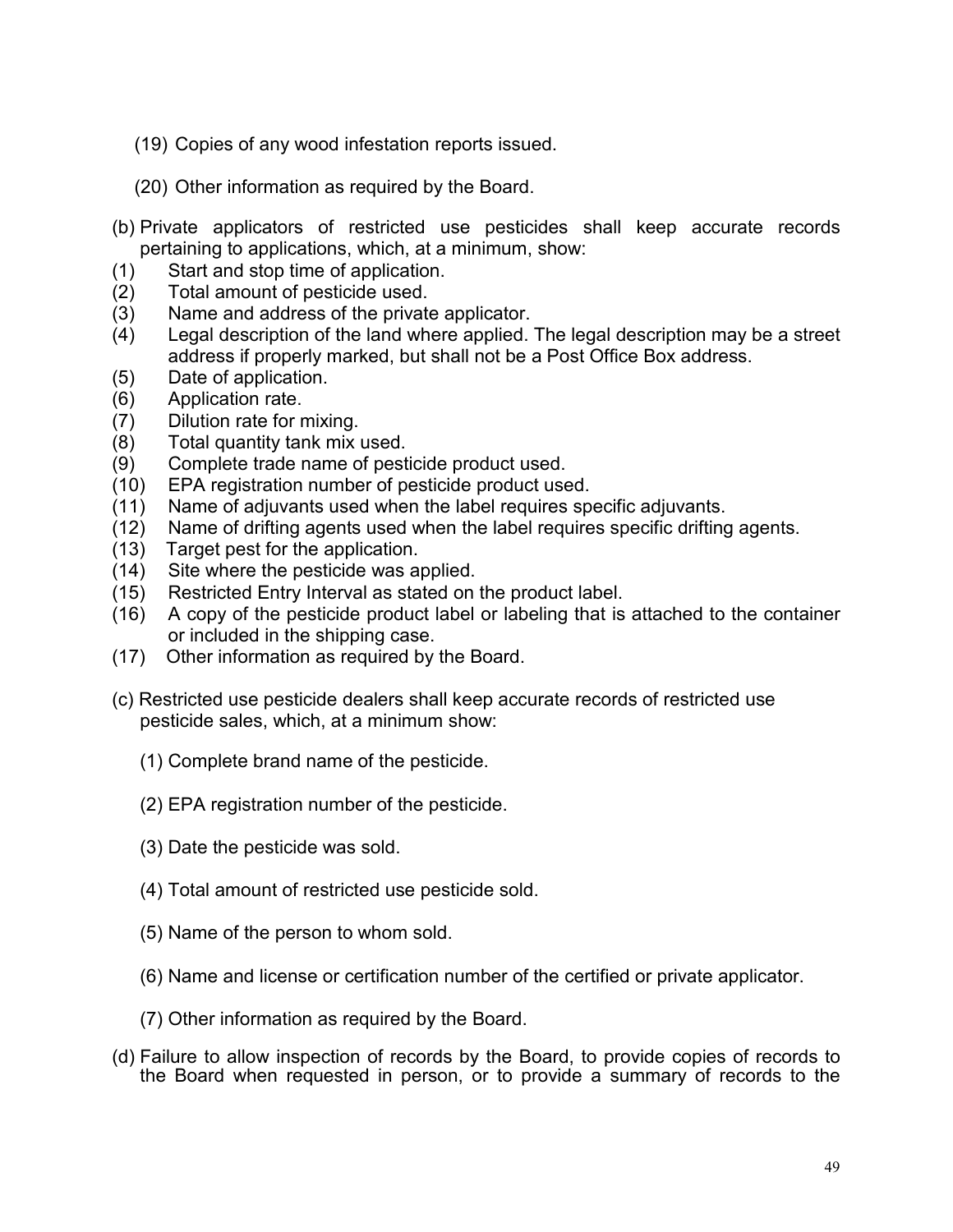board within seven (7) working days when requested by mail or in person shall be a violation of this section.

- (e) Records retained pursuant to this section shall be easily accessible for inspection by authorized agents of the Board during reasonable business hours.
- (f) Commercial and non-commercial applicators shall maintain records retained commercial applicator's principle place of business shall not be located in a closed gated community or at a residence unless the applicator submits a plan of access to the principle place of business and that plan is approved by the Board.

## **PART 10. MINIMUM STANDARDS FOR PESTICIDES**

#### **35:30-17-22. Restricted use pesticide**

Any pesticide classified for restricted use by the U.S. Environmental Protection Agency, either by regulation (40 CFR 162.31) or through the registration process, shall also be classified as restricted use for 2 O.S. Section 3-81 et al.

#### **35:30-17-22.1. Pesticide tolerances**

Pesticide tolerances on raw agricultural commodities over which the Board has jurisdiction are the same as those found in Part 180 of Title 40, Code of Federal Regulations.

#### **35:30-17-22.2. Pesticide enforcement**

The Board is authorized to enter any premise during normal business hours for the purpose of:

- (1) Determining whether pesticides or devices comply with the provisions of the law.
- (2) Procuring samples of pesticides and devices.
- (3) Examining and obtaining copies of records and documents relative to the shipment, manufacture, application of, or sale of pesticides or devices.
- (4) Monitoring and evaluating the application and effects of application of any pesticide registered as a Special Local Need 24©, Experimental Use Permit, or Emergency Exemption Section 18 of the Federal Pesticide Law (FIFRA).

## **35:30-17-22.3. Experimental use pesticides or devices**

The registration of any pesticide or device for experimental use within this state shall be accompanied by a copy of the proposed experimental program including the name and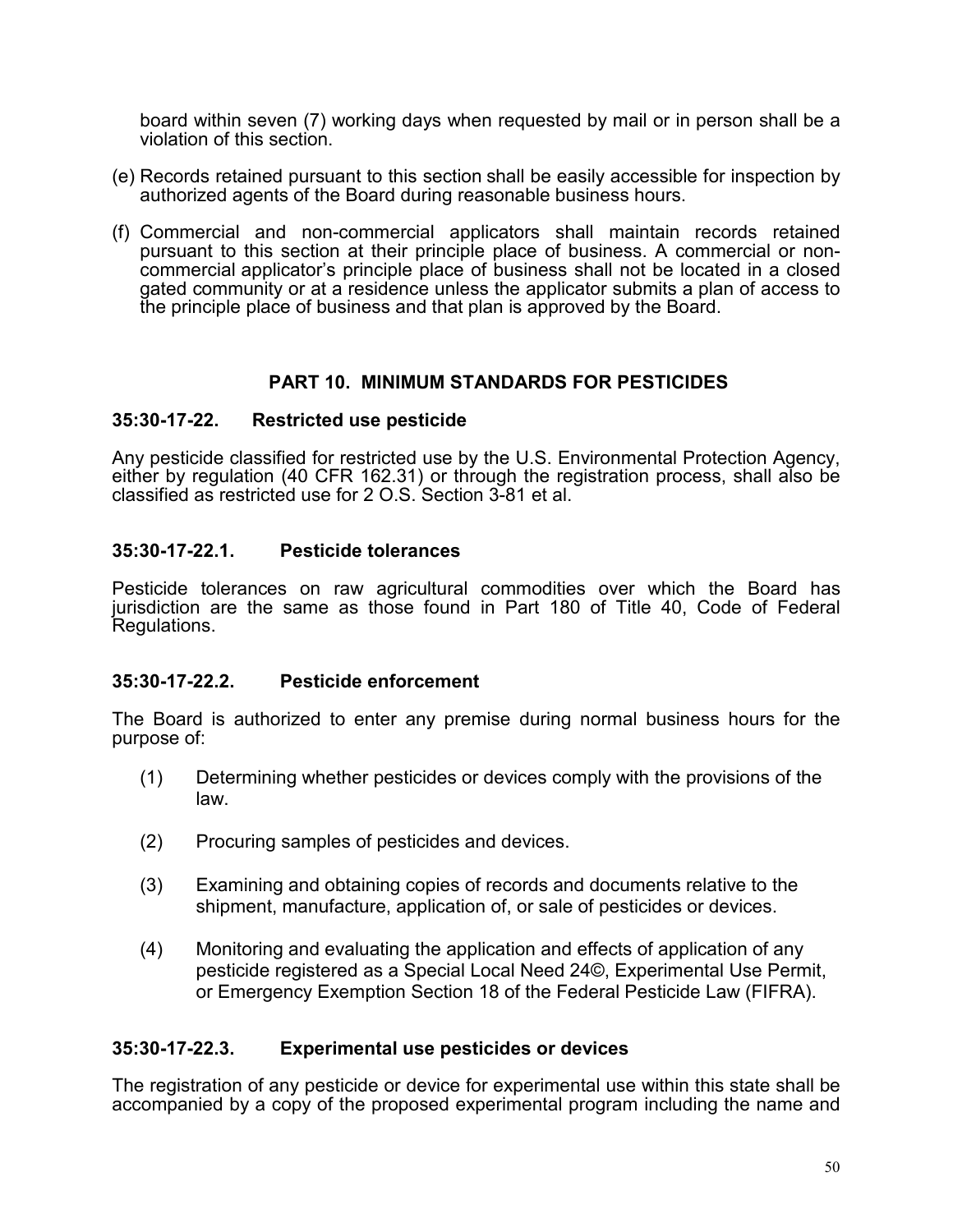address of the person responsible for the use and evaluation of the pesticide or device in the state.

#### **35:30-17-22.4. Time periods for application review**

- (a) The registrant shall file with the Board a statement including:
	- (1) The name and address of the registrant and the name and address of the person whose name will appear on the label, if other than the registrant.
	- (2) The name of the pesticide or device.
	- (3) A complete copy of the labeling accompanying the pesticide or device and a statement of all claims made including directions for use.
	- (4) Upon Board request, a full description of the tests made and the results used to verify the claims. In the case of renewal registration, a statement shall be required only with respect to information, which is different from that furnished when the pesticide or device was last registered.
- (b) Time periods shall be allocated for review of applications for pesticide product registration and restricted use pesticide dealers permits as follows:
	- (1) The Department shall review a new application within fifteen (15) working days from the date received.
	- (2) Any renewal application for registration or permit received prior to the renewal date established by the Board shall be considered valid until a final determination is made.
	- (3) Following review, if it is determined that the requirements have been met, the appropriate registration or permit will be issued within ten (10) working days of the determination date.
	- (4) Following review, if it is determined that the requirements have not been met, the application for registration or permit shall be denied. Notification of the denial shall be made in writing to the applicant within ten (10) working days of the determination. The notification shall state the reason for the denial and identify steps necessary to meet the requirements for issuance.

## **PART 11. STANDARDS FOR APPLICATION OF PESTICIDE**

#### **35:30-17-24. Approved chemicals and equipment**

(a) Only chemicals which are properly labeled as pesticide products and registered with the Department shall be approved for use as provided for in 2 O.S., Section 3-85.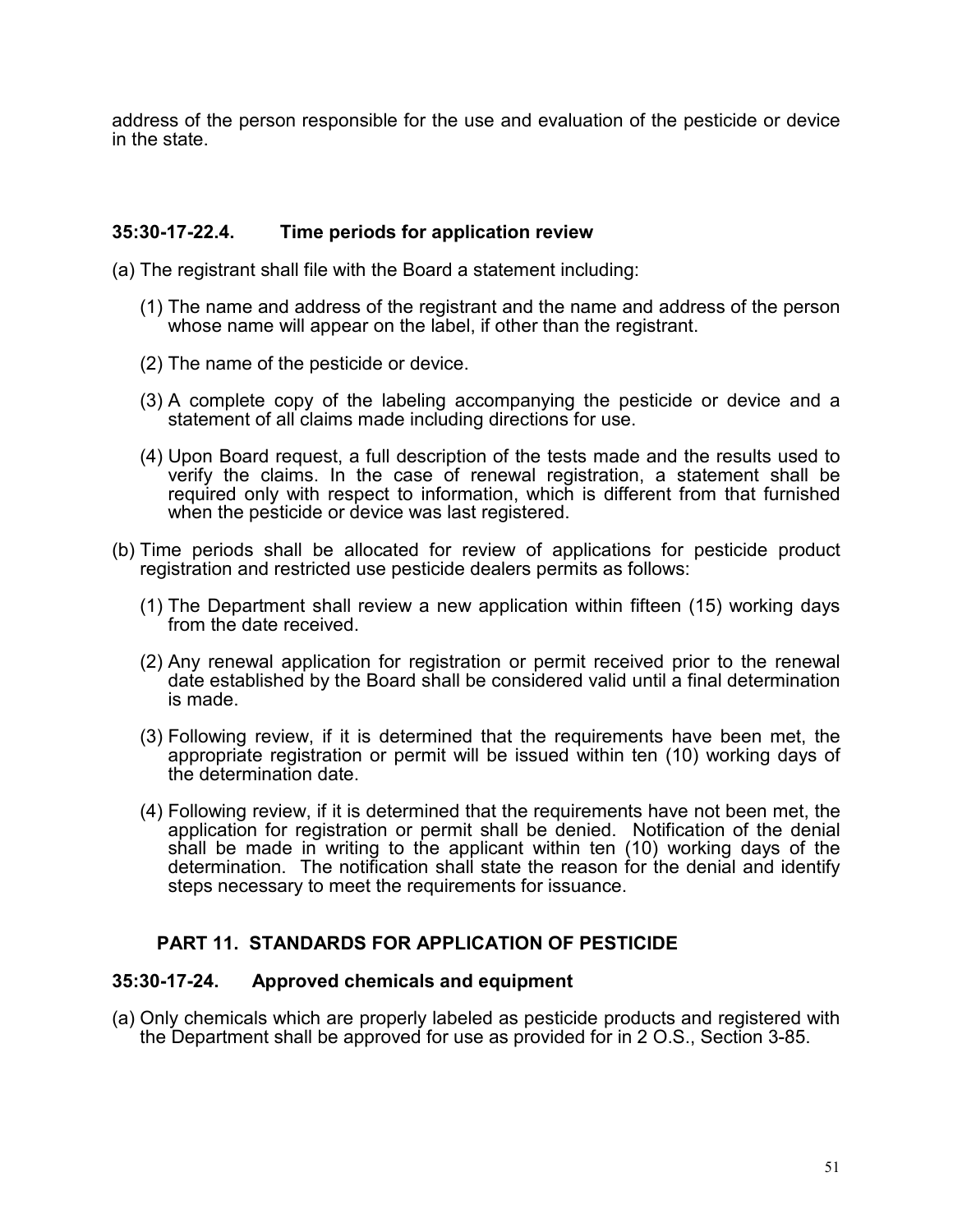- (b) Any use inconsistent with the pesticide product labeling, registered with the Department is prohibited unless prior written approval for the use has been obtained from the Board. Approval may be obtained by application with reference to:
	- (1) Section 18 of the Federal Insecticide, Fungicide, and Rodenticide Act as Amended, application procedures.
	- (2) Section 24(c) of the Federal Insecticide, Fungicide, and Rodenticide Act as Amended, application procedures.
	- (3) Section 2(ee) of the Federal Insecticide, Fungicide, and Rodenticide Act as Amended, for commercial and noncommercial pesticide applications.
- (c) To protect public health and the environment, failure to follow precautionary and recommended language included in the pesticide product label may be considered a use inconsistent with the label.
- (d) Every applicator of pesticides shall employ an appropriate method to prevent the backflow of spray materials during filling, mixing, and/or application operations. The method shall include, but not be limited to, the employment of a check valve or similar in-line device, or positive mechanical method, such as an air gap, designed to insure that backflow shall not occur.
- (e) No person shall use a mist blower or other type of air blasting or misting equipment for the application of hormone type herbicides within the State except where the following specific conditions exist:
	- (1) Forest nursery and timber production areas where the control of undesirable vegetation with a hormone type herbicide is necessary and the area cannot be covered by any other type of ground application equipment.
	- (2) Range, pasture, and crop areas where control of undesirable vegetation with a hormone type herbicide is necessary and a specific type of terrain feature such as a gully precludes the use of any other type of ground application equipment.
- (f) Application of a hormone type herbicide under one of the exceptions given in paragraph (e) of this Section is subject to the following restrictions:
	- (1) At no time during the application shall the outlet point above horizontal.
	- (2) At no time shall an application be performed in a wind speed over 10 MPH.
	- (3) The person making the application shall keep records as required by law.

#### **35:30-17-24.1. Restricted use areas**

(a) Applications of products containing 2,4-D esters or dicamba as an active ingredient to agricultural lands shall not be made in Greer, Harmon, and Kiowa counties between 12:01 a.m. of May 1 of each calendar year through 11:59 p.m. of October 15 of each calendar year except in accordance with the provisions of this section.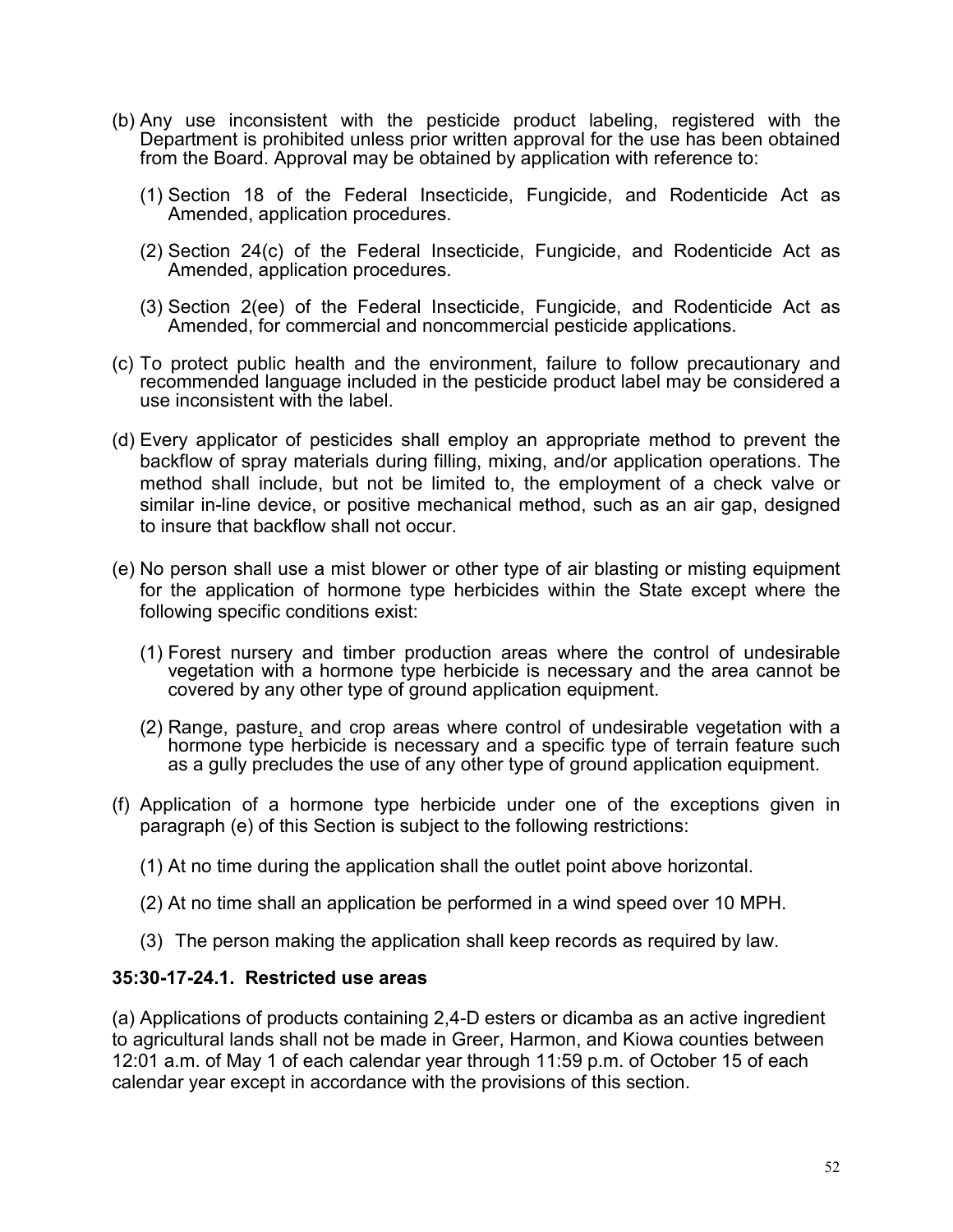(b) Applications of products containing 2,4-D, dicamba, picloram, triclopyr, or clopyralid as an active ingredient to agricultural lands shall not be made in Jackson and Tillman counties between 12:01 a.m. of May 1 of each calendar year through 11:59 p.m. of October 15 of each calendar year except in accordance with the provisions of this section.

(c) Any person intending to apply any of the herbicides listed in subsection (a) or (b) in the counties and during the times prohibited shall adhere to the following procedure:

(1) The person shall notify the Department of the intent to apply herbicides listed in subsection (a) or (b) prior to the application on a form provided by the Department.

(2) The person shall file a report with the Department on a form provided by the Department no later than seven (7) working days after the last application date provided in the original notification of the herbicide use.

(d) Failure to comply with this section shall be a violation.

(e) All records and notifications required by this section shall be in addition to any records required to be maintained by a commercial applicator pursuant to other rules.

(f) The provisions of this section shall not apply to applications of 2,4-DB.

# **35:30-17-25. Pesticide application by certified applicators, service technicians, and private applicators**

- (a) A certified applicator shall be on site to use any pesticide when required by the label or labeling.
- (b) A certified applicator shall be on site to supervise any pesticide application by a non- service technician.
- (c) A service technician shall be on site to make the actual application of any pesticide unless a certified applicator is present at the job site.
- (d) A certified applicator may be a service technician in other categories for a licensed company without completing the service technician's examination.
- (e) Certified applicators, service technicians, and private applicators shall be a minimum of eighteen (18) years of age to make pesticide applications.

# **35:30-17-26. Labeling of pesticides**

(a) Every container used to dispense (apply) pesticide (except bait boxes used for rodent control) shall be accompanied by a copy of a readable label for the pesticide within the container. The label shall either be attached to the container or be present on or in the vehicle used to transport the container.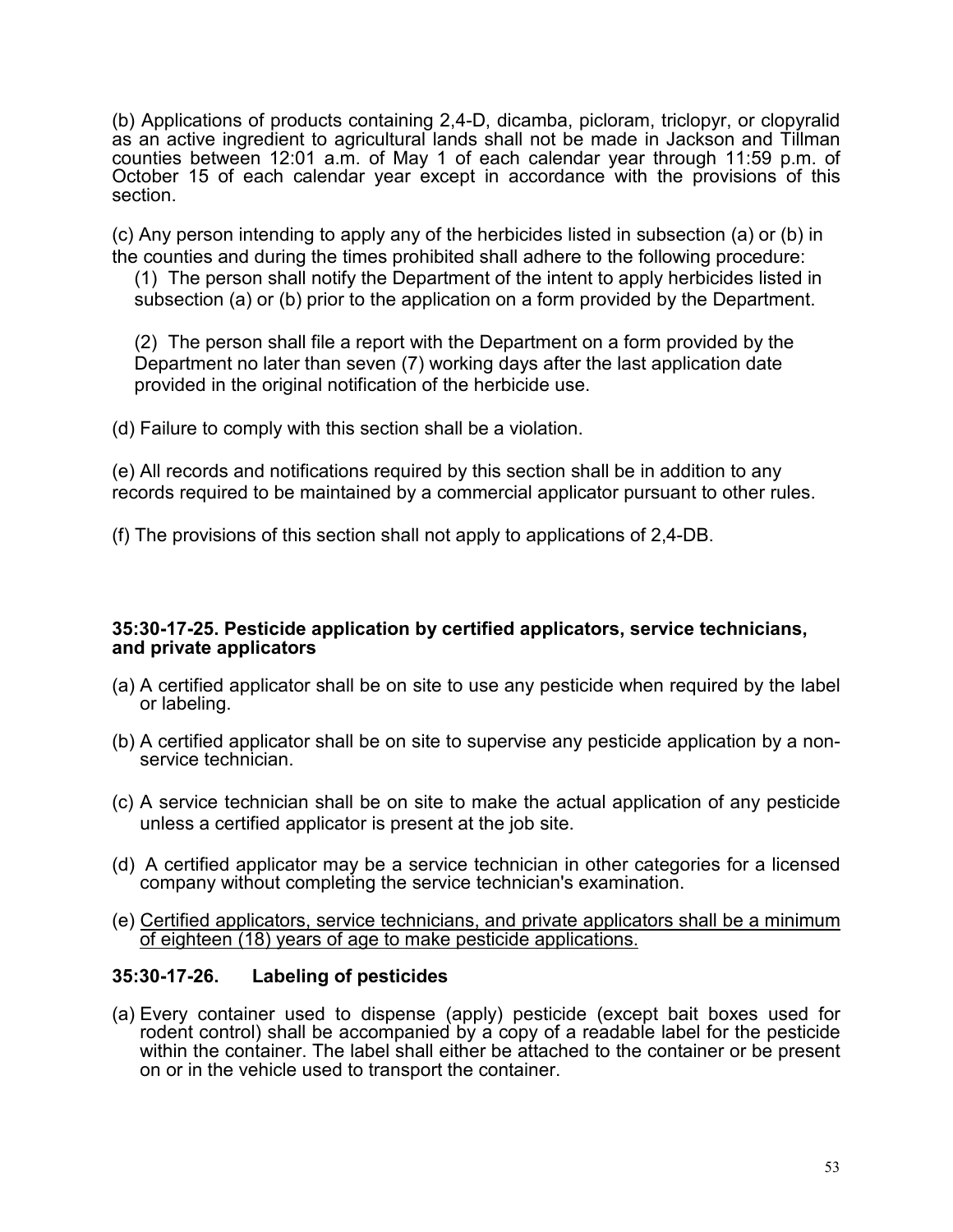(b) Every rodent control bait box in an accessible area which is not locked or secured against tampering shall have attached to it a readable statement containing the EPA registration number, active ingredient and recognized trade name of the pesticide, the appropriate signal information (caution, warning or danger - poison), and the name and address of the pesticide application company.

## **35:30-17-27. Fluoroacetate compounds**

- (a) The term "Fluoroacetate compounds", shall mean Sodium Fluoroacetate (Compound 1080), Fluoroacetamide (Compound 1081), or related Fluoroacetate mixtures, formulation, dilutions, or combinations.
- (b) For rodent control the use of Fluoroacetate compounds, as defined in (a) of this Section, is prohibited without written authorization granted by the Department. The authorization may only be granted following a written request including justification of the need for the use, documentation that all alternative rodent control methods have been tried and found to be ineffective, demonstration that the public health and welfare is in jeopardy, and any other requirements specified by the Board to safeguard the public health, safety, and welfare.
- (c) For predatory animal control, the use of Fluoroacetate compounds, as defined in (a) of this Section, is limited to applicators certified under the Bird and Predatory Animal Control category and approved by U. S. Fish and Wildlife.

#### **PART 12. MINIMUM RESIDUE LEVELS FOR TERMITICIDES APPLIED TO SOIL AND PERMITTED TOLERANCES FOR PESTICIDE TANK MIX AND CONCENTRATE SAMPLE ANALYSIS**

## **35:30-17-28. Soil residue levels, parts per million (ppm).**

- (a) Post construction termiticide treatments with sampling performed within 180 days of treatment shall disclose residue threshold levels established in the vertical barrier for termiticides based on values obtained from research conducted at the U.S. Forest Research Center, Gulfport, Mississippi; Kard et al. 1989; Kard 1991, 1992, 1994, The Bayer Company, Agricultural Division, and the Board may establish interim residue levels for termiticide products for which no lowest expected threshold value exists utilizing input from Oklahoma State University, manufacturers, or industry until a value has been established.
	- (1) Torpedo shall have a residue threshold level of 63ppm.
	- (2) Tribute shall have a residue threshold level of 150ppm.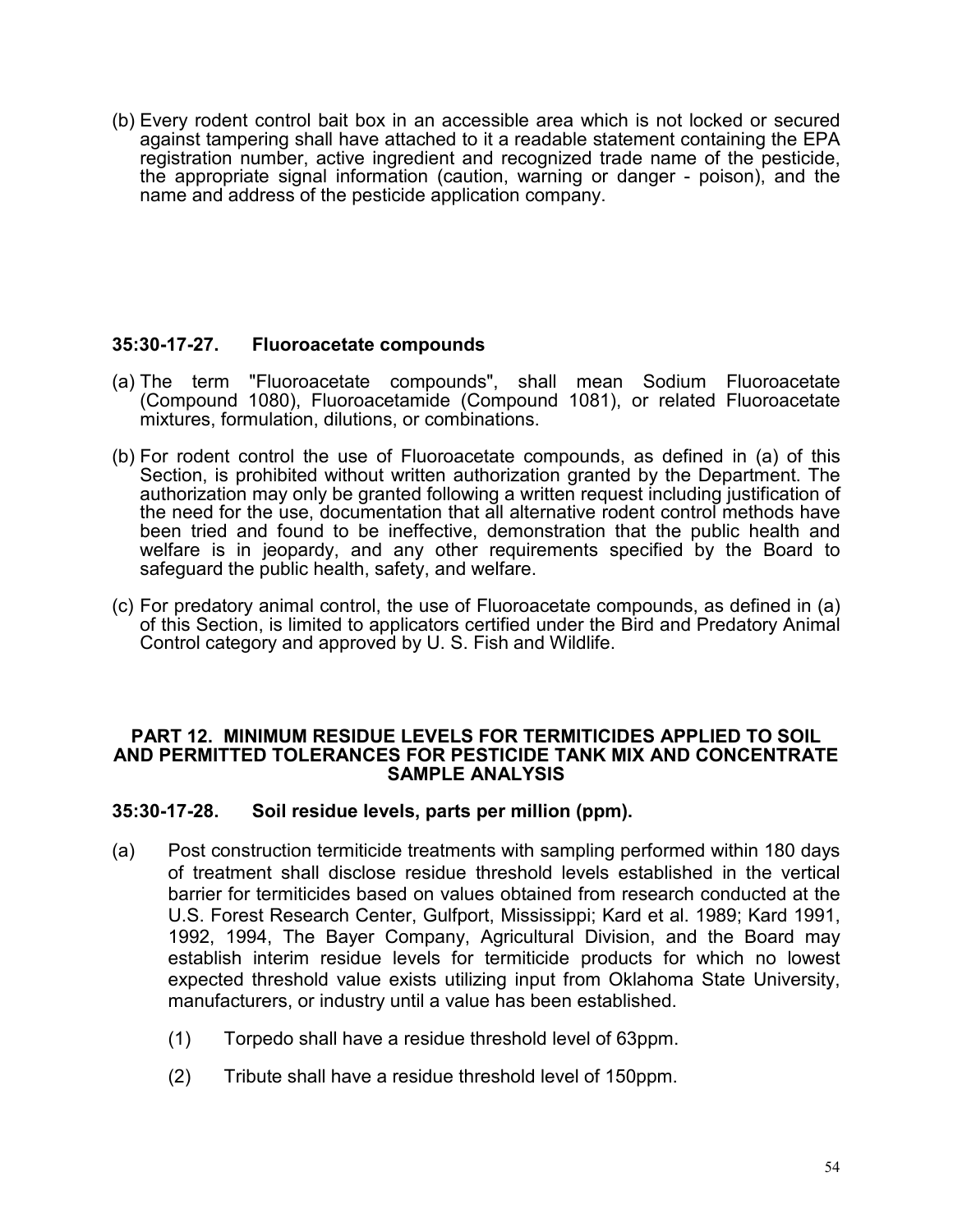- (3) Prevail FT shall have a residue threshold level of 46ppm.
- (4) Demon TC shall have a residue threshold level of 28ppm.
- (5) Dragnet FT shall have a residue threshold level of 85ppm.
- (6) Dursban TC shall have a residue threshold level of 51ppm.
- (7) Premise shall have a residue threshold level of 10ppm.
- (8) Cyren TC shall have a residue threshold level of 51 ppm.
- (9) Navigator 4TC shall have a residue threshold level of 51 ppm.
- (10) Chlorpyrifos Pro Termite Concentrate shall have a residue threshold level of 51 ppm.
- (11) Termidor WG and Termidor SC shall have a residue threshold level of 12 ppm.
- (12) Cypermethrin G-Pro, EPA Reg. No. 79676-1, shall have a residue threshold level of 46 ppm.
- (13) Permethrin TC, EPA Reg. No. 51036-287 and Permethrin Pro, EPA Reg. No. 1021-1836, shall have a residue threshold level of 85 ppm.
- (14) Demon Max Insecticide, EPA Reg. No. 100-1218, shall have a residue threshold level of 28 ppm.
- (15) Talstar One Multi-Insecticide, EPA Reg. No. 279-3206, shall have a residue threshold level of 11 ppm.
- (16) Biflex SFR Termiticide/Insecticide, EPA Reg. No. 279-3177, shall have a residue threshold level of 11 ppm.
- (b) Pre-construction termiticide treatments (pre-treats) with sampling performed within 30 days or 180 days of treatment shall disclose residue threshold levels established in the vertical barrier for termiticides based on values obtained from research conducted at the U.S. Forest Research Center, Gulfport, Mississippi; Kard et al. 1989; Kard 1991, 1992, 1994, The Bayer Company, Agricultural Division, and the Board may establish interim residue levels for termiticide products for which no lowest expected threshold value exists utilizing input from Oklahoma State University, manufacturers, or industry until a value has been established.
	- (1) Torpedo
		- (A) Shall have a residue threshold level within 30 days of treatment of 90ppm.
		- (B) Shall have a residue threshold level after 30 days and within 180 days of treatment of 63ppm.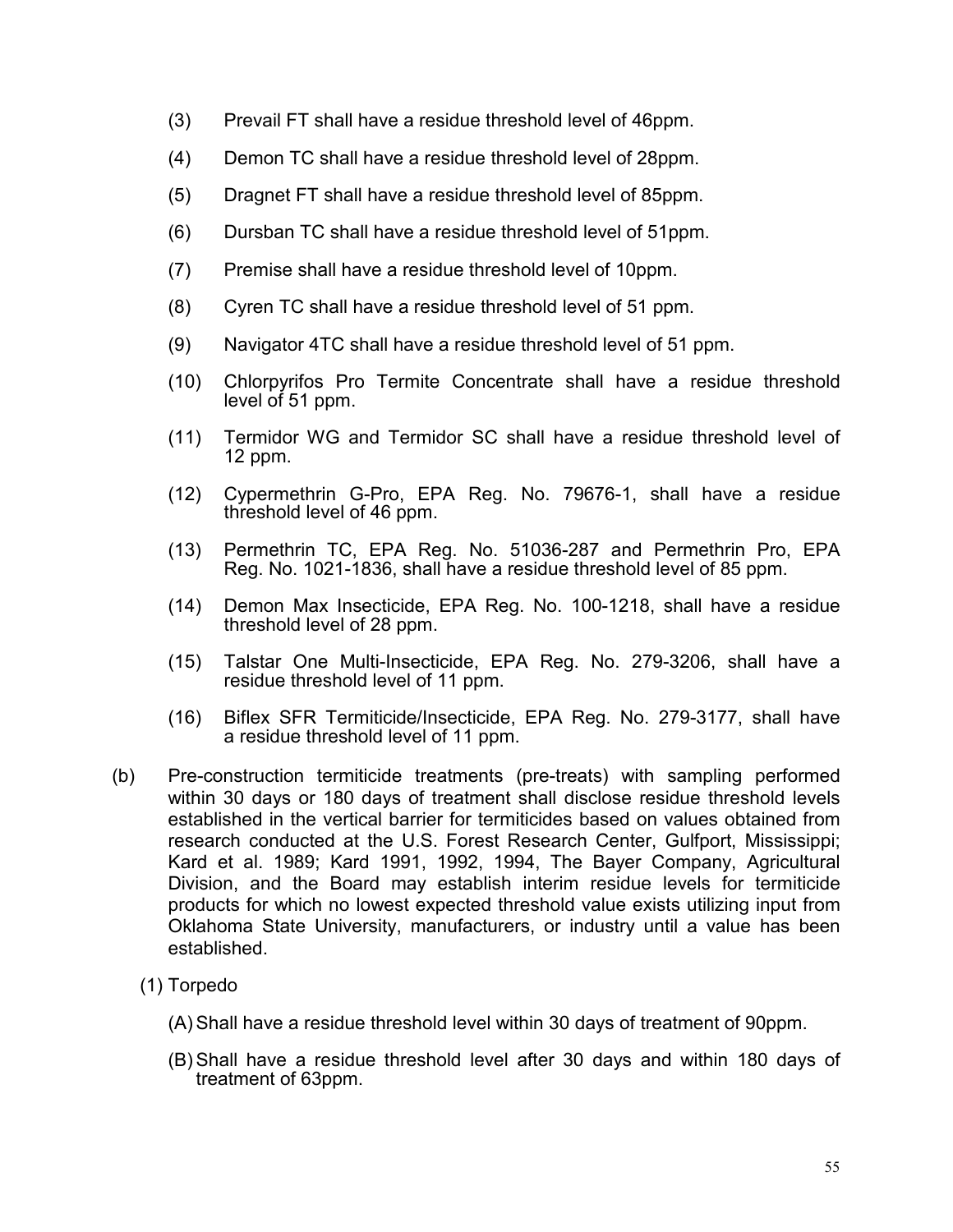- (2) Tribute
	- (A) Shall have a residue threshold level within 30 days of treatment of 204ppm.
	- (B) Shall have a residue threshold level after 30 days and within 180 days of treatment of 150ppm.
- (3) Prevail FT
	- (A) Shall have a residue threshold level within 30 days of treatment of 64ppm.
	- (B) Shall have a residue threshold level after 30 days and within 180 days of treatment of 46ppm.
- (4) Demon TC
	- (A) Shall have a residue threshold level within 30 days of treatment of 41ppm.
	- (B) Shall have a residue threshold level after 30 days and within 180 days of treatment of 28ppm.
- (5) Dragnet FT
	- (A) Shall have a residue threshold level within 30 days of treatment of 97ppm.
	- (B) Shall have a residue threshold level after 30 days and within 180 days of treatment of 85ppm.
- (6) Dursban TC
	- (A) Shall have a residue threshold level within 30 days of treatment of 100ppm.
	- (B) Shall have a residue threshold level after 30 days and within 180 days of treatment of 51ppm.
- (7) Premise
	- (A) Shall have a residue threshold level within 30 days of treatment of 10ppm.
	- (C)Shall have a residue threshold level after 30 days and within 180 days of treatment of 10ppm.
- (8) Cyren TC
	- (A) Shall have a residue threshold level within 30 days of treatment of 100 ppm.
	- (B) Shall have a residue threshold level after 30 days and within 180 days of treatment of 51 ppm.
- (9) Navigator 4TC
	- (A) Shall have a residue threshold level within 30 days of treatment of 100 ppm.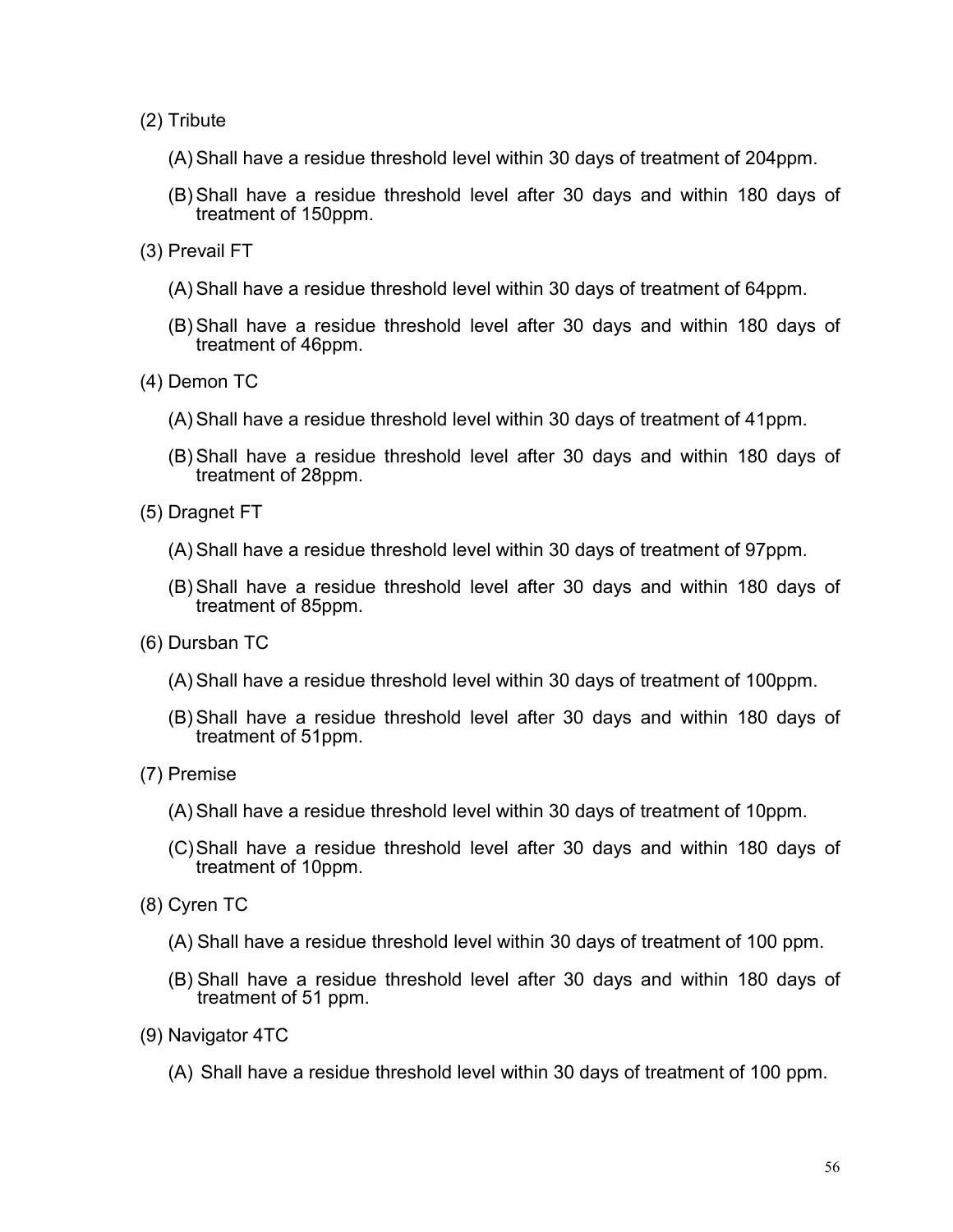- (B) Shall have a residue threshold level after 30 days and within 180 days of treatment of 51 ppm.
- (10) Chlorpyrifos Pro Termite Concentrate
	- (A) Shall have a residue threshold level within 30 days of treatment of 100 ppm.
	- (B) Shall have a residue threshold level after 30 days and within 180 days of treatment of 51 ppm.
- (11) Termidor WG and Termidor SC
	- (A) Shall have a residue threshold level within 30 days of treatment of 12 ppm.
	- (B) Shall have a residue threshold level after 30 days and within 180 days of treatment of 12 ppm.
- (12) Cypermethrin G-Pro, EPA Reg. No. 79676-1**:**
	- (A) Shall have a residue threshold level within thirty (30) days of treatment of 64 ppm.
	- (B) Shall have a residue threshold level after thirty (30) days and within one hundred eighty (180) days of treatment of 46 ppm.
- (13) Permethrin TC, EPA Reg. No. 51036-287, and Permethrin Pro, EPA Reg. No. 1021-1836:
	- (A) Shall have a residue threshold level within thirty (30) days of treatment of 97 ppm.
	- (B) Shall have a residue threshold level after thirty (30) days and within one hundred eighty (180) days of treatment of 85 ppm.
- (14) Demon Max Insecticide, EPA Reg. No. 100-1218:
	- (A) Shall have a residue threshold level within thirty (30) days of treatment of 41 ppm.
	- (B) Shall have a residue threshold level after thirty (30) days and within one hundred eighty (180) days of treatment of 28 ppm.
- (15) TalstarOne Multi-Insecticide, EPA Reg. No. 279-3206:
	- (A) Shall have a residue threshold level within thirty (30) days of treatment of 11 ppm.
	- (B) Shall have a residue threshold level after thirty (30) days and within one hundred eighty (180) days of treatment of 11 ppm.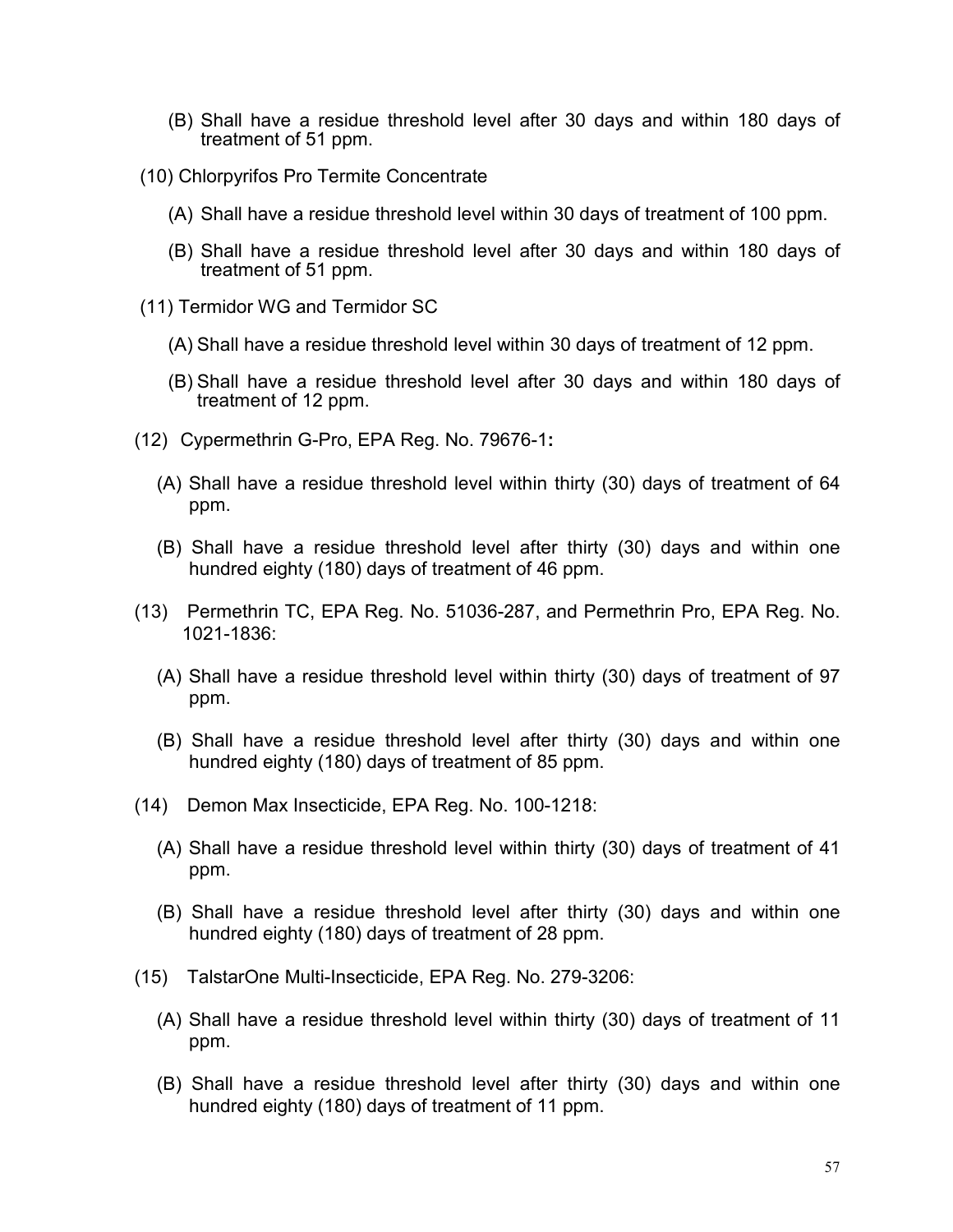- (16) Biflex SFR Termiticide/Insecticide, EPA Reg. No. 279-3177:
	- (A) Shall have a residue threshold level within thirty (30) days of treatment of 11 ppm.
	- (B) Shall have a residue threshold level after thirty (30) days and within one hundred eighty (180) days of treatment of 11 ppm.
- (c) Pre-construction termiticide treatments (pre-treats) with sampling performed within 30 days or 180 days of treatment shall disclose residue threshold levels established in the horizontal barriers for termiticides based on values obtained from research conducted at the U.S. Forest Research Center, Gulfport, Mississippi; Kard et al. 1989; Kard 1991, 1992, 1994, The Bayer Company, Agricultural Division, and the Board may establish interim residue levels for termiticide products for which no lowest expected threshold value exists utilizing input from Oklahoma State University, manufacturers, or industry until a value has been established.
	- (1) Torpedo
		- (A) Shall have a residue threshold level within 30 days of treatment of 68ppm.
		- (B) Shall have a residue threshold level after 30 days and within 180 days of treatment of 47ppm.
	- (2) Tribute
		- (A) Shall have a residue threshold level within 30 days of treatment of 153ppm.
		- (B) Shall have a residue threshold level after 30 days and within 180 days of treatment of 113ppm.
	- (3) Prevail FT
		- (A) Shall have a residue threshold level within 30 days of treatment of 48ppm.
		- (B) Shall have a residue threshold level after 30 days and within 180 days of treatment of 35ppm.
	- (4) Demon TC
		- (A) Shall have a residue threshold level within 30 days of treatment of 31ppm.
		- (B) Shall have a residue threshold level after 30 days and within 180 days of treatment of 21ppm.
	- (5) Dragnet FT
		- (A) Shall have a residue threshold level within 30 days of treatment of 73ppm.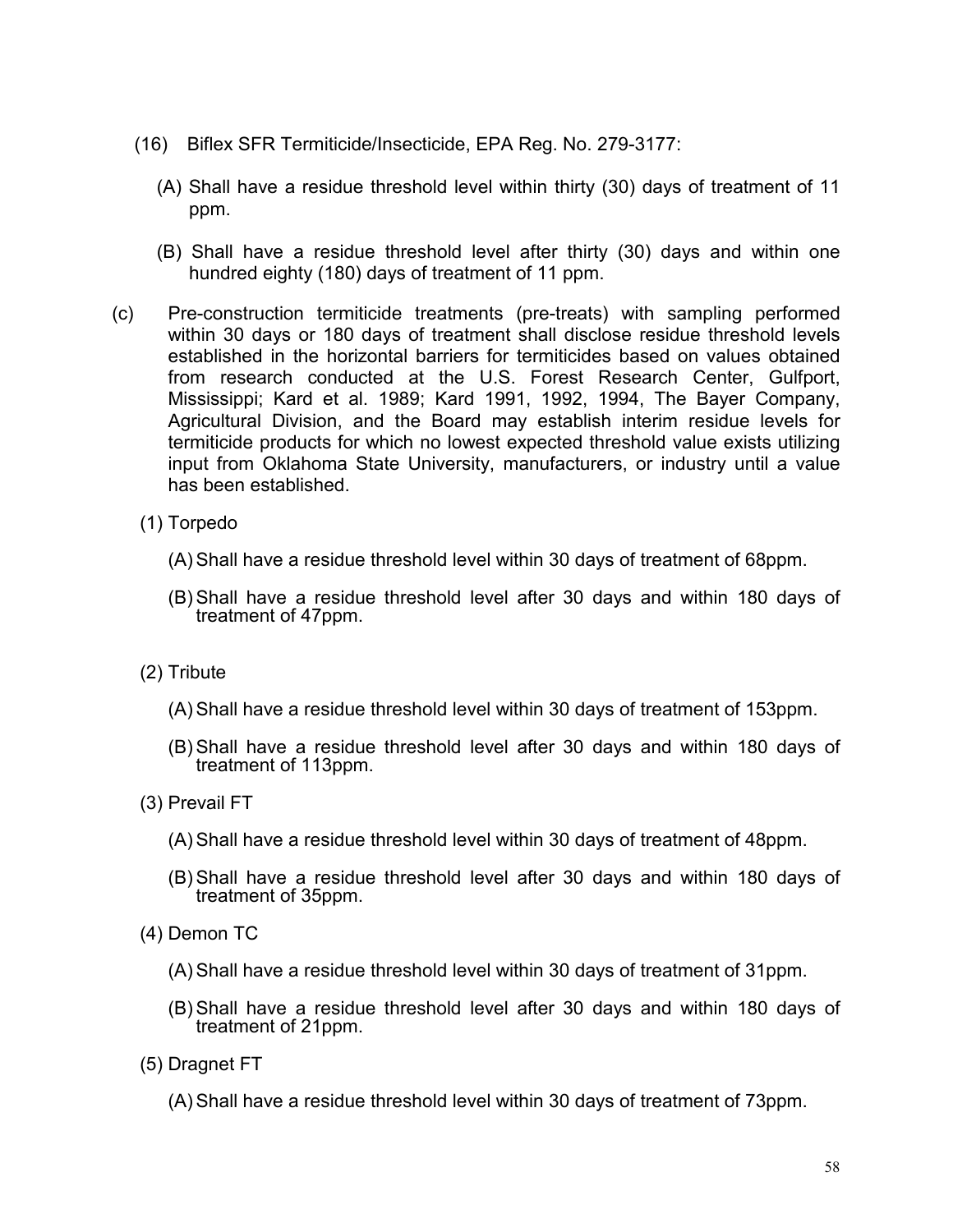- (B) Shall have a residue threshold level after 30 days and within 180 days of treatment of 64ppm.
- (6) Dursban TC
	- (A) Shall have a residue threshold level within 30 days of treatment of 75ppm.
	- (B) Shall have a residue threshold level after 30 days and within 180 days of treatment of 38ppm.
- (7) Premise
	- (A) Shall have a residue threshold level within 30 days of treatment of 5ppm.
	- (B) Shall have a residue threshold level after 30 days and within 180 days of treatment of 5ppm.
- (8) Cyren TC
	- (A) Shall have a residue threshold level within 30 days of treatment of 75 ppm.
	- (B) Shall have a residue threshold level after 30 days and within 180 days of treatment of 38 ppm.
- (8) Navigator 4TC
	- (A) Shall have a residue threshold level within 30 days of treatment of 75 ppm.
	- (B) Shall have a residue threshold level after 30 days and within 180 days of treatment of 38 ppm.
- (10) Chlorpyrifos Pro Termite Concentrate
	- (A) Shall have a residue threshold level within 30 days of treatment of 75 ppm.
	- (B) Shall have a residue threshold level after 30 days and within 180 days of treatment of 38 ppm.
- (11) Termidor WG and Termidor SC
	- (A) Shall have a residue threshold level within 30 days of treatment of 9 ppm.
	- (B) Shall have a residue threshold level after 30 days and within 180 days of treatment of 9 ppm.
- (12) Cypermethrin G-Pro, EPA Reg. No. 79676-1.
	- (A) Shall have a residue threshold level within thirty (30) days of treatment of 48 ppm.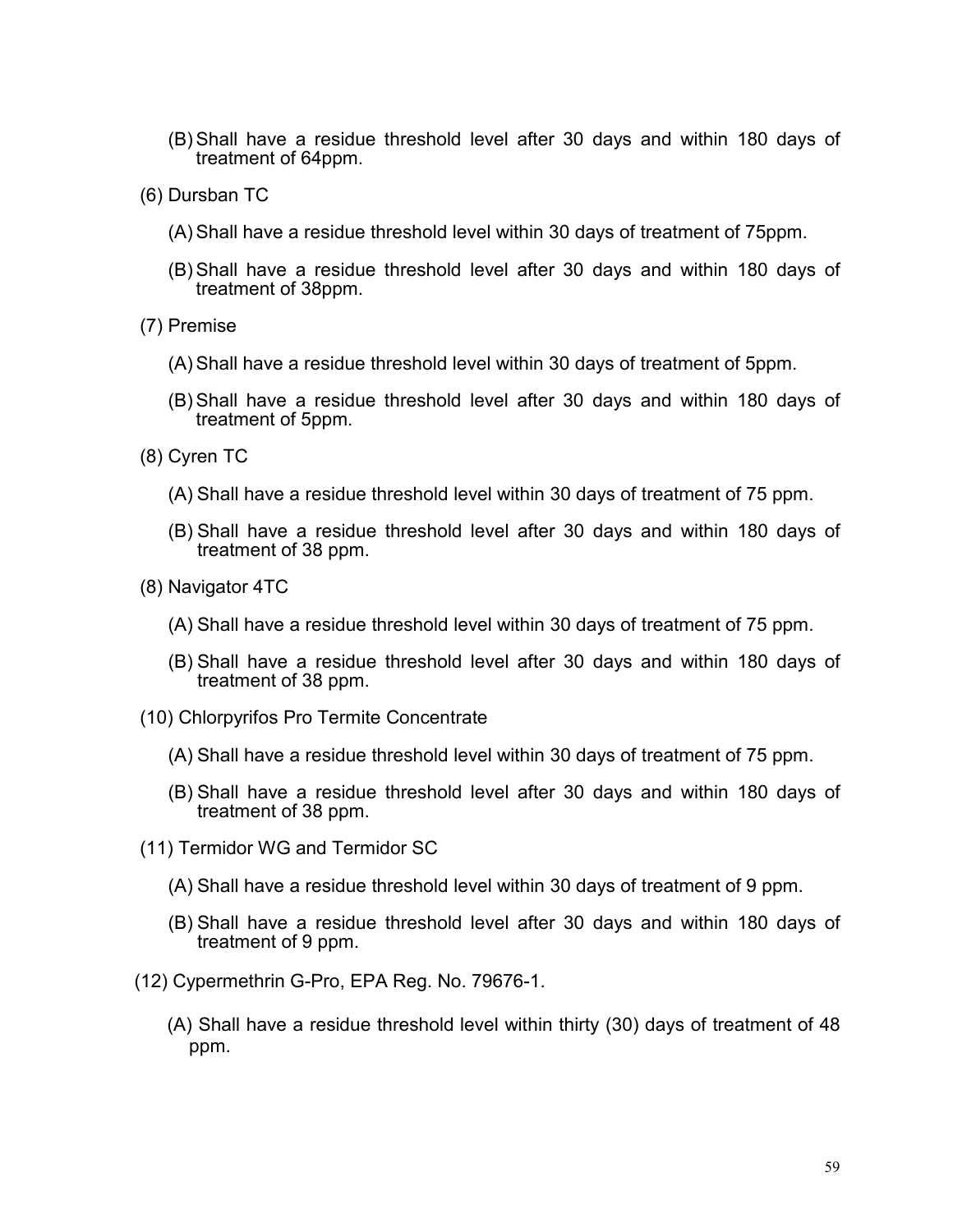- (B) Shall have a residue threshold level after thirty (30) days and within one hundred eighty (180) days of treatment of 35 ppm.
- (13) Permethrin TC, EPA Reg. No. 51036-287, and Permethrin Pro, EPA Reg. No. 1021-1836:
	- (A) Shall have a residue threshold level within thirty (30) days of treatment of 73 ppm.
	- (B) Shall have a residue threshold level after thirty (30) days and within one hundred eighty (180) days of treatment of 64 ppm.
- (14) Demon Max Insecticide, EPA Reg. No. 100-1218:
	- (A) Shall have a residue threshold level within thirty (30) days of treatment of 31 ppm.
	- (B) Shall have a residue threshold level after thirty (30) days and within one hundred eighty (180) days of treatment of 21 ppm.
- (15) TalstarOne Multi-Insecticide, EPA Reg. No. 279-3206:
	- (A) Shall have a residue threshold level within thirty (30) days of treatment of 11 ppm.
	- (B) Shall have a residue threshold level after thirty (30) days and within one hundred eighty (180) days of treatment of 11 ppm.
- (16) Biflex SFR Termiticide/Insecticide, EPA Reg. No. 279-3177:
	- (A) Shall have a residue threshold level within thirty (30) days of treatment of 11 ppm.
	- (B) Shall have a residue threshold level after thirty (30) days and within one hundred eighty (180) days of treatment of 11 ppm.
- (d) Any distributor product, as defined by 40 C.F.R. § 152.132, or any product with an alternate brand name and identical registration number shall be subject to the residue threshold levels for the related primary registration or brand name contained in this section.
- (e) Any product not listed in this section shall have the residue threshold levels as established either through independent research projects accepted by the Department or through accepted documentation provided to the Department by the manufacturer.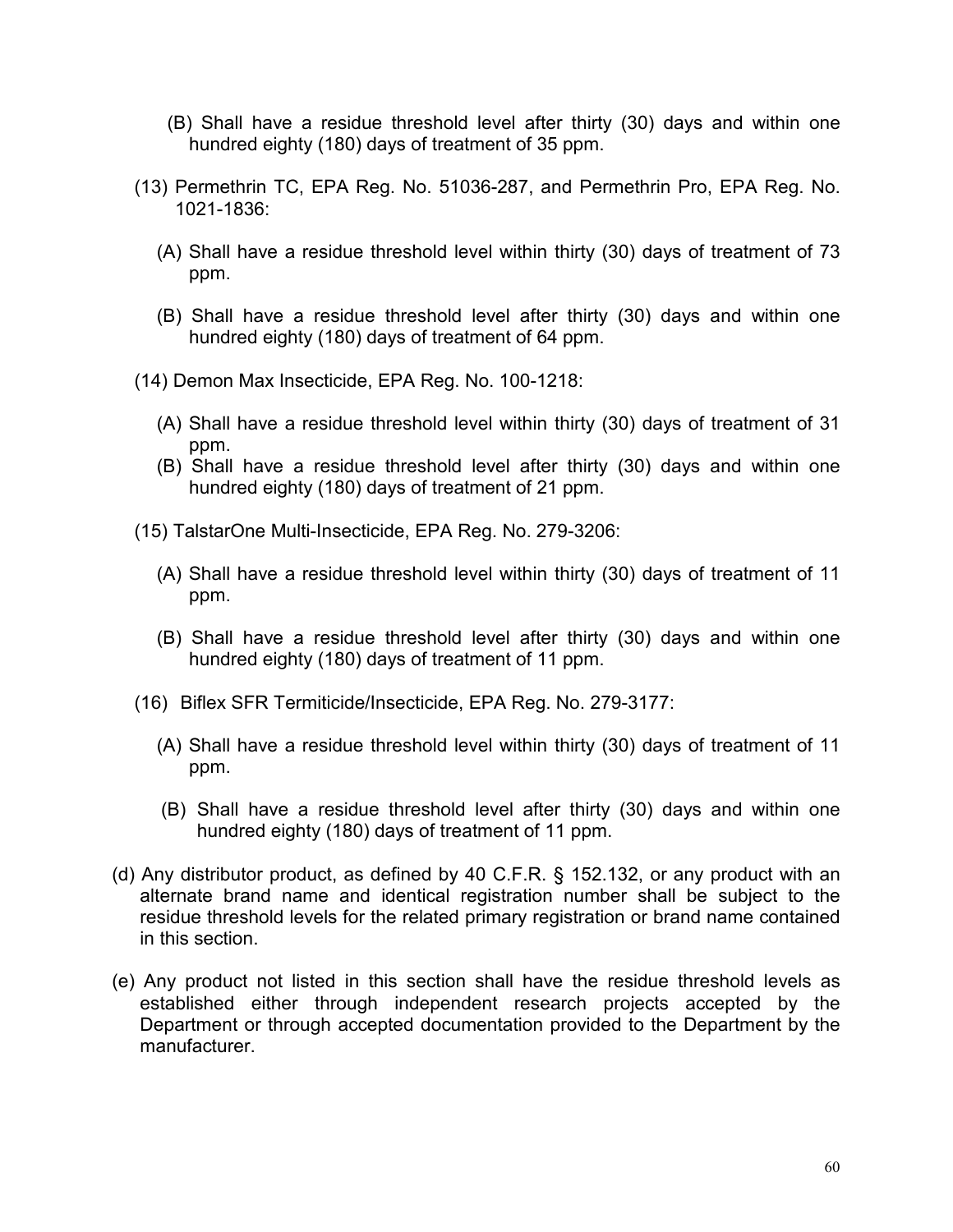- (1) Any residue threshold levels established pursuant to this subsection shall be communicated to the public through the Department's website.
- (2) The Department shall maintain a list of all records, studies, and correspondence utilized to establish residue threshold levels pursuant to this subsection.

#### **35:30-17-29. Tank mix sample tolerances.**

- (a) The values expressed shall establish the maximum and minimum tolerance for the analysis of pesticide tank mix samples. Values above or below the concentration stated by the applicator that do not fall within the permitted tolerances listed shall be a use unsuitable, unsafe, or inconsistent with the label.
	- (1) Stated concentration of an active ingredient is less than 0.51%.
		- (A) The maximum amount of active ingredient in the tank mix sample shall not exceed 150% of the stated concentration.
		- (B) The minimum amount of active ingredient in the tank mix sample shall not be less than 60% of the stated concentration.
	- (2) Stated concentration of an active ingredient is not less than 0.51% and not more than 1.0%.
		- (A) The maximum amount of active ingredient in the tank mix sample shall not exceed 140% of the stated concentration.
		- (B) The minimum amount of active ingredient in the tank mix sample shall not be less than 70% of the stated concentration.
	- (3) Stated concentration of an active ingredient is not less than 1.0% and not more than 5.0%.
		- (A) The maximum amount of active ingredient in the tank mix sample shall not exceed 140% of the stated concentration.
		- (B) The minimum amount of active ingredient in the tank mix sample shall not be less than 80% of the stated concentration.
	- (4) Stated concentration of an active ingredient is not less than 5.0% and not more than 10.0%.
		- (A) The maximum amount of active ingredient in the tank mix sample shall not exceed 130% of the stated concentration.
		- (B) The minimum amount of active ingredient in the tank mix sample shall not be less than 84% of the stated concentration.
	- (5) Stated concentration of an active ingredient is not less than 10.0% and not more than 50.0%.
		- (A) The maximum amount of active ingredient in the tank mix sample shall not exceed 125% of the stated concentration.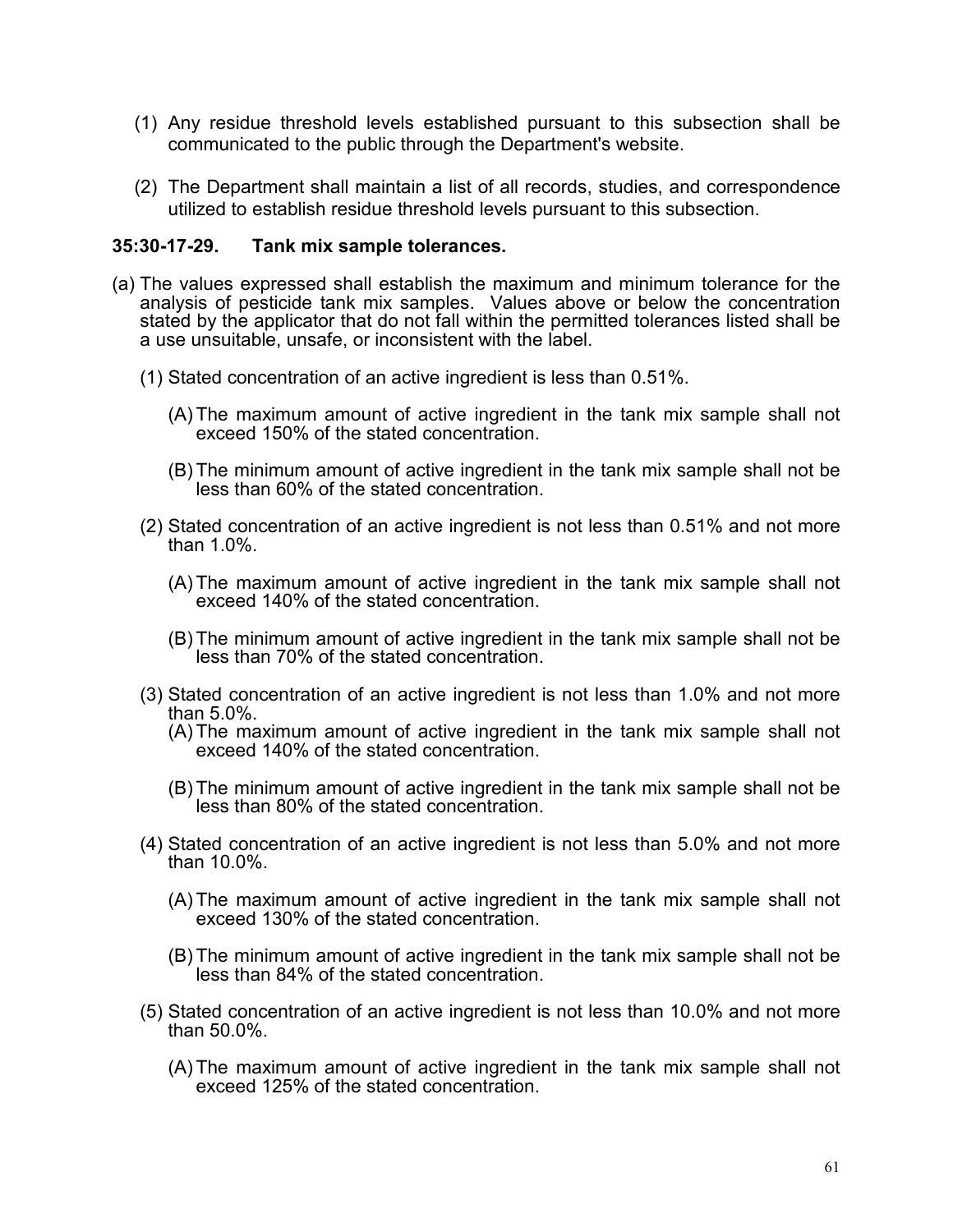- (B) The minimum amount of active ingredient in the tank mix sample shall not be less than 88% of the stated concentration.
- (6) Stated concentration of an active ingredient is not less than 50.0% and not more than 100%.
	- (A) The maximum amount of active ingredient in the tank mix sample shall not exceed 115% of the stated concentration.
	- (B) The minimum amount of active ingredient in the tank mix sample shall not be less than 92% of the stated concentration.
- (b) No pesticide shall be formulated into a tank mix at a concentration in excess of that permitted by the pesticide label.

#### **35:30-17-30. Concentrate sample tolerances.**

- (a) The values expressed shall establish the maximum and minimum tolerance for the analysis of pesticide concentrate samples. Values above or below the concentration of active ingredient stated on the product label that do not fall within the permitted tolerances listed shall be "adulterated".
	- (1) Stated concentration of an active ingredient on the product label is less than 0.51%.
		- (A) The maximum amount of active ingredient in the concentrate sample shall not exceed 150% of the stated concentration.
		- (B) The minimum amount of active ingredient in the concentrate sample shall not be less than 80% of the stated concentration.
	- (2) Stated concentration of an active ingredient on the product label is not less than 0.51% and not more than 1.0%.
		- (A) The maximum amount of active ingredient in the concentrate sample shall not exceed 140% of the stated concentration
		- (B) The minimum amount of active ingredient in the concentrate sample shall not be less than 85% of the stated concentration.
	- (3) Stated concentration of an active ingredient on the product label is not less than 1.0% and not more than 5.0%.
		- (A) The maximum amount of active ingredient in the concentrate sample shall not exceed 140% of the stated concentration.
		- (B) The minimum amount of active ingredient in the concentrate sample shall not be less than 90% of the stated concentration.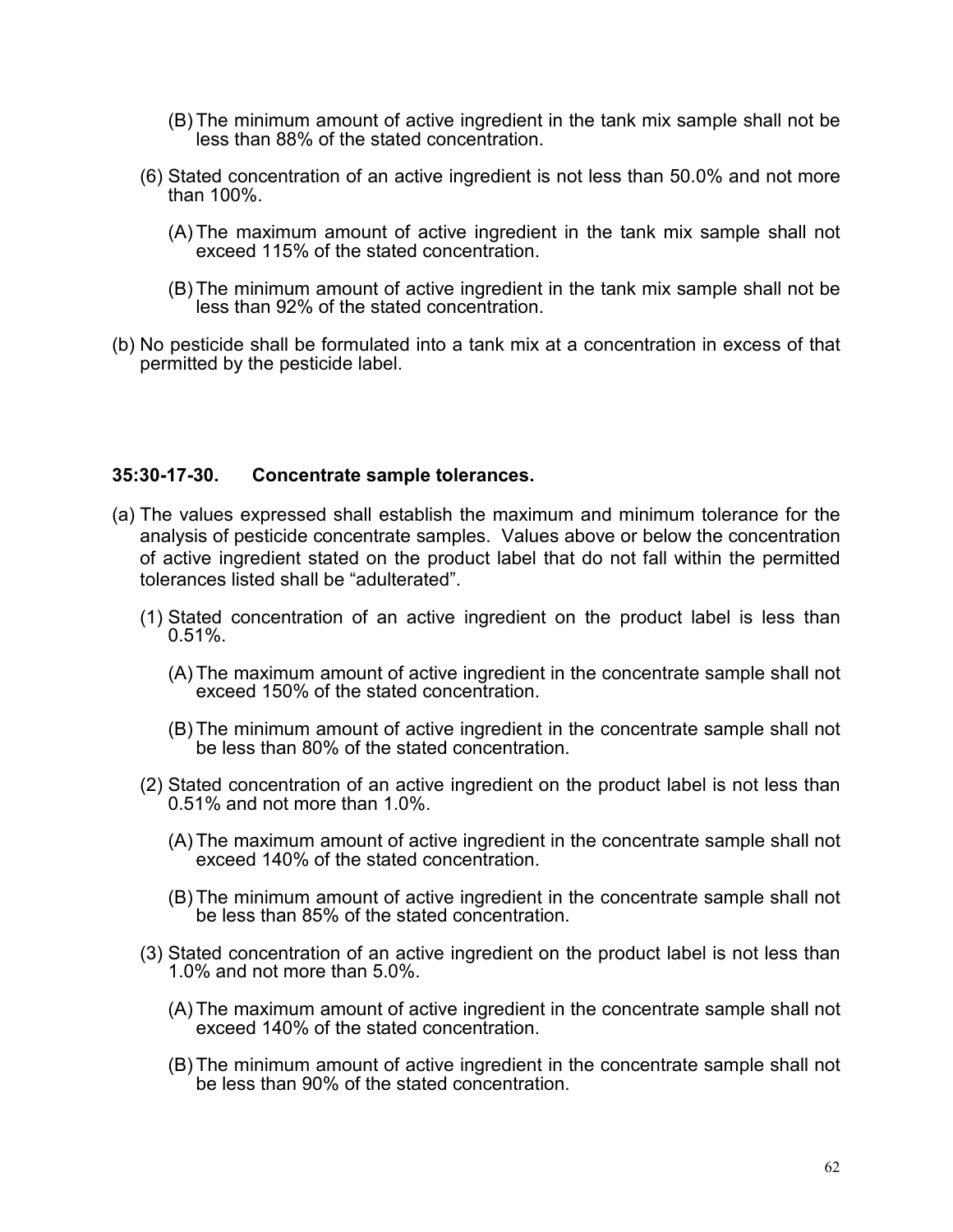- (4) Stated concentration of an active ingredient on the product label is not less than 5.0% and not more than 10.0%.
	- (A) The maximum amount of active ingredient in the concentrate sample shall not exceed 130% of the stated concentration.
	- (B) The minimum amount of active ingredient in the concentrate sample shall not be less than 92% of the stated concentration.
- (5) Stated concentration of an active ingredient on the product label is not less than 10.0% and not more than 50.0%.
	- (A) The maximum amount of active ingredient in the concentrate sample shall not exceed 125% of the stated concentration.
	- (B) The minimum amount of active ingredient in the concentrate sample shall not be less than 94% of the stated concentration.
- (6) Stated concentration of an active ingredient on the product label is not less than 50.0% and not more than 100%.
	- (A) The maximum amount of active ingredient in the concentrate sample shall not exceed 115% of the stated concentration.
	- (B) The minimum amount of active ingredient in the concentrate sample shall not be less than 96% of the stated concentration.
- (b) The values expressed shall establish the minimum content for the analysis of fertilizer or pesticide mixtures, pressed blocks, and non-uniform bait samples. Values below the concentration of active ingredient stated on the product label that do not equal or exceed the minimum content listed shall be "adulterated".
	- (1) When the stated concentration of an active ingredient on the product label is less than 1.26%, the minimum amount of active ingredient in the sample shall not be less than 67% of the stated concentration
	- (2) When the stated concentration of an active ingredient on the product label is not less than 1.26% and not more than 5.0%, the minimum amount of active ingredient in the sample shall not be less than 80% of the stated concentration.
	- (3) When the stated concentration of an active ingredient on the product label is more than 5.0%, the minimum amount of active ingredient in the sample shall not be less than 85% of the stated concentration.
- (c) The values expressed shall establish the minimum content for the analysis of rotenone, pyrethrin, and other natural product formulation samples. Values below the concentration of active ingredient stated on the product label that do not equal or exceed the minimum content listed shall be "adulterated".
	- (1) When the stated concentration of an active ingredient on the product label is less than 0.51%, the minimum amount of active ingredient in the sample shall not be less than 70% of the stated concentration.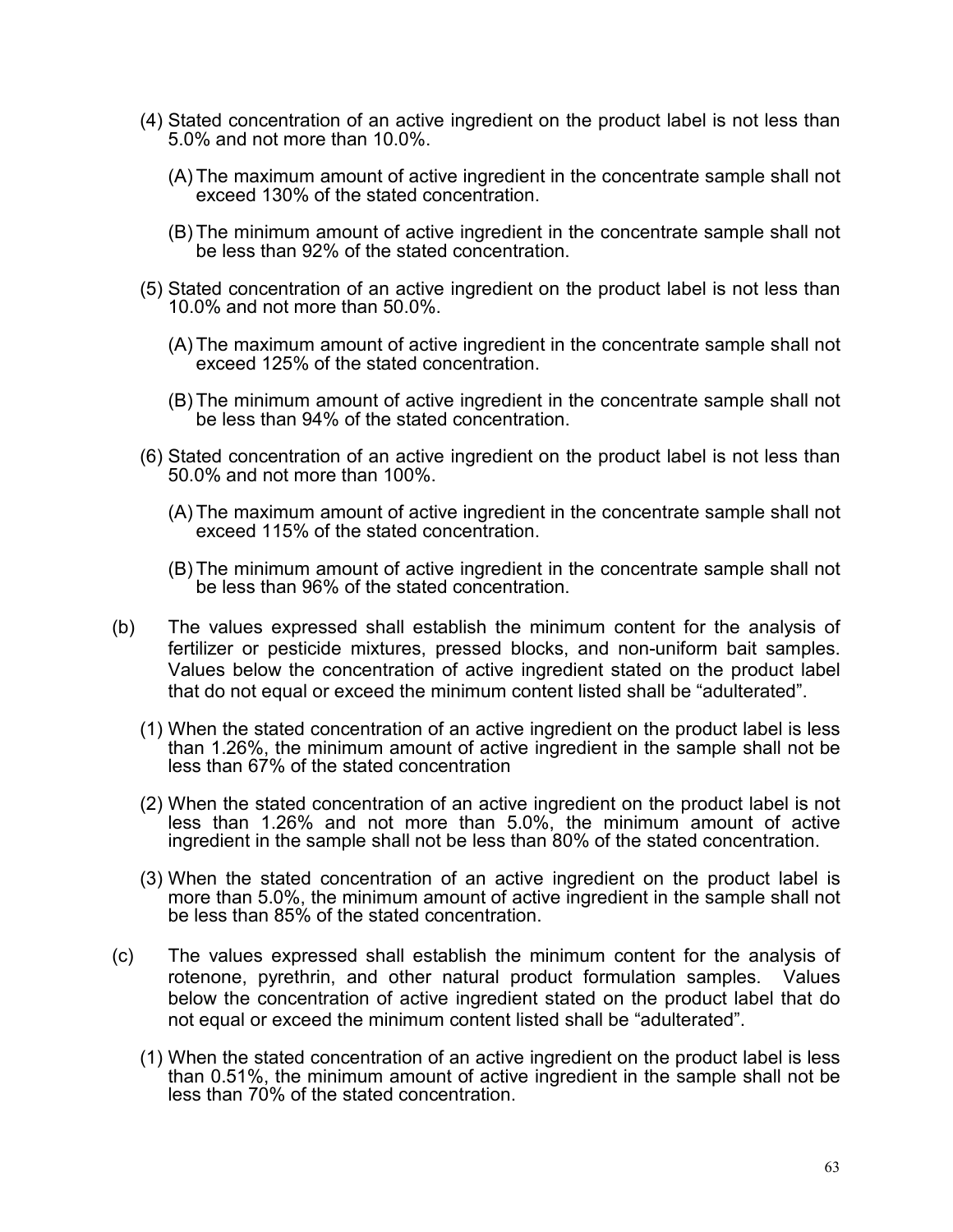- (2) When the stated concentration of an active ingredient on the product label is not less than 0.51% and not more than 1.25%, the minimum amount of active ingredient in the sample shall not be less than 80% of the stated concentration.
- (3) When the stated concentration of an active ingredient on the product label is more than 1.25%, the minimum amount of active ingredient in the sample shall not be less than 85% of the stated concentration.

#### **PART 15. MINIMUM STANDARDS FOR TERMITE WORK FOR EXISTING STRUCTURES**

#### **35:30-17-54. Minimum standards for termite work**

The minimum standards for termite work at existing structures shall be followed, unless the exceptions contained in Section 35:30-17-69.2 apply.

## **35:30-17-55. Access**

Where new or modified access openings are necessary, they shall be a minimum of 14" X 16" to permit entrance under all crawl spaces. No wood of any access opening shall be in contact with the soil.

## **35:30-17-56. Debris and form boards**

Wood or other cellulose material that can be caught with a rake shall be removed from the ground in the crawl area. Visible form boards shall be removed. Form boards that are buried in concrete shall be removed if practical. Visible stumps and any other cellulose materials that are not removed shall be treated.

## **35:30-17-57. Clearance under buildings**

- (a) Where necessary for proper treatment, all soil less than twelve inches (12") from the bottom edge of the floor joist or less than five inches (5") from the stringer, but not below the top of the footing of foundation walls, shall be removed. If foundation footings are less than twelve inches (12") below the bottom of the joist, a bank of soil twelve (12") to eighteen (18") wide shall be left adjacent to the footing for support.
- (b) The clearance between floor joists and stringers and the soil are minimums.
- (c) Where the footing is exposed at soil level, trench and treat along the edge of the footing but not below the bottom of the footing.

## **35:30-17-58. Shelter tubes**

Remove all accessible shelter tubes.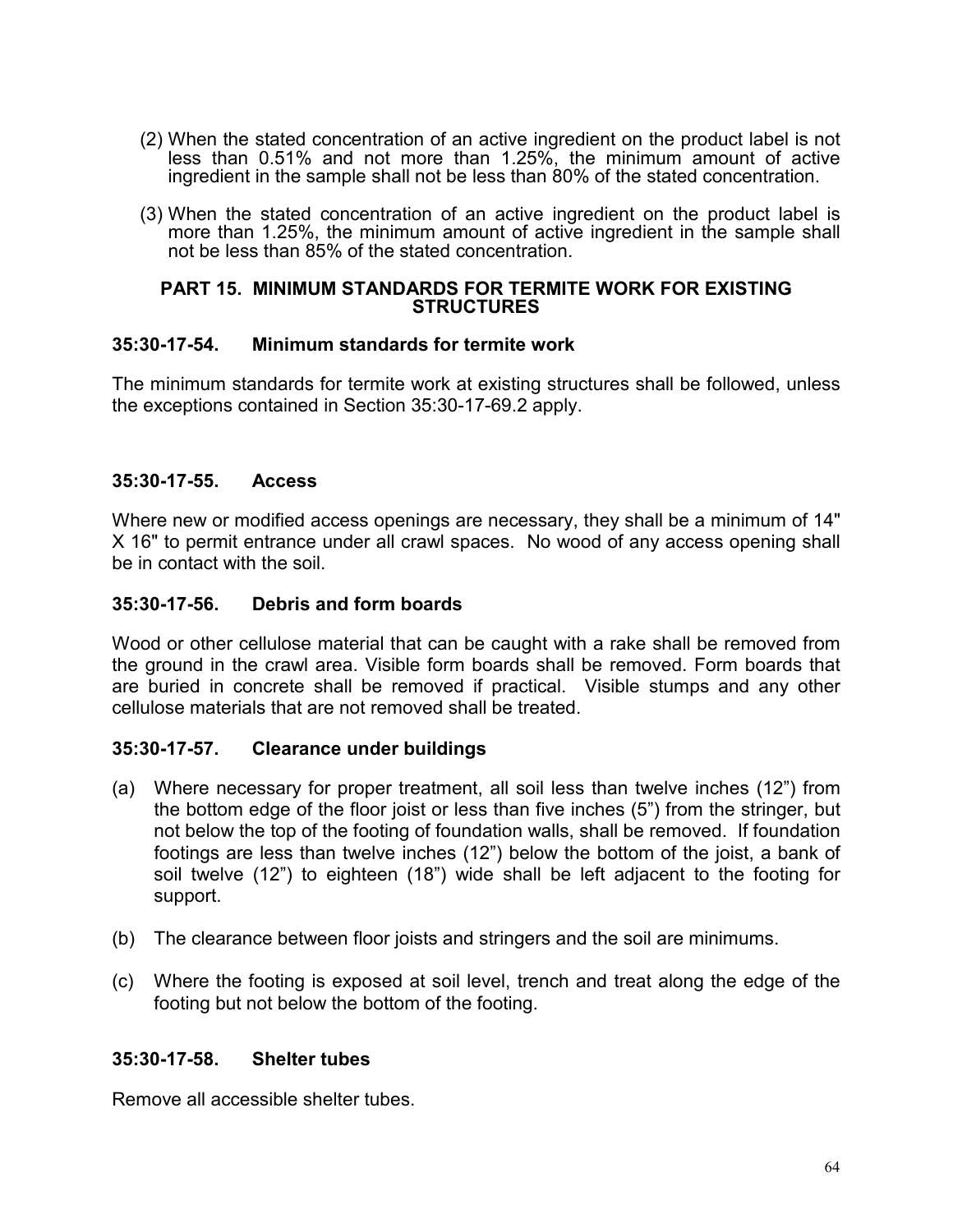## **35:30-17-59. Piers and stiff-legs**

Stiff-legs, wood steps, or other wood supports shall be treated according to label directions.

#### **35:30-17-65. Stucco, frame siding, or similar type materials**

Where stucco, frame siding, or similar type materials extend to or below grade, termiticide shall be applied in trenches dug below and under the bottom edge to assure treatment of the soil. Where concrete slabs prevent trenching, the soil beneath shall be treated through holes drilled in the slab.

## **35:30-17-66. Soil treatment under buildings**

(a) Soil treatment under a building shall include the following:

- (1) Termiticides shall be applied underneath the structure as specified on the label.
- (2) For inaccessible crawl spaces where making a new access opening is not feasible, soil shall be treated by an alternate method pursuant to the label.
- (3) Termiticide shall not be applied to soil intended for a plenum air space unless permitted by the label.
- (4) An overall broadcast application of termiticide shall not be made in a crawl space unless permitted by the label.
- (5) Treatment of the backfill of the trench is permitted, and shall be stated in the contract.
- (6) Soil applied termiticide shall not be used to treat any structure containing a well or cistern unless allowed by the label of the termiticide.
- (b) These minimum standards shall not be written out of a contract.

## **35:30-17-67. Void treatment**

- (a) Voids shall be drilled or otherwise entered and treated. Drill holes shall be securely plugged after treatment except in crawl spaces, unless required by the label. Application pressure shall not exceed 25 psi.
- (b) Masonry veneer voids shall be entered and treated.
	- (1) Veneer resting on unbroken concrete that extends more than twelve inches (12") above the outside grade shall not require treatment.
	- (2) Masonry veneer shall be treated by drilling at intervals no greater than sixteen inches (16") and applying termiticide into the void at the label rate.
	- (3) The treatment holes shall be no higher than the level of the top of the slab.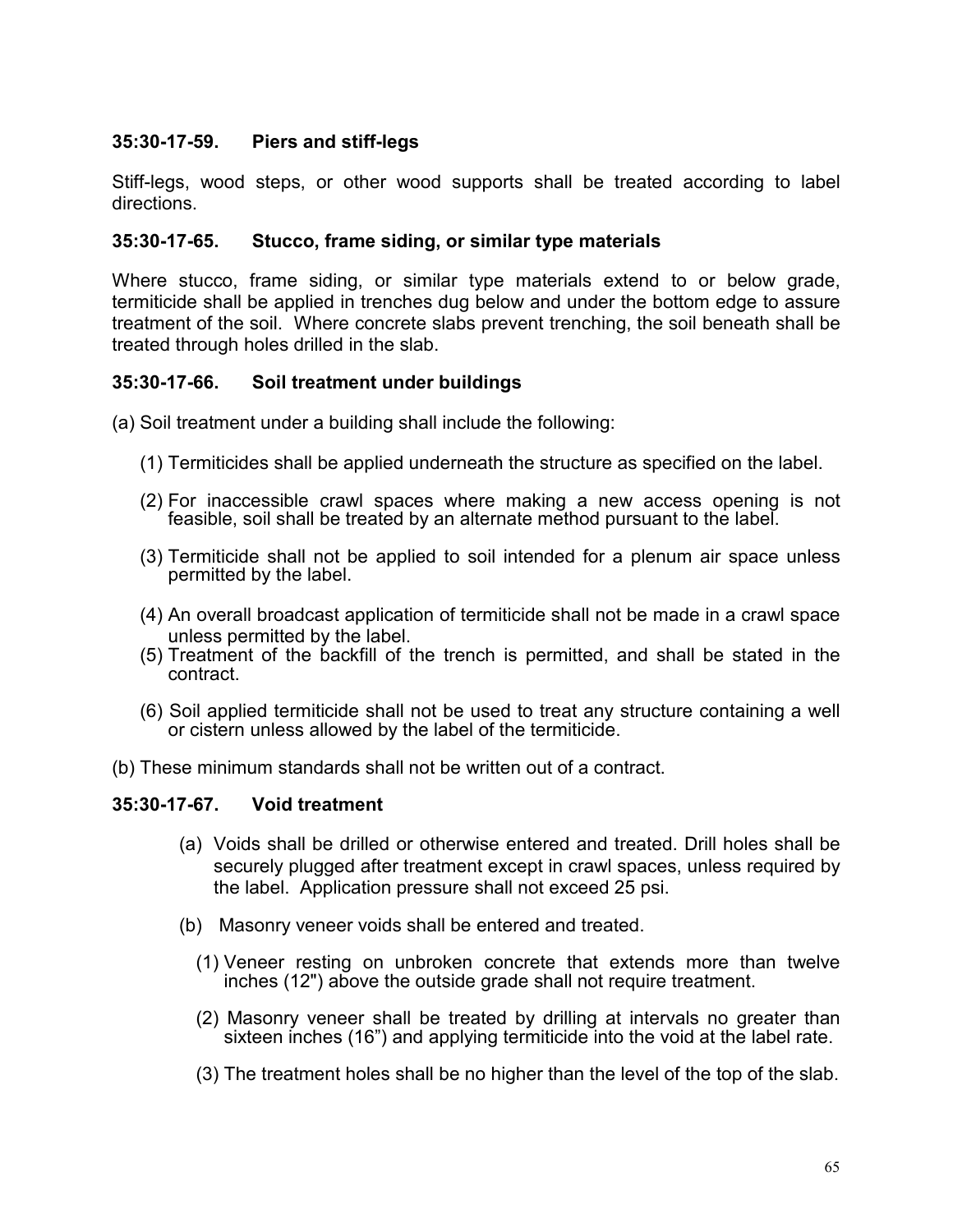- (c) Voids in a given row of a concrete block wall, except those sitting on an unbroken concrete slab floor, shall be drilled or entered and treated.
	- (1) Drilling may follow the grade contour, but shall not be made in the bottom row of blocks. The concrete blocks that sit on an unbroken concrete slab floor shall not be drilled and treated. Where termite activity is present, the floor slab shall be drilled or rodded underneath.
	- (2) Where concrete block foundations have adequate openings at the top, treatment may be applied at the opening in lieu of drilling so long as stated in the contract.
- (d) Chimneys shall be treated in all critical areas.
	- (1) Critical areas to be treated are the expansion joints between the floor slab and stem wall, the fireplace and chimney base and stemwall, and the outer voids.
	- (2) The fireplace and chimney base and stemwall may be treated by long rodding.

## **35:30-17-68. Soil treatment outside of building**

The exterior soil along the foundation or veneer wall shall be trenched or trenched and rodded through the bottom of the trench. Treatment of the backfill of the trench is permitted. Rod holes shall not be spaced more than twelve inches (12") apart. The size of the trench shall be consistent with product label requirements.

- (1) Where the footing is exposed at ground level, trench or trench and rod through the bottom of the trench along the outside edge of the footing.
- (2) Where trenching or trenching and rodding is not possible due to presence of masonry walls, gutters, terraces, sidewalks, and other similar locations, holes shall be drilled at not more than twelve inch (12") intervals and the soil shall be treated adjacent to the structure.

## **35:30-17-69. Concrete slabs for existing structures**

- (a) The minimum standard for existing structure concrete slabs shall include the following:
	- (1) Termiticide shall be injected immediately under and adjacent to the slab at the rate specified on the label by drilling and treating to create a continuous barrier<br>between the soil and the outside perimeter walls of the structure. Use of a subslab injector or similar device to prevent backflow is recommended. All drill holes shall be securely plugged. Application pressure shall not exceed 25 psi. Monolithic, supported slab with thickened perimeter or post tension slabs, with or without footing, shall be treated by drilling only in areas where known cracks exist.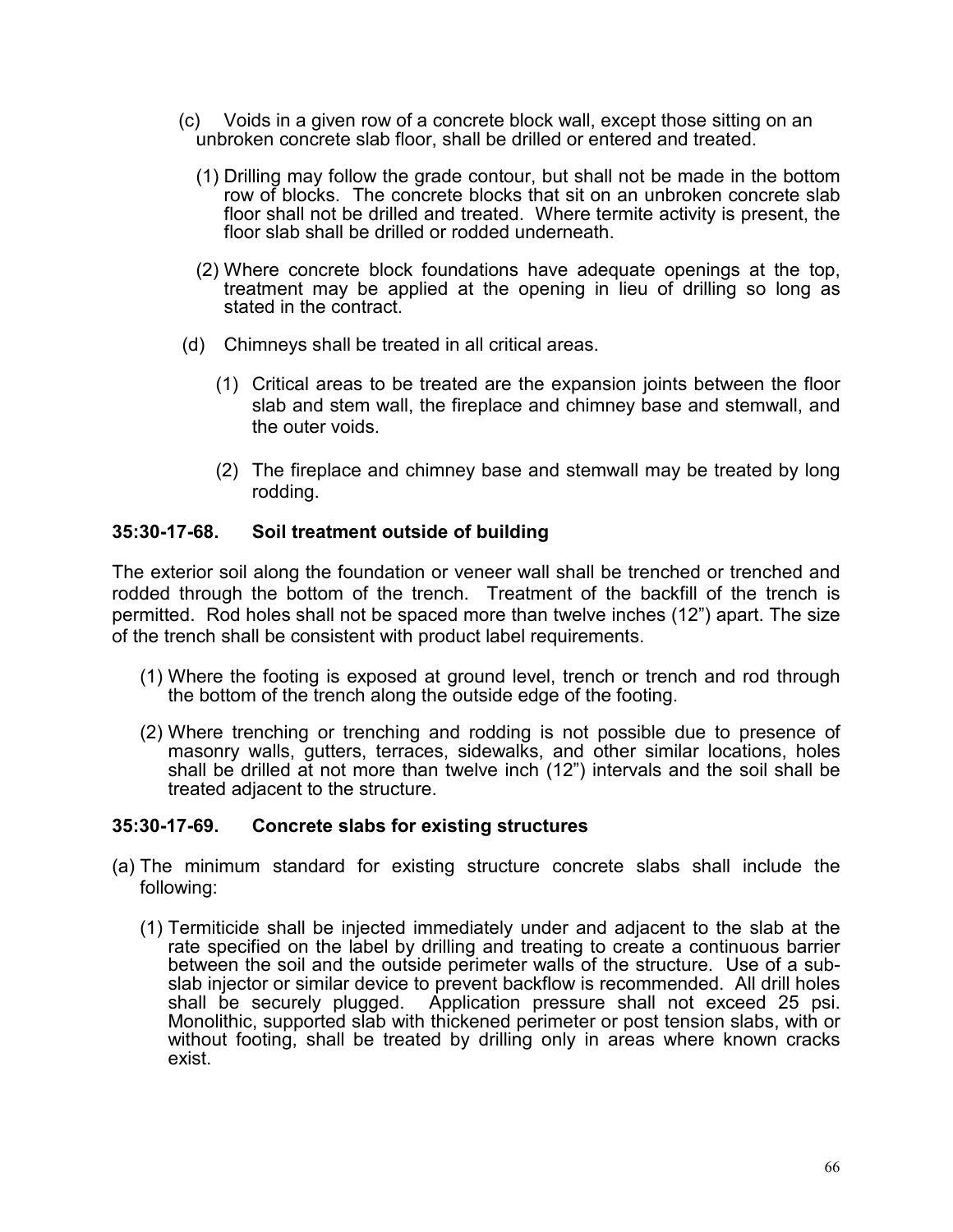- (2) Where evidence of termite infestation exists on interior walls, the slab shall be treated by drilling the slab and treating the soil under the slab at the base of the wall where the termite activity is present and continue for a minimum of three (3) feet in at least two (2) directions from the termite activity. The treatment may be performed on either side of the wall if construction elements prevent treatment on the side of termite activity, so long as the reason for treating only one side of the treatment is discussed on the contract and the customer consents in writing.
- (3) Maximum spacing for drilling shall be twelve (12") except where long rodding of the perimeter is performed.
- (4) Termiticide shall not be applied to any area intended as a plenum air space unless permitted by the label.
- (5) Soil applied termiticide shall not be used to treat any structure containing a well or cistern unless allowed by the label.
- (6) Basement concrete slab floors shall not be drilled and treated unless there is evidence of termite infestation in the basement area.
- (7) Where wooden parts are resting on known cracked concrete or expansion joints, including but not limited to garage floor, patio, porches, or interior, holes shall be drilled on one or both sides of the wooden part and the soil below treated. Where wood parts extend into or through concrete slab or are adjacent to an expansion joint, the slab adjacent to the wood part shall be drilled at a maximum of twelve inch (12") intervals on one or both sides and treated.
- (8) Dirt filled porches, entry platforms, sidewalks, patios, and other similar areas shall be treated by drilling or rodding. If drilled, holes shall not be in excess of twelve inches (12") apart.
- (b) These minimum standards shall not be written out of a contract

### **35:30-17-69.1. Perimeter Termite Treatments**

- (a) These minimum standards are intended to address perimeter termite treatments with termiticides which allow perimeter treatments.
- (b) Perimeter treatments can not be performed using any pesticide which does not allow this type treatment as stated on the product label.
	- (1) Perimeter Termite Treatments shall be considered a complete structural treatment unless limited by the label.
	- (2) The exterior open ground area along the foundation wall shall be trenched or trenched and rodded through the bottom of the trench to the bottom of the footing at no more than twelve inch (12") intervals. The trench shall be a minimum of six inches (6") in depth and six inches (6") wide. The trench shall be backfilled and the backfill treated at label rate. If physical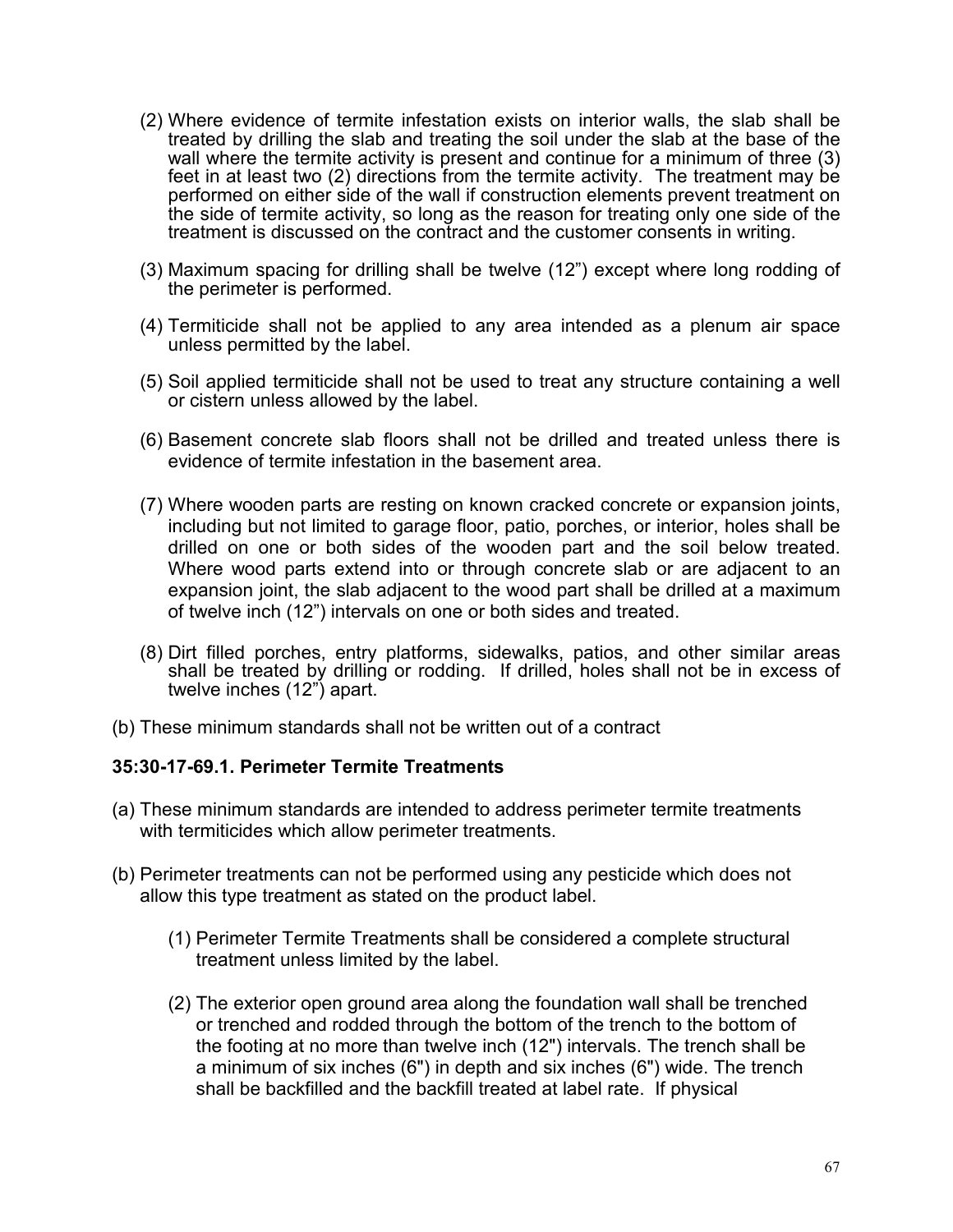obstructions prevent trenching then rodding can be performed at twelve inch (12") intervals.

- (3) All concrete slabs adjoining the structure shall be drilled and treated at no more than twelve inch (12") intervals.
- (4) With an accessible crawl space, all piers, pipes and interior support walls shall be trenched or trenched and rodded through the bottom of the trench to the bottom of the footing at no more than twelve inch (12") intervals. The trench shall be a minimum of six inches (6") in depth and six inches (6") wide.
- (5) If termites are found in an inaccessible crawl space the soil shall be treated in accordance with label directions.
- (6) Treatment of a garage shall be performed around all garage door supports and along any wall or portion of wall that has not been treated in accordance with this section. The drilling shall be at twelve inch (12") intervals.
- (7) Basements shall be trenched or trenched and rodded through the bottom of the trench to a depth of at least four feet (4'). The trench shall be a minimum of six inches (6") in depth and six inches (6") wide.
- (8) The contract shall specifically identify the exact location where a spot treatment is performed and the treatment shall meet all minimum standards for the specific location identified. The spot treatment shall be at least three feet (3') in two (2) or more directions.

### **35:30-17-69.2. Exceptions to minimum standards**

- (a) Exceptions to minimum standards for a complete treatment shall include the following:
	- (1) The property owner agrees with the written explanation in the contract as to why the standard was not performed. Sections 35:30-17-66 and 35:30-17-69 shall in no case be written out of the contract; and
	- (2) The termiticide label specifically allows for a variation and the variation is stated in the contract.
- (b) Exceptions to minimum standards for a spot or partial treatment shall include the following:

(1) The property owner agrees with the written explanation in the contract as to why the standard is not performed, or the termiticide label specifically allows for a variation and the variation is stated in the contract. Sections 35:30-17-66 and 35:30-<br>17-69 shall in no case be written out of the contract.

(2) The contract shall include the statement, "This is a SPOT/PARTIAL treatment" or otherwise clearly convey that the treatment is not a complete termite treatment.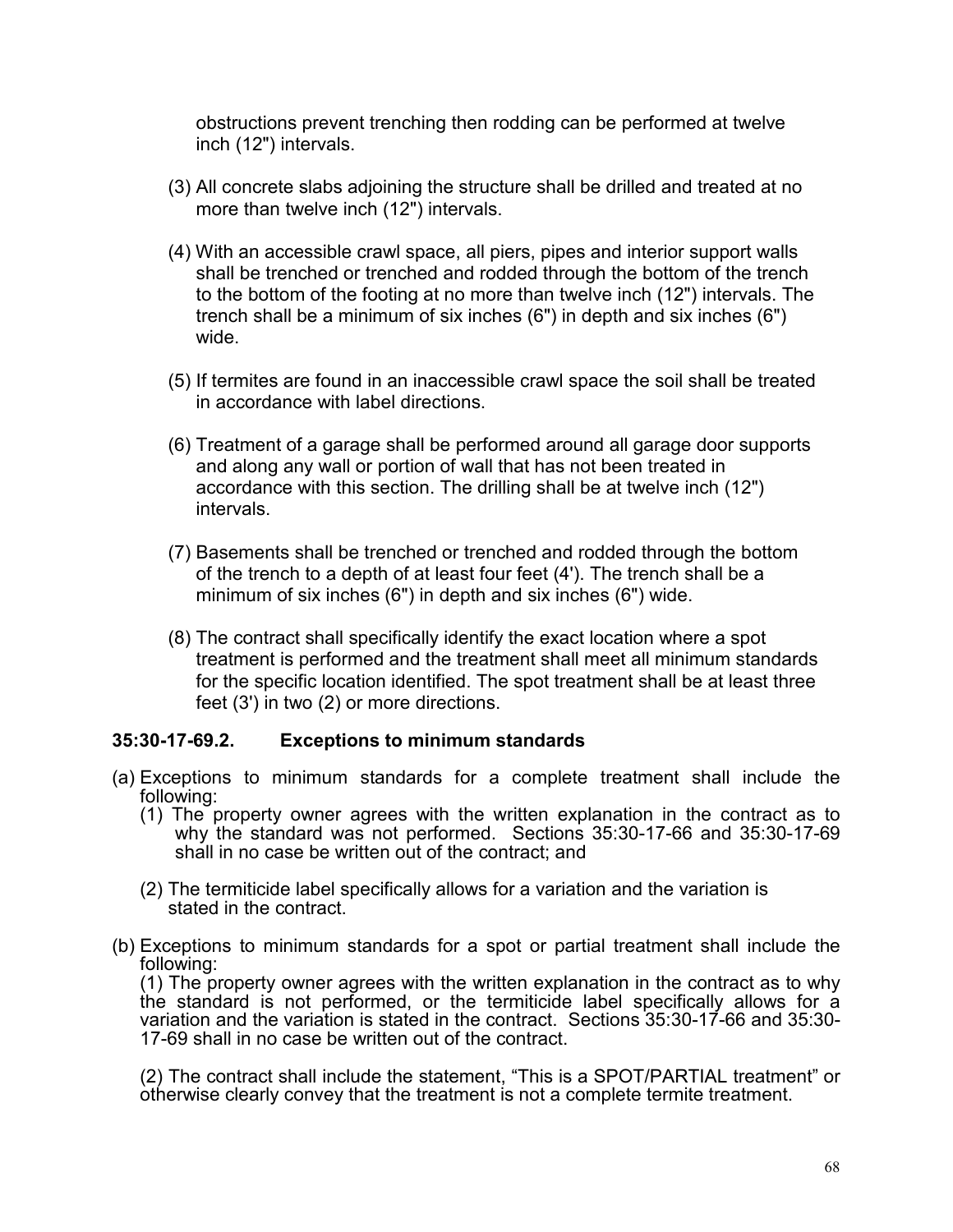(3) The contract shall specifically identify the exact location where the spot treatment is performed and the treatment shall meet all minimum standards for the specific location identified. The identified spot treatment location shall be at least three feet (3') in two (2) or more directions but shall not be equal to the entire structure.

(4) The contract shall not contain any misrepresentations or false claims regarding the effectiveness of a spot or partial treatment.

(c) The Board of Agriculture may grant an exception to existing rules or minimum standards if:

(1) The registered pesticide allows for the use or application method that is currently prohibited under rule or minimum standards; and

(2) The manufacturer provides verifiable research data to the Board concerning the efficacy of the chemical or methodology.

#### **PART 17. MINIMUM STANDARDS FOR TERMITE WORK FOR PRECONSTRUCTION (PRETREATS) AND NEW CONSTRUCTION**

#### **35:30-17-73. Concrete Slabs**

- (a) All pretreatment pesticide applications shall follow the pesticide label instructions including the application rates and methods. Treatments using less than label recommended concentrations at higher volume or higher concentrations at reduced volume applications are prohibited for pre-construction treatments. A written contract shall be provided that conforms with all requirements for contracts issued in the Structural Pest Category. In addition, the contract shall include the total square footage treated, the total linear feet treated, and any additional information required.
- (b) Pretreatment of main slab areas (including attached garages) is as follows:
	- (1) Termiticide shall be applied at the rate specified on the label and in accordance with label instructions to the entire area to be covered by concrete, for the establishment of horizontal and/or vertical barriers.
	- (2) Horizontal barriers shall be established.
	- (3) Vertical barriers shall be established by trenching or trenching and rodding through the bottom of the trench and at the rate prescribed by the label. When trenching cannot be performed due to elements of construction (i.e. coarse aggregate fill, rebar, etc.) the treatment may be accomplished by rodding the chemical at a rate specified on the label and shall be stated in the contract.
	- (4) Treatment shall not be made when the soil or fill is excessively wet or when rain is imminent
	- (5) Precautions shall be taken to prevent disturbance of the treated areas by human or animal contact or prolonged exposure to the weather.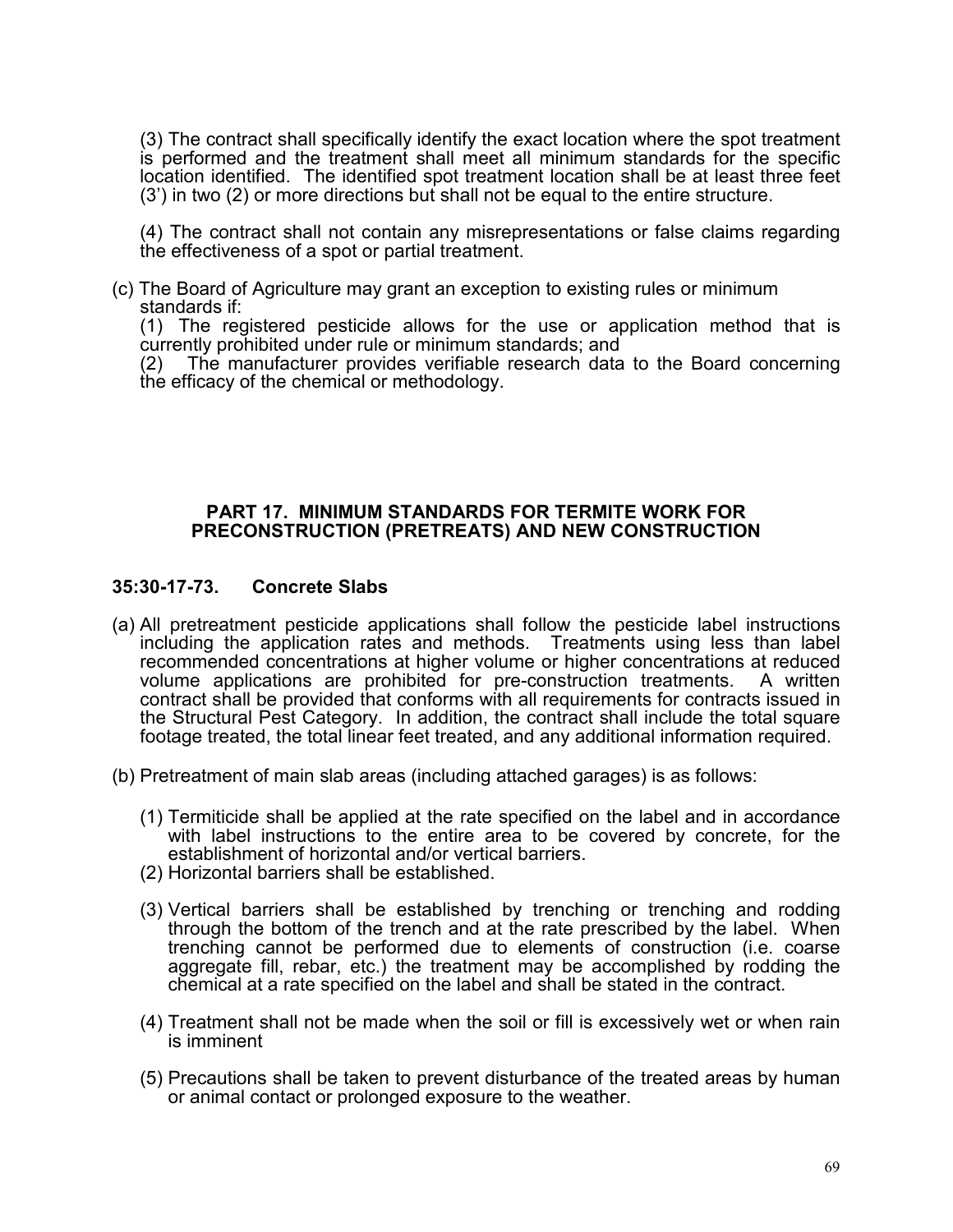- (6) Immediately after completion of treatment to the main slab area, each termite pretreatment shall be stenciled or a sticker or tag permanently affixed to one of the stubouts in an area which will be readily accessible. The stencil, sticker, or tag shall identify the company, date of treatment, and termiticide used.
- (c) Pretreatment of adjacent slabs, i.e., porches, patios, entrance pads, walkways, driveways, etc., shall be as follows:
	- (1) Termiticide shall be applied at the rate specified on the label and in accordance with label instructions for application**,** to the adjacent slabs which abut the main structure.
	- (2) Treatment and precautions shall meet the requirements in  $(b)(2)$  and  $(b)(3)$  of this Section.
- (d) Pretreatment of outside foundations shall be as follows:
	- (1) Treatment shall be applied to the soil by trenching or trenching and rodding into the bottom of the trench around the entire outside foundation of the structure after the final grade has been established. This treatment shall be performed within 30 days of notification of completion of landscaping or one year from the date of completion of construction, whichever comes first.
	- (2) Where trenching is not possible due to rocks, concrete, gutters, etc., the treatment may be accomplished by rodding the chemical at a rate specified on the label and shall be stated in the contract.
	- (3) Where outside foundations (stem walls) have 12" or more of exposed concrete extending above the outside final grade, the outside foundation treatment may be omitted.
- (e) Pretreatment of crawl space construction shall be made in the same manner as described in the minimum standards for existing structures (SEE PART 15 of this Chapter).
- (f) Any pretreatment that does not meet all of the minimum standards for pretreatments under concrete slab or crawl space is considered "Partial Pretreats" and is not acceptable. If a portion of a structure is not treated through no fault of the applicator, it will be stated in the pretreat documentation and the contract signed by the contractor (home builder), and include specific reasoning why the area was not treated.
- (g) Pesticide applicators conducting pretreat applications shall issue Form NPCA-99b to the builder as an attachment to the contract.
- (h) All new construction pesticide applications shall be made within three (3) months after completion of construction with baiting systems approved by the Department which meet minimum specification requirements for the treatment. All new construction treatments shall follow pesticide label instructions, including application rates and methods, and the Minimum Standards Parts 9 and 18.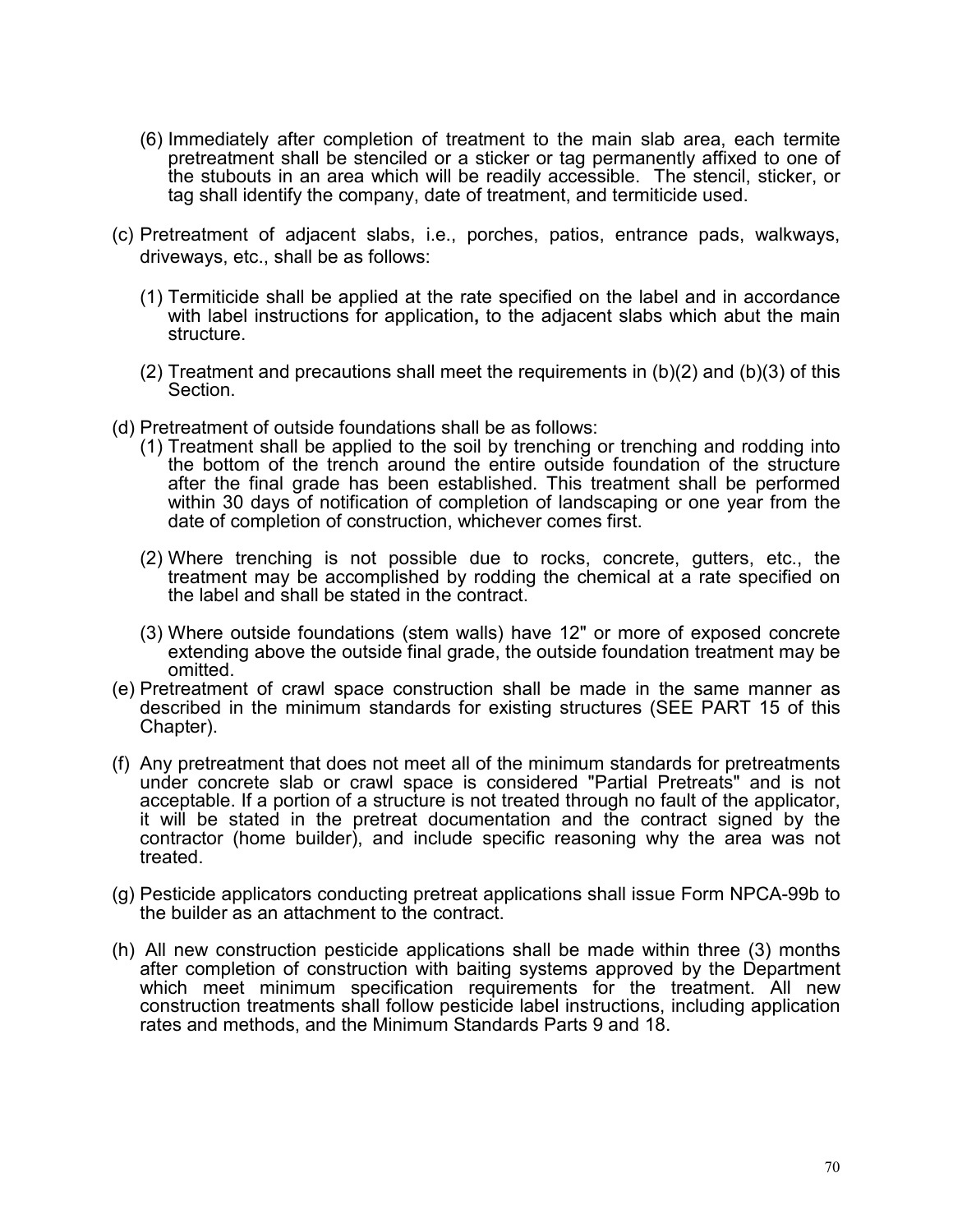### **PART 18. MINIMUM STANDARDS FOR THE USE OF TERMITE BAITS AND BAITING SYSTEMS FOR NEW CONSTRUCTION AND EXISTING STRUCTURES**

#### **35:30-17-75. Definitions**

The following words and terms, when used in this Part, shall have the following meaning, unless the context clearly indicates otherwise:

**"Station monitoring"** means the act of inspecting a termite bait station per the manufacturer's label or as required by the Board.

**"Termite bait"** means any substance designed for ingestion by termites for the purpose of controlling termites in or around a structure.

**"Termite baiting system"** means any system of components used to control termites in or around a structure.

**"Termite baiting system station"** means any component of the termite baiting system that holds or delivers active ingredients to termites in or around a structure.

### **35:30-17-75.1. General requirements for application**

(a) Commercial and noncommercial applicators applying termite bait or termite baiting systems shall have a valid Oklahoma license in the structural pest category.

(b) Application shall be performed by a certified applicator, certified in the structural pest category or under the terms of "Direct Supervision" as defined in 2 O.S. § 3-81(15).

(c) Any certified applicator or any person working under the supervision of a certified applicator who applies termite bait or termite baiting systems shall be trained in the use of termite baits or termite baiting systems prior to any application. The manufacturer shall give prior notice to the Board of the time, location, and agenda of certification and training programs. The Board may attend and observe certification and training programs. The manufacturer shall identify all trained certified applicators and service technicians in writing to the Board.

(d) A written contract pursuant to 2 O.S.  $\S$  3-81(11) and OAC 35:30-17-20 shall be completed prior to a termite bait or termite baiting system application, and shall also include the following:

(1) A term for at least one year with an option for renewal by the parties.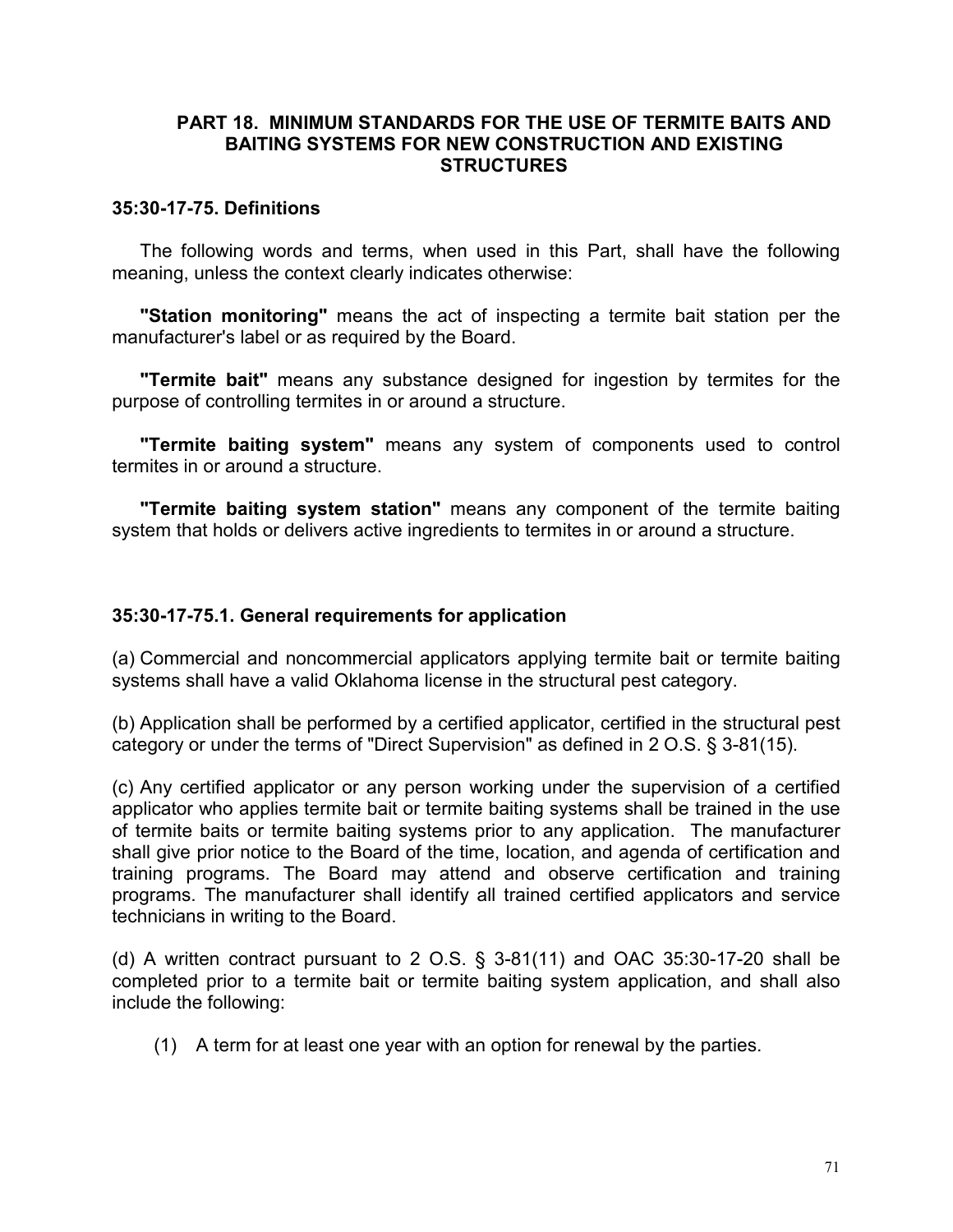(2) A block for the consumer to initial verifying a consumer information sheet on the termite bait or termite baiting system was provided.

(e) Termite bait or baiting systems may be used as a new construction treatment in place of a preconstruction treatment.

(f) Above-ground bait stations shall be used according to their label when the presence of subterranean termites are detected in a structure. Above-ground bait stations shall be monitored no less than quarterly.

(g) Records of contracts, graphs, monitoring, and bait applications shall be kept according to the minimum standards.

# **35:30-17-75.2. Recordkeeping**

(a) In addition to other recordkeeping requirements contained in OAC 35:30-17-21, the applicator shall maintain the following records:

(1) Date, time, and location of all monitoring of a termite baiting system, including termite activity in non-baited stations, and baited stations;

(2) Linear feet of perimeter of a treated structure;

(3) Number of monitored or baited ground and above-ground bait stations installed around a structure;

- (4) Inspection diagram; and
- (5) Any bait application in or around the termite baiting system stations.

(b) A consumer information sheet, supplied by the manufacturer and approved by the Board, shall be obtained by the applicator. At the time of sale the applicator shall supply a copy of the approved consumer information sheet to the consumer. The consumer information sheet shall at a minimum include the following:

- (1) Product function;
- (2) Monitoring intervals of both baited and non-baited termite baiting system stations; and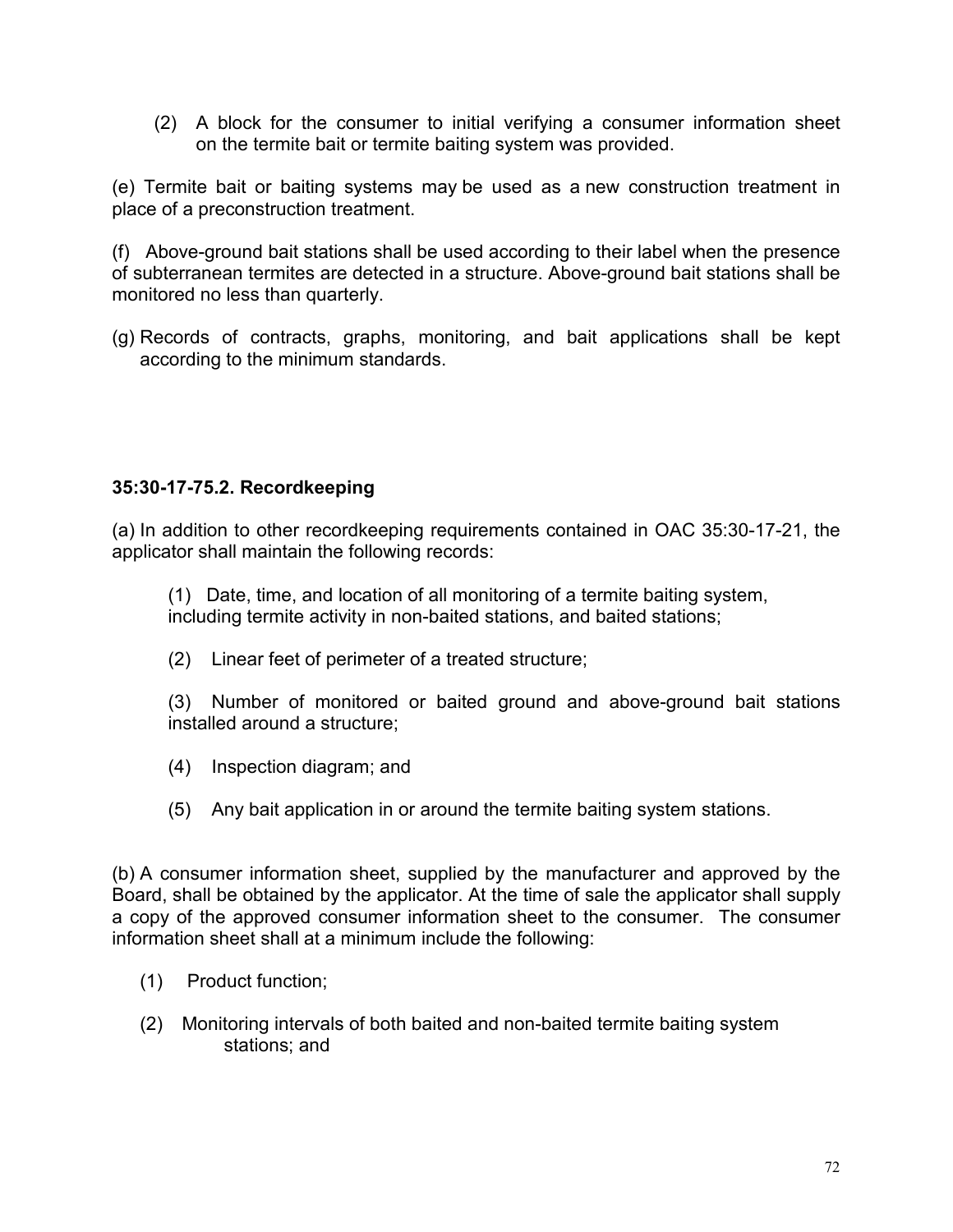(3) Indicate if the product is an immediate stop to termite feeding activity when known termite activity is present at the structure.

## **35:30-17-75.3. Manufacturer's label instructions**

- (a) Termite bait or termite baiting systems shall be used according to the manufacturer's label.
	- (1) Monitoring of termite bait system stations shall be used to detect the presence of subterranean termites. Both baited and non-baited termite baiting system stations shall be monitored according to the manufacturer's label. If the manufacturer's label does not address monitoring of baited and non-baited termite baiting system stations, they shall be monitored no less than once per month during the entire length of the contract.
	- (2) Termite bait system stations shall be placed according to manufacturer's label. Where the manufacturer's label does not address termite baiting system station placement, they shall be placed no more than twenty (20) feet apart around the perimeter of the structure as practicable. If bait system stations cannot be installed according to the manufacturer's label or at a maximum of twenty (20) feet apart due to concrete or other obstructions, stations may be placed outside of the obstructions so long as the span between structure and station does not exceed twenty (20) feet. If the span between structure and station exceeds twenty (20) feet, an alternate method of treatment shall be utilized for that section of the structure.
	- (3) Any deviation from the manufacturer's label or the twenty (20) feet maximum shall require a disclosure signed by the consumer prior to the termite bait or termite baiting system treatment. The disclosure shall include full identification of areas excluded and specify all reasons for not applying the termite bait or termite baiting system according to the manufacturer's label or the twenty (20) foot maximum and shall include all additional supplemental treatment rendered.
- (b) Upon termination of the termite bait or termite baiting system contract, the applicator shall make reasonable efforts to remove all components of termite bait or termite baiting systems.
- (c) The Board reserves the right to evaluate termite bait or termite baiting systems prior to registration in Oklahoma.

### **35:30-17-75.4. Replacements**

A clear statement shall be contained in the contract if structural or superficial material with visible termite damage will not be replaced or repaired pursuant to the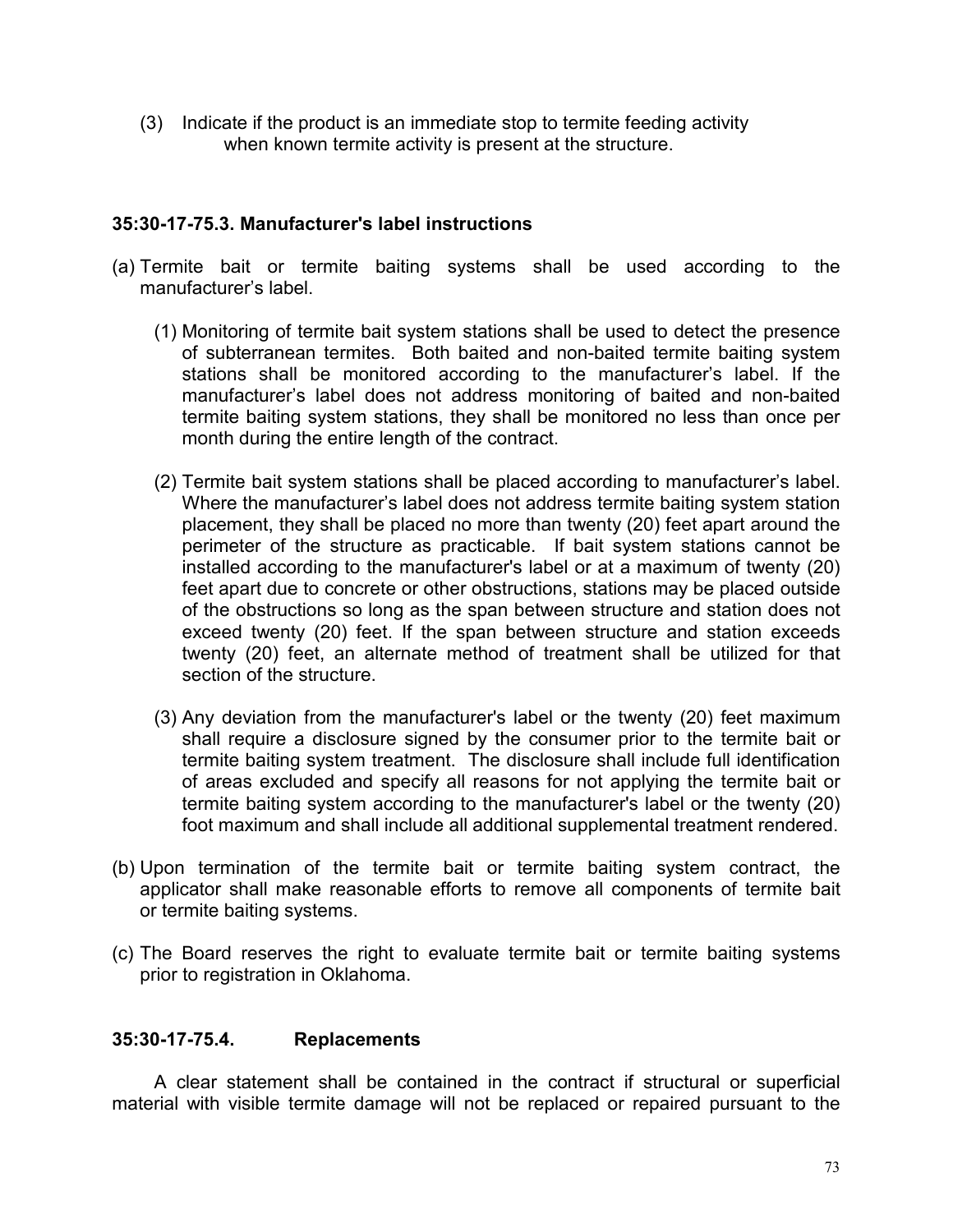initial contract. The clear statement shall use the following or similar language, "No replacements of damaged material due to termites or other wood destroying organisms are to be made."

# **30-17-75.5. Requirements for combination liquid spot and bait and baiting systems treatments**

(a) A contract shall identify the specific location where a spot treatment will be performed and the treatment shall meet all minimum standards for the specific location. The spot treatment shall be at least three (3) feet in two (2) or more directions unless the label requires a distance greater than three (3) feet.

(b) Combination of liquid spot and bait and baiting systems treatments shall be used according to label and the minimum standards. Above-ground bait stations shall be monitored no less than quarterly.

(c) Records of contracts, graphs, monitoring, and applications shall be retained. Upon termination of a contract, the pest control operator shall make an attempt to remove all components of bait and baiting systems.

(d) If property under a combination liquid spot and bait and baiting systems treatment contract becomes infested with subterranean termites, the operator shall treat the property according to the minimum standards.

# **PART 19. MINIMUM FUMIGATION STANDARDS FOR STRUCTURES**

# **35:30-17-77. Persons present at the time of releasing the fumigant and during the initial ventilation**

There shall be at least two persons, one of whom must be a certified applicator in the fumigation category, present at the time of the releasing of the fumigant and during the initial ventilation. During the interim, the premises shall be adequately safeguarded against entry by any human being.

# **35:30-17-78. Notification of local law enforcement officials, etc.**

Prior to fumigation of any building or enclosed space, other than a fumigating vault, the certified applicator shall notify and provide the local law enforcement and fire department with the address of the fumigation job, time of gas release, kind of gas to be used, and beginning time of the aeration of the premises.

# **35:30-17-79. Premises sealed**

Premises to be fumigated shall be sealed in a manner that confines the fumigant to the space intended to be fumigated.

# **35:30-17-80. Inspection of premises prior to releasing fumigant**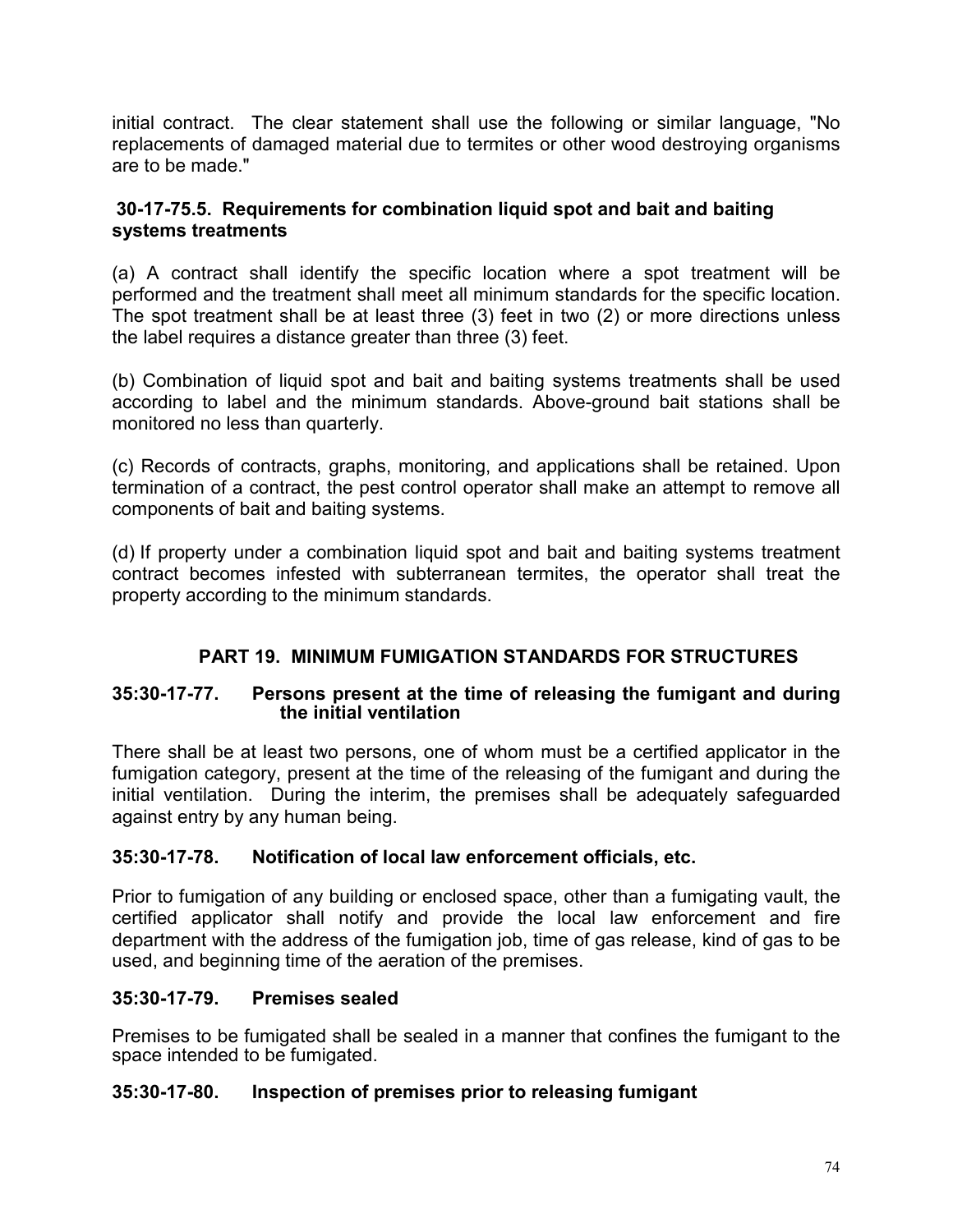Immediately before releasing the fumigant, the fumigator shall conduct a thorough inspection of the premises to verify that no human beings or pets remain, and that effective precautions have been taken to safeguard occupants of neighboring buildings as set forth below.

#### **35:30-17-81. Fumigation of apartments within a multiple unit apartment building**

Fumigation of apartments within a multiple unit apartment building may be fumigated only after proper sealing of the area being fumigated and after all adjacent apartments beside, above, and below, are vacated, and all the adjacent units shall be properly ventilated during the entire exposure period.

#### **35:30-17-82. Notification of all dwellings or places of business within 10 feet of building being fumigated**

All dwellings or places of business within 10 feet of the building being fumigated must be notified in writing in advance of the fumigation, and all premises within 10 feet must be vacated during the fumigation and aeration periods.

# **35:30-17-83. Warning signs**

Warning signs shall be posted conspicuously at all entrances of the premise to be fumigated and at the entrances of all adjacent multiple units and structures within 10 feet and kept there during the entire fumigation and ventilation period. Signs shall be a minimum size of 8½ inches by 11 inches and color to be conspicuous and bearing the word "poison" and display the skull and cross-bones, the name of the fumigant used, and the name, address and telephone number of the fumigator. Before the fumigant is released, all entrances leading directly to the fumigated space shall be closed, sealed, and locked except exits to be used by fumigating crew. These exits shall be closed, sealed, and locked promptly after the fumigant has been released.

### **35:30-17-84. Masks worn; antidotes**

All members of the fumigating crew must be equipped with a serviceable mask of a type approved by the U.S. Mines, Safety, and Health Administration with correct canister for the type of gas used, and shall wear these masks while in the enclosed space during and after release of the gas, and until initial ventilation is completed. Appropriate antidotes shall be available during every fumigation.

### **35:30-17-85. Re-entering fumigated premises**

No one other than the fumigator shall be permitted to re-enter the fumigated premises until the fumigator has ascertained by personal inspection, with gas mask and with the suitable test, that the premises are safe for occupancy.

#### **35:30-17-86. Exceptions**

This subchapter does not apply to fumigants used to control insects or other pests outside of buildings, or for spot fumigations, or restrictive treatments inside a building. During the ventilation period of a spot or restrictive fumigation, the premises shall not be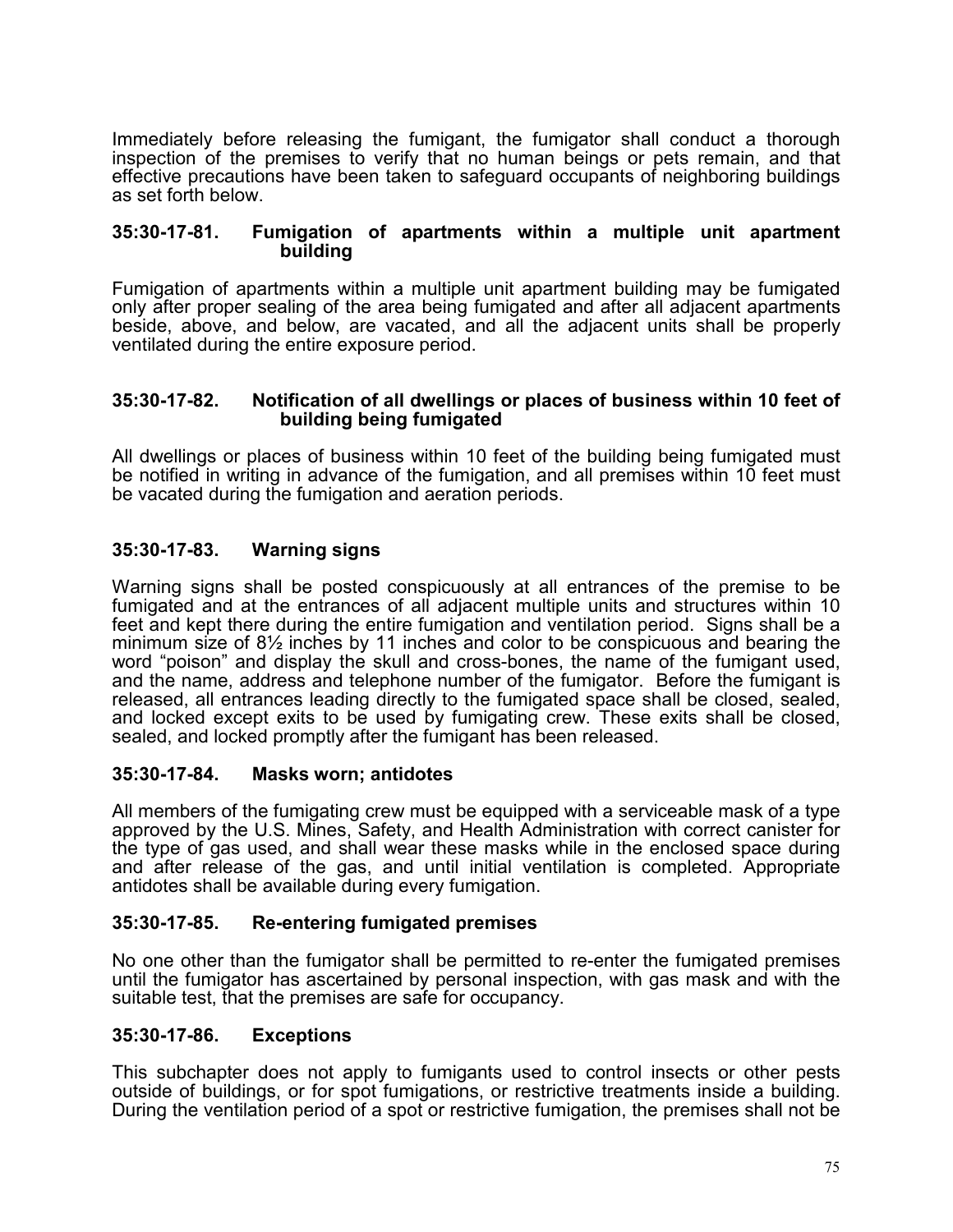occupied by anyone except the fumigator. A warning gas is recommended where the fumigant is comparatively odorless.

# **PART 20. MINIMUM STANDARDS FOR BED BUG TREATMENTS**

# **35:30-17-87. General requirements**

(a) When used in this section, "Heat as a method of pest control" shall mean performing heat treatments for the purpose of treating and controlling bed bugs or other insects.

(b) Heat as a method of pest control may be used by a licensed commercial or noncommercial entity to treat and control bed bugs or other insects in:

- (1) A whole structure;
- (2) An apartment unit, room, or portion of a room;
- (3) A compartment containing furniture and possessions; and

(4) Modes of transportation including, but not limited to, vehicles, compartment trailers, buses and RV's.

(c) Prior to and when conducting heat as a method of pest control, applicators shall:

(1) Comply with applicable fire codes and local ordinances regarding the use of portable heaters, fire suppression systems, and other heat treatment related concerns;

(2) Only use equipment designed and tested for use as an insect control device for a whole structure, whole room, or apartment unit bed bug heat treatment;

(3) Carefully inspect heat equipment before use to ensure that it is in proper working order and no foreseeable fire hazards exist;

(4) When conducting whole room heat treatment, ensure that the equipment has the capacity to raise and hold the temperature in the treated area to a level lethal to bed bugs of at least one hundred twenty (120) degrees Fahrenheit;

(5) Ensure, through the use of heat sensors, that bed bug harborage areas are raised to a lethal temperature of at least one hundred twenty (120) degrees Fahrenheit and held for a sufficient period of time to kill all bed bugs and eggs depending on the size of the area being treated;

(6) Place sensors in areas that are insulated or slower to heat to ensure the lethal temperature is reached; and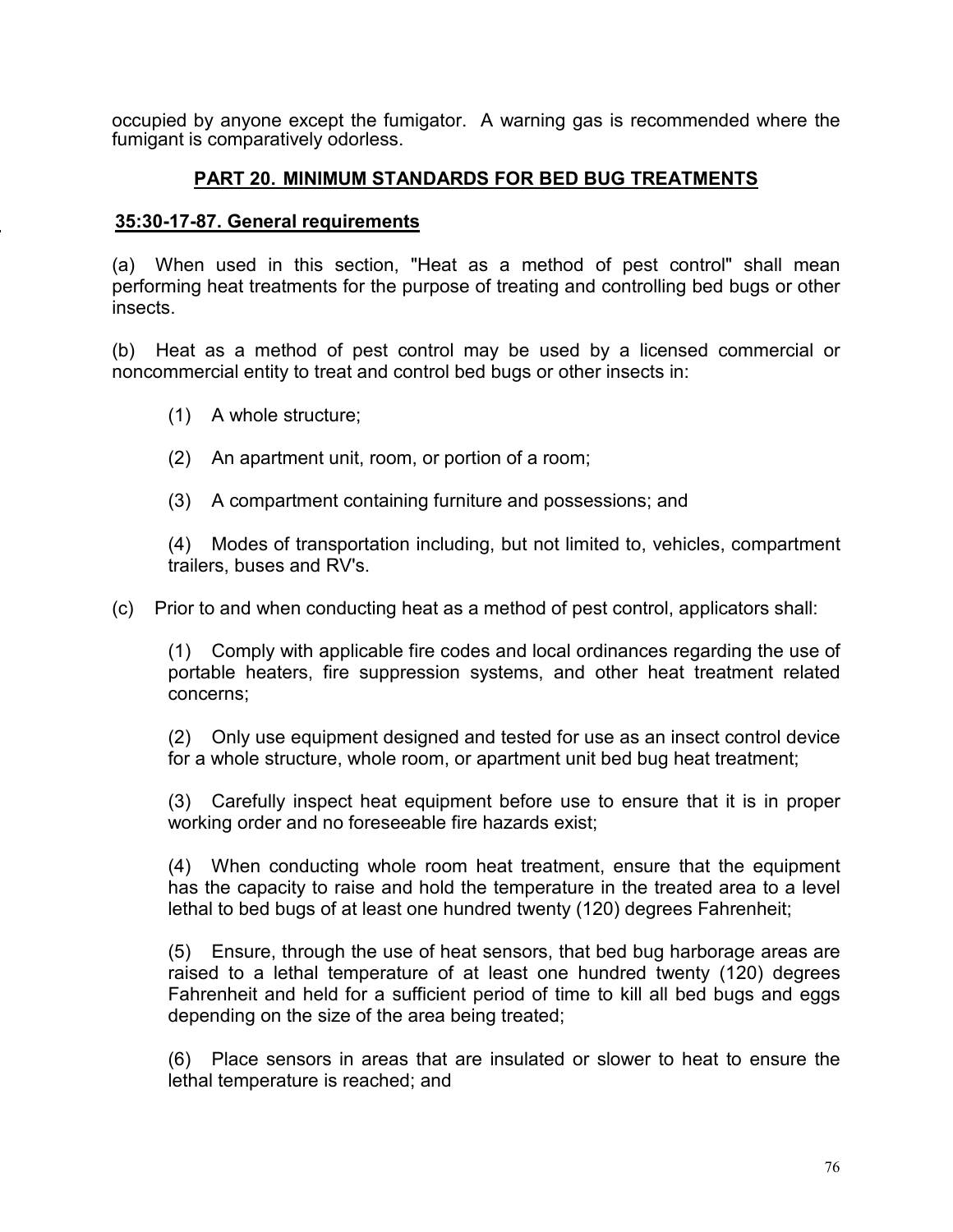(7) Monitor ambient air and surface temperature to avoid damage to heat sensitive items.

#### **PART 21. STANDARDS FOR DISPOSAL OF PESTICIDE AND PESTICIDE CONTAINERS**

#### **35:30-17-89. Purpose**

These standards are in accordance with the Oklahoma Controlled Industrial Waste Disposal Act, in 63 OS, Section 1-2001 et seq., FIFRA, and Resource Conservation and Recovery Act (RCRA). These standards are intended to provide for the coordination of activities between the Oklahoma Department of Agriculture and the Oklahoma Department of Environmental Quality in the areas of generation, storage, treatment, and disposal of pesticide wastes. In some circumstances, both agencies may exercise jurisdiction over a particular operation.

#### **35:30-17-89.1. Incorporation by reference of federal pesticide management and disposal regulations**

(a) The Labeling Requirements for Pesticides and Devices, Container Labeling and Pesticide Management and Disposal regulations found in Title 40 of the Code of Federal Regulations (CFR) (2020 Revision), Part 156.140 et seq. and Part 165 et seq. for the United States Environmental Protection Agency (EPA) as promulgated and amended in the Federal Register, are hereby adopted in their entirety.

(b) All words or terms defined or used in the federal regulations incorporated by reference shall mean the state equivalent or counterpart to those words or terms.

### **35:30-17-90. Definitions**

In addition to terms defined in the Oklahoma Pesticide Applicator Law the following words or terms, when As used in this part, shall have the following meaning, unless the context clearly indicates otherwise Chapter:

**"Container"** means any portable device in which a material is stored, transported, treated, disposed of, or otherwise handled.

**"Disposal"** means the final disposition of controlled industrial waste; and shall include any discharge, deposit, injection, dumping, spilling, leaking, or placing of waste into or on the land or water so that the waste or any constituent may enter the environment, be emitted to the air, or be discharged to any waters, including ground waters.

**"Generator"** means any person, by geographic location, whose act or process produces controlled industrial waste or recyclable materials identified or listed in Appendix A or whose act first causes a controlled industrial waste or recyclable material to become subject to this subchapter.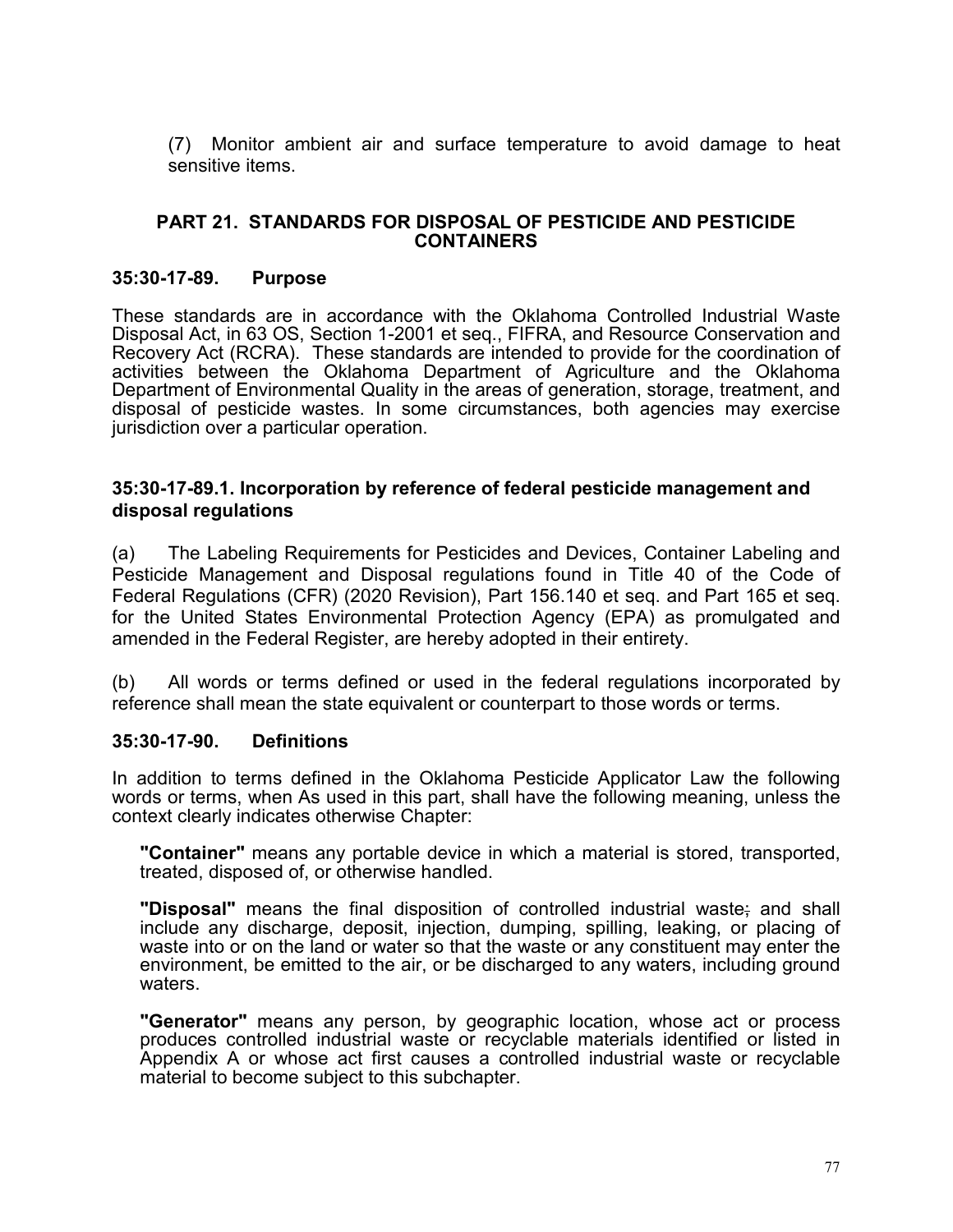**"Hazardous materials"** means those materials of commerce or manufacture which, if discarded, would be classified as controlled industrial waste.

**"Incompatible wastes"** means two (2) or more separate and distinct wastes which, when allowed to come into contact with each other, will mix or react so as to generate steam, toxic gases, pressure, extreme heat, flammable volatile gasses or liquids, shock-sensitive substances, or cause fire, explosion, or violent reactions.

**"Industrial waste"** means a collective term which may include both controlled industrial waste, controlled industrial waste to be recycled, and other industrial wastes.

**"Operation"** means the receiving, handling, treating, storing, or disposing of controlled industrial wastes in daily operations and the closing of controlled industrial waste facilities during closure operations.

**"Other industrial waste"** means refuse products which are designated by the Department of Environmental Quality to require special handling, but are not designated as "controlled industrial waste."

**"Spill"** means the accidental spilling, leaking, pumping, pouring, emitting, or dumping of controlled industrial waste, recyclable materials, or hazardous materials which when spilled become controlled industrial waste into or on any land or water.

**"Surface impoundment"** or **"impoundment"** means a facility or part of a facility which is a natural topographic depression, man-made excavation, or diked area formed primarily of earthen materials, although it may be lined with man-made materials, which is designed to hold an accumulation of liquid wastes or wastes containing free liquids, and which is not an injection well. Examples of surface impoundments are holding, storage, settling, and aeration pits, ponds, and lagoons.

**"Tank"** means a stationary device designed to contain an accumulation of controlled industrial waste, which is constructed primarily of nonearthen materials (e.g., wood, concrete, steel, plastic) which provide structural support.

### **35:30-17-91. General requirements for pesticide waste**

A commercial applicator of pesticides who generates wastes in excess of the quantities listed in Appendix A of this Chapter in any given month or who accumulates wastes in excess of those quantities at any time is also a generator of controlled industrial waste and is subject to rules adopted by the Oklahoma Department of Environmental Quality. Storage of wastes for more than 90 days by the generator, disposal, or other activities, including treatment, requires a permit from the Department of Environmental Quality.

### **35:30-17-92. Handling spills**

(a) All uncontained spills of more than ten (10) gallons liquid or twenty-five (25) pounds dry weight of pesticide concentrate or fifty (50) gallons of an application mixture (tank mix) shall be reported within twenty-four (24) hours by telephone and by written notice within three (3) days to Oklahoma Department of Environmental Quality, 405-702-5100 or 800-522-0206, P.O. Box 1677, Oklahoma City, Oklahoma 73101-1677 and Pesticide Section, Oklahoma Department of Agriculture, Food and Forestry 405-521-3864, P.O. Box 528804, Oklahoma City, Oklahoma 73152-8804.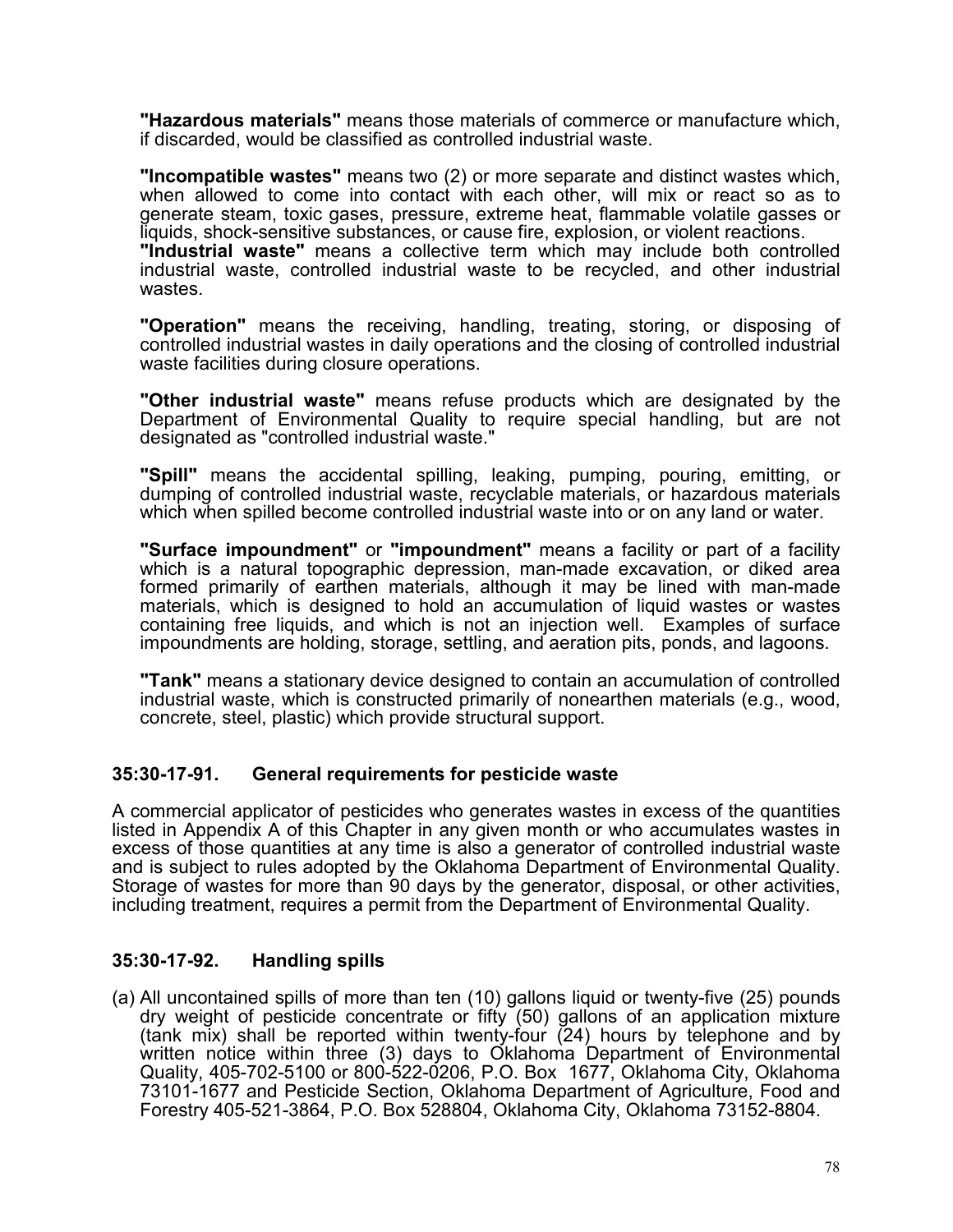- (b) All uncontained spills or backflow of any amount into a public water supply system, as defined by 27A O.S.  $\S$  2-6-101 (10), shall be reported within twenty-four (24) hours to the Oklahoma Department of Agriculture, Food, and Forestry.
- (c) Any person shall be responsible for all costs associated with cleanups resulting from pesticide spills in that person's operation.

#### **35:30-17-93. Handling pesticide containers by commercial applicators**

The following procedure governs handling of pesticide containers other than bulk pesticide containers by commercial applicators:

#### (1) **Full or partially full containers.**

- (A) Pesticide containers shall be stored in a secure and locked enclosure.
- (B) Pesticide containers shall be free of leaks.
- (C)The storage area shall be maintained in good condition without unneccessary debris.
- (C)Storage areas shall be identified by signs.

#### (2) **Empty containers.**

Empty containers shall be stored in a secured area and kept for no more than ninety (90) days following use.

#### (3) **Metal, glass, and plastic containers:**

- (A) All metal, glass, and plastic containers shall be triple-rinsed or pressure rinsed immediately after the pesticide is removed by the following or equivalent procedures:
	- (i) Using water or a detergent as a rinse capable of removing the pesticide, each container shall be filled with rinse equal to approximately ten percent (10%) of the volume of pesticides originally in the container.
	- (ii) The rinse shall be agitated thoroughly on all interior surfaces of the container. Agitation shall be accomplished by use of agitation equipment approved by the Department or by manual agitation of the rinse.
	- (iii) The rinsing procedure shall be repeated three times.
	- $(iv)$  If the rinsate containing the rinse can be used in subsequent applications of the pesticide without reducing the effectiveness of the pesticide, the rinsate may be placed in the containment tank specified for that pesticide. If the rinsate is not classified as a controlled industrial waste upon disposal, it shall be placed in an approved surface impoundment.
- (B) Upon completion of the triple-rinsing or pressure rinsing procedures, containers shall be disposed of as follows: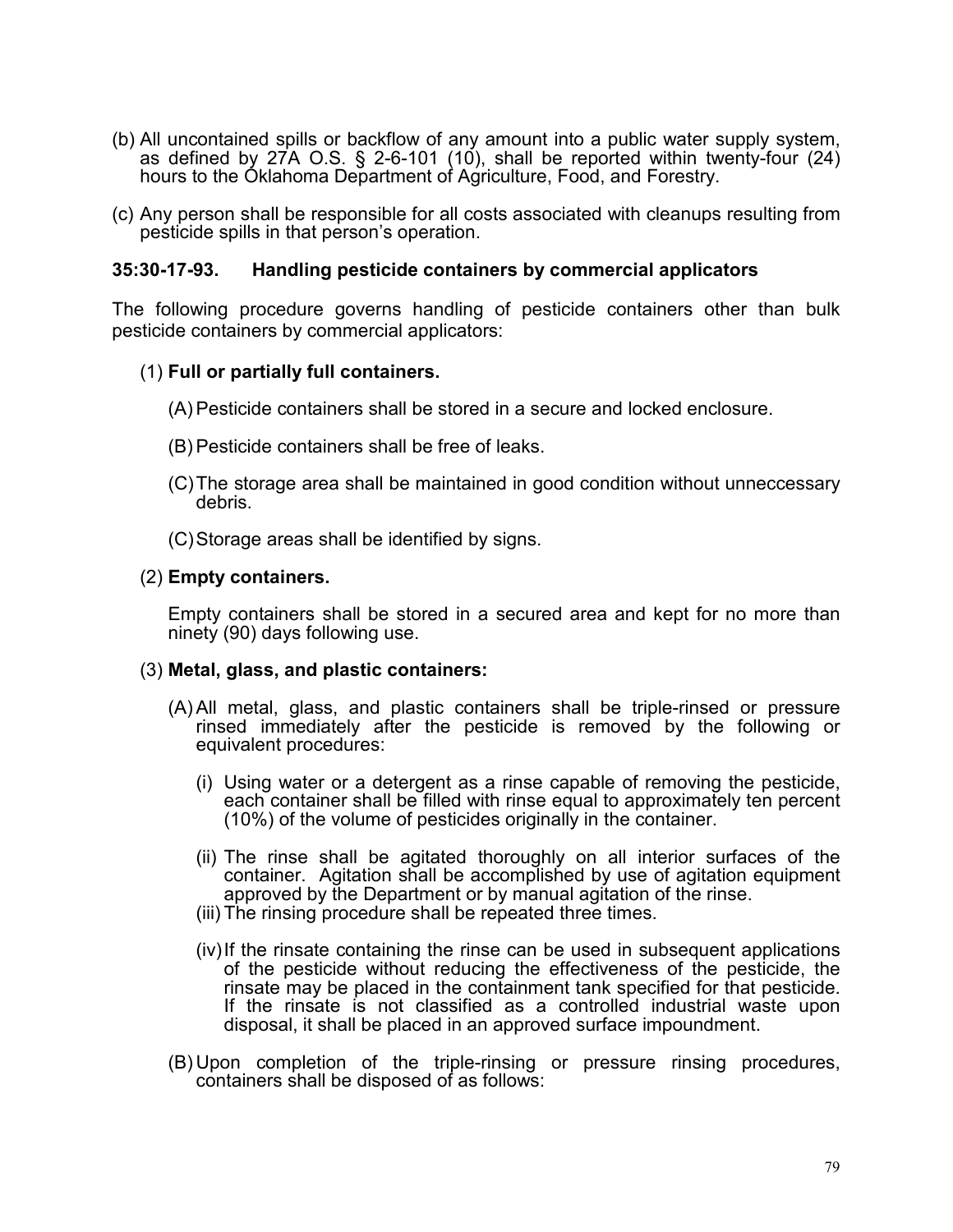- (i) Disposal in any permitted solid waste facility or sanitary landfill so long as all metal and plastic containers are pierced each end;
- (ii) Return, if possible, to the pesticide sales agent or the pesticide manufacturer pursuant to prior agreement; or
- (iii) Resale to a third party for recycling or reconditioning.
- (C)All pesticides shall be removed from paper and plastic bags to the maximum extent possible when the pesticide is initially mixed for application. Paper and plastic containers shall be disposed of as follows:
	- (i) Cut all sides of the container and open the container fully, without folds or crevices, on a flat surface. Shake any pesticides remaining in the opened container into the pesticide mix.
	- (ii) After cutting and flattening the pesticide containers, dispose of containers in a solid waste facility or sanitary landfill.

#### **35:30-17-94. Unused portions of pesticides and rinsate of pesticides which, upon disposal, are classified as hazardous waste**

- (a) Procedures for constructive recycling by commercial applicators of unused portions of pesticides and rinsate of pesticides that, upon disposal, are classified as hazardous wastes under EPA regulations shall include the following:
	- (1) Applicators of pesticides may recover and constructively reuse any unused portions of the pesticides and any rinsate by one of the following methods:
		- (A) Immediate reapplication of the unused portion of the pesticide and rinsate in accordance with label and labeling requirements;
		- (B) Transferring to a closed containment system meeting the requirement of 35:30-17-95; or
		- (D)Disposal in a permitted controlled industrial waste facility.
	- (2) All unused pesticides and rinsate from pesticides, classified as a controlled industrial waste upon disposal shall be removed from containment tanks less than ninety (90) days after generation, unless the applicator has obtained a permit from the Oklahoma Department of Environmental Quality for longer periods of storage.
	- (3) In less than ninety (90) days after the final application for the season of a pesticide classified as a hazardous waste upon disposal, the applicator shall remove the contents of each containment tank, triple rinse or pressure rinse the containment tank by appropriate procedures, and apply the tank contents and rinsate in accordance with label and labeling requirements governing the initial application of the pesticide.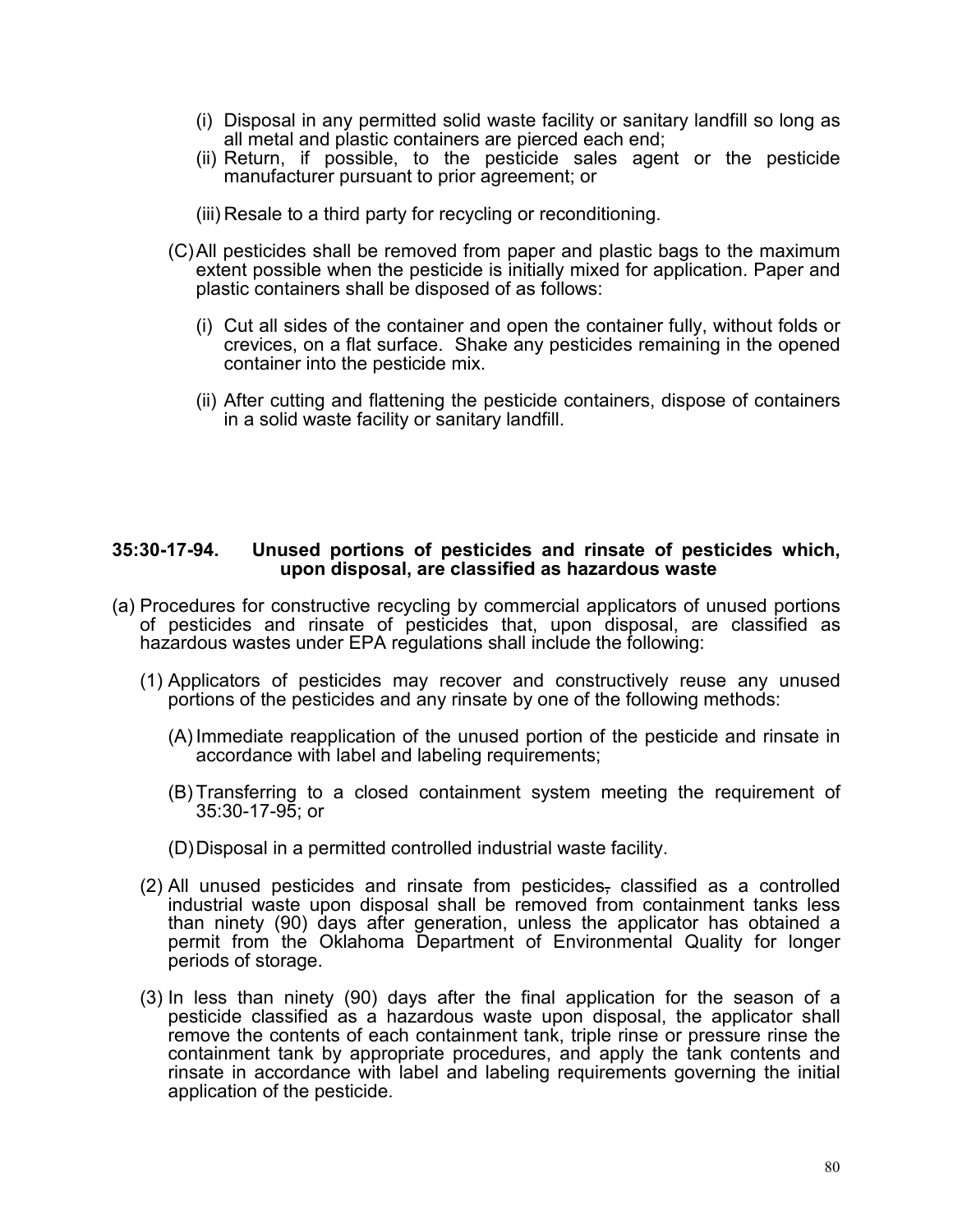(b) A farmer disposing of waste pesticides from their personal use which are hazardous wastes shall triple rinse or pressure rinse each emptied pesticide container in accordance with 40 CFR 261.33 (c) and dispose of the pesticide residues in a manner consistent with the disposal instructions of the pesticide label.

#### **35:30-17-95. Closed containment systems and commercial applicators**

Any commercial applicator who elects to install a closed containment system for pesticides classified as a controlled industrial waste upon disposal, shall have the system completed and operational before the issuance of the certification or license. Requirements for the systems are:

### (1) **Containment tanks:**

- (A) Different containment tanks shall be installed for different pesticides and rinsate of pesticides. The same containment tanks shall only be used for two or more pesticides when the pesticides are physically and chemically compatible and when the mixing is not prohibited by the labels.
- (B) Each containment tank shall:
	- (i) Be constructed of material of sufficient strength and compatible with the pesticide and rinsate placed within the tank.
	- (ii) Be free of leaks, cracks, holes, or other deterioration.
	- (iii) Be in good operating order.
	- (iv) Be designed to allow drainage of the entire contents and be triple rinsed or pressure rinsed.
	- (v) Be equipped with stopcocks at appropriate locations to prevent any leakage of the contents during storage or transfer of the contents.
- (C) File final plans and specifications for approval by the Board for the The Board may consult with and seek the advice of the Oklahoma Department of Environmental Quality prior to approval.

#### (2) **Containment tank foundation.**

- (A) The containment tank foundation shall be solidly constructed of a material sufficiently impervious to contain leaks, spills, and accumulated pesticides and rinsate of pesticides.
- (B) The foundation covering shall be free of cracks.
- (C)The foundation shall be sloped to facilitate cleanup of inadvertent spills.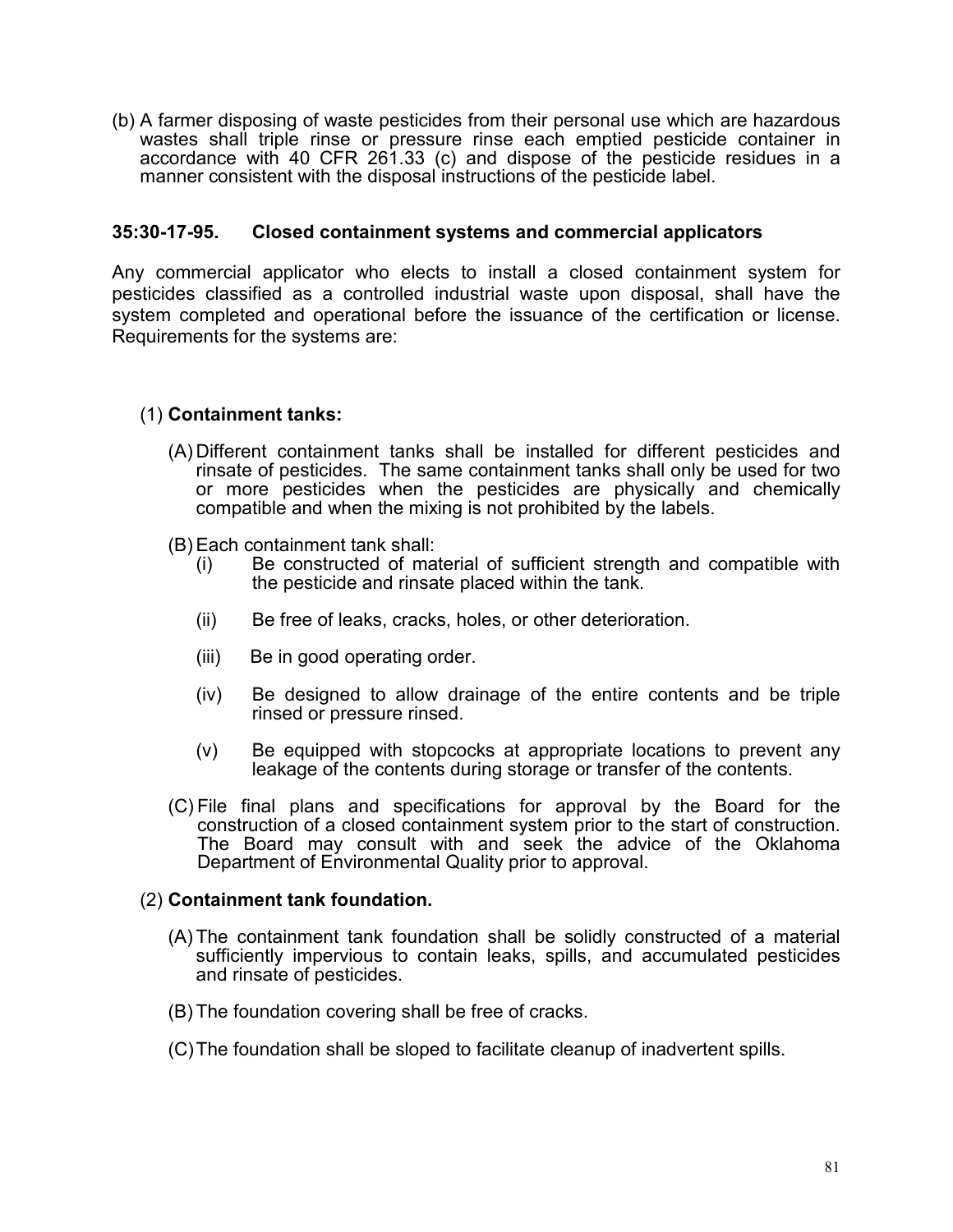- (D)The foundation shall be constructed with a rim of sufficient height to contain run-off from cleanup activities or inadvertent spills and be protected from flood waters.
- (E) The foundation shall be constructed to discharge all liquids into a sump.
- (F) Tanks shall be located at a sufficient elevation to allow visual detection of leakage of the contents.
- (3) **Containment systems** shall be located a suitable distance from any adjacent buildings, property lines, or public access roads, shall be in a secured area, and shall be protected from flood waters. Site plans showing location of the containment system shall be submitted for the approval of the Board prior to construction.

#### (4) **Final plans.**

Final plans and specifications for the construction of a closed containment system shall be submitted to the Board for approval and shall be subject to the approval of the Oklahoma Department of Environmental Quality prior to the start of construction.

#### **35:30-17-96. Surface impoundments of commercial applicators; unused portions of pesticides and/or rinsate of pesticides which, upon disposal, are not classified as hazardous wastes**

- (a) Unused portions of pesticides and/or rinsate resulting from the application of pesticides not classified under EPA regulations as a hazardous waste upon disposal should be handled by one of the following methods:
	- (1) By subsequent, immediate reapplication in accordance with label and labeling requirements for the pesticide.
	- (2) By deposit in a closed containment system which meets the requirements of 35:30-17-95.
	- (3) By disposal in surface impoundments which meet the requirements of this Subchapter.
	- (4) By any methods approved by the Board.
- (b) Surface impoundments of commercial applicators must rest on a foundation or base capable of providing:
	- (1) Adequate support for the required liners.
	- (2) Sufficient resistance to pressure gradients above and below the liners to prevent failure of the liners due to settlement, compression, or uplift.
	- (3) Double liners shall be entirely above the seasonal water table.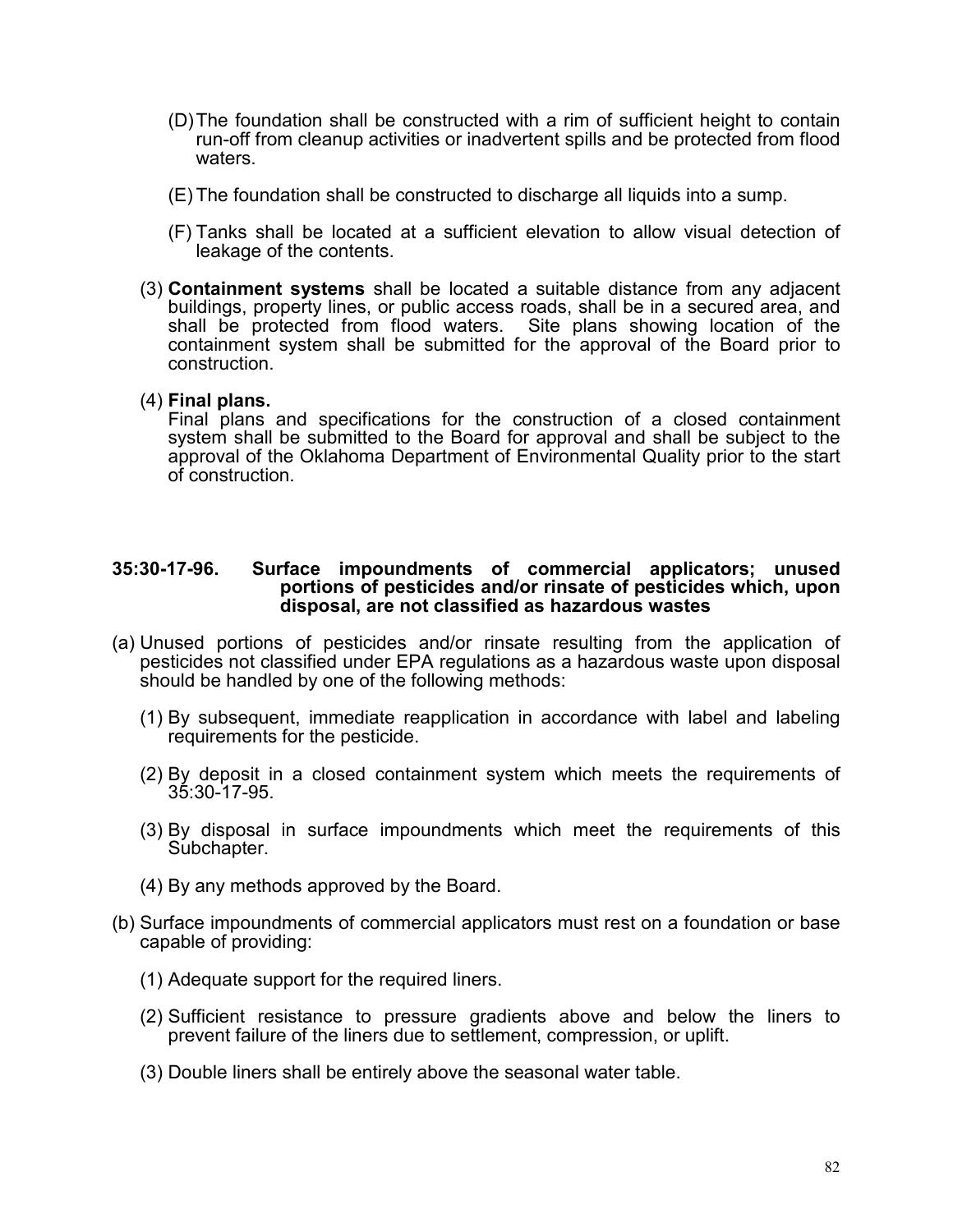- (c) Surface impoundment liners are defined as a continuous layer of material, beneath and on the sides of a surface impoundment, which restricts the downward or lateral escape of pesticides, pesticide rinsate, and/or any leachate.
	- (1) The bottom and all sides of the surface impoundment shall be constructed with two liners separated by a barrier of sand or other porous material which is at least one (1) foot thick.
	- (2) Liners shall have appropriate chemical properties and sufficient strength and thickness to prevent failure due to pressure gradients (including static head and external hydrologic forces), physical contact with pesticides and/or pesticide residues, rinsate and/or leachate to which they are exposed, stress of installation, and/or stress of daily operation.
	- (3) Liners shall have tight seams and joints and cannot contain tears, punctures, or blisters.
	- (4) Liners shall extend to the top of the dike required under (e) of this Section.
- (d) A leachate detection system approved by the Department shall be placed between the liners required in (c) of this Section.
	- (1) The leachate detection system shall be placed above the lower liner at the lowest point of the excavation to assure that any seepage from the upper layer will percolate to this point.
	- (2) The leachate detection system shall be constructed to permit sampling from an accessible surface location.
	- (3) The leachate detection system shall be monitored weekly by the owner or operator; if a leak is detected, the impoundment shall be closed as as required in 35:30-17-98.
- (e) Surface impoundments shall be surrounded by levees (dikes) that are designed, constructed, and maintained with sufficient structural integrity to prevent any failure of the levees (dikes).
	- (1) The base of the levee (dike), at land surface level, shall be of sufficient width to support the height of the levee (dike).
	- (2) The height of the levee (dike) shall be at least two feet (2') above the 100 year flood plain specified by the U.S. Geological Survey.
- (f) Surface impoundments shall be of sufficient depth to permit a minimum free-board of at least two feet (2') below the top surface of the dike.
- (g) Surface impoundments shall be equipped with a cover of translucent material and shall be constructed in compliance with all applicable local building codes. Surface impoundments shall be enclosed within a fence of sturdy material, at least six feet (6') in height, with a locked gate. At the option of the owner or operator, containment tanks and container storage may be placed in the same enclosure.
- (h) Surface impoundments shall be located 100 feet within property lines, and at least 300 feet from personal dwellings and public facilities.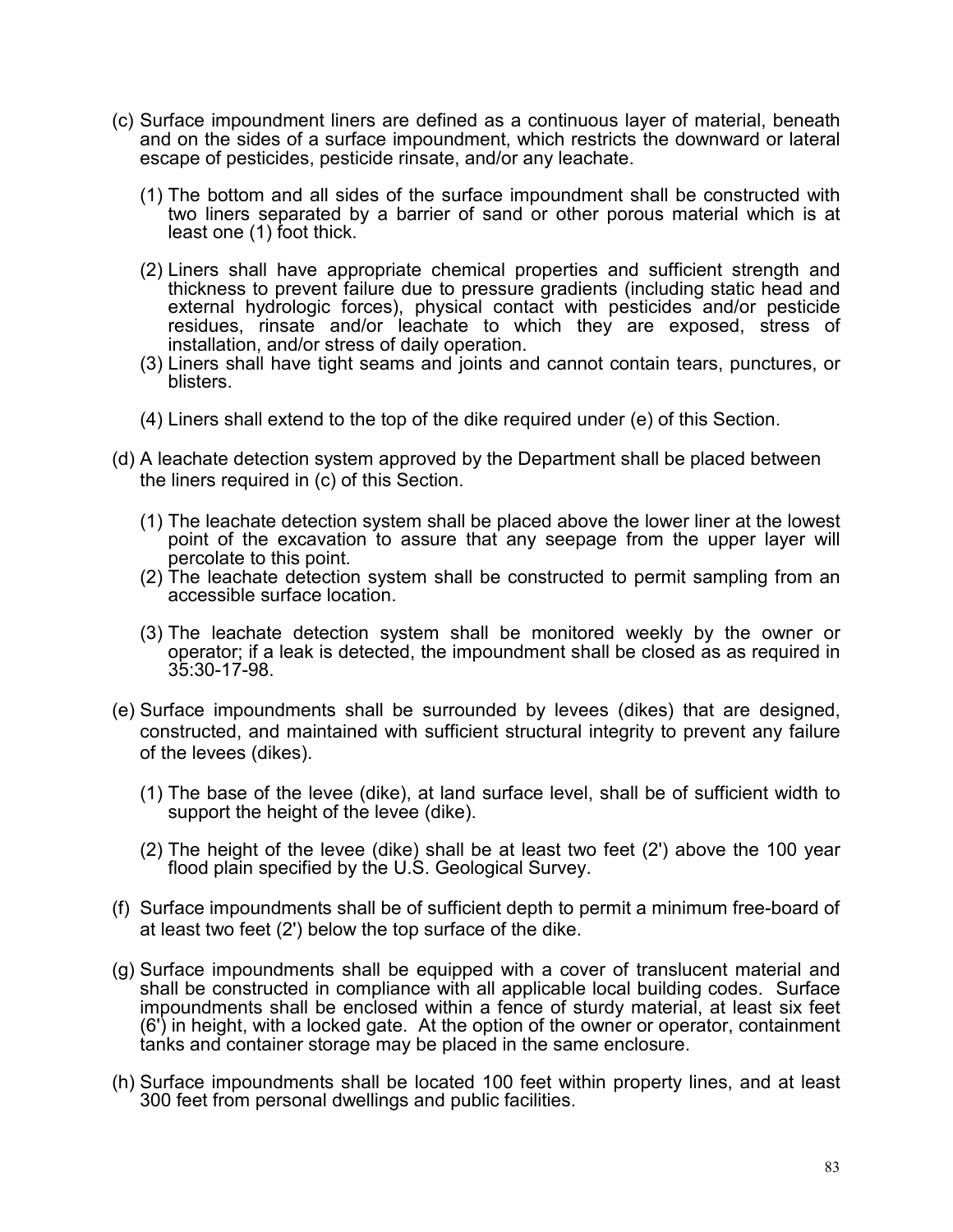- (i) Site plans shall be submitted for approval by the Board prior to any new construction of surface impoundments. These plans may be rudimentary; the purpose of the submission is to avoid unnecessary expense by the applicator.
- (j) File final plans and specifications for approval by the Board for the construction of surface impoundments prior to the start of construction. The Board may consult with and seek the advice of Waste Management of the Oklahoma Department of Environmental Quality prior to approval.

#### **35:30-17-97. Schedule for implementation of surface impoundments by commercial applicators**

- (a) Commercial applicators may continue to use existing surface impoundments
	- (1) Which, upon monitoring, are approved by the Board.
	- (2) Which meet all requirements of 35:30-17-96.
- (b) Plans and specifications for modifications to existing surface impoundments shall be filed with, and approved by, the Board, prior to the start of construction. The Board may consult with and seek the advice of Waste Management of the Oklahoma Department of Environmental Quality prior to approval.
- (c) Surface impoundments in operation at the effective date of this Subchapter which, upon monitoring, are not approved by the Board and/or which cannot be brought into compliance with the requirements of 35:30-17-96 shall be permanently closed no later than December 31, 1984. The contents of these surface impoundments shall be left undisturbed to evaporate; any solid residues remaining after evaporation of all liquids shall be removed and disposed of at a permitted controlled industrial waste disposal facility; and the excavation shall be filled under the supervision or with the prior approval of the Board.

### **35:30-17-98. Closing of a surface impoundment**

Whenever violative levels of pesticides classified as a controlled industrial waste upon disposal are detected in any sample taken from a surface impoundment, whether the surface impoundment was in operation at the effective date of this subchapter or installed after the effective date of this subchapter, the surface impoundment may be immediately and permanently closed and, if closed, all contents shall be removed and disposed of at a permitted controlled industrial waste disposal facility. The financial responsibility of closing a surface impoundment belongs to the commercial applicator and/or property owner.

#### **35:30-17-99. Controlled industrial pesticide waste generated by commercial applicator**

Commercial applicators who generate controlled industrial pesticide waste and do not comply with this subchapter shall be subject to the rules governing controlled industrial pesticide waste under the jurisdiction of the Oklahoma Department of Environmental Quality.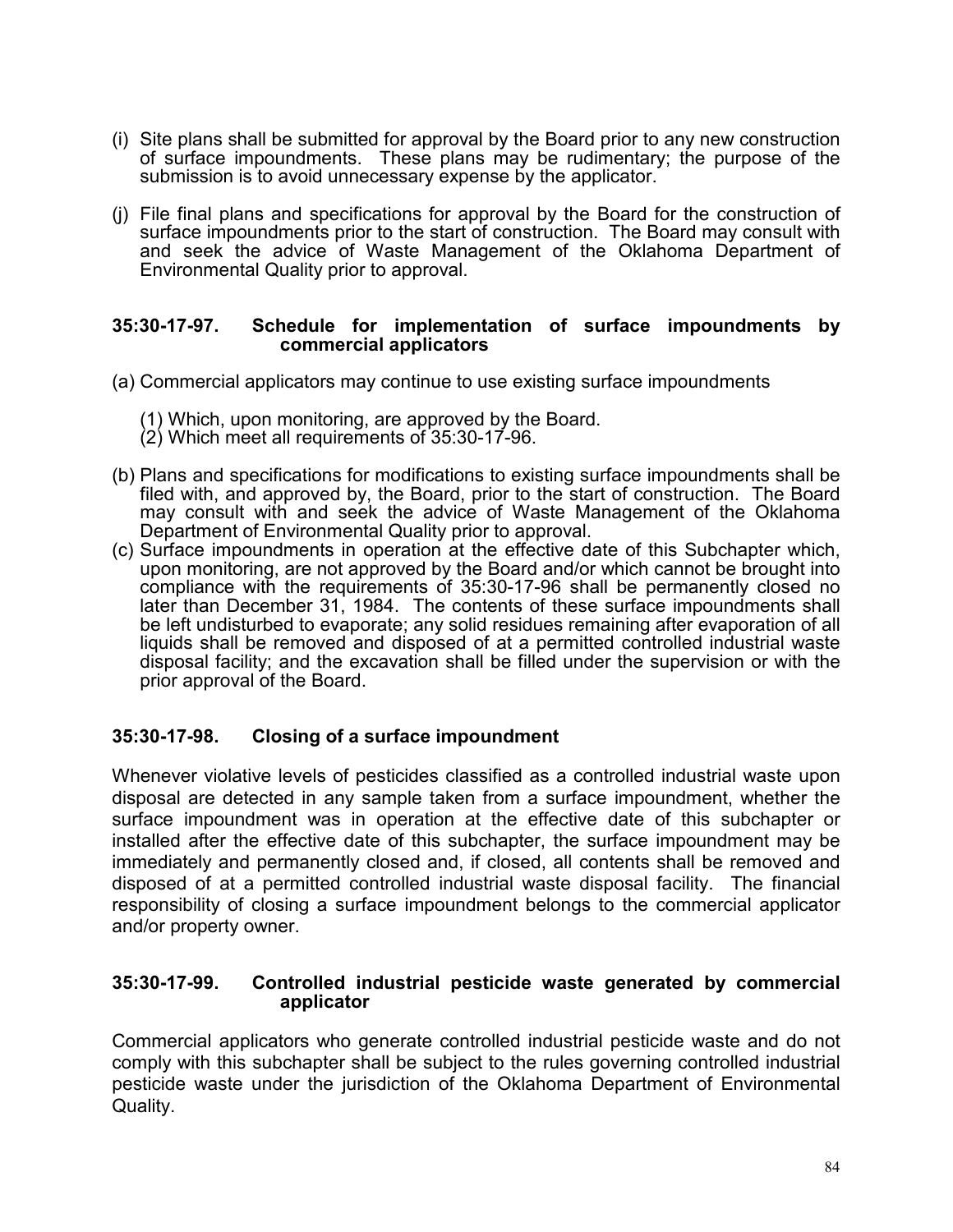# **PART 22. WOOD INFESTATION REPORTS**

### **35:30-17-100. Compliance and violations**

(a) Any wood infestation report (WIR) issued that is not in compliance with these rules shall be inaccurate, misleading, or fraudulent.

(b) Any person who issues a WIR that fails to comply with the provisions of these rules shall be in violation for failure to perform work according to minimum standards.

### **35:30-17-101. General requirements for WIRs**

(a) "Wood destroying insect" means any insects, other than termites, which damage or destroy wood or other cellulose materials, including but not limited to carpenter ants, carpenter bees, and powder post beetles. This term shall not include fungi which inhabit or destroy wood or other cellulose materials, health hazard molds, or stain fungi.

(b) WIRs shall be based on a thorough visual inspection and provide an accurate written disclosure of the presence or absence of termites and other wood destroying insects and the presence or absence of damage caused by termites or other wood destroying insects.

- (c) Each WIR shall be made on a form prescribed by the Board.
- (d) Copies of the WIR shall be provided to each of the following:
	- (1) The person purchasing the WIR.
	- (2) The files of the business responsible for the WIR.

### **35:30-17-102. Uses of the WIR**

(a) A WIR used as a basis for recommendations for remedial treatment for termites or other wood destroying insects shall disclose the following:

(1) Presence of live termites or other wood destroying insects.

(2) Evidence of a previous infestation and no visible evidence of a treatment to address it.

(b) A WIR used as a basis for recommendation of preventive treatment for termites or other wood destroying insects shall identify the presence of substantial conditions conducive to infestation by termites or other wood destroying insects.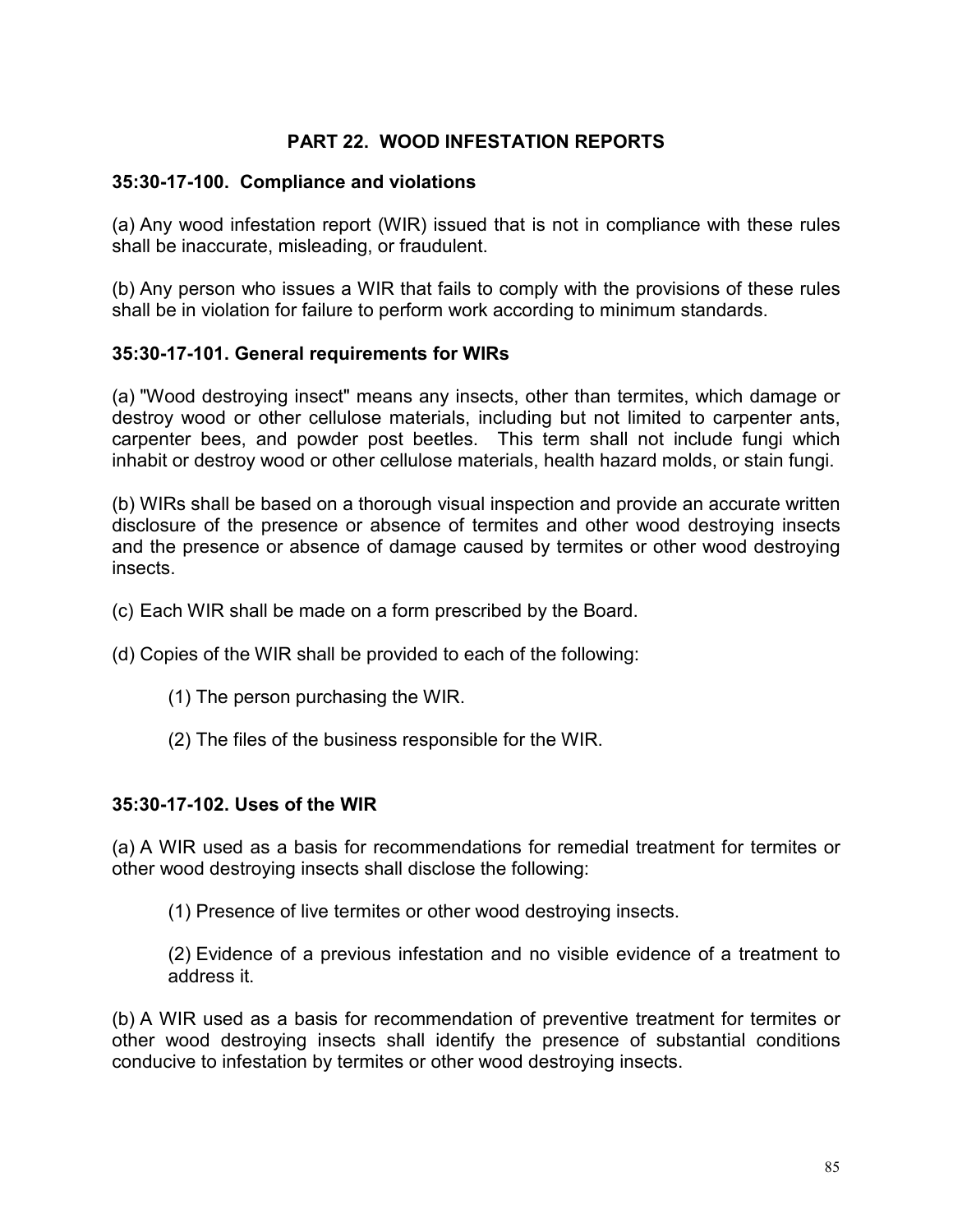(c) The WIR shall include a statement indicating if the report is used as the basis for remedial or preventive treatment.

### **35:30-17-103. Qualifications**

(a) Any person performing an inspection for a WIR shall be a certified applicator or a certified service technician.

(b) Any person issuing a WIR shall be a certified applicator, certified in structural pest control.

(c) The business responsible for the WIR shall have a current license in structural pest control.

# **35:30-17-104. Minimum information required for a WIR**

(a) A WIR shall include, but not be limited to, the following:

(1) The address or location of the property inspected.

(2) The type of construction as determined by visual inspection, including, but not limited to, the following:

(A) Specify the type of stemwall, whether brick, concrete blocks, or any other type.

(B) Specify the type of floor, whether wood, concrete slab, or any other type.

(C)Specify any areas under the floor, whether a crawl space, basement, or any other area.

(D)Specify the type of exterior, whether wood, wood veneer, stucco, fiberboard, brick or stone, concrete block, aluminum or vinyl siding, or any other type, including combinations of types.

(E) Specify the type of piers, whether wood, concrete blocks, or any other type.

(3) A description of any inaccessible or visually obstructed areas.

(4) A description of any visible conditions conducive to termites or other wood destroying insects, including wood to ground contact, remaining form boards, excessive moisture, debris under or around the structure, visible wood flooring over slab, stucco siding, crawl space clearance resulting in insufficient separation between soil and wood, expansion joints or cracks in slabs, decks in contact with the structure, dense foliage in contact with the structure, wood piles in contact with the structure, or any other condition.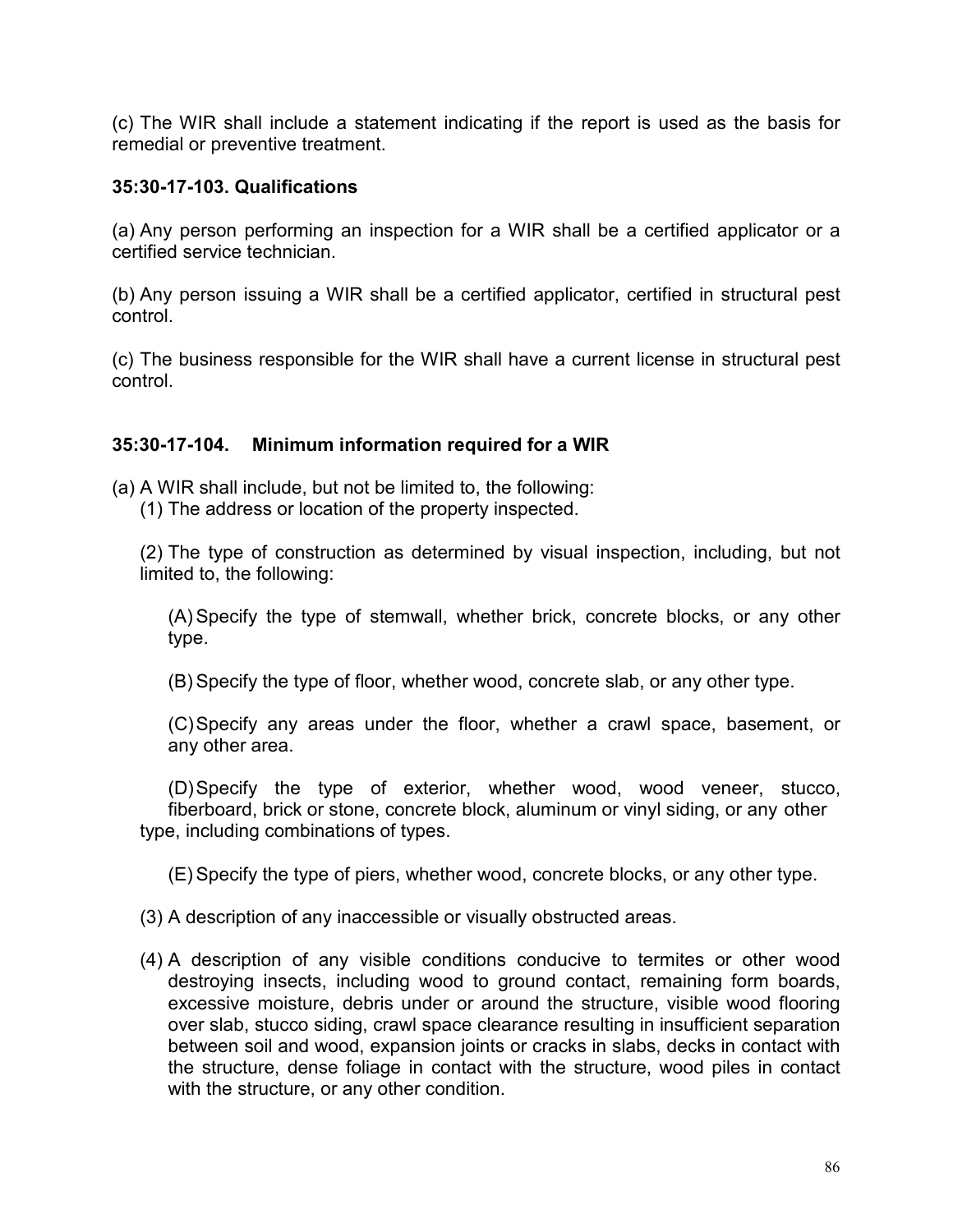- (5) A description of visible evidence of termite activity, including live termites, termite tubes or frass, evidence of previous infestation or treatment, or winged adults.
- (6) A description of visible evidence of termite damage.
- (7) A description of visible evidence of damage or activity by other wood destroying insects.
- (8) If no visible evidence is present, the WIR shall so state.

(b) Each page of the WIR shall indicate the address or location of the property and the date of the inspection.

#### **35:30-17-105. WIR inspections**

(a) Areas to be inspected shall include, but not be limited to, the following:

- (1) All structures on the property, unless specifically identified on the WIR.
- (2) Areas around the plumbing in bathrooms, kitchens, laundry areas, or any other areas with plumbing.
- (3) Window and door frames and sills.
- (4) Baseboards, flooring, walls, and ceilings.
- (5) Floored attics.
- (6) Entrance steps and porches.
- (7) Exteriors of slabs or foundations walls.
- (8) Exteriors of all structures.

(9) Crawl spaces, including but not limited to, support piers or stiff legs, floor joists, sub floors, sill plates, or foundation walls.

#### (10) Fireplaces.

(b) Inaccessible areas are not required to be inspected for the WIR, and may include, but are not limited to, the following:

- (1) Areas of attics with no flooring.
- (2) Interiors of hollow walls, floors, or ceilings.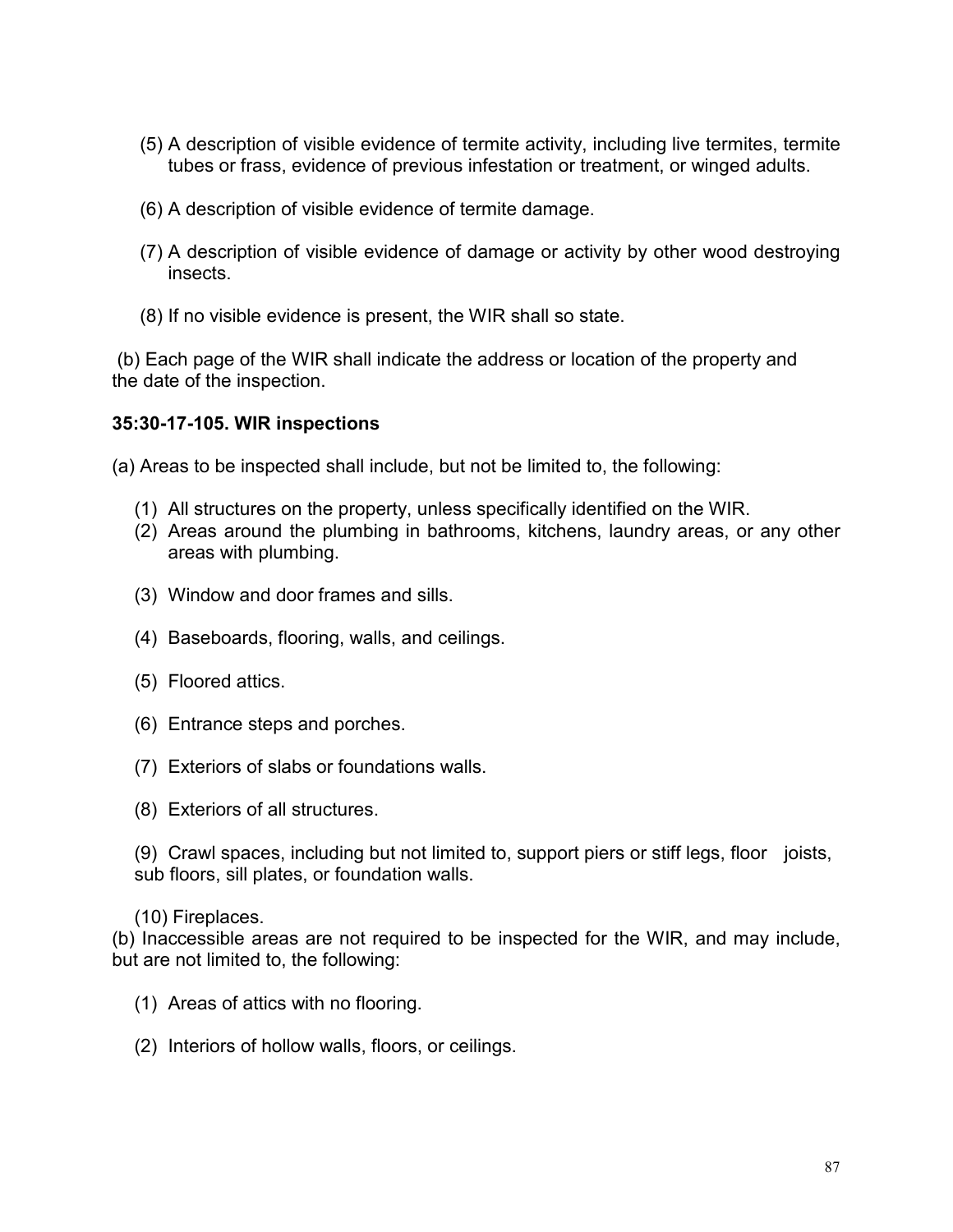(3) Structural segments that cannot be accessed without defacing or tearing out lumber, masonry, or finished work, such as enclosed bay windows, buttresses, and other similar areas.

(4) Areas behind or beneath stoves, refrigerators, furniture, built in cabinets, insulation, or floor coverings.

(5) Areas where storage, locks, or other conditions render an inspection impracticable.

(6) Insufficient clearance for inspection of a crawl space.

(c) Any structures on the property not included in the inspection shall be identified on the WIR as not inspected.

(d) Any subsequent inspections shall be considered a follow up inspection.

(e) An ODAFF-1 Form shall be completed on all property transactions or when contesting a WIR issued on a property. An ODAFF-1 Form is not required for routine termite inspections not involving property transactions.

(f) Any routine report not intended for a property transaction shall contain a disclaimer stating it is not intended for a property transaction.

# **35:30-17-106. Posting of notice**

(a) Upon completion of an inspection for a WIR, the inspector shall post a durable sign adjacent to the water heater or electric breaker box, beneath the kitchen sink, or in the bath trap that includes the name and address of the inspector, the date of inspection, the purpose of the inspection, and a statement indicating the posted notice shall not be removed under penalty of law.

(b) Any person removing or defacing a posted inspection notice shall be in violation of this section.

(c) The sign shall have a minimum size of two (2) inches by four (4) inches and shall be self sticking.

### **35:30-17-107. Forms**

(a) Form ODAFF-1 [Oklahoma Official Termite and Wood Destroying Insect Report] shall be the official and required forms for WIRs and are available for inspection or copies at the offices of the Plant Industry and Consumer Services Division, Oklahoma Department of Agriculture, Food, and Forestry.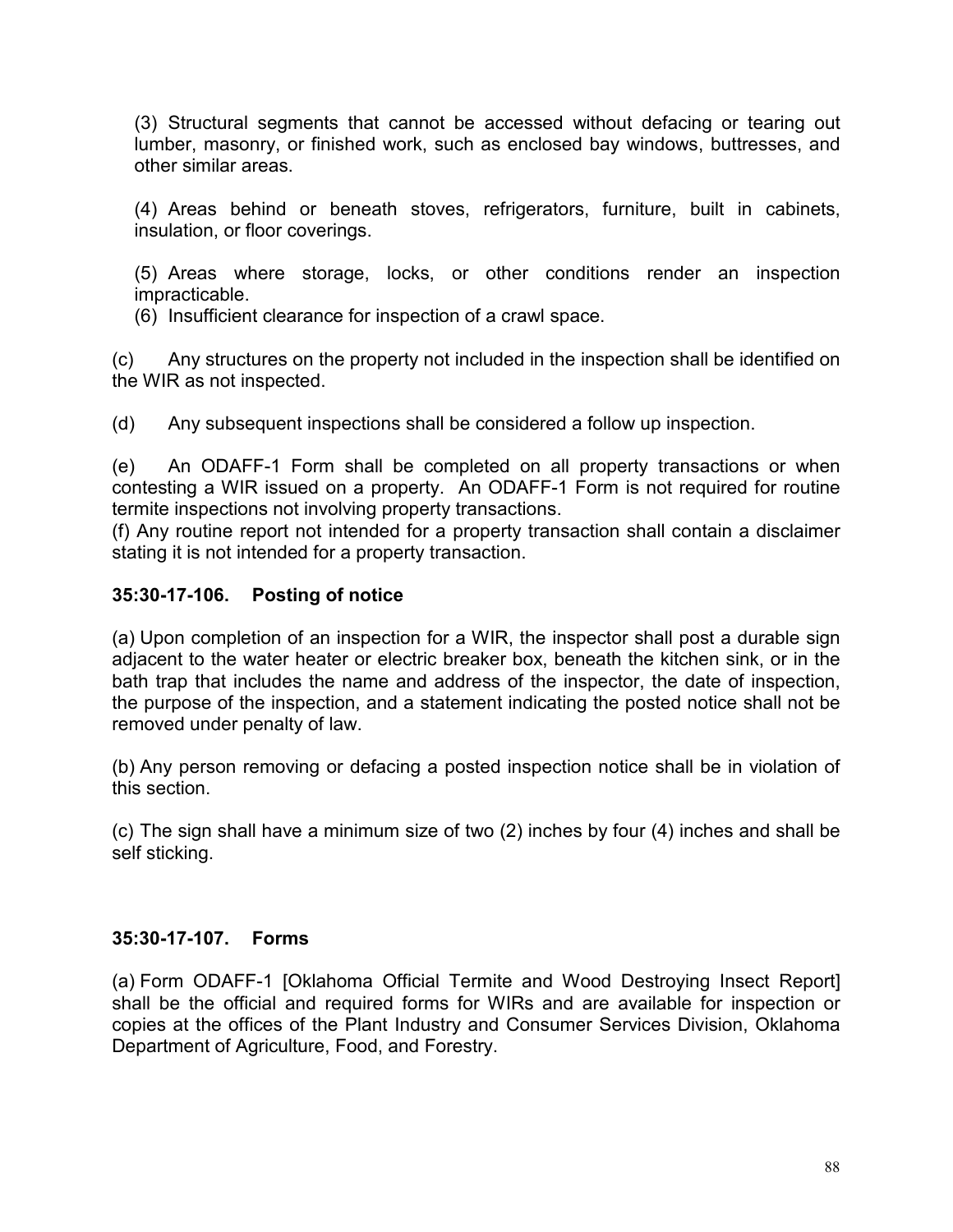(b) The official forms may be preprinted by a business, however no alterations or additions to the form shall occur, other than the following:

- (1) Name of the business.
- (2) Business structural pest control license number.
- (3) Business address and telephone number.

(c) Additional documents or addenda shall be listed and attached to the WIR.

(d) Each official form including more than one page, whether printed on the front and back or on separate pages, shall include the total number of pages in the WIR and the page number of each individual page, i.e. "Page One of Three."

### **APPENDIX A STANDARDS FOR DISPOSAL OF PESTICIDE AND PESTICIDE CONTAINERS**

1. The following solutions of pesticides are regulated as controlled industrial waste when produced in amount of greater than 1000 kgs. (2200 lbs.) per month, or accumulated in quantities of greater than 1000 kgs. at any one time. Containers are considered as "empty", and need not be considered when they contain less than 1" of residue in a 55 gallon drum or larger; all of the product has been removed by practical, common measures, and the amount of residue is less than 3% of the container's volume.

\* = RUP (Restricted Use Pesticide)

Pesticide Concentration higher than:

| Endrin<br>Lindane  | 0.02 mgs./liter (parts per million)<br>$0.4$ "/" |
|--------------------|--------------------------------------------------|
|                    |                                                  |
| Methoxychlor       | $10.0$ "/"                                       |
| Toxaphene          | $0.5$ "/"                                        |
| 2, 4-D             | $10.0$ "/"                                       |
| 2, 4, 5-TP 1.0 "/" |                                                  |

(From 40 CFR 261, Subpart C)

- 2. The following pesticides, when in the form of a commercial product (not as mixed for application), are regulated as controlled industrial wastes when generated in quantities of greater than 1.0 kg. (2.2 lbs.) per month or accumulated in quantities of greater than 1.0 kg. at any one time. Also, 100 kgs. (220 lbs.) or more of empty containers or liners from containers are regulated unless they are triple-rinsed as specified elsewhere in these Rules. Solutions containing these pesticides are regulated when the amount of pesticide in the mix is greater than 1.0 kg. (NOTE: Some of these materials are not pesticides in their own right, but are used in the manufacture of pesticides).
	- \* = RUP (Restricted Use Pesticide)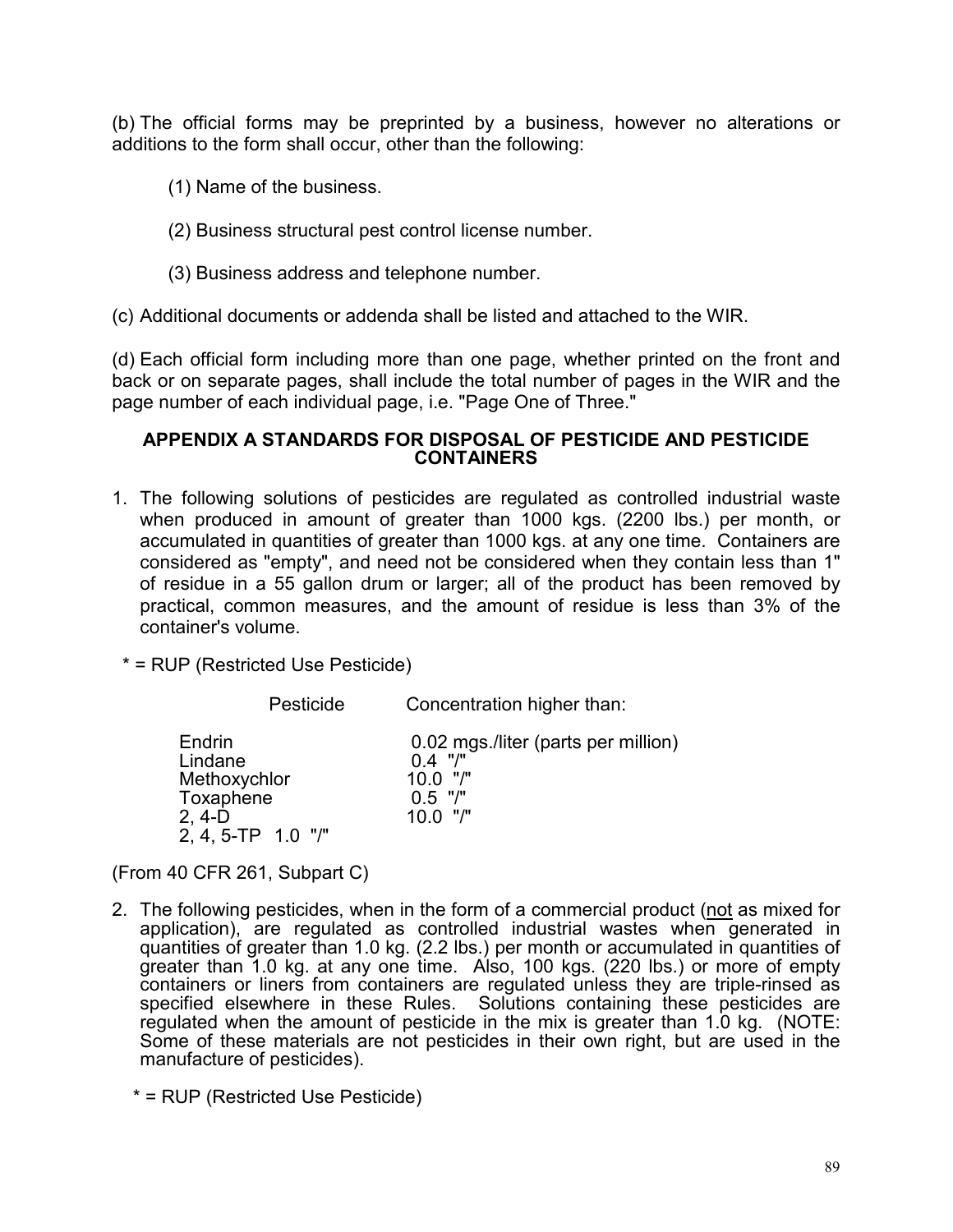\*Acrolein - Aqualin \*Acrylonitrile \*Aldicarb - Temik Aldrin \*Allyl Alcohol \*Aluminum phosphide - Phostoxin Arsenic acid Arsenic pentoxide - MSMA/DSMA Arsenic Trioxide - " " \*Azinphos Methyl - Guthion Aziridine<br>Benzenamine. 4-chloro-Benzenamine, 4-nitro-<br>1,2 Benzenediol \*Calcium cyanide - A Dust \*Carbofuran - Furadan Carbonyl chloride - Phosgene Chlordane \*Chlorfenvinphos Chlorine Cyanide Chloroacetaldehyde **Chloroaniline** Chlorophenylthiourea \*Chloropicrin - Tri-clor \*Clonitralide - Bayluscide Cyanogen - Fumigants not widely used Cyanogen chloride \*Cycloheximide - Acti-dione \*Demiton - Systox Dichlorophenyl arsine \*Dicrotophos **Dieldrin Diethylarsine** O,O-diethylphosphorodithioate Diethyl-p-nitrophenyl phosphorothioate O,O-Diethyl O-pyrazinyl phosphorothioate Diisopropyl fluorophosphate Dimethoate - DeFend 3,3dimethyl-l-(ethylthio)-2-butanone,O ((methylamino)carbonyl) oxime O,O-dimethyl O-p-nitrophenyl phosphorothioate 4,6 dinitro-o-cyclohexylphenol Dinoseb \*Dioxathion - Delnav Diphosphoramide, octamethyl \*Disulfoton - Di-Syston 2,4 dithiobiuret Dithiopyrophosphoric,tetraethyl ester Endosulfan - Thiodan **Endothall** \*Endrin \*EPN \*Ethoprop - Mocap **Ethylenimine**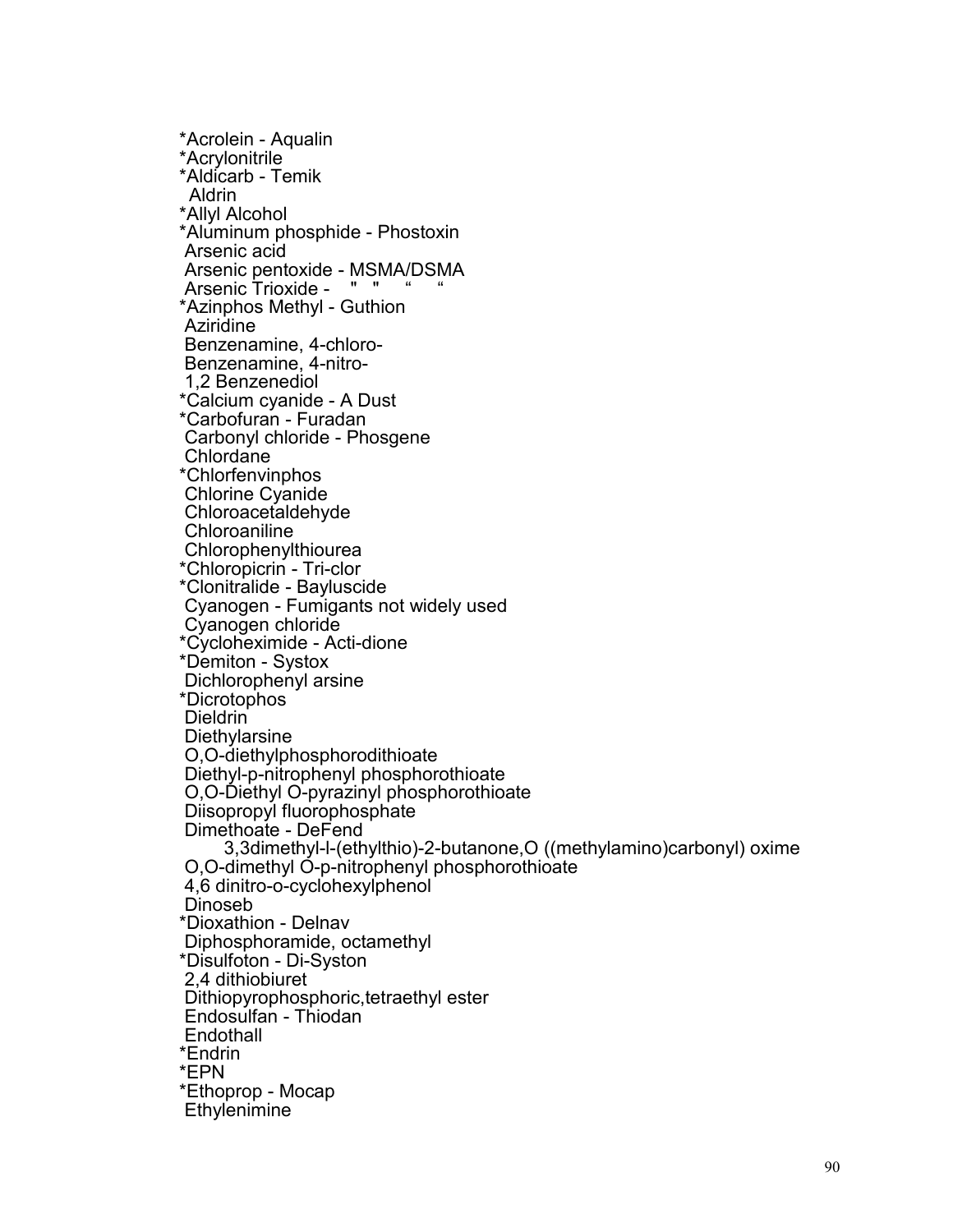Famphur - warbex \*Fenamiphos - Nemacur \*Fensulfothion - Dasanit \*Fluoracetamide - 1081 Fluoroacetic acid, sodium salt \*Fonofos - Dyfonate **Heptachlor** Hexaethyl tetraphosphate Hydrazinecarbothioamide \*Hydrocyanic acid - cyanide - A - Dust Hydrogen cyanide - cyanide - A - Dust Hydrogen phosphide - phostoxin Isoxalone \*Methamidophos - Monitor \*Methidathion - Supracide \*Methomyl - Lannate \*Methyl bromide 2-methylaziridine 2-methyllactonitrile \*Methyl parathion \*Mevinphos - Phosdrin \*Monocrotophos - Azodrin alpha -Naphthylthiourea - Anta \*Nicotine - Black Leaf 40 5 -norbornene -2, 3 -dimethanol Octamethylpyrophosphoramide<br>7-oxabicyclo (2.2.1) heptane-2, 3-dicarboxylic acid \*Parathion \*Paraquat Phenol, 2,4 cyclohesyl -4, 6 -dinitro - Phenol, 2,4 -dinitro - Phenyl dichloroarsine Phenylmercuric acetate \*Phorate - Thimet \*Phosacetim Phosgene \*Phosphamidon Phosphorothioic acid, O,O -dimethyl O -(p -((di -methylamino) sulfonyl)phenyl)ester \*Picloram - Grazon, Tordon Potassium cyanide Propanenitrile Propanenitrile, 3 -chloro Propanenitrile, 3-chloro-<br>Propanenitrile, 2-hydroxy-2-methyl-<br>Proparagyl alcohol<br>2-propenal - Aqualin<br>2-propen-1-o1 1,2 -propylenimine 2 -propyn - 1 -o1 4 -pyridinamine Pyridine and salts \*Sodium cyanide \*Sodium Fluoroacetate - 1080 \*Strychnine and salts